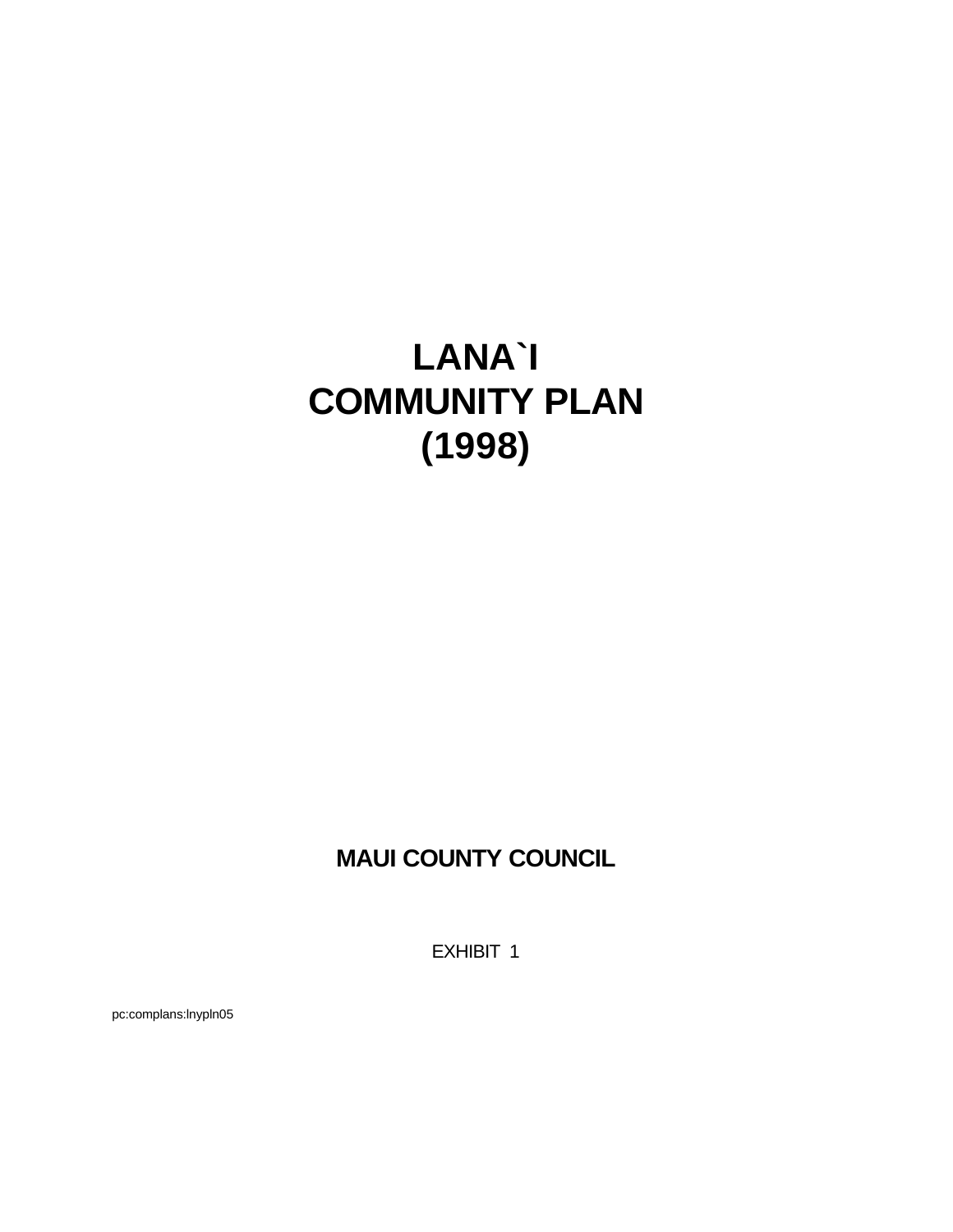# **ACKNOWLEDGMENTS Lana`i Community Plan**

Linda Lingle, Mayor Richard Haake, Managing Director Lisa M. Nuyen, Planning Director

#### MAUI COUNTY COUNCIL LANA`I PLANNING COMMISSION

Patrick S. Kawano, Chair **Joan dela Cruz** James "Kimo" Apana, Vice Chair **John dela Cruz** Alan M. Arakawa **Dolores Fabrao** J. Kalani English Jason Fujie Sol P. Kaho`ohalahala Dr. Paul Fujimoto Alice L. Lee **Roberto Hera** Dennis Y. Nakamura **Roland Kaopuiki** Wayne K. Nishiki Noboru Oyama Charmaine Tavares Charmaine Tavares Charmaine Tavares Charmaine Charmaine

### LANA`I CITIZEN ADVISORY COMMITTEE

Mary Cabuslay, Co-Chair Sol P. Kaho`ohalahala Ron McOmber, Co-Chair **International Company** Joseph Lara Sheila Black **Kurt Matsumoto** Mary Catiel **Mary Catiel According to According the United States** John Ornellas Deborah dela Cruz Tammy Sanches Riki Hokama

Maggie Delos Reyes **Daryl Felipe, Student Member** Laurie Gima **Dominique Ozoa, Student Member** 

#### **CONSULTANTS**

Community Resources, Inc. Michael T. Munekiyo Consulting, Inc.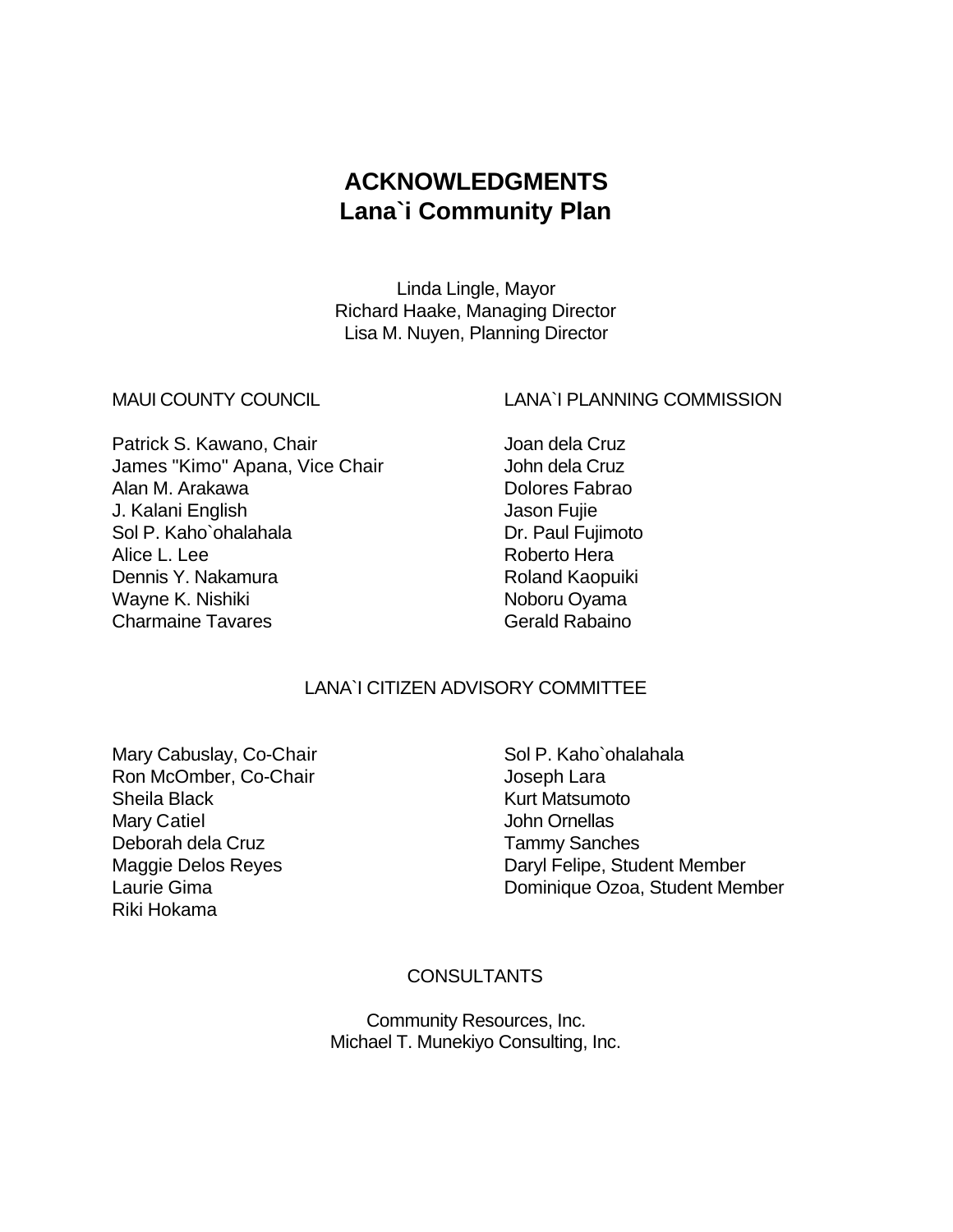# TABLE OF CONTENTS

# Page

# **PART I**

# **PART II**

| DESCRIPTION OF THE REGION AND ITS PROBLEMS AND OPPORTUNITIES 4 |                                                                        |
|----------------------------------------------------------------|------------------------------------------------------------------------|
|                                                                |                                                                        |
|                                                                | B. Identification of Major Problems and Opportunities of the Region 30 |
|                                                                |                                                                        |

# **PART III**

|  | GOALS, OBJECTIVES, POLICIES, IMPLEMENTING ACTIONS, AND |  |  |
|--|--------------------------------------------------------|--|--|
|  |                                                        |  |  |
|  |                                                        |  |  |
|  |                                                        |  |  |
|  |                                                        |  |  |
|  |                                                        |  |  |

# **PART IV**

|--|

# **PART V**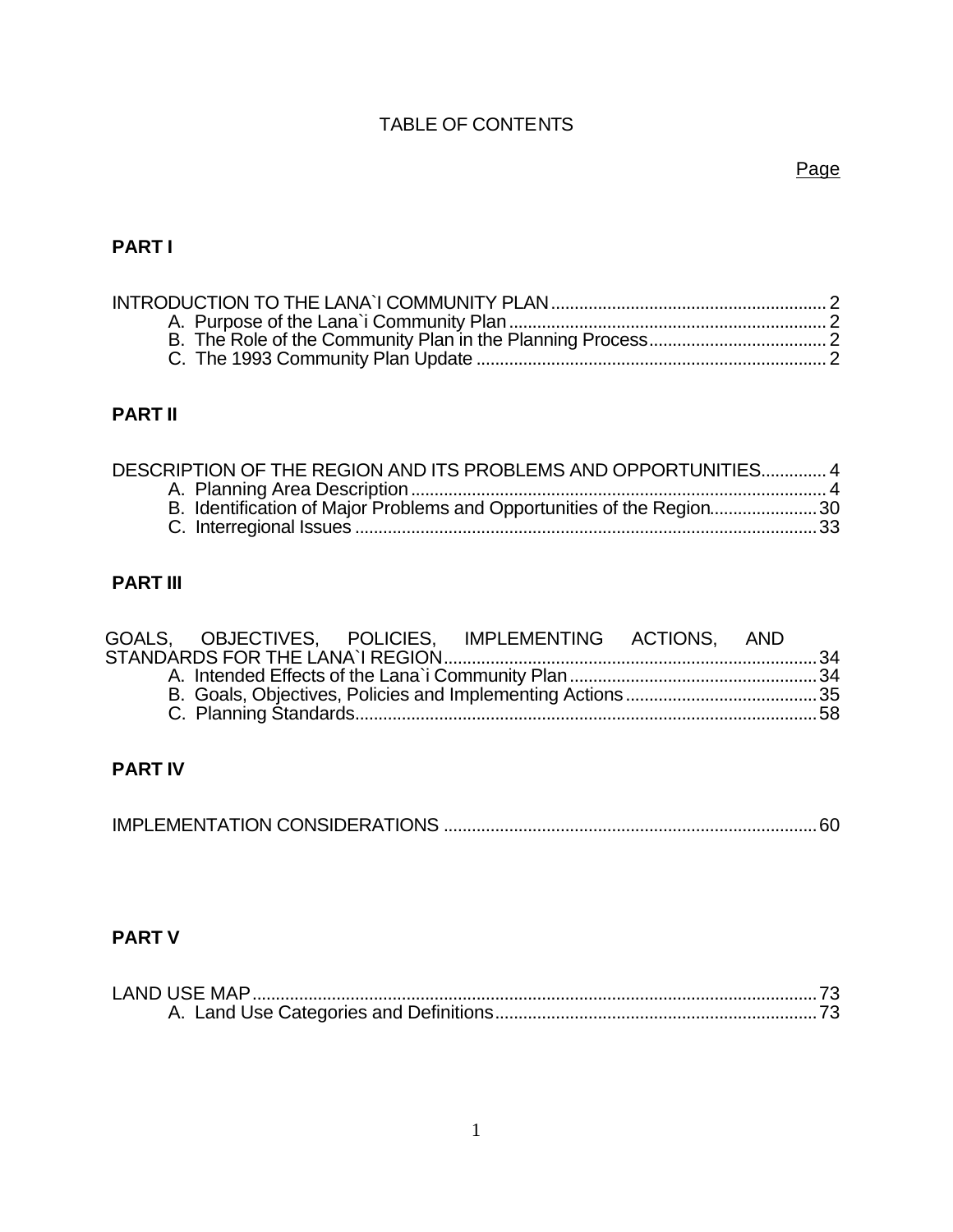#### **PART I**

#### **INTRODUCTION TO THE LANA`I COMMUNITY PLAN**

#### **A. Purpose of the Lana`i Community Plan**

The Lana`i Community Plan, one of nine (9) Community Plans for Maui County, reflects current and anticipated conditions in the Lana`i region and advances planning goals, objectives, policies and implementation considerations to guide decision-making in the region through the year 2010. The Lana`i Community Plan provides specific recommendations to address the goals, objectives and policies contained in the General Plan, while recognizing the values and unique attributes of Lana`i, in order to enhance the region's overall living environment.

The Maui County General Plan, first adopted in 1980 and updated in 1990, sets forth goals, directions and strategies for meeting the long-term social, economic, environmental and land use needs of the County. Similarly, the Lana`i Community Plan was first adopted by Ordinance No. 1306 in 1983.

#### **B. The Role of the Community Plan in the Planning Process**

For Maui County, the General Plan and the Community Plans are strategic planning documents which guide government action and decision-making. Both the General Plan and the Community Plans are part of a planning hierarchy which includes, as primary components, the Hawaii State Plan and State Functional Plans. See Exhibit A.

Mutually supporting goals, objectives, policies and implementing actions contained in the Hawaii State Plan, State Functional Plans, Maui County General Plan and the Lana`i Community Plan provide for optimum planning effectiveness and benefits for the residents of the Lana`i Community Plan region.

Implementation of the goals, objectives and policies contained in the Community Plan are defined through specific implementing actions, also set forth in each Community Plan. Implementing actions as well as broader policy recommendations are effectuated through various processes, including zoning, the capital improvements program, and the County budgeting process.

#### **C. The 1993 Community Plan Update**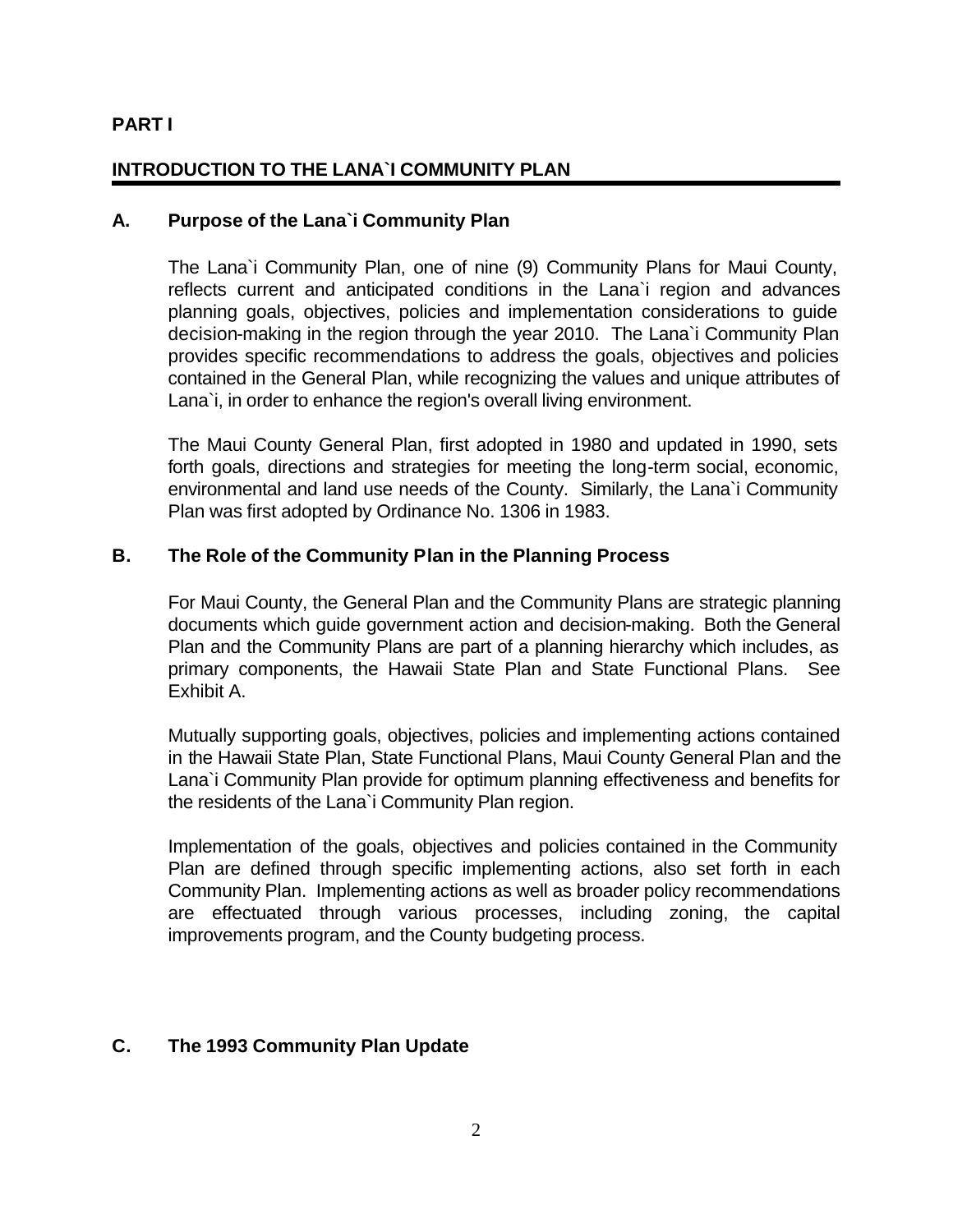The update process was driven by the work of the Lana`i Citizens Advisory Committee (CAC). This 14 member panel met a total of 16 times during a 225-day deliberation process to identify, formulate and recommend appropriate revisions to the Lana`i Community Plan. The CAC carefully reviewed the 1983 version of the Community Plan, reshaping the plan to create a viable document which will serve the Lana`i region through the turn of the century.

The update process incorporated technical studies and assessments. The results of these four (4) studies were used by the Planning Department and CAC to understand possible future conditions and needs. The technical studies consisted of the following:

- 1. A *Socio-Economic Forecast* which projects population, employment and housing characteristics through the year 2010 for each Community Plan region;
- 2. A *Land Use Forecast* which provides a measure of existing and future vacant and undeveloped lands (by Community Plan land use designation) for each Community Plan region;
- 3. An *Infrastructure Assessment* which identifies infrastructure (e.g., roadways, drainage, water, wastewater, telephone and electrical systems) limits and opportunities in high-growth Community Plan regions; and
- 4. A *Public Facilities and Service Assessment* which identifies public facilities and services (e.g., schools, parks, police and fire protection, hospital and solid waste disposal services) limits and opportunities in high-growth Community Plan regions.

Following the 225-day CAC process, the CAC's recommendations were submitted to the Planning Department. The Planning Department prepared the revised Community Plan, based on the work of the CAC. The revised Community Plan was forwarded to the Lana`i Planning Commission for public hearing and review, and then sent to the County Council for further review and adoption by ordinance. This process is summarized graphically in Exhibit B.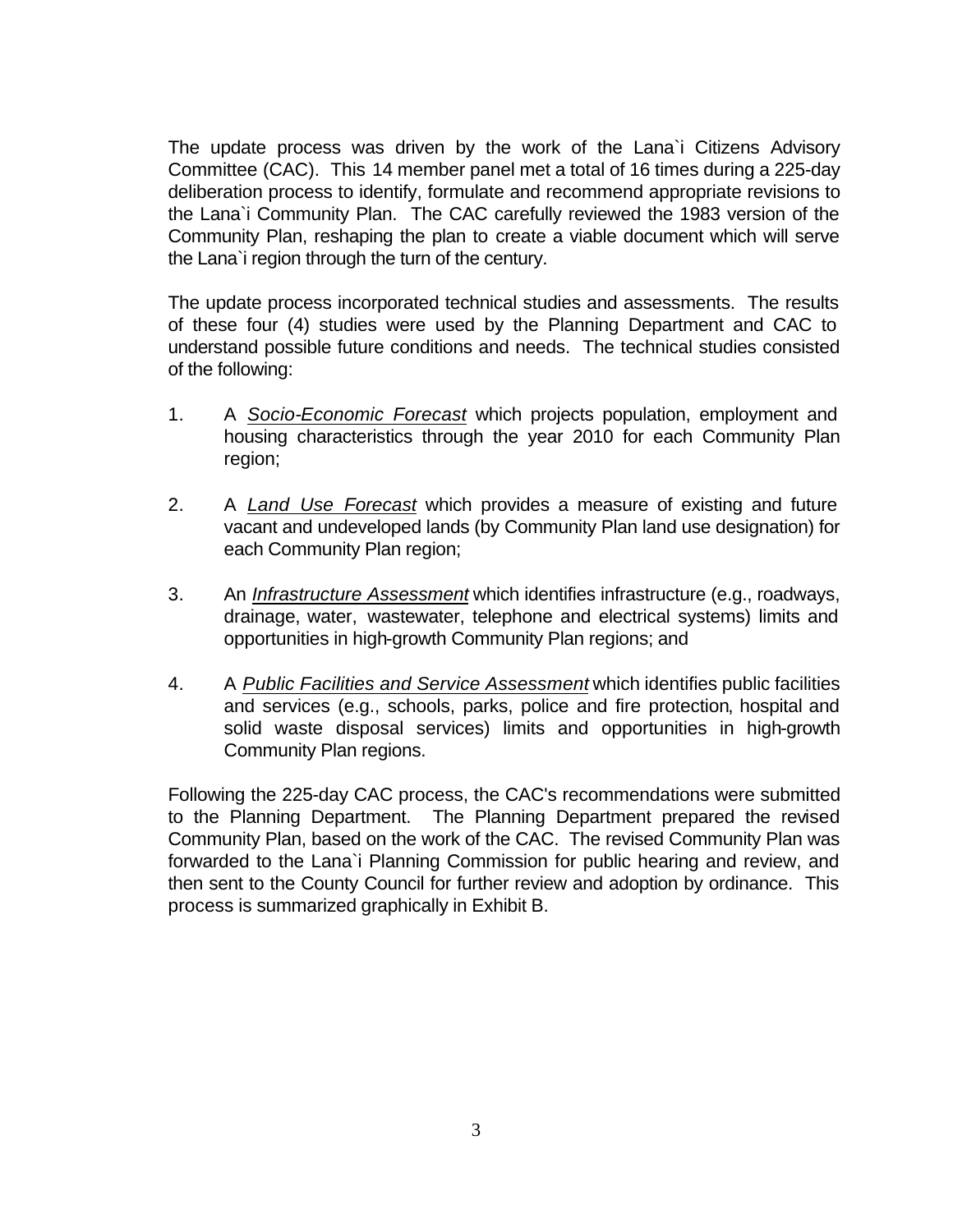#### **PART II**

#### **DESCRIPTION OF THE REGION AND ITS PROBLEMS AND OPPORTUNITIES**

#### **A. Planning Area Description**

This section describes the boundaries of the Lana`i Community Plan region and describes historical and archaeological resources of significance located within the planning region.

#### **1. General Description of Region and Existing Community Plan Boundary**

The island of Lana`i, formed by a single volcano, covers a land area of about 90,000 acres.

Almost all of the island's residents live in Lana`i City, which is situated on the central plateau just below Lana`ihale, the volcanic peak. The location of this plantation community was based on the need to make the settlement area accessible to the pineapple fields that formerly extended through the central plateau. Kaumalapau harbor is the only commercial harbor on the island and handles the shipment of the majority of the goods and products that support the island's population. Resort development is concentrated in two areas: at Koele, above Lana`i City and at Manele/Hulopoe on the coast. The Manele/Hulopoe Bay area is also host to a small boat harbor and major beach park. Manele and Hulopoe Bays are designated Marine Life Conservation Districts. On the eastern shore there are a few homes on small *kuleana* and other land holdings. Approximately 98 percent of the island is owned by the major landowner, Castle and Cooke, Inc.

#### **2. Historical and Environmental Context of the Region**

#### **Natural History**

The Birth and Shaping of Lana`i.

As the Pacific plate drifted across a hot spot in the earth's crust, magma periodically erupted to create a chain of volcanoes in the middle of the Pacific Ocean. Only the tips of those volcanoes, now known as the Hawaiian Islands, are visible around the surrounding sea.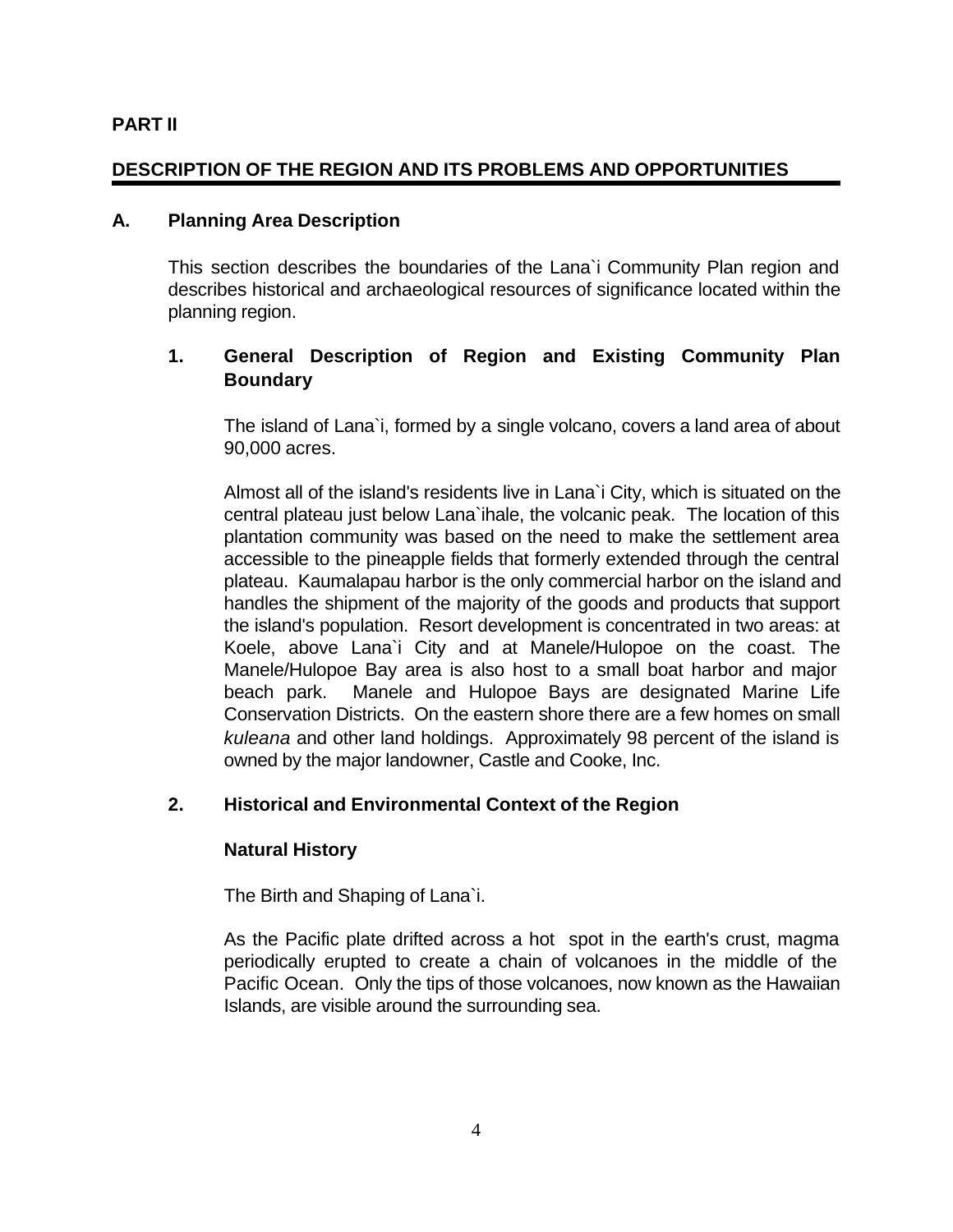From its birth, Lana`i was slowly shaped by natural forces. Land masses shifted along flat zones to create many features, such as the bench bordering the east side of the Palawai Basin. Runoff cut gullies and canyons into the landscape, and created alluvial fans at the base of Lana`ihale. Wind scoured the countryside, creating the coastal dunes around Manele and Hulopoe Bays, and the upland dunes in the northern part of the island.

During the ice ages of the Pleistocene, sea level rose and fell drastically, sometimes dropping to the point where Molokai, Maui, and Lana`i were one island; at other times rising well above the present level to cut high sea cliffs in the volcanic rock, particularly on the unprotected west side of the island. Through time, plant and animal life became established, and contributed to the shaping of Lana`i.

#### **Early Colonization by Flora and Fauna**

The Hawaiian islands existed for millions of years in splendid isolation. They were one of the last major pieces of land to be discovered and inhabited by people. For eons they were truly a paradise for the plants and animals that somehow managed to reach them and survive.

These isolated volcanic islands in the middle of the warm Pacific ocean represented a long, chancy and perilous journey to any organism which might happen upon them. Even today, scientists are unsure how life got to Hawaii. They theorize that an immigrant plant or animal got here and managed to survive and reproduce only once every 20,000 years. Once an organism did arrive - whether it was in the high jet stream winds, on the back, feet or insides or a bird, rafting on pieces of logs broken off in a storm, or by other unknown mechanisms - and managed to survive and reproduce, there were many environmental niches into which that organism could fit. Within short distances in Hawaii, the climate, soil type, and exposure to sun, rain and wind can be drastically different. Organisms which would not survive in a tough competitive continental situation had more of a chance on these hospitable and under-inhabited islands. Because the method of arrival was so chancy, many organisms which could logically be here are not.

Over a long time, plants and animals evolved into unique forms. Because there were few animals (the only native animals are birds, insects, land snails, the Hawaiian bat, the monk seal and fish) plants did not have to protect themselves to survive. As a result, a few native Hawaiian plants have thorns, poisons, clinging seeds, strong odors or deep roots because these are all things needed to survive the presence of animals, particularly grazing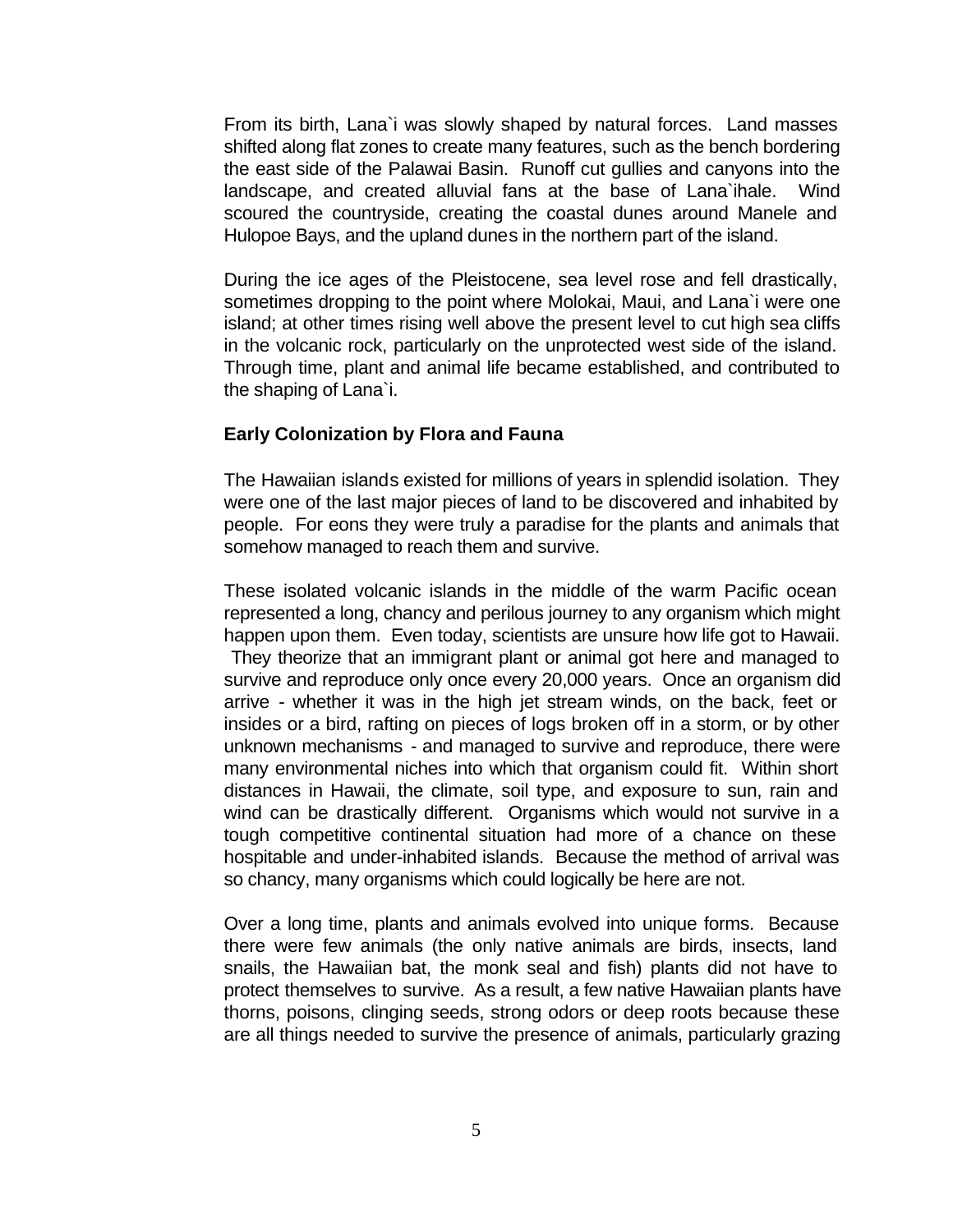herbivores. The species of flora and fauna hat made it to the Hawaiian Islands continued to evolve in a relatively undisturbed environment, resulting in unique species found nowhere else in the world.

The plants helped break down the volcanic rock, creating and holding soil for other plants. The dry climate, due to the rain shadow effect caused by Maui to the east, caused development of a landscape dominated by forests on the mountain and plateau.

#### **Arrival of Polynesians**

Once people came to Hawaii, the long slow process of evolution of unique and vulnerable organisms was suddenly interrupted. Colonization was now rapid. The Hawaiians brought about 32 plants and four or five animals chickens, dogs, pigs, stowaway rats and possibly geckos. They also brought and used fire. With their stone and wood tools and fire they cleared the land for crops and livestock. They also used and ate what they could of the native life forms. Natural vegetation was important for building materials, cordage, thatching materials, and firewood. The fauna, particularly the abundant marine life, was a critical food source.

The Hawaiian culture practiced many techniques of conservation, and had a reverence for the islands and their flora and fauna. But people have to eat, clothe and shelter themselves and participate in social and religious life. The ecosystem was inexorably altered. Land cleared of vegetation, either for agricultural purposes or for materials, was now more susceptible to erosion. Native flora and fauna now had to compete with introduced exotics.

#### **Recent Changes**

Change proceeded rapidly compared to the years of isolation prior to the arrival of humans. With the coming of Europeans, change was even more rapid. The introduction of grazing animals, metal tools, firearms and other modern accouterments had an even greater impact on native flora and fauna.

On Lana`i, grazing animals such as sheep, goats, and pigs were introduced, as well as axis deer from Japan. These animals ate off the native cover, and the island started washing away into the sea, killing the coral reefs in the process and eliminating habitat for native birds and other animals. Clearing land for agriculture and other business ventures killed off more native plants and animals.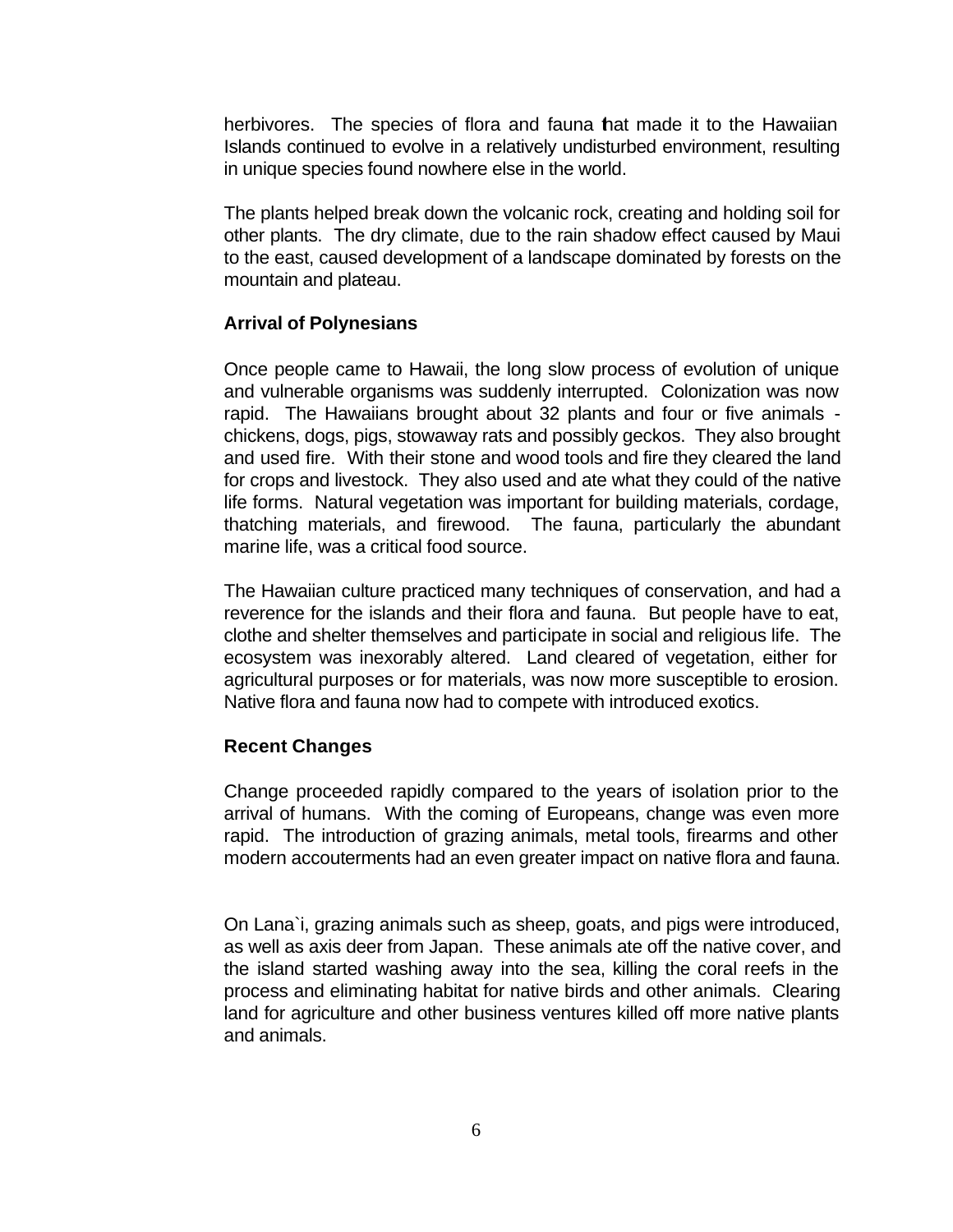The native forests disappeared at a rapid rate. George Munro in his book "The Story of Lana`i," includes a quote from Mr. J.M. Lydgate who botanized the island in 1870. Lydgate wrote, "Lana`i even in those early days had been denuded of its forest cover; only on the summit ridge was there a somewhat moth-eaten cover of it left." In places the forest was replaced by weeds and exotics such as Christmas berry and lantana. Kiawe, spread in the feces of cattle who were fed with the kiawe bean, came to dominate many coastal areas of Lana`i. In other places, the soil simply blew or washed away. Eroded soil washing into the coastal zone of the east side turned water red, killed part of the reef, and built up the lowland area, forming new land. In the plateau uplands, eroded landscapes began to dominate.

Conservation efforts usually involved exotic plants. Norfolk Island pine trees were planted to trap moisture from the air; rows of eucalyptus were put in the ground to break the force of the wind; and molasses grass was sown to hold the soil. Other conservation efforts, such as the fencing of patches of dryland forest and killing off the goats, benefited the native flora and fauna, but the situation is still precarious.

#### **Lana`i Today**

Today, tangled masses of kiawe dominate many coastal areas, pineapple dominates the basins, and other exotics dominate Lana`ihale. Little remains of the native vegetation, and what does remain is threatened. The patches of dryland tropical forest near Kanepu`u have been dwindling recently due to fire and predation by deer. Native plants still exist on Lana`ihale, but are threatened by the activities of axis deer. Soil continues to wash from upland areas and accumulate on the lowlands of the east coast, and the surrounding ocean still turns red occasionally from windblown soil particles. The rich marine life still exists, but is struggling against over-harvest, human impact, and the effects of soil deposition.

But interest in native flora and fauna exists. The Lana`i Company recently made arrangements with the Nature Conservancy of Hawaii to manage the remnants of the dryland tropical forest. Plants are underway to enclose a larger tract of forest with fences high enough to keep the deer out. The goal is not only to protect the remaining forest, but to propagate those native species, and reclaim part of Lana`i from exotic vegetation.

A Lana`i Summit Preserve was also proposed by the Nature Conservancy of Hawaii to help protect native flora and fauna. The proposed preserve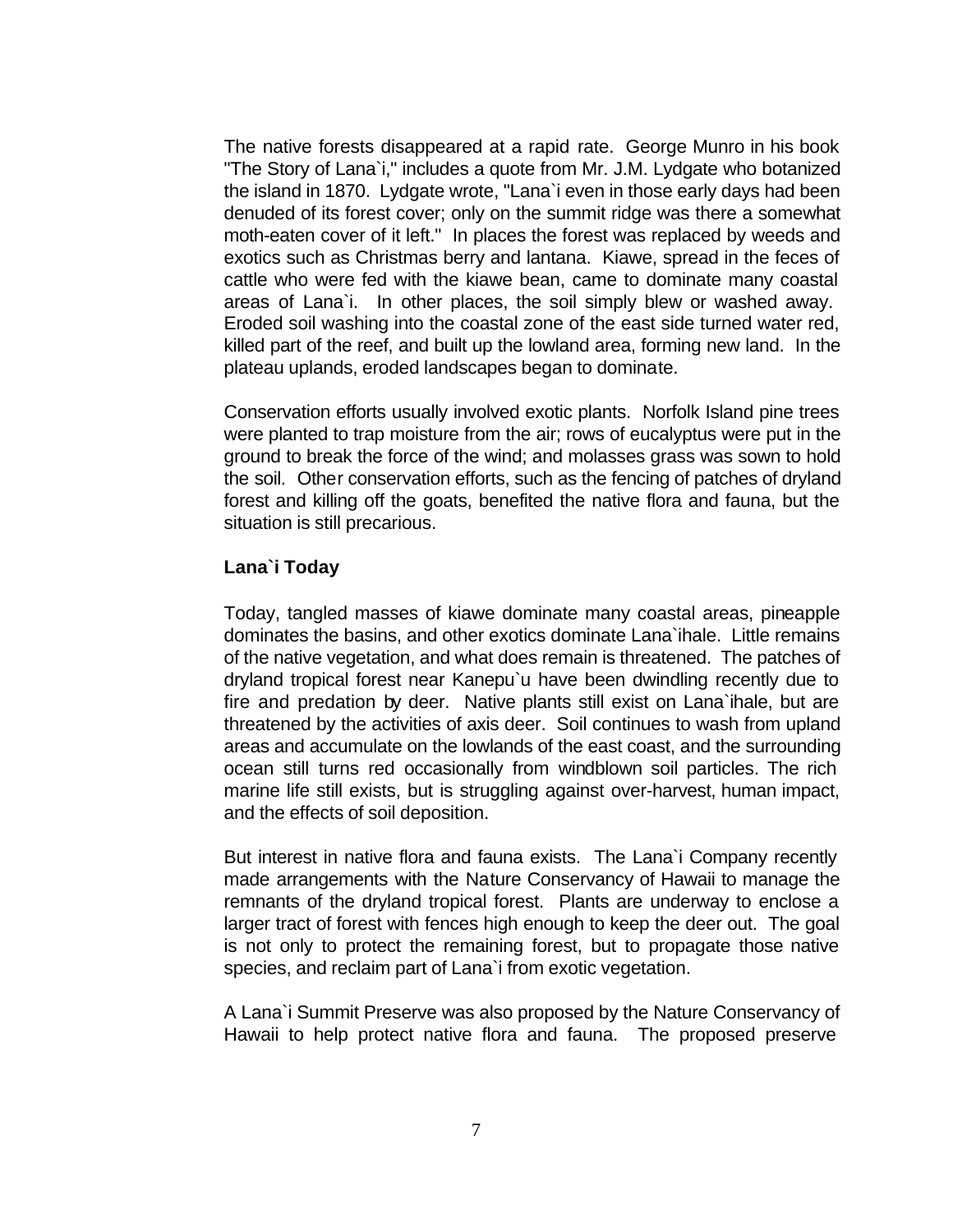contains excellent examples of native forest communities on Lana`i, several rare and endangered plants endemic to Lana`i, and habitat for remnant populations of Hawaiian honeycreepers. According to the Natural Conservancy, native bird life was considered abundant on Lana`i as late as 1900, and included several birds now thought to be extinct. The summit forest is currently the last habitat on Lana`i for several species of birds, and also provide a home for the Hawaiian bat and several specie of Hawaiian land snails.

#### **Lana`i History**

#### **Overview**

Early native historians, working in populated areas, usually wrote down traditions that were significant to understanding major trends in Hawaiian history. Since Lana`i did not play a major role in the evolution of broader patterns of history in Hawaii, much of the local history and culture of the island was not recorded.

Most of the local traditions of Lana`i were not written down when Emory conducted his research there in 1921. Emory concentrated on surveying extant archaeology on the island. During preliminary field work, it became obvious to Emory that "the answer to many questions concerning the various objects and types of ruins can come only from present native informants or through a laborious compilation of indirect evidence." (Emory 1924:3)

Emory continued to discuss information input by saying, "During the search among the ruins the several natives who had some knowledge of them were too feeble to accompany me on the rather long distances necessary to reach the locations. Consequently, I planned to complete the field notes and then, using these records as a guide to questions and a check on answers, to spend some time with the informants." (Emory 1927:3) This was never done.

Since the time of Emory's expedition, only one attempt was made to collect the oral traditions of Lana`i - a survey conducted by the Bishop Museum in 1963. At the present time there are 13 hours of indexed, but not transcribed, interviews in the sound archives at the Bishop Museum. When these recordings are transcribed and made accessible to the public they could add to our understanding of the early traditional history of Lana`i. These recordings may provide critical information since most of Lana`i's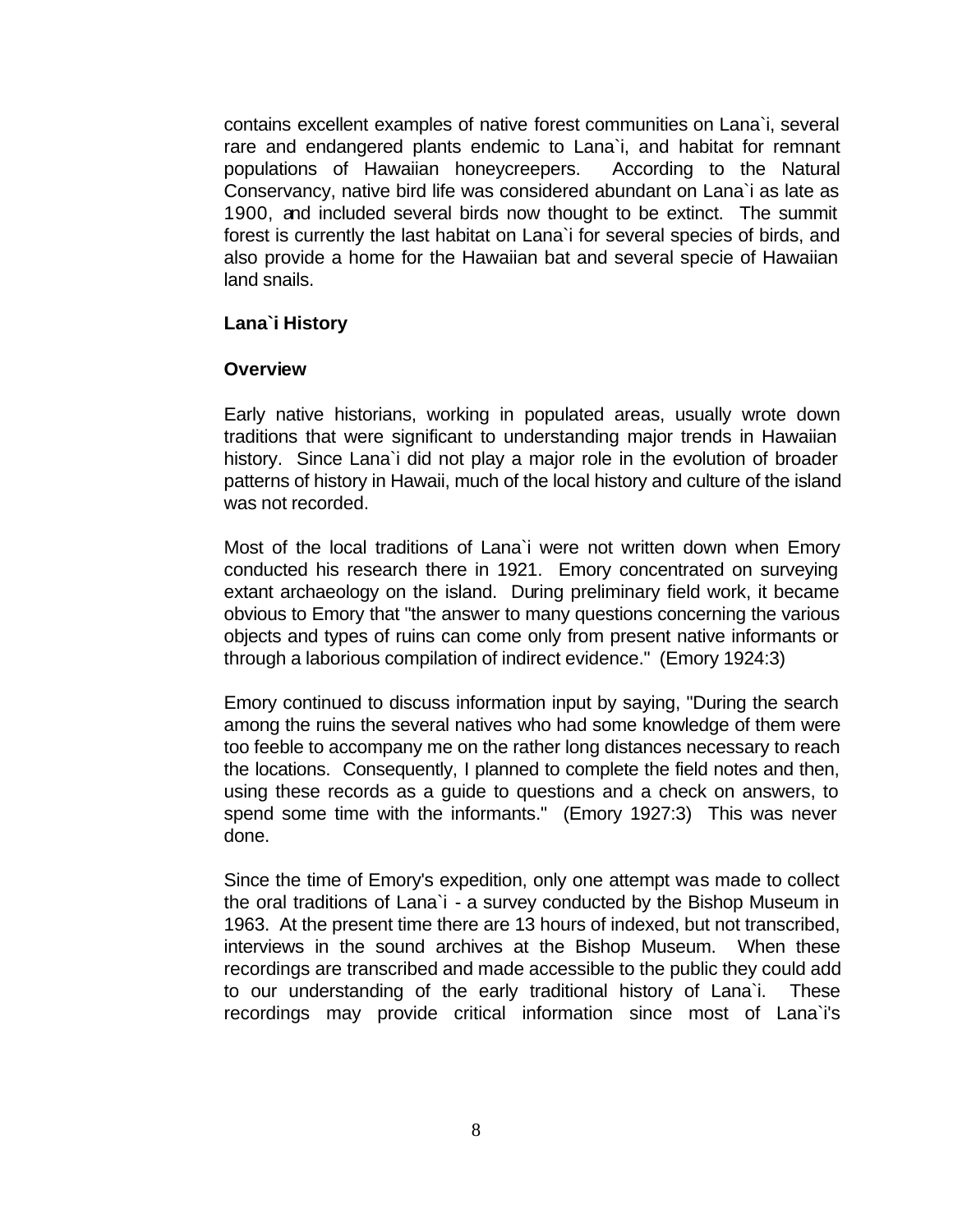knowledgeable informants have passed away. Today, we have a sketchy and incomplete picture of the pre-contact occupation of Lana`i.

#### **Period of the Gods**

All phases of early Hawaiian life were controlled by religious ritual. There were innumerable gods in the pantheistic world of pre-contact Hawaii. A man's fortune depended upon his relationship with these gods. All Hawaiian society believed that they descended from the gods. Alii's or chiefs validated their legitimacy to rule through tracing their unbroken descent from the gods.

Genealogical chants, such as the Kumulipo, trace the descent of mankind from the gods, Wakea and Papa, the personifications of sky and earth. These early chants explain the creation of the islands of Hawaii as well as the creation of the gods and thus eventually mankind.

The birth of the island of Lana`i has been recorded by several surviving traditions. Most common of these traditions was chanted by Pakui, a historian during the time of Kamehameha I. (Fornander 1916-19:IV:12) According to this chant, after the birth of Maui Island, Papa returned to Kahiki and Wakea took Kaulawahine for his wife. From this union Lana`i-kaula was born.

Another tradition says that Lana`i was found and adopted by a chief from Kahiki (Fornander 1916-19:IV:2), while another recounts how Lana`i grew from a piece of coral thrown into the ocean by the famous fisherman Kapuheeuanui. (Fornander 1916-10:IV:20) All of these versions of creation are ancient traditions acceptable to native Hawaiians.

#### **The Early Hawaiians ... Pre-Contact Lana`i**

#### **Arrival of Man**

According to Hawaiian oral history, the first inhabitant of Lana`i was Kaululaau, who was banished there by this father for destroying breadfruit trees in Lahaina. (Fornander 1916-19:486, O.P. Emerson 1921:16-19 and Gay 1977:61) By tracing Kaululaau's genealogy, and using 25 years to represent one generation, this would have been c. 1400. If this date is accurate, settlement of Lana`i occurred nearly 1,000 years after the arrival of the first Polynesians in Hawaii.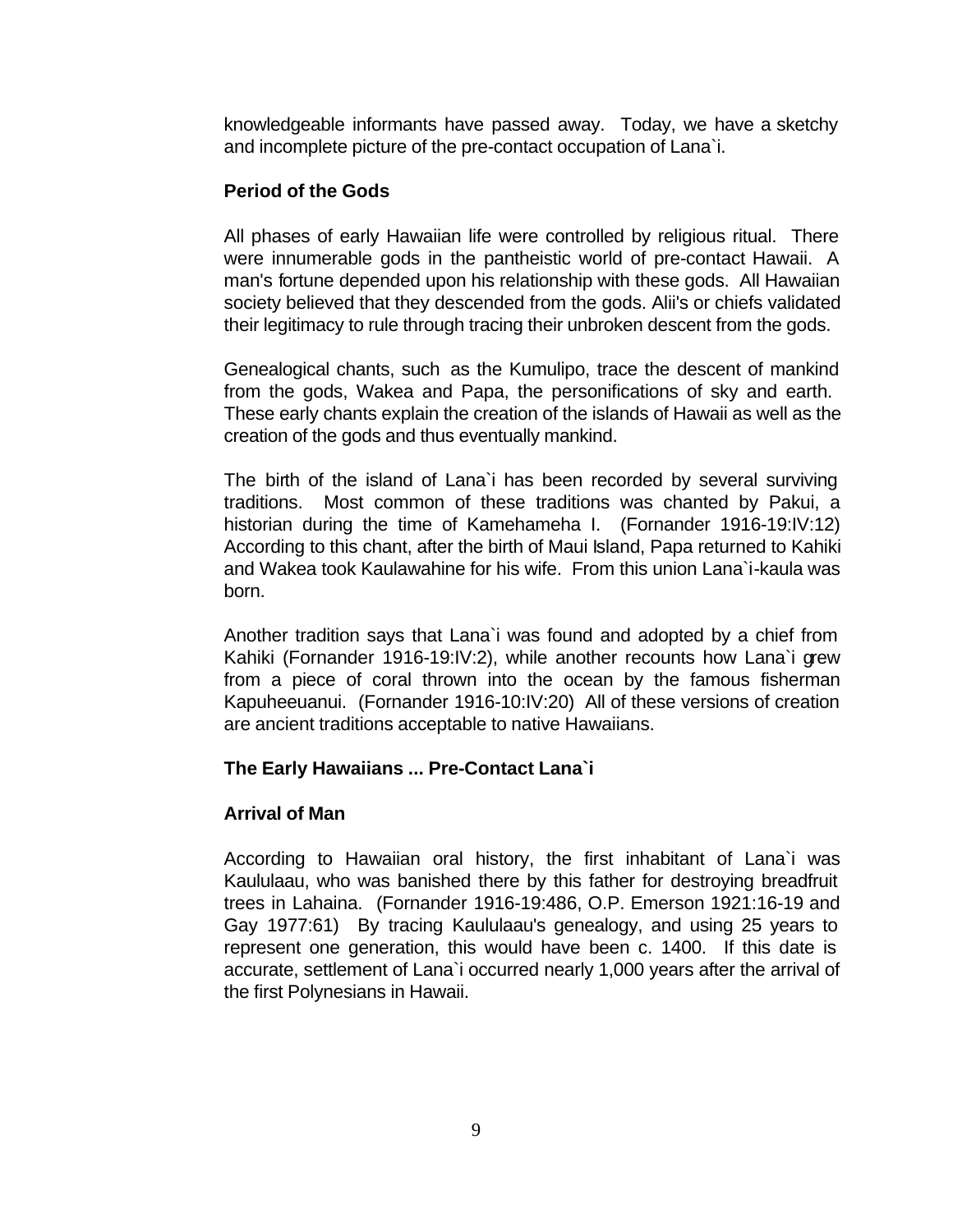When Kaululaau first arrived, the island was filled with evil spirits. Through his cunning, he drove away the evil spirits from Lana`i and the island became inhabitable. Because of its proximity, Lana`i has always been closely aligned with Maui, and from the time of Kaululaau onward, Lana`i "was under the rule of Maui chiefs and probably received from Maui the principal contribution of the ancestors of the historical inhabitants." (Emory 1924:123)

At the present time, scientific research is in agreement with Hawaiian oral tradition. An archaeological survey conducted at Kalaehi "suggests occupation of Lae Hi (Kalaehi) may have occurred as early as the 14th century." (Graves and Ladefoged 1988:31) Other than these recent radiocarbon dates, there are no recorded dates from sites on Lana`i.

Since the time of Kaululaau, Lana`i was occupied by native Hawaiians. These Hawaiians settled and developed the island without contact from the west until February 25, 1779 when Lana`i was sighted and described by Captain King who was a part of the Cook expedition in the Pacific. Thus, for three and a half centuries, Hawaiians lived on Lana`i in relative isolation.

#### **Overview**

The legacy of this period of occupation is at the best sketchy since the Hawaiians had no system of writing, and very few of their oral traditions from this time were recorded. To understand this period, it's necessary to work with the bits and pieces of oral tradition that have survived, as well as to seriously examine the archaeological remains of the Hawaiian's built environment on the island.

Except for recent research at Kalaehi (Graves:1987:UH Field School) and Manele-Hulopoe (Kaschiko and Athens:1987) the only major archaeological survey of the island was conducted over a six-month period in 1921 by Kenneth Emory, who was employed by the Bishop Museum. Emory's inventory was field checked and updated for the State Historic Preservation Office by Rob Hommon in 1974. Except for Niihau, Lana`i is probably the least studied Hawaiian island from the perspective of archaeology. Future research will no doubt shed more light on life on pre-contact Lana`i.

The wide variety of artifacts found on Lana`i reflect a culture almost identical to that which existed on the other Hawaiian islands. This traditional society lacked metallurgy as well as pottery. All implements for living were made from either wood, coral, bone, or volcanic stone. The stone alignments and structures which are the most visible prehistoric remnants on Lana`i today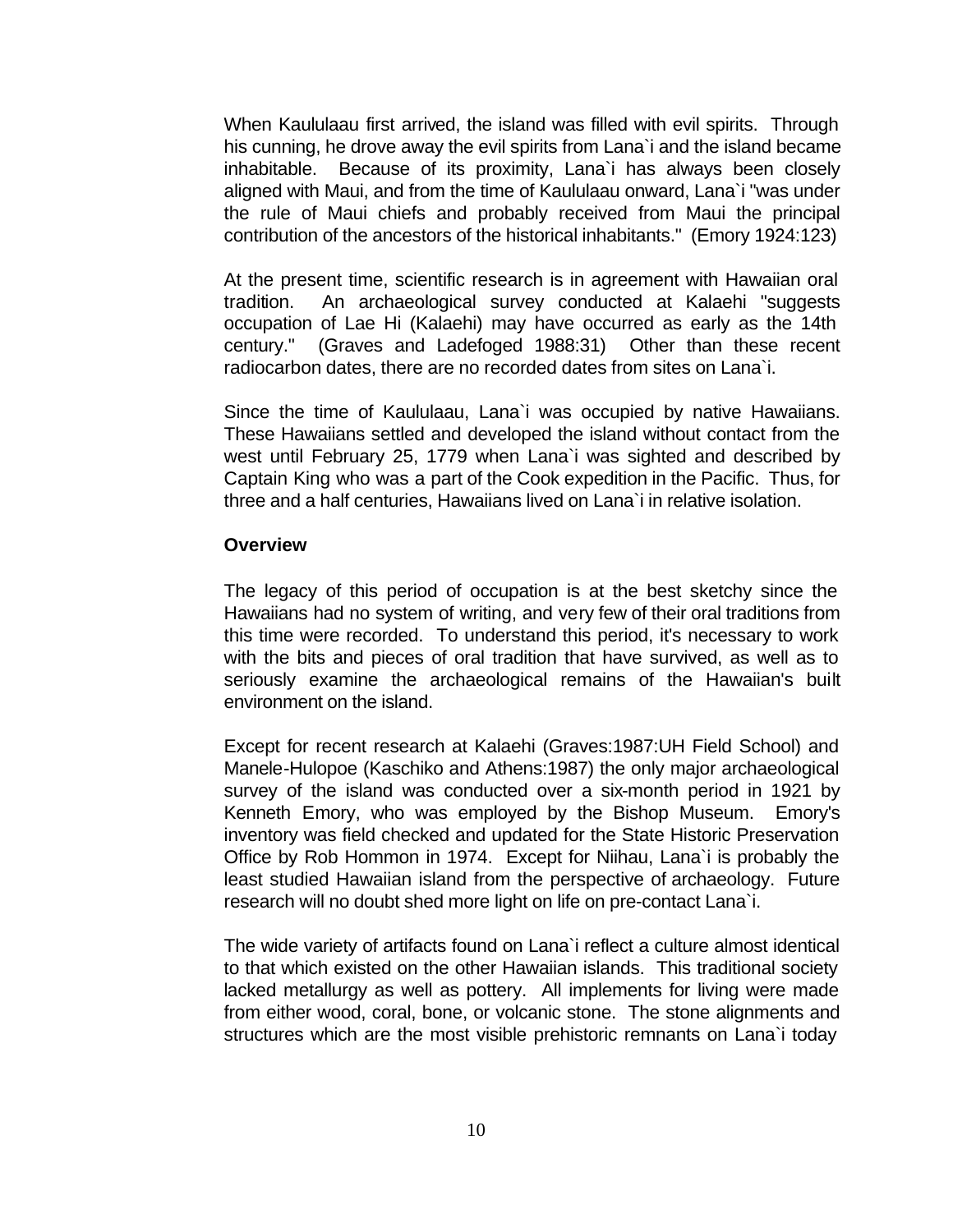were foundations of structures in the Hawaiian village. Houses made of grasses fastened to a wooden framework stood on these platforms.

Lana`i is one of the cluster of four islands that are connected by sheltered seas, easily navigated by the Hawaiian canoe. For this reason, Lana`i never existed in absolute seclusion, but instead was always closely associated with her neighboring islands, especially Maui. Thus, island self-sufficiency was not absolutely necessary for survival to the pre-contact Lana`i.

#### **Social Order**

From early times Lana`i was considered an out-district of Maui under the rule of lesser chiefs who were controlled by a more powerful Maui ruler. There were 13 separate land divisions, or ahupua`a, within the island of Lana`i that were controlled by konohiki, or land managers. Under these manager's supervision were the common people, or makaainana, who were the farmers and fishermen. Above the konohiki in this strongly hierarchical society were the various classes of rulers or alii, who were in turn under the control of the gods.

#### **Lifestyle**

Living on Lana`i during traditional times was a fragile existence that revolved around the availability of water. Except for Maunalei Valley, water was never abundant, thus forcing the early Hawaiians to manage this resource well. Limited small scale agriculture was pursued in coastal and upland areas depending upon the availability of water. Because of the water resources in Maunalei Valley, wetland taro was cultivated there. These terraces still exist today. For the most part, cultivation of crops was limited to dryland agriculture, which produced sweet potatoes, yams and gourds. These crops were usually grown during the wet season.

Much of the central basin area now under pineapple cultivation was a dryland forest where the native akoko tree was one of the dominant plants. Prior to modern excavation for water in this area, water resources were very limited. Except for the Kanepu`u area this dryland forest has been totally destroyed, primarily through the introduction of goats and sheep.

Although water placed limitations on the lifestyle of the early Hawaiians, they were able to live comfortably within the limits of their environment. The principal springs on the island were on the north and east sides at Kaiholena, Waiapaa and Waiakeakua. In times of drought, a man traveling from the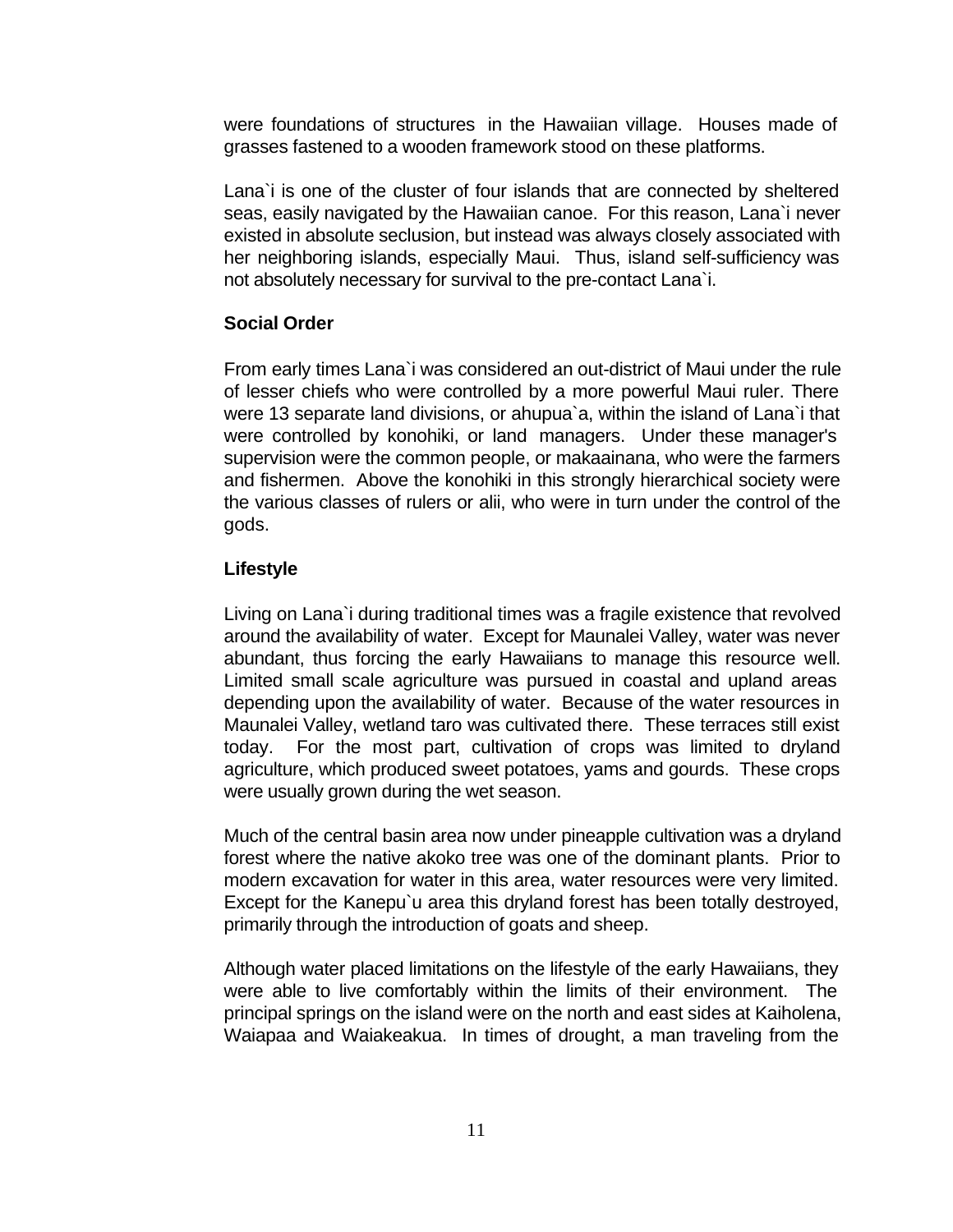shore could carry at least six gallons of water from a spring to home in a single trip. This supply would last at least 16 days for normal household. (Emory 1924:47) Early Hawaiians also dug wells in coastal areas, and lined them with a grass and mud mixture that retained drinkable water during much of the year. There was also a system for collecting dew on oiled tapa cloth in the dryland forest.

The ocean provided an abundant food supply for the pre-contact Hawaiian population. Lana`i's ocean resources were responsible for Kamehameha I choosing the fishing community of Kaunolu for a part-time residence.

#### **Religion**

Religious worship was dictated by one's social position in pre-contact Lana`i. The common people concerned themselves with the lesser deities and spirits by making offerings at simple shrines constructed to propitiate these lesser gods. On a grander scale, large heiau, or temples of state, were constructed by ruling chiefs for the formal worship of the major gods. Both types of religious structures are extant on Lana`i today. The large number of koa (simple fishing shrines) reflect the importance of this occupation in earlier times.

#### **Chants**

With no system of writing, traditional Hawaiian society relied on oral chants to pass their cultural memory from one generation to another. A traditional chant that was chanted and danced on the island of Lana`i (Kahaulelio 1902) is a good record of early life on Lana`i as told by a native Hawaiian:

| A Kaohai, lae, lae     | At Kaohai                     |
|------------------------|-------------------------------|
| I ke kaka uhu lae, lae | Fishing for uhu               |
| A Kamaiki lae, lae     | At Kamaiki                    |
| I ka uhu ka`i lae, lae | For the Uhu ka'i              |
| Hoohaehae lae, lae     | Luring the fish               |
| Hiu a lilo lae, lae    | Until it is caught            |
| O ke Ake ono lae, lae  | The delicious liver           |
| O ka Lauli lae, lae    | Of the Lauli fish             |
| Penu kai on lae, lae   | Good when dipped in its gravy |
| O ka Uhu ula lae, lae  | The red Uhu fish              |
| Kau ka miko lae, lae   | Good when salted              |
| Uala Kawelo lae, lae   | The Kawelo sweet potato       |
| Kahi pupu lae, lae     | Eaten as a pupu               |
|                        |                               |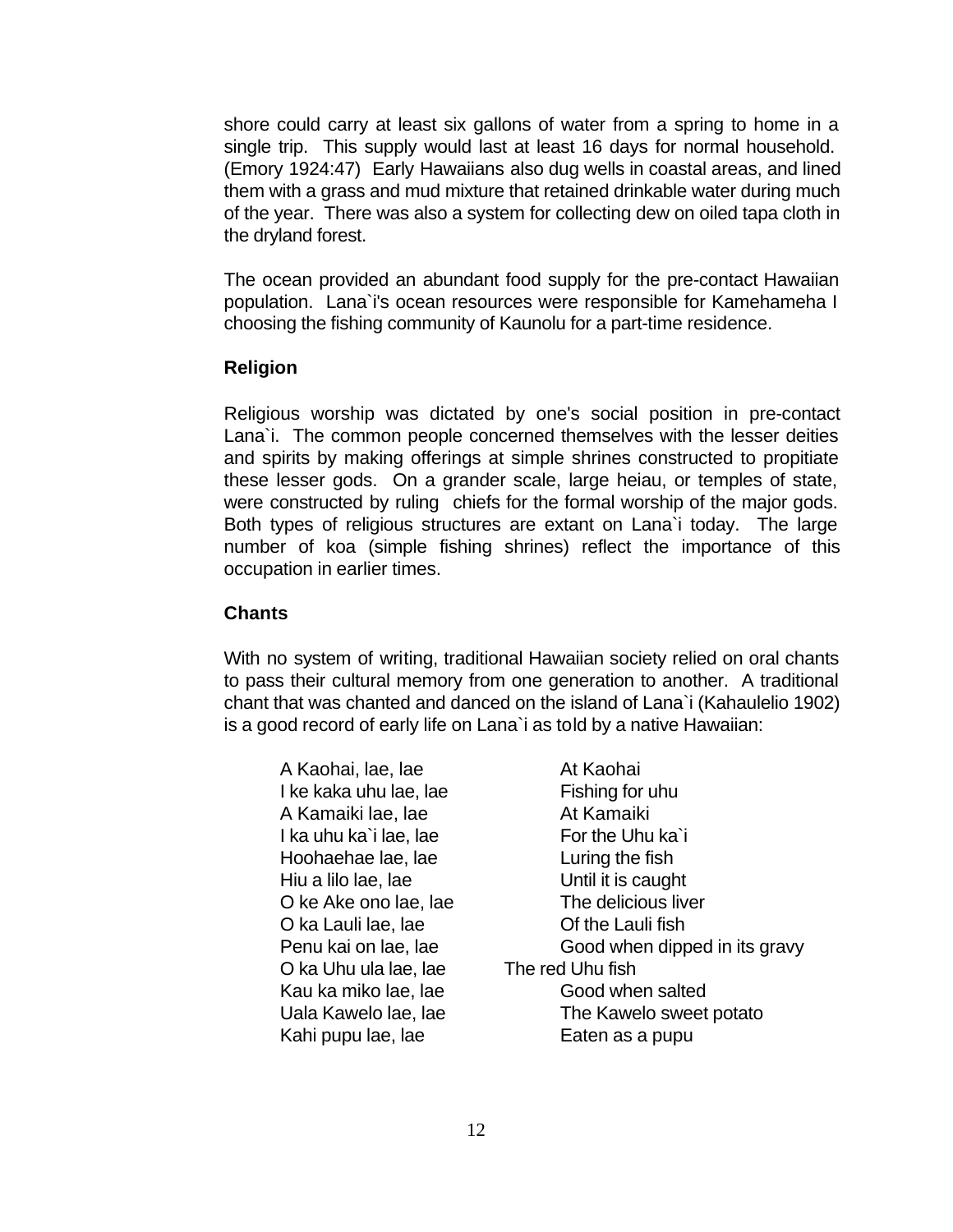| Poi Lehua lae, lae  |
|---------------------|
| O Maunalei lae, lae |

The Lehua taro poi From Maunalei.

This is an excerpt of a longer chant that, when recited, chronicles life on early Lana`i. The ahupua`a of Kaohai mentioned in the first line is a renowned fishing ground for the uhu fish. Lana`i was famous throughout the Hawaiian Islands for its uhu fishing. Other legendary fishing places on Lana`i were the cliffs of Kaholo famous for the malolo flying fish, Polihua for turtle catching and Pu`upehe for oio fishing.

The significance of place names to the traditional Hawaiian will be discussed later in this report. The inclusion of place names in chants such as this one glorified the areas mentioned and were especially popular to the people who came from these areas.

The southeast point of Lana`i, Kamaiki, is described as being a breeding ground for the uhu fish, who travel in linear procession according to this chant. The method of catching uhu is also alluded to. To catch the uhu, the fisherman uses another uhu attached to a line to attract the attention of the other fishes. The next lines describe the preparation of the fish, showing that internal organs as well as flesh were eaten. The gravy that is mentioned probably refers to juices produced when preparing the fish raw. Another variety of uhu is mentioned as a "good when salted," which shows how the fish were preserved for later consumption.

The closing lines talk about what was eaten with the fish. The mention of the Kawelo variety of sweet potato shows that this was a staple in the diet on Lana`i. The name Kawelo for this variety of sweet potato also indirectly refers to the legend of Kawelo, a priest who plays an important role in Lana`i's past. Similar to other dry areas in Hawaii, the sweet potato and yam were the most cultivated starch. The other staple mentioned, which would be a luxury on Lana`i, is a wetland lehua taro poi grown only in the terraces of Maunalei Valley.

This chant celebrates the delicious foods as well as the legends and places of Lana`i. If all the verses were included for this chant, the "kaona," or word meanings hidden in symbolism, would provide another level of interpretation for the same chant. This level of meaning celebrates procreation and a variety of other human emotions. The author of this chant has compressed a tremendous amount of information into a deceivingly short number of words that, when understood, reveal many aspects of traditional Hawaiian existence on Lana`i.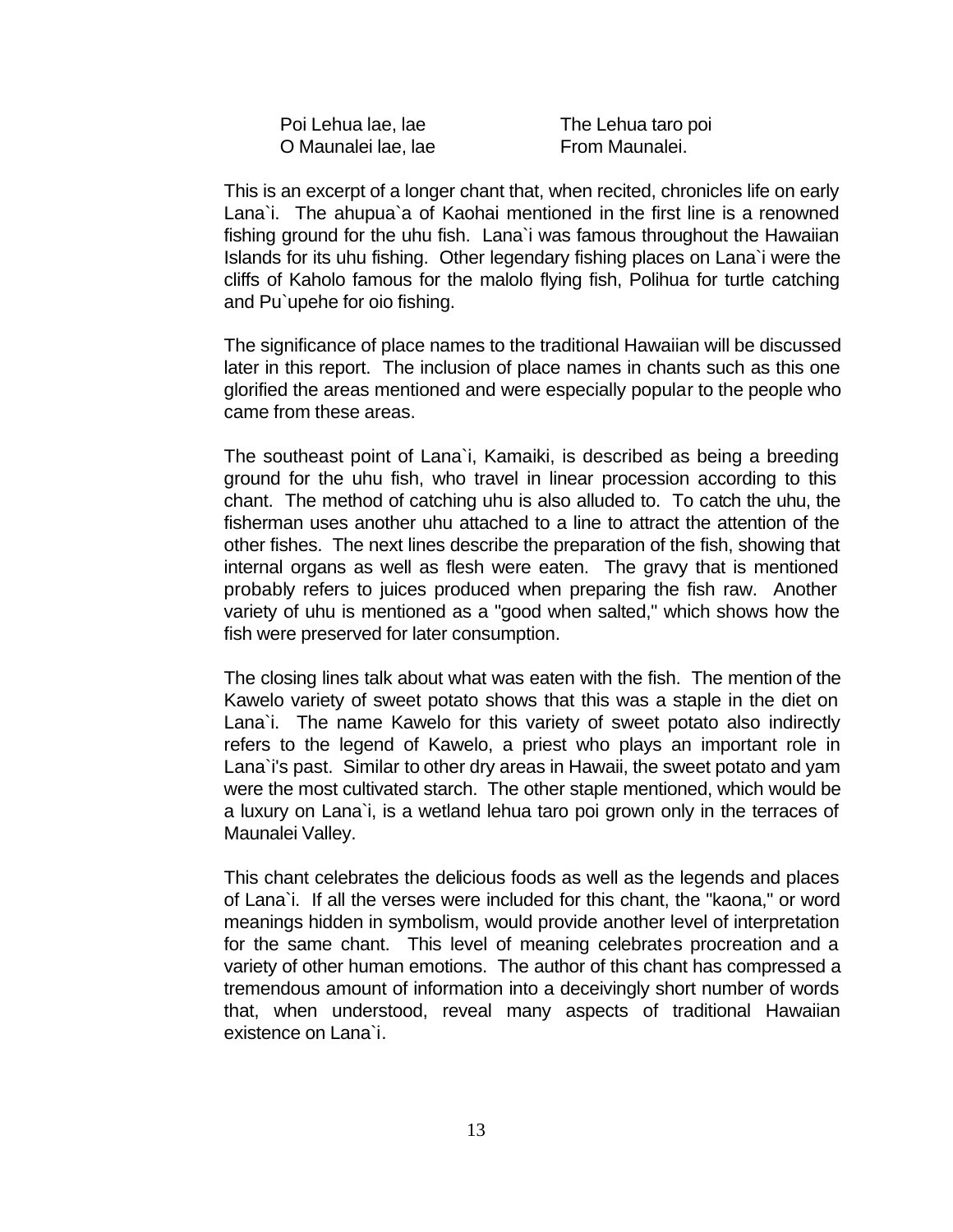#### **Places and Place Names**

Hawaiians believe that a name possesses an individuality and spirit all its own. These names were like their ancestors, linking them to their past as well as recording important places, events and people. In order to fully understand the nature of early Hawaiian life on Lana`i, we should look at its traditional place names.

Two studies discuss Hawaiian place names on Lana`i. The first was by Emory in 1924 as part of his survey report, and the second was done by Larry L. Kimura, et al., during the summer of 1982. Kimura's study deals primarily with the proper pronunciation of place names by native speakers. That study should assist in any standardization of the spelling of place names on Lana`i.

Emory's report includes a list of 324 names with their translations and related stories that explain the significance of the area and how the names were obtained. A few of these places have a considerable amount of folklore associated with them. Of these Pu`upehe (Gibson 3/3/1867:3:7), and Keahikawelo (Gibson 5/13/1873) are the most well-known.

Both these legends were still being told in 1921 when Emory conducted his survey. The following is a brief synopsis of these two legends.

Pu`upehe

Pu`upehe is the name of the rock island at Manele Bay. The island gets its name from the girl, Pu`upehe, who was the daughter of Uaua, a chief of Maui. Pu`upehe was awarded to Makakehau as a result of war and became his wife. Pu`upehe was so beautiful that her husband jealously protected her whenever he was not at home.

One day her husband went to the upland spring of Pulou to get good drinking water and Pu`upehe was placed in the sea cave of Malauea. While Makakehau was gathering water he noticed a kona storm approaching from the ocean. He threw his water gourds down and rushed to help Pu`upehe. By the time he reached the sea cave Pu`upehe had been drowned by the sudden rush of water. Makakehau asked to spend the night with his dead wife prior to burial, and the next day he was seen on the top of Pu`upehe Island finishing a rock tomb for her.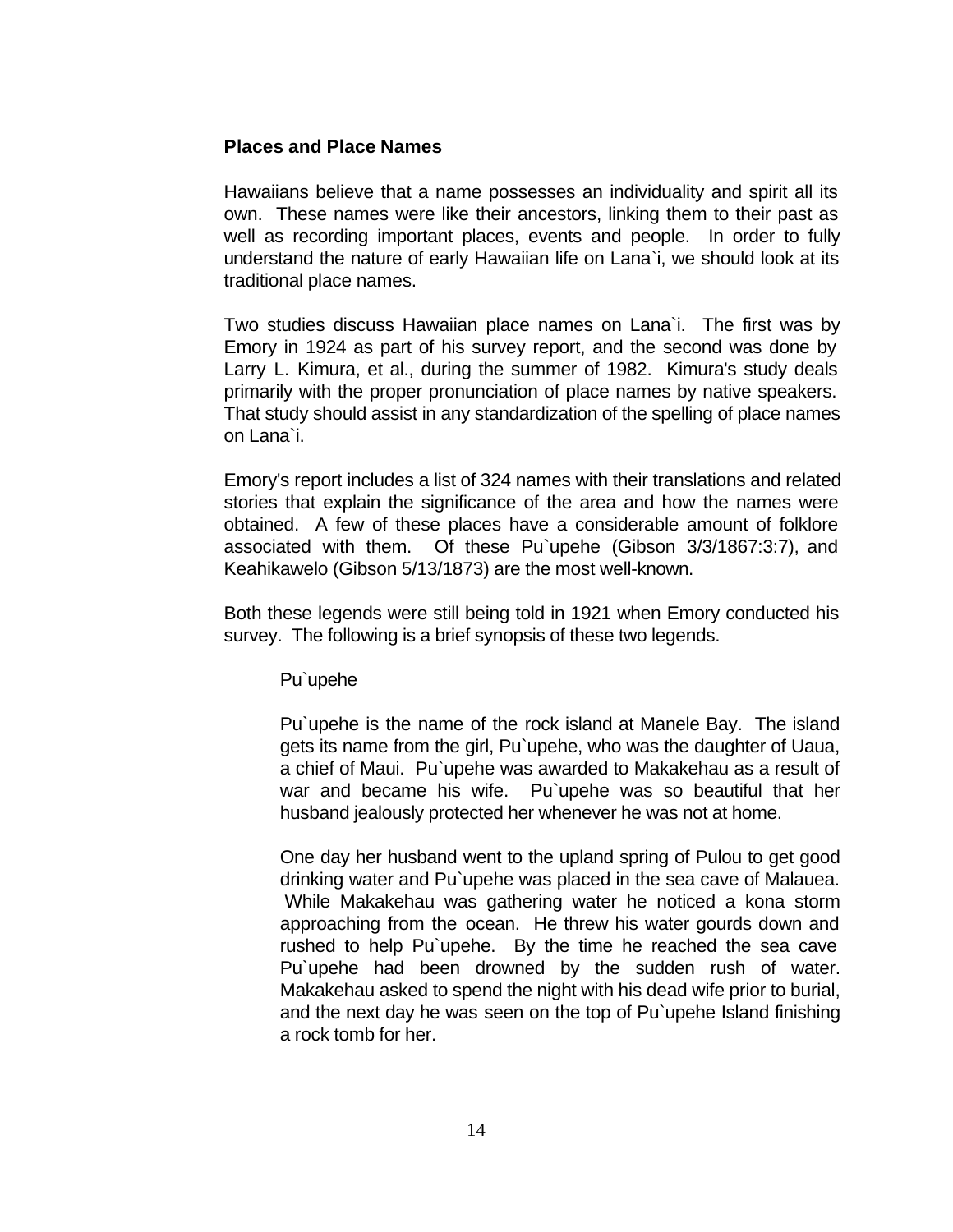Because of the sheer cliffs around the small island, no one could figure out how he ascended the cliffs with his wife's body in hand. After lamenting his loss, Makakehau jumped off the island and killed himself. To this day, the island still has a rock platform, and the sea cave of Malauea is still in the vicinity of Pu`upehe.

#### Keahikawelo

Two compatible incidents relate the significance of Keahikawelo, or the fire of Kawelo. Kawelo was a famous kahuna or priest who kept a sacred fire burning on the altar of his temple at Ka`a. In the first story, he goes to Molokai Island across the channel to visit Lanikaula, a very famous priest of Halawa Valley. Kawelo's mission for coming to Molokai was to get the excrement of Lanikaula so he could burn it in his altar fire, and through sorcery kill Lanikaula. Kawelo caught Lanikaula in a drunken moment and stole his feces, concealed in a sweet potato. He returned to Lana`i and burned the feces and thus killed Lanikaula.

The second version of this story talks of Kawelo's daughter, Pepe, and the Molokai prophet, Waha, who had a son, Nui, across the channel from Kawelo's altar. Both these prophets kept fires constantly burning. Kawelo declared as long as there was fire burning on his altar there would be pigs and dogs on Lana`i. Both these animals were a regular part of the Hawaiian diet. One day he entrusted the fires to his daughter, who had fallen in love with Nui across the channel. Lost in passion, the lovers neglected the fire and it burned out. Kawelo, seeing this, feared facing the people of Lana`i and killed himself by throwing himself over the cliffs at Maunalei. Today there are no pigs on the island of Lana`i, and the site of Kawelo's altar is still called Keahikawelo.

#### **The War of Kamokuhi, 1778**

Five generations after Kaululau there is mention in the History of Kualii (Fornander 1918-19:V:422) that Lana`i chiefs wanted to be independent from Kamalalawalu, King of Maui. This documentation confirms an early subordinate relationship between Lana`i and Maui.

As a tributary of Maui, Lana`i was pulled into the struggle for power between Kalaniopu`u, ruler of Hawaii island and Kahekili, ruler of Maui. After an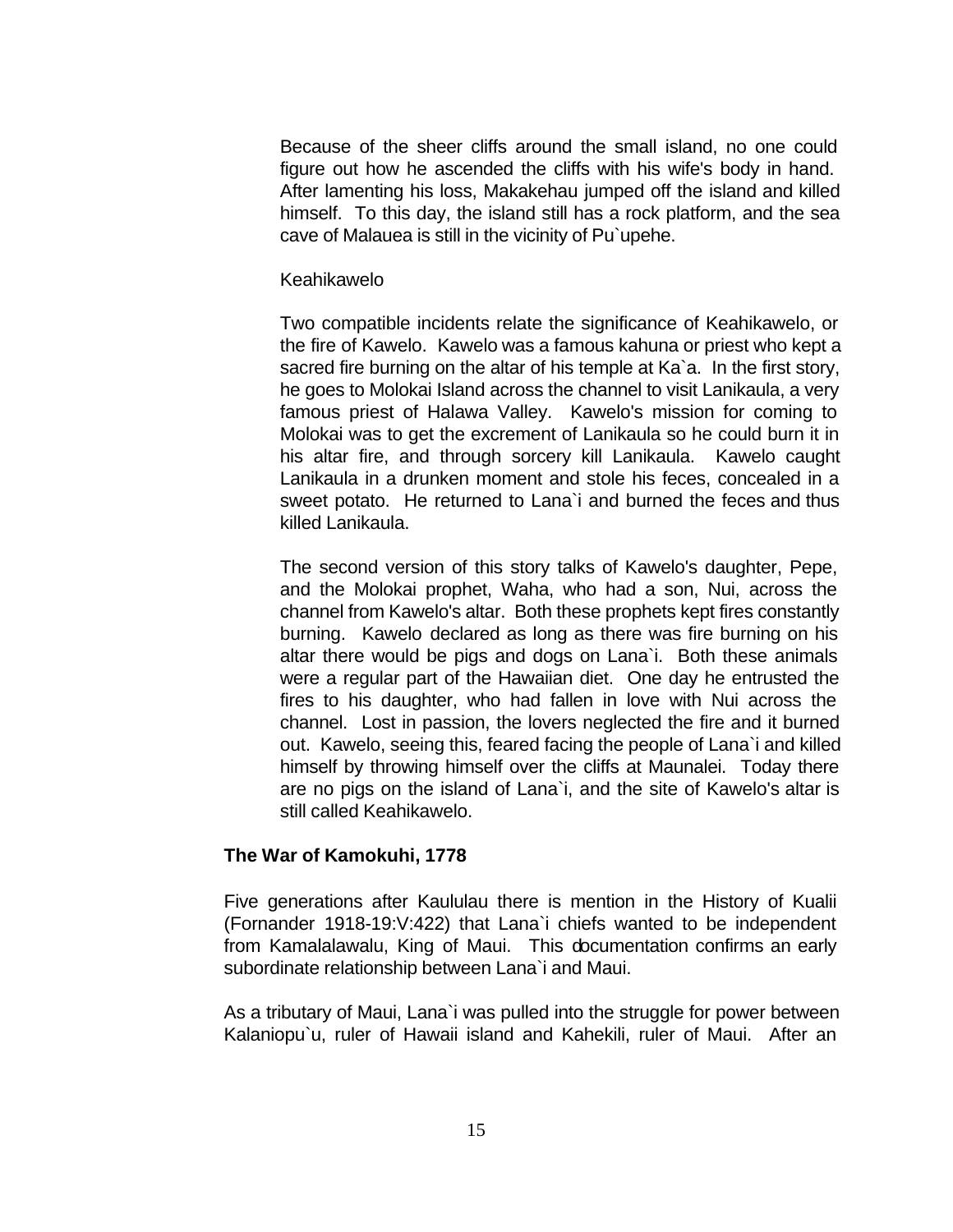unsuccessful attempt at trying to acquire Maui, Kalaniopu`u and his forces raided and pillaged the islands of Kahoolawe and Lana`i. The battle that ensured on Lana`i was described by native historian Kamakau:

*Kalaniopu`u carried the war onto Lana`i and attacked the chiefs and soldiers in their stronghold called Hookio, mauka of Maunalei, which was their place of refuge ... The whole island of Lana`i was ravaged by forces of Kalaniopu`u. At Paomai, at Kaea close to the forest, and at Koahai was the place called Kamokupeu ... (Kamakau 1961:90).*

Because of the scarcity of food, people were forced to eat the native tuber kupala, which caused diarrhea. Thus, this battle was referred to as the battle of "diarrhea island" of Kamokuhi. The notched fortifications, that were carved into the mountain ridge at Hookio for defense, are still visible today.

According to Kamakau, a skilled cliff jumper Kini, who leaped to safety, was the only survivor of this battle. All existing accounts state that this battle was confined to the Maunalei area, so it might be safe to assume that the population of this area was nearly depleted. There is no evidence to believe that all the island would have been affected by this invasion. When Ellis visited the island (Ellis:1917:91) 45 years after this battle, he estimated the population to be 2,000, which is not far from the pre-contact maximum estimate that Emory gives of 3,000.

#### **Western Impact - 1779-1854**

#### **Population**

Estimates of Lana`i's population during the early years of western contact are unreliable since these guesses were usually made by passing ships who never landed on the island. The first reliable census of the island came in 1846, when the population of the island was 616. (Jarves 1847:238) From this period of time until the twentieth century, the native population on Lana`i steadily declined.

This rapid demise of the Hawaiian race was not unique to Lana`i. In fact, entire villages on other islands were abandoned and left to decay. This decrease in population was due primarily to the introduction of western diseases to a Hawaiian population who had little or no immunity. Between the time of Cook's arrival in Hawaii and Kalaniopu`u's raid on Lana`i in 1778,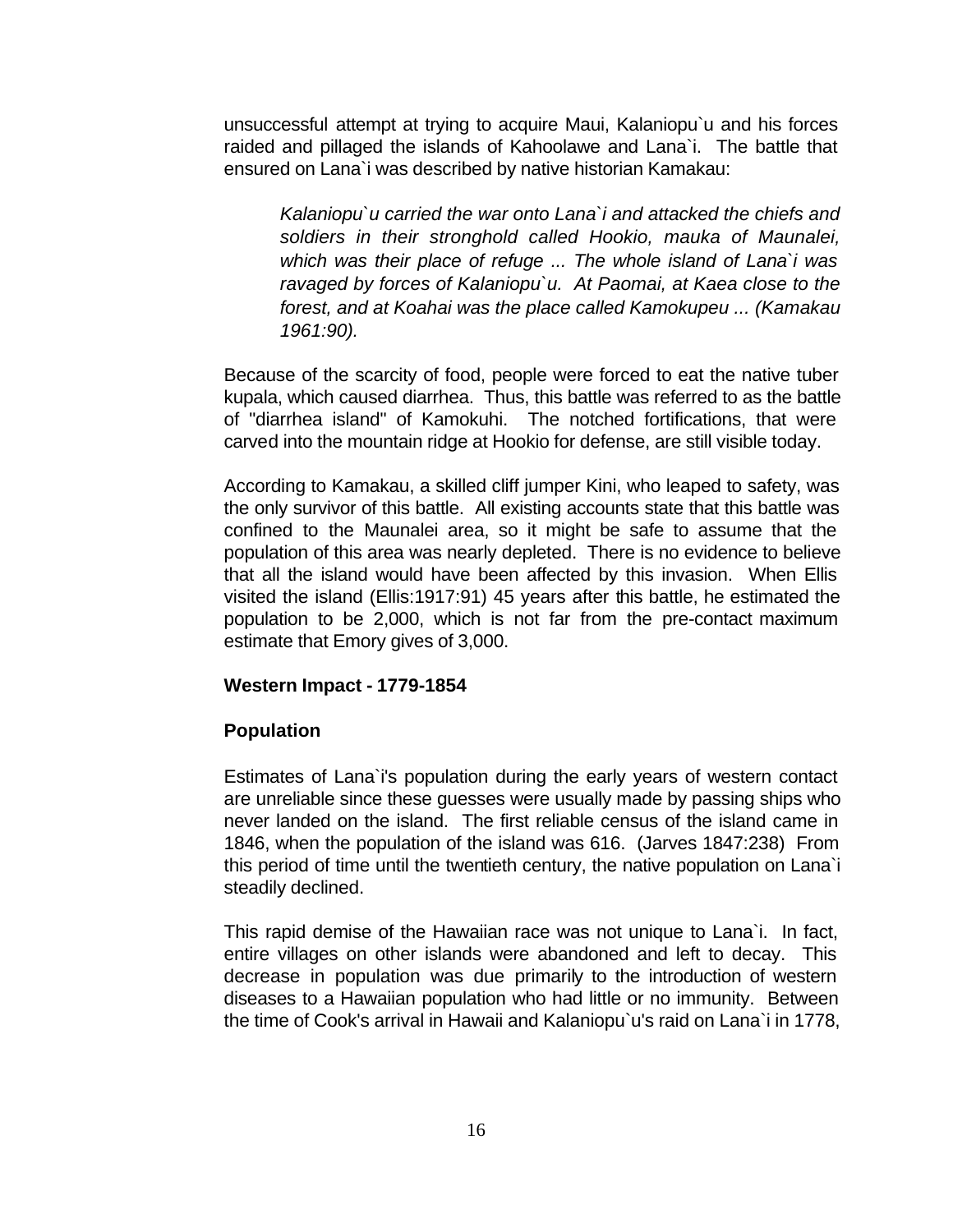and the arrival of the first missionaries in 1820, the native population in Hawaii was reduced by one half. (Schmitt:1968)

When Emory took his inventory of native Hawaiians in 1921 he counted 50 on the coast and 52 on the uplands, a total of 102. Emory asked the Lana`i Hawaiians how they felt about the decrease in their population. He recorded their answer to this question in his field notes:

*"Over here they given little thought to it. They do not seem fully aware that they are disappearing and they appear indifferent to it. In fact, on all issues that go beyond their immediate comfort they rarely occupy their minds. They are utterly without ambition. Not that they haven't the capacity for it. But it is simply not stimulated by what is held forth to them and their children by the white man. It is now much easier (for them) to live and (at the same time) much harder to gain success than in the old strenuous days when famine and war were never far off." (Krauss 1988:79)*

#### **Religion**

Following a chaotic internal overthrow of the established Hawaiian religion in 1819, Hawaiians on all islands turned to Christianity. Although a newly converted Queen Kaahumanu visited Lana`i in 1829 (Bingham 1855:375) and tried to influence the Hawaiians to turn to Christianity, it wasn't until 1835, according to the records, that protestant evangelization occurred on Lana`i. By 1837 there were three permanent church-affiliated schools to educate the children of Lana`i.

The Hawaiian population on Lana`i was eager to find a system of faith to replace their old traditional order and Christianity filled this void. The last major temple used for worship was probably Halulu Heiau at Kaunolu, which was activated during Kamehameha's residency there. Fishing shrines and agricultural shrines for propitiating the lesser gods of the various occupations would still have been in use well into the nineteenth century.

#### **Prison**

From 1830-1848 the northwest point of the island at Kaena was used as a penal colony for women. Neighboring Kahoolawe was used correspondingly as the male penal colony. The choice of Lana`i as a penal colony reflects the depopulated and barren eroded nature of the island in the mid-1800's.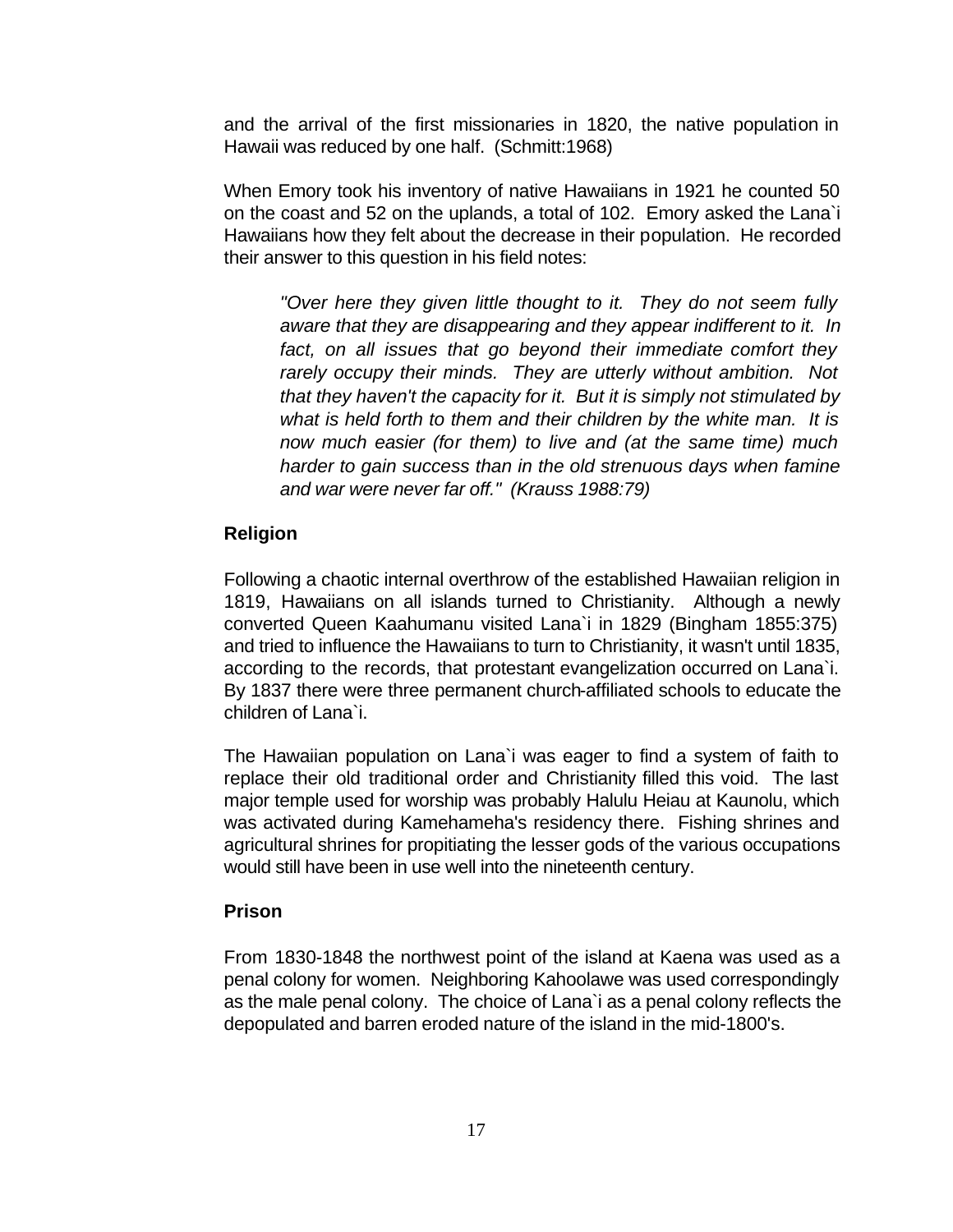#### **Great Mahele of 1848**

During the Battle of Kamokuhi a forty-two-year-old Kamehameha I fought alongside his Uncle Kalaniopu`u. After the death of Kalaniopu`u, Kamehameha eventually conquered and ruled the entire island chain, including Lana`i. Lana`i, like all the other islands, was subject to the rules and taxation of Kamehameha I, the ruling King, who did spend some of his time in residency at Kaunolu.

Kamehameha established a dynasty that would rule through four successive heirs. Kamehameha's form of government reflected the changing times. The unification of Hawaii under one ruler was never accomplished prior to Kamehameha. In the midst of this change, he stuck to the traditional system when dealing with land ownership. In this old system, the ruler owned all the property in his domain. Subjects under the ruler were allocated lands on a revocable basis.

There was a growing discontent during the succeeding reigns of Kamehameha's sons over the existing land tenure system. Foreign residents of Hawaii wanted to have secure title to property and exerted pressure on Kamehameha's son, Kauikeaouli, who in 1848 engineered a departure from the feudal system of land tenure. This system of land reform was called The Great Mahele. (Chinen:1958)

All current deeds and formal ownership records for Lana`i trace their roots to the time of The Great Mahele. At that time, lands on Lana`i were divided between lands claimed by Kauikeaouli (40,665 acres), which were known as the Crown Lands, and the lands to be claimed by the chiefs and people (48,640 acres), which were called the Government Lands. The total land area of Lana`i was then 89,305 acres, which included 13 ahupua`a or traditional land divisions.

The government set up a commission to hear people's claims for land. This commission, called the Land Commission, eventually awarded lands to chiefs and commoners according to the legitimacy of their claim. The first Lana`i land awards made to commoners by the Land Commission occurred on August 12, 1852, to Waimalu for seven acres of land situated in five areas on the island.

By 1907, more than half the island of Lana`i was in the hands of native Hawaiians. Just 14 years later, in 1921, when Emory conducted his Lana`i research, only 208.25 acres of land remained in native Hawaiian ownership.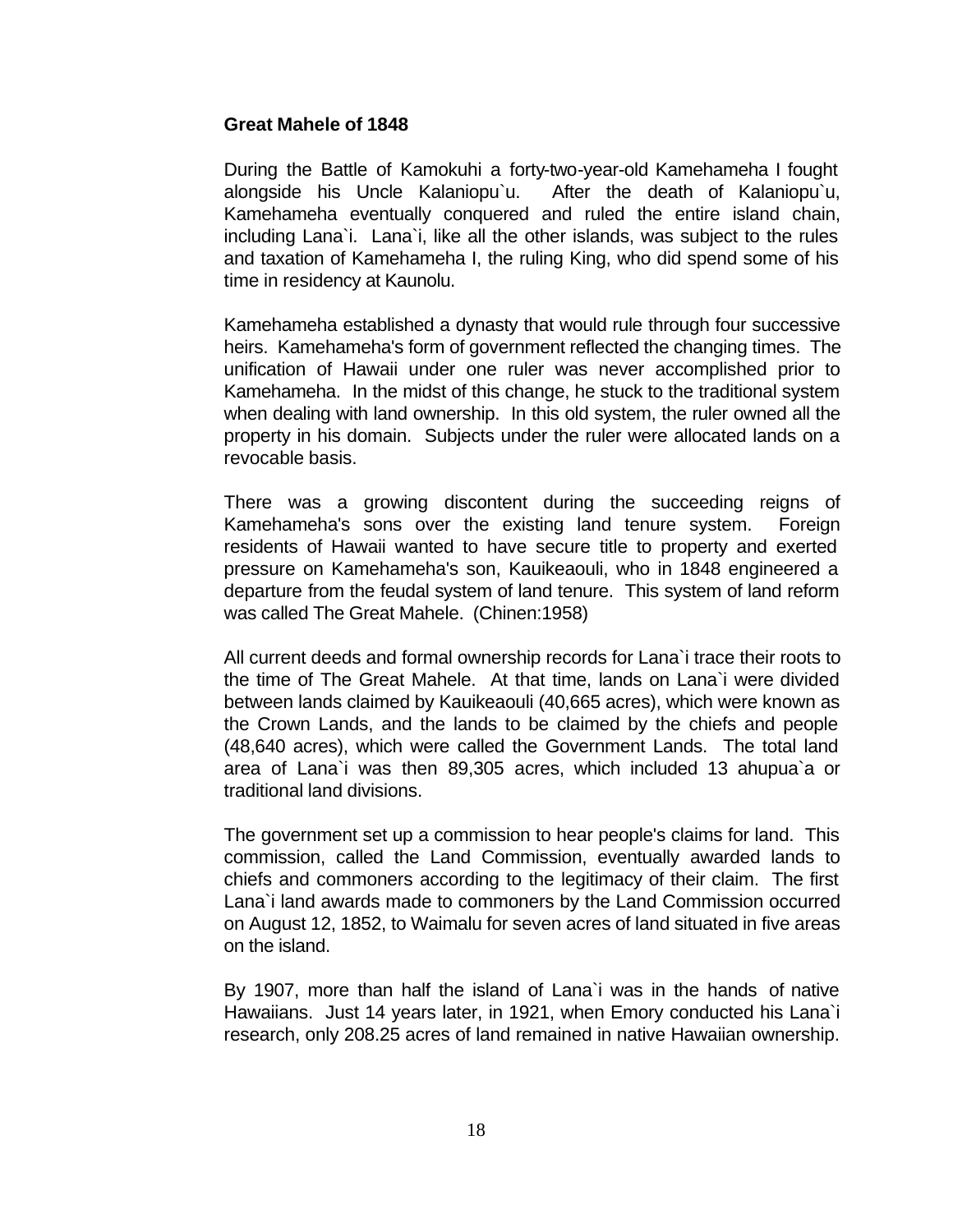Once land could be owned and sold, Lana`i was ready for invasion of entrepreneurs who felt that Lana`i would fulfill their dreams of an island empire.

During the years between the Mahele in 1848 and Lana`i's emergence into the twentieth century, a dwindling native population witnessed recurring waves of speculators and developers who were to leave permanent marks on the face of Lana`i.

#### **From Mormons to Sugar, the Gibson Era 1854-1902**

#### **Overview**

Beginning in the 1850's, immediately after the Mahele, Lana`i embarked upon a drastic period of change that was dictated by outside forces. Lana`i's lands, with the exception of government-owned property, began to be consolidated away from the original native Hawaiian tenants and brought under the monopolistic control of Walter Murray Gibson and his progeny. With the large-scale introduction of goats and sheep that grazed freely on the island, this era was largely responsible for the destruction of the dry lowland forest, which in turn irreversibly changed the balance of nature on the island.

#### **Mormonism**

In 1854 the Mormon church decided to establish a colony on the east side of Lana`i at the Palawai Basin, which they called the City of Joseph. Mormon missionaries were in Hawaii since 1850 and Lana`i was to be their first major attempt to organize an entire colony. In 1854 they received permission from Halelea, a Hawaiian landowner in the Palawai area, to use his property rent-free.

#### **Walter Murray Gibson, 1854-1888**

The early Mormon settlers developed their property independently until 1861 when a self-declared leader of the colony, Walter Murray Gibson, arrived on Lana`i. Gibson arrived in Hawaii on June 30, 1861 from California with the intention of helping to organize Mormon activity in Hawaii, and envisioning himself as the leader of his own island utopia on Lana`i. Gibson reported to the Mormon leader, Brigham Young in Salt Lake City at the end of 1861:

*I continue to abide at the Hawaiian Zion on this island (Lana`i); chiefly employed in organizing the labour of the Hawaiian Saints. I*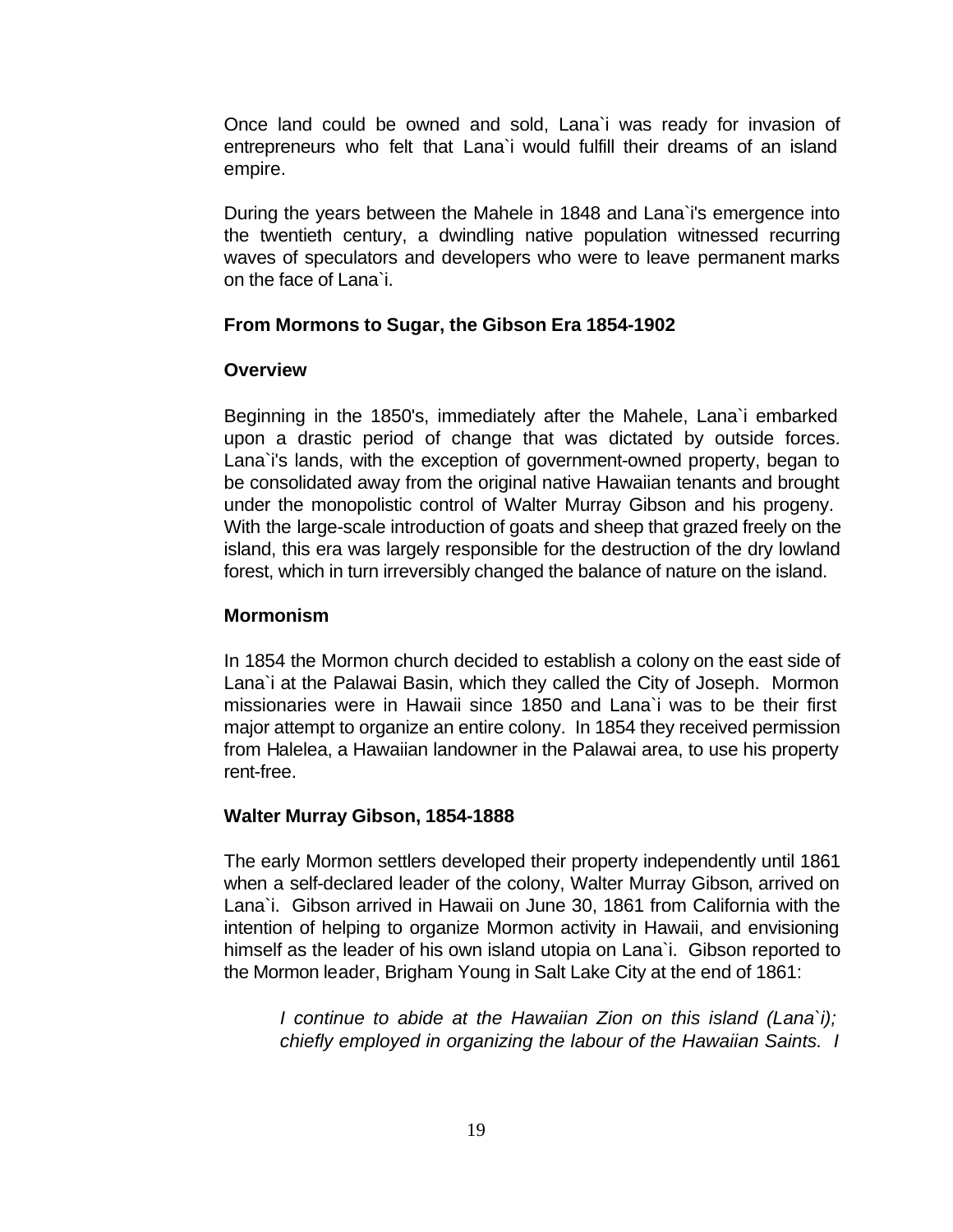*have built a good meeting house here; a dwelling house; and am now engaged in a large school house, 50 by 20 feet. We have 82 children on Palawai; and it is noted for being the healthiest and most prolific spot, this "Mormon den," in all the Kingdom." (Adler and Kamins 1986:64)*

By late 1863 Gibson had purchased a sizeable amount of land in the Palawai area, partly from native Hawaiian citizens and partly from the Hawaiian government. In 1864 Gibson was involved with a struggle for autonomy on Lana`i between himself and the Elders of the Mormon Church. Land that Gibson purchased on Lana`i was purchased in his name and he was reticent to relinquish ownership to the Church. The dispute ended with Gibson's excommunication. After Gibson's dismissal from the church, most of the Mormons on Lana`i moved to Laie, Oahu to start a new center for Mormon operations. A Mormon temple was eventually built in Laie, which is now the center for Mormon activities in the Pacific.

#### **Lana`i Ranch**

By 1865 the Mormon colony had disappeared from the island, but Gibson remained, and during this time he established the Lana`i Ranch. Deciding that grazing was more profitable than agriculture, he began to consolidate most of the lands into one large sheep ranch. Although Hawaiians had herded goats prior to Gibson's arrival, Gibson was the first to launch a large scale business venture using goats and sheep. In a January 5, 1867 census report he counted the sheep population to be 10,000 and the goats 18,000.

#### **Erosion**

The introduction of free grazing livestock in large numbers took its toll on Lana`i. Within a brief period of time the entire dryland forest area, with a few exceptions in the Kanepu`u area, was decimated. Initially, there was an abundant land cover of grasses, especially the native pili grass that supplied the goats and sheep with their needs. During frequent drought periods the free-roaming animals would cluster on the eastern slopes of Lana`i where there was available water. The large numbers of livestock grazing in this area eventually denuded the land and gave it the desert-like appearance that it has today.

In 1876 Gibson realized that Lana`i was being denuded at a "fearful rate." (Advertiser:9/10/1946). One of Gibson's nephews, Mr. Moorehead, started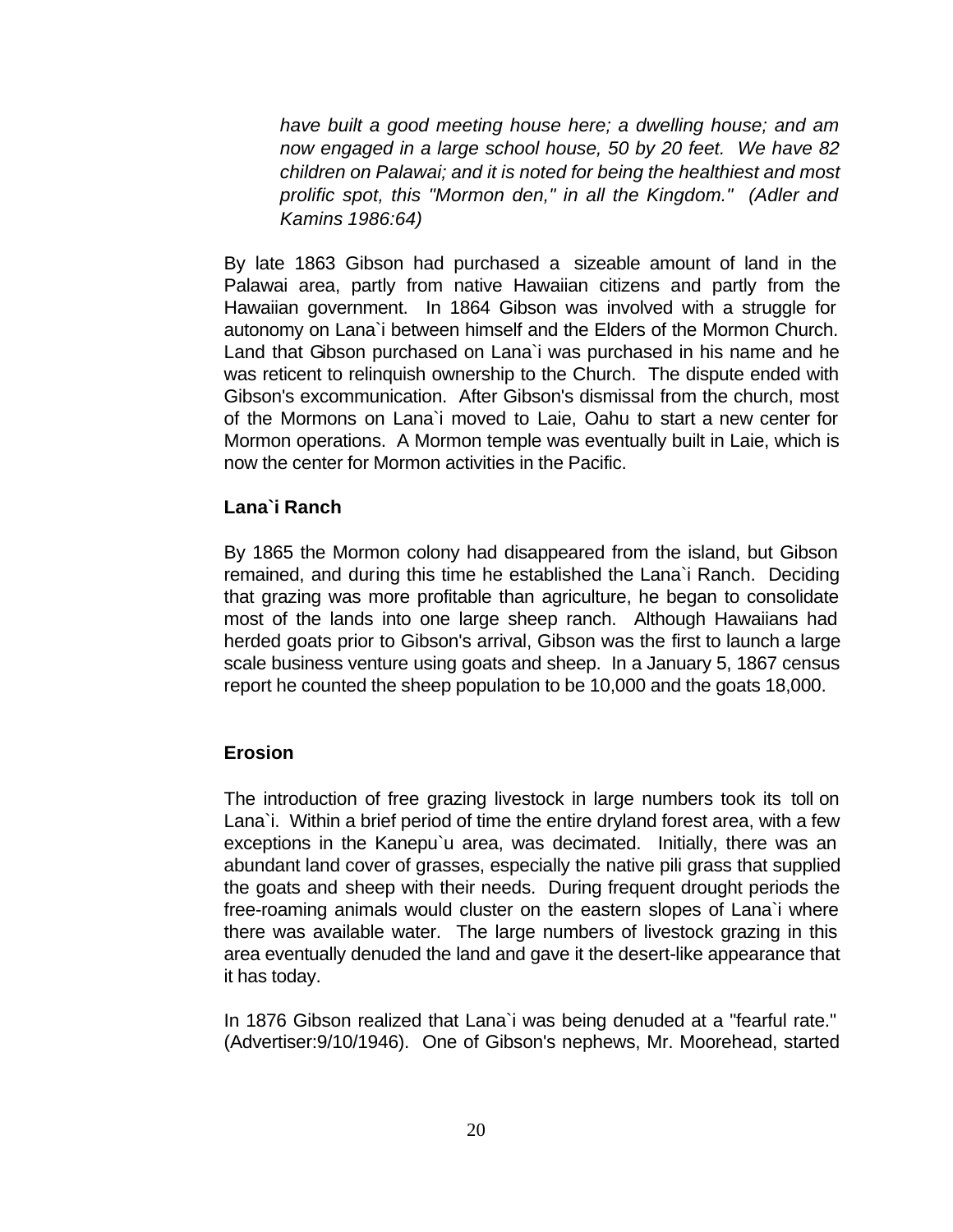planting bermuda grass over all the northwestern end of the island to reclaim barren land. But over the next 35 years, Lana`i was primarily left to rambling herds of sheep and goats.

#### **One-Family Rule**

By 1875 Gibson had control, either through lease or direct ownership, of nine-tenths of Lana`i's lands. This was the first time since the occupation of Lana`i by humans that power was consolidated this way. In the traditional system, land managers or konohiki, existed for all ahupua`a land divisions of which Lana`i had 13. These konohiki were subject to control by the ruling chiefs. Because of the poor rural nature of Lana`i, the ruling chief probably had very little to do with Lana`i other than occasional fishing trips and collecting yearly tribute.

In 1874, Gibson's daughter Talula married Frederick Hayselden. Talula and her husband eventually moved permanently to Lana`i, where Fred took over as proprietor of ranch operations, which were shifted from the Palawai Basin to Koele in 1874. Koele remained the center for ranching activities on Lana`i until the closing of the Lana`i Ranch in 1951.

Gibson was drawn more and more to the political arena in Honolulu. In 1878 he was elected to the assembly of the government, thus entering into a full-scale career in Hawaiian politics. In the same year a manager's house for the Hayseldens was built at Koele where the first two Norfolk Island pines were planted in 1875. (Munro:1954:69) The ranch at Koele employed 12 Japanese men and two women to carry on daily activities. (Thurston:1886:30) Hawaiians were usually employed just for shearing.

Although this house was destroyed, one of the two pines still stands to mark this site today. In 1879 Gibson left Lana`i permanently. (Thurston:1886:31) Caught up in the limelight of a political career in Honolulu, his management and involvement with the environment and people of Lana`i was delegated to other members of his family. From this time onward, all operations of the ranch were in the control of Fred and his assistant managers.

#### **Hawaiian Lifestyles**

In 1886, five Lana`i natives filed a complaint against Gibson and his managers for oppression of themselves and their families. The testimony of these native tenants of Lana`i supplies us with a feel for life on Lana`i at this time. (Thurston:1886)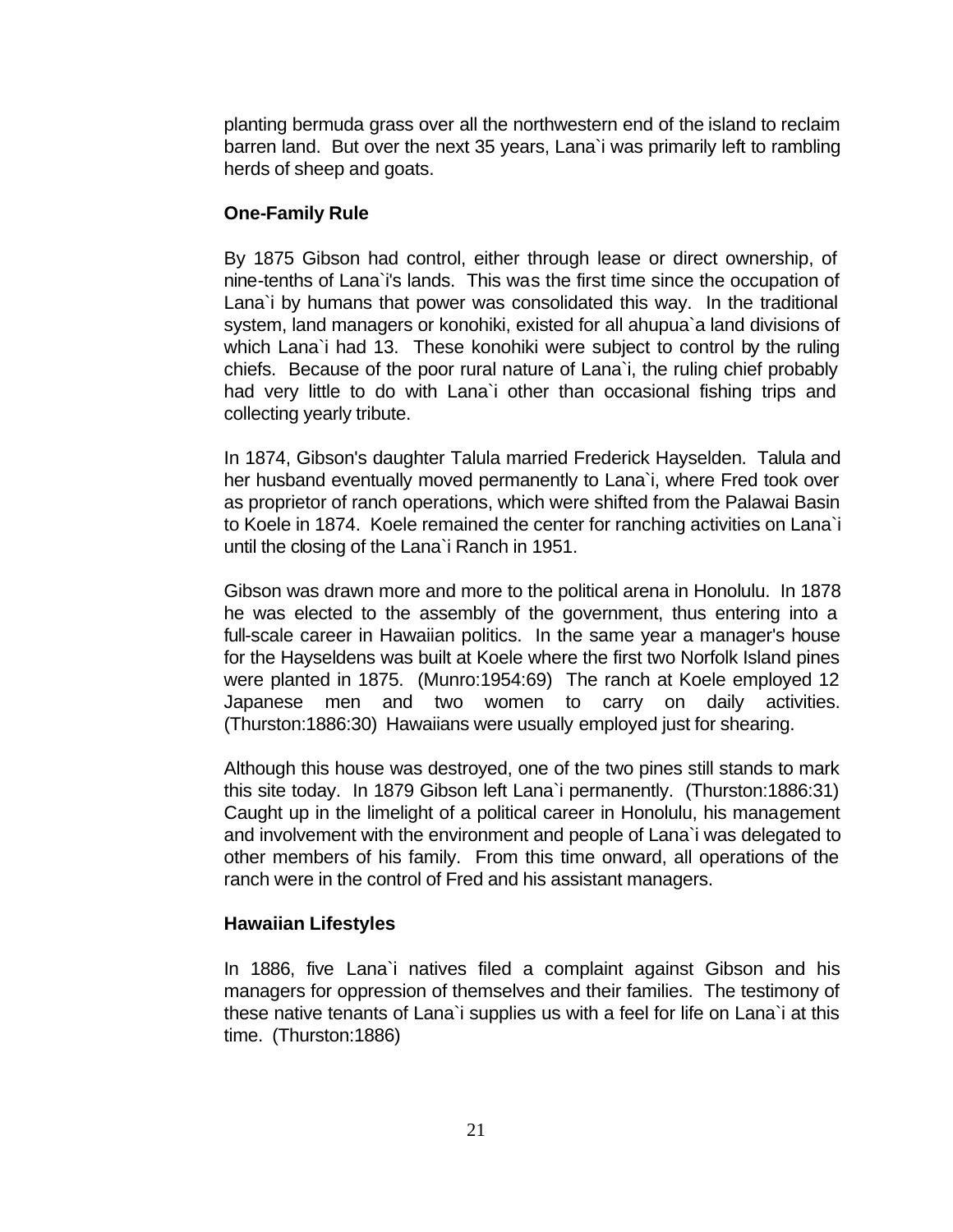The traditional system of land management that existed in pre-contact time was undergoing changes in late nineteenth century Lana`i. Although Hawaiians were given ownership of kuleana grants to live on, many of their grazing and fishing rights were still under the control of the konohiki, or land manager, who was Gibson under special government leases. A special government inquiry into the matter of native oppression found Gibson and one of Gibson's managers, Moorehead, guilty of putting undo pressure on certain elements of the population who voted contrary to Gibson's desires. Hawaiians were now being charged monetary amounts to use lands that were at one time under the control of the ruling chiefs. Since many Hawaiians had a subsistence way of life, the charging of money for land fishery use placed new monetary restrictions on their way of life. They now had to find a means of obtaining money for survival. A simple act such as this forced the Hawaiians to enter into the western market economy.

Most of the Hawaiians who gave testimony lived simple lives, growing sweet potatoes, grazing horses and sheep in a controlled small scale pasture arrangement, gathering marine resources, and collecting firewood from the beaches and the inland regions. If you were not fortunate enough to have a spring or well on your property, obtaining water was also a day-to-day concern. Most well sites, such as Waiapaa, were controlled by the new konohiki, Gibson. These wells were critical for survival during times of drought. From their testimony, it becomes obvious that Hawaiians on Lana`i were concerned that their own destinies could now be manipulated by someone who was not bound by the traditional ethics of their past.

#### **Gibson's Final Years**

Gibson's involvement in Hawaiian politics eventually placed him in the position of Prime Minister of the Kingdom of Hawaii, where he was involved in a series of scandals and forced to resign and take refuge in California. In January, 1888, he died in San Francisco, leaving all of his interest in the island of Lana`i to his daughter, Talula, and her husband, Frederick Hayselden. In 1902, Gibson's house in the Palawai Basin was still standing (Gay, Lawrence, K:1965:14). This area was later cleared and plowed for the cultivation of pineapple.

#### **Hayseldens, 1888-1902**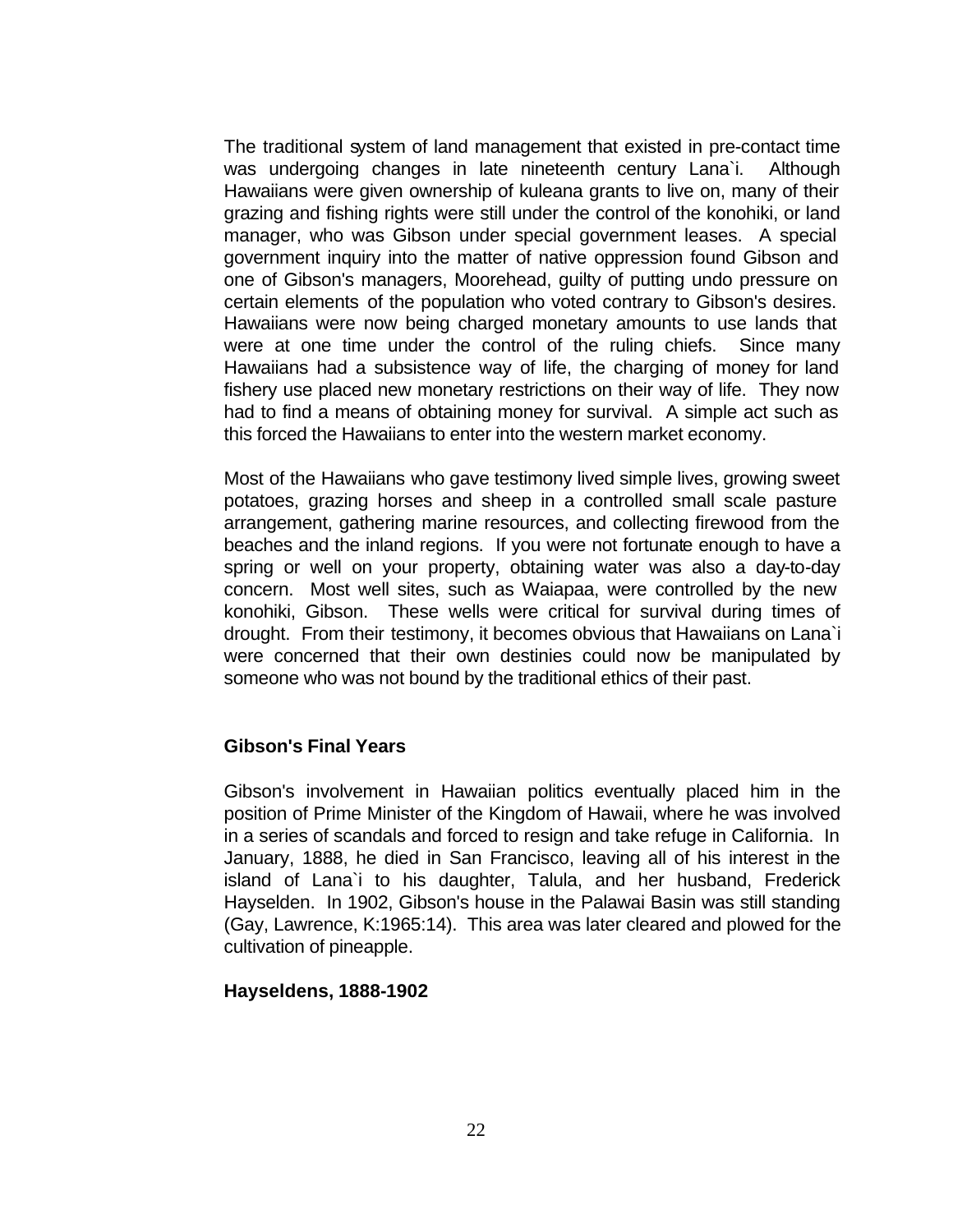During Hayselden's period on Lana`i, Koele became a permanent sheep ranch center for Lana`i. By 1898, there were 50,000 sheep and only 174 people on the island. (Tabrah:1976:79) Attempts were made to control the rampant erosion on the island by planting thousands of acres of Bermuda grass. The eucalyptus and Norfolk pine during Koele were also planted at this time. Water reservoirs at Koele and Kaiholena Gulch were also built.

#### **Maunalei Sugar Company**

In 1882, Gibson mortgaged all his lands on Lana`i to W.G. Irwin, his business agent, and Claus Spreckles, a wealthy sugar planter. This mortgage was refinanced in 1887, putting Gibson deeper in debt. Since sugar was making good profits elsewhere in the Kingdom, Hayselden felt that a successful sugar operation could salvage his land holdings in Lana`i.

In 1898, the Maunalei Sugar Company was started at Keomuku. A decision was made to mill the sugar on Maui, so a mill was not built on Lana`i. Instead, a wharf was constructed at Halepalaoa with a connecting railroad to transport the sugar from the fields to waiting ships. Most of the laborers came from off-island, and were of Chinese, Japanese, and Gilbertese ancestry. Camp houses, barracks, a two-story office and hotel were built to accommodate the 710 laborers and staff.

The company prospered for one year, when an epidemic broke out among the Chinese workers. A similar epidemic raged in Honolulu's Chinatown at the same time. Like Honolulu's Chinatown, the residences of the infected workers were burned, but this did not stop the spread of the disease. As a result, most workers fled Lana`i, and by March, 1901, only 12 employees were left to shut down the plantation.

Hayselden's insensitivity to local custom was severely criticized during the initial stages of plantation construction at Keomuku when he tore down a portion of a traditional Hawaiian heiau at Kahea to construct a railroad bed. A similar incident occurred earlier on the other side of the island at Kaunolu. While tampering with the village's only well he destroyed the traditional Hawaiian plastering and turned the water brackish, thus ruining Kaunolu's drinking supply. Like the well at Kaunolu, Hayselden's entire sugar venture at Keomuku went brackish and the Maunalei Sugar Company closed down in 1902. The sugar company's failure forced the estate into receivership and the Hayseldens moved to Ka`u, Hawaii to start a new venture. Many Hawaiians felt that the Hayseldens destruction of the traditional religious site at Kahea was responsible for his downfall on Lana`i.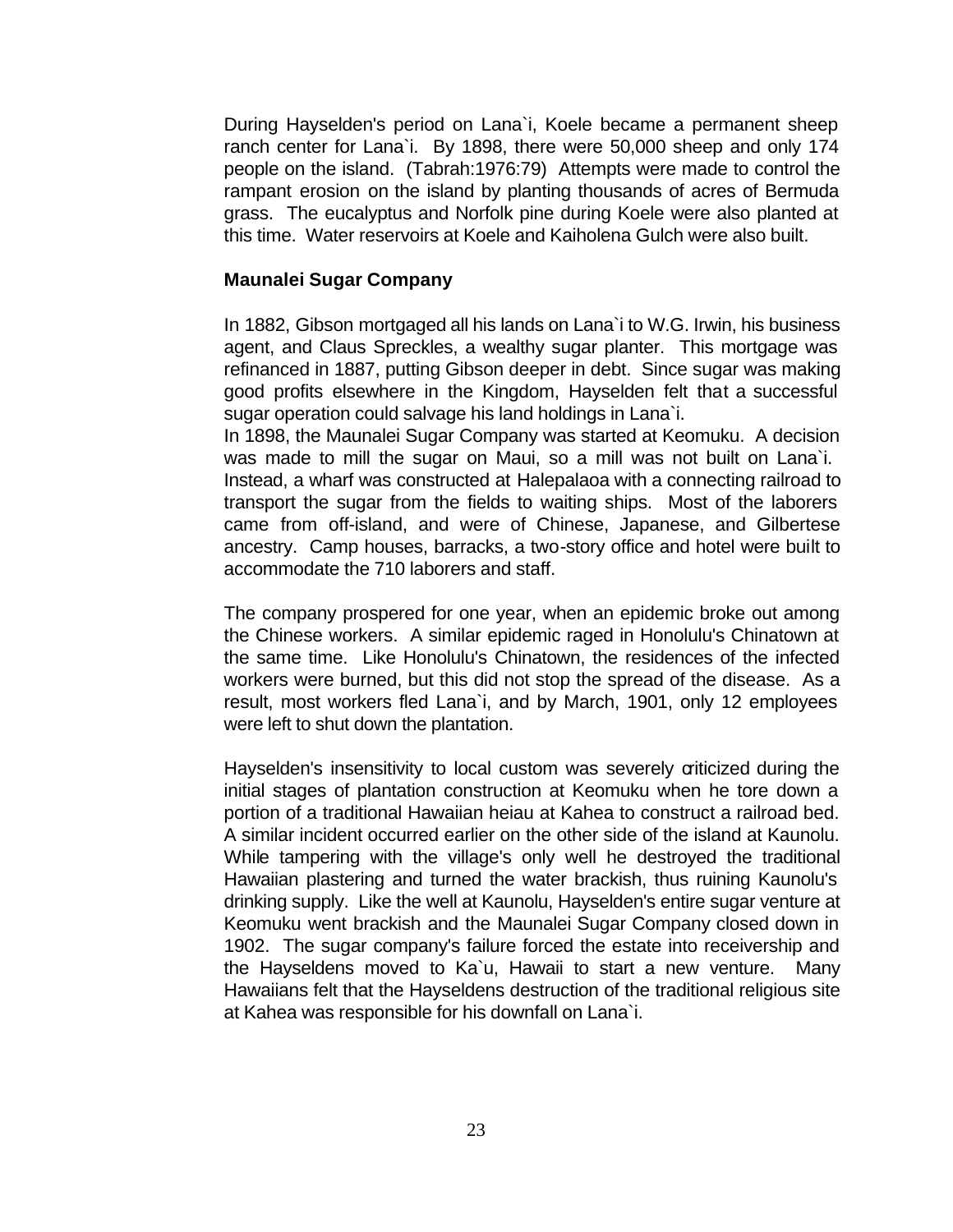After the collapse of the Maunalei Sugar Company, two thirds of Hayselden's holdings were sold at public auction to satisfy liens. These were bought by Charles Gay in 1902. In 1905, the two-story company store and hotel at Keomuku was dismantled and floated across the channel to Lahaina, where it was reassembled and became the extant Pioneer Inn. With the purchase of Hayselden's remaining interest in Lana`i by Gay in March of 1903, the final connection of Gibson to Lana`i ended.

#### **Charles Gay and the Consolidation of Lana`i, 1902-1910**

Charles Gay came to Hawaii from New Zealand at the age of one. His grandmother, Elizabeth Sinclair, purchased the island of Niihau and parts of Kauai at that time. Charles grew up on Kauai and Niihau, and eventually married Louis Kala, a direct descendent of Kaumualii, the last King of Kauai. Filled with the desire to own an entire island, like his family, Charles Gay moved to Lana`i in November, 1902, and began his efforts to consolidate the island.

#### **Ranching**

There were a few cattle (Munro:1954:99) when the Gays arrived on the island in 1902. They kept Mr. Dowsett on as manager of the ranch and began to build up the stock of cattle on Lana`i. Most of the new cattle came from Niihau and Kauai. By the time that Munro took over as ranch manager in 1911, there were 799 heads on the island, but sheep-ranching was still the primary occupation. Gay realized the destruction that wild goats were causing to the island and initiated a program for their eradication. He also began fencing projects to keep animals contained and protect the remaining vegetation.

#### **Consolidating Lana`i**

Most of Charles Gay's time was spent on consolidating land on Lana`i. In 1907 he exercised an option to buy from Irwin, Gibson's financier, the ahupua`as of Kaa and Kaohai. By this time, through an interesting series of land transactions by W.M. Giffard, who served on the Board of Agriculture and Forestry and was also a Vice President of Irwin Co., 324 acres of Giffard's forest land in Tantulus, Oahu, were exchanged for 49,270 acres of government land on Lana`i. These lands were then transferred to Irwin, who offered the Lana`i land to Gay.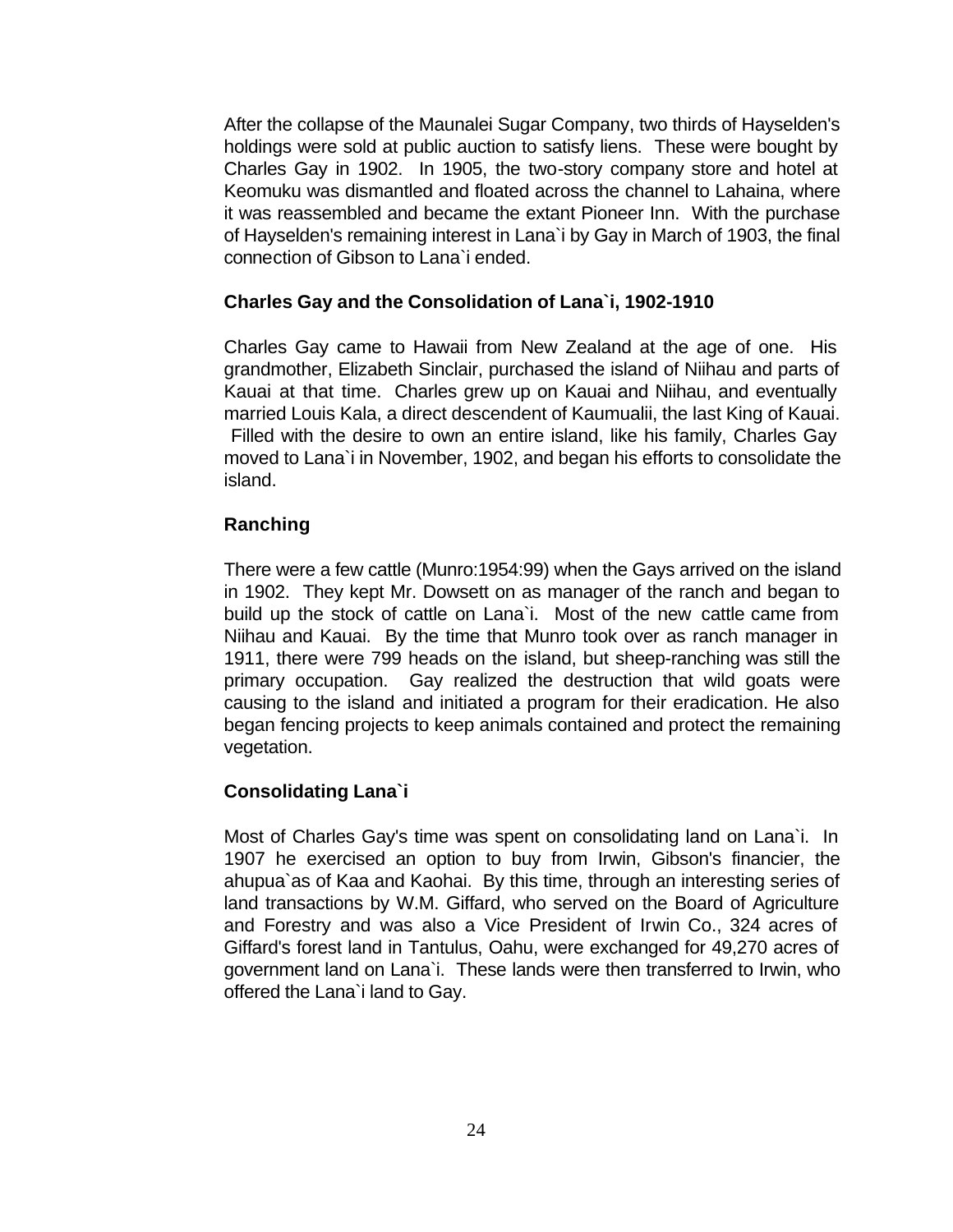A member of the Territorial legislature, Lincoln McCandless, heard about the sale of government lands on Lana`i and filed suit to stop the transaction. McCandless, a rancher and realtor, felt that if the sale went through, two of Hawaii's eight major islands would be owned by one family. McCandless' suit went all the way to the U.S. Supreme Court, where the mismanagement of Lana`i's environment was the central issue. The court felt a single owner could manage Lana`i's resources properly and Gay was allowed to purchase the ahupua`as of Paomai, Mahana, Kamoku, Kalulu, Kaunolu, Kealia, Paawili, and Kamao.

The amount of money that Gay spent in court and on acquiring lands on Lana`i put him in a bad financial situation, which worsened in 1908 with the beginning of a three-year drought. By 1909, Gay had been forced to sell all but 600 acres of Lana`i to a group called the Lana`i Company Ltd. to pay off his mortgage to Irwin. The Gay family stayed on the island, but moved to Keomuku where they lived on their remaining land.

#### **The Early Munro Years, 1910-1922, from Sheep to Cattle**

#### **Lana`i Company Ltd., 1910-1917**

The group that purchased Lana`i for \$375,000 was organized by Cecil Brown, president of First National Bank. Much of the impetus for this investment was done by one of the investors, John T. McCrosson, who had just finished building the Hamakua Ditch on the island of Hawaii. (Munro:1954:29) Initially, the directors of Lana`i Company wanted to produce sugar beets, but the lack of water quickly ended this venture. Cattle rancher, Eben Low, was hired to give an assessment of economic possibilities on Lana`i. Acting upon Low's recommendations, the company hired New Zealander, George Munro, to take over as island manager.

#### **George Munro**

Munro worked previously on the Gay and Robinson Ranch on Kauai, as well as Molokai Ranch across the channel on Molokai. During his 20 year stay as ranch manager on the island of Lana`i, he exerted almost tireless energy trying to protect what was left of the environment, as well as trying to make the island profitable for the three owners he worked under.

#### **From Sheep to Cattle**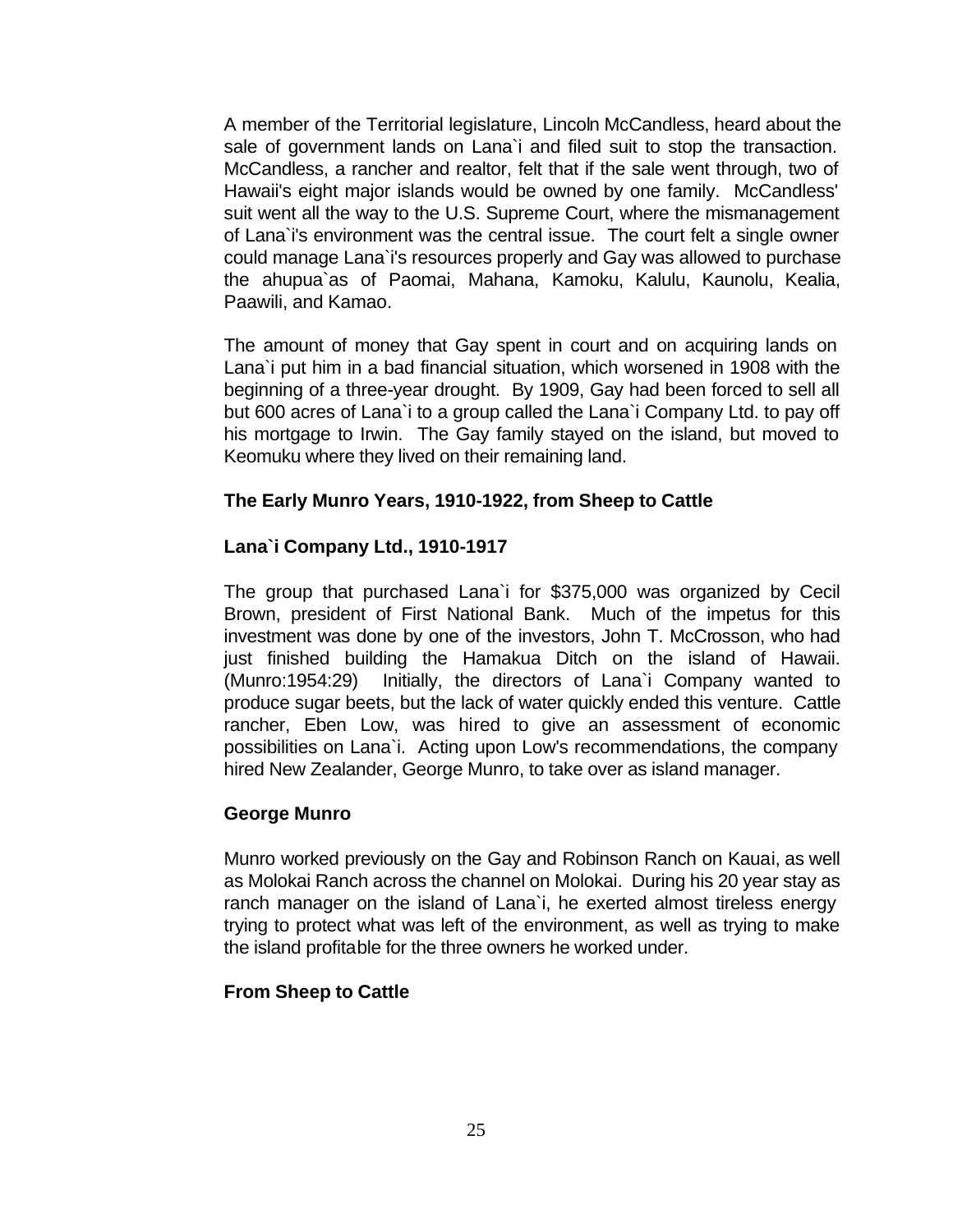In 1911, the sheep count was 20,588. This herd of sheep produced 37,274 pounds of wool in 1913, but there were problems. The dry and now dusty lowland was a healthy climate for the sheep, but was bad for wool production, while the upland produced clean wool, but was unhealthy for the sheep. Foremost of their problems was that the native vegetation, which provided food and water for the sheep in the past, was nearly all gone.

Munro recommended that a transition be made from sheep to cattle, which would be more lucrative, given the ecological crisis he was facing. For the next few years he juggled the profits of a reduced sheep herd with the building up of a cattle herd to take its lace. This system kept a constant profit coming in to the investors. By 1916 large-scale sheep ranching had come to an end on Lana`i. When Lana`i Company sold the island in 1917 there were 4,000 head of cattle.

#### **Environment**

A special clause in the mortgage deed for Lana`i called for the permanent removal of goats. As stated earlier, wandering herds of goat and sheep were responsible for the destruction of most of the dryland forest. W.M. Giffard, who represented the mortgage, was a naturalist, and he realized the threat goats were to the island's forests. He also realized that the forests were vital to the survival of Lana`i.

Munro, with his employees, immediately attacked this problem, killing as many as 1,160 goats in one month, and 5000 in a year. Although a few goats remained when Lana`i Company sold the island, the threat that these animals were putting on the environment was greatly reduced. Goats were eventually eliminated from Lana`i.

#### **Lifestyle**

Munro described the lifestyle on Lana`i during the first twelve years of his residency there, prior to the purchase of the island by the Hawaiian Pineapple Company:

*The total population was around 75, all ranch people except the Charles Gay family and their employees and a few fishermen. There was no wireless or radio communication. The nearest doctor was at Lahaina on Maui, twelve miles on horseback from Koele to Keomuku and ten miles across the channel by open launch, often in very rough seas. There were roads except the wagon trail from the*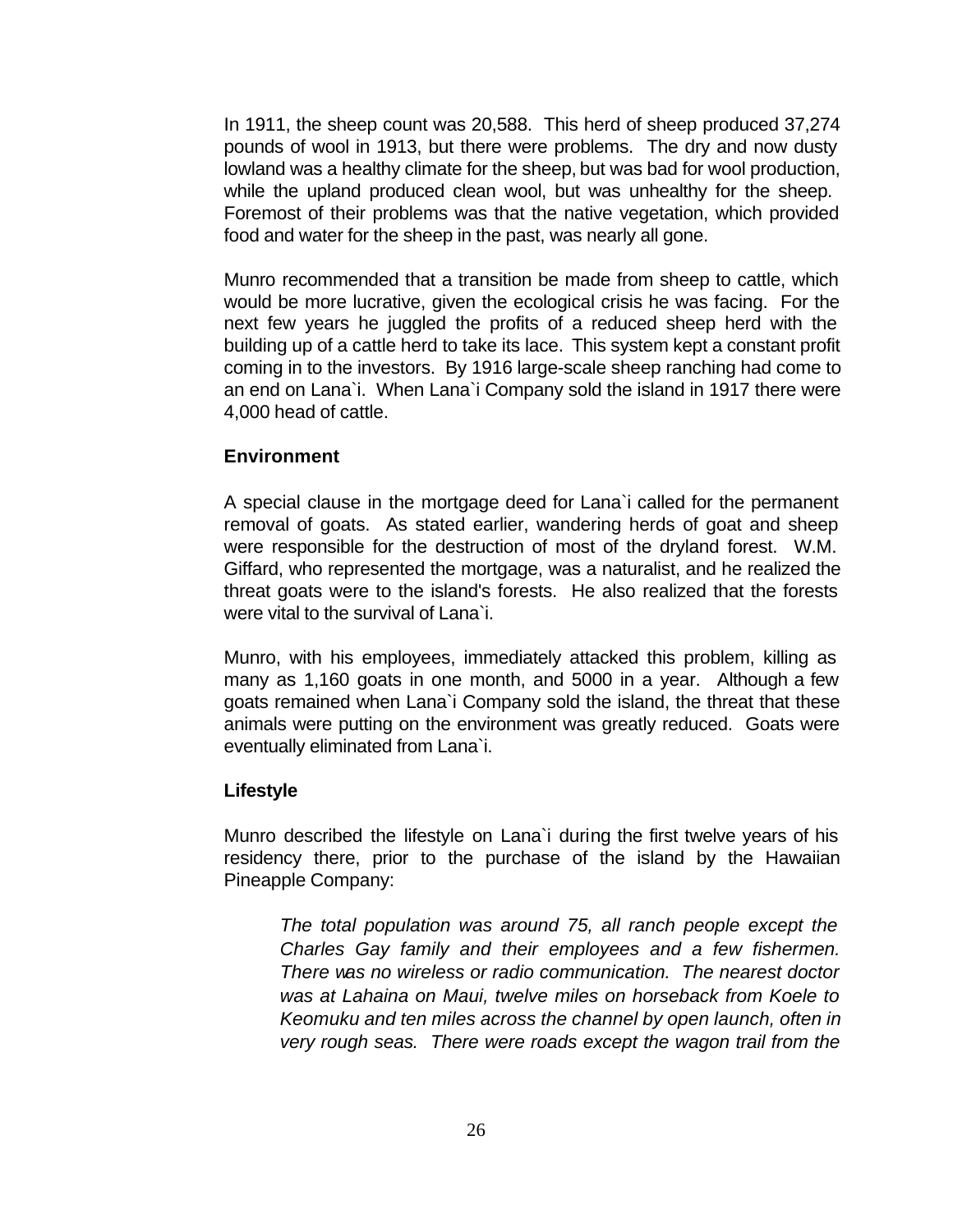*landing at Manele to Koele over which our six-mule-team wagon and later our truck, hauled supplies shipped from Honolulu each week. (Munro:1954:134)*

Since Lana`i was not realizing the profits they anticipated, the Lana`i Company began to look for potential buyers. The Hawaiian Pineapple Company, under the leadership of James Dole, was approached, but Dole was not able to purchase the island at that time. The Baldwin brothers, Harry and Frank, who were successfully operating sugar plantations on Maui, bought Lana`i in 1917 for \$588,000.

#### **H.A. and F.F. Baldwin, 1917-1922**

During the brief ownership of Lana`i by Baldwins, the island blossomed into a well-ordered and profitable cattle ranch. At its peak, the Koele center consisted of up to 30 buildings, including a ranch manager's house, office, store, bachelor quarters, stables, blacksmith shop and residences.

With only one ranch on the island, there was no need for branding cattle on Lana`i. Lana`i was a dry ranch and thus where the cattle grazed was determined by the season and rainfall. The lowland algaroba bean forest was used during the dry summer months when the upland forest was bare. After the first winter rains, the herd was driven tot he upland pastures. When animals were ready to be shipped to market, they were driven to Hulopoe Beach, where they were floated out into the water and tied to a smaller boat, which too them to the waiting steamer. There, they were hoisted out of the water and onto the ship. This method of shipping cattle lasted until Kaumalapau Harbor was built in 1925.

#### **Reclaiming Lana`i**

Munro, who was a naturalist at heart, implemented a number of projects during this time that were to have good and bad effects on the island of Lana`i. In 1918, about 50 acres of the Kanepu`u dryland forest were fenced as protection it from grazing animals. This area remained fenced until 1935, and is now pat of the dryland forest currently managed by the Nature Conservancy. Munro's foresight protected one of the only lowland forest areas left in Hawaii today. Munro also introduced many species of plants, especially from New Zealand, to help recover the barren topography of Lana`i. Some of these plants, which include the New Zealand tea, flax, New Zealand cabbage, and the fire tree have become pests in recent years in the upper native forest.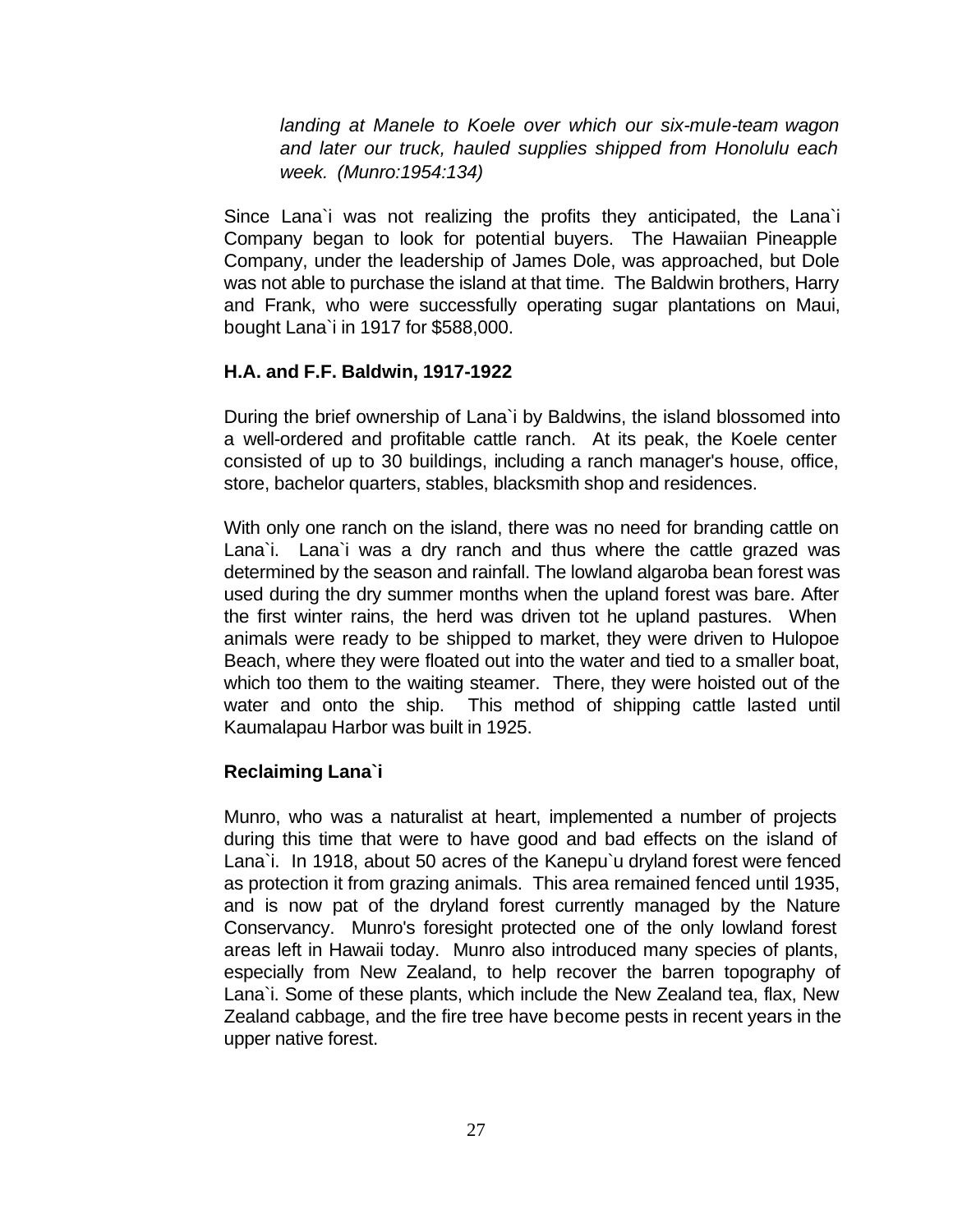Munro regretted his introduction of the axis deer early in 1920. The axis deer population in the upland forest is currently threatening the existence of the few surviving native plants. Even during Munro's time, the rapidly multiplying deer were becoming pests. Later, during the time of Hawaiian Pineapple's ownership of Lana`i, Munro ran a nursery where he propagated and planted many of the exotic trees seen on Lana`i today, including Lana`i City's Norfolk Island pines.

In 1922, for the first time in Lana`i's history, the island was sold while the owners, the Baldwins, were making a profit. Munro felt that at the back of their minds the Baldwins later regretted selling Lana`i. (Munro:1954:31) The main reason for the sale was that Ulupalakua Ranch on Maui was put up for sale during that time. The Baldwins had been waiting for an opportunity to purchase Ulupalakua, and by selling Lana`i they generated the needed capital. They offered Lana`i to James Dole for 1.1 million and he accepted.

#### **Hawaiian Pineapple Company, Ltd.**

#### **The Beginning**

The first crop of pineapples on Lana`i was planted by Gay in 1921. Gay experimented with the crop and initially had problems due to the high amount of manganese in Lana`i's soil. This problem was later solved when someone discovered that iron sulfate sprayed into the soil would permit the cultivation of pineapple. On several occasions James Dole visited the Gay homestead on Lana`i to inspect their fields. When Dole finally purchased the island he said:

*We found soil there that tested will. Climate, altitude, rainfall and natural drainage were about what we wanted. On the other hand, there was no harbors, no roads, no towns, no labor, no food or water supply, no population, and much of the good soil was densely covered with enormous cactus. (Taylor, Frank J.:1976:166)*

Dole immediately got underway by removing the five foot cactus from the basin. The plants were pulled down by tractors dragging heavy chains behind them. The toppled plants soon died and were cleared away, leaving 12,000 acres of potential pineapple land, ready for development.

#### **Ranching Ends**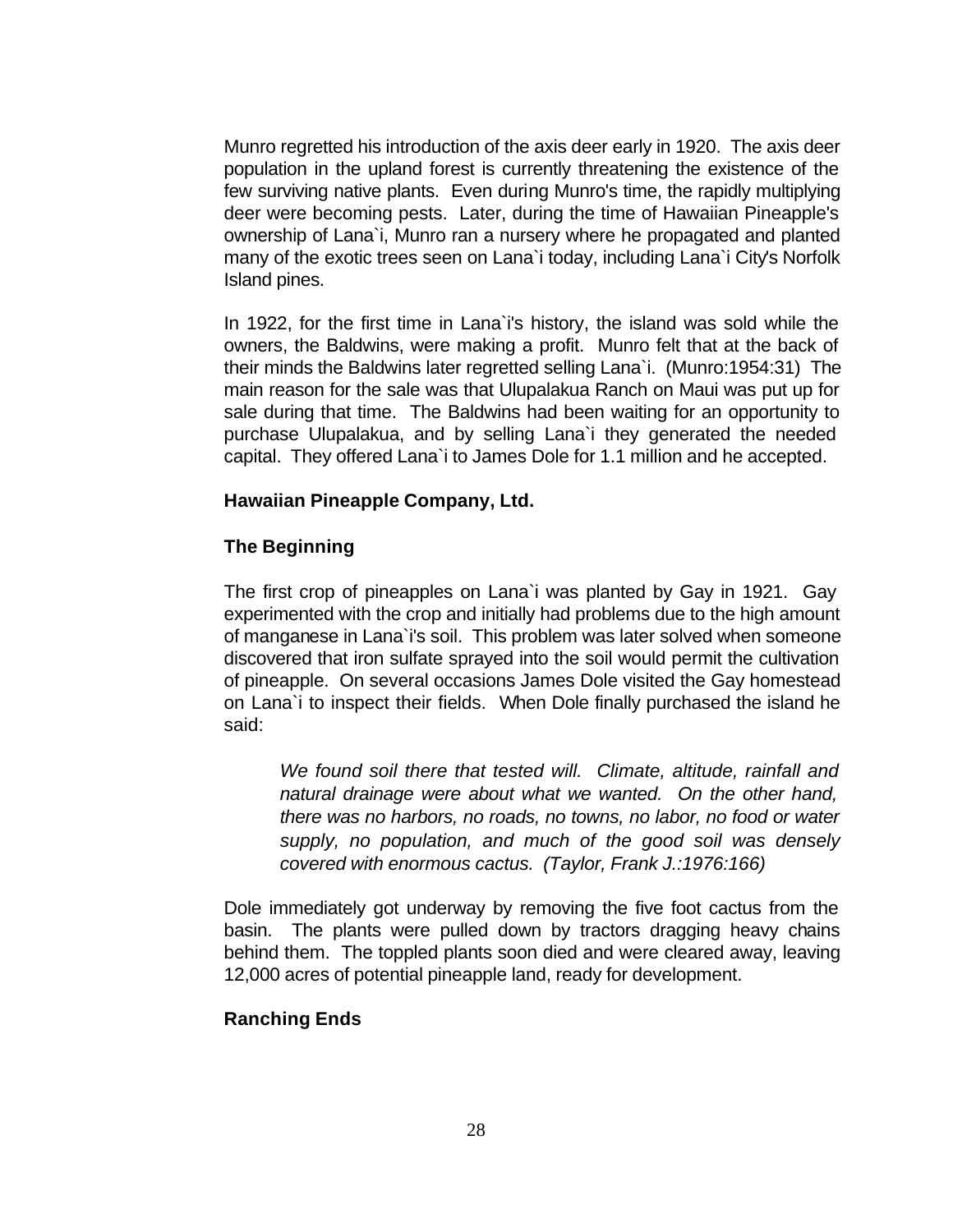When Dole bought Lana`i, ranching was a thriving business under the control of Munro. Shortly after the purchase, Dole got Munro working at removing cattle from potential pineapple lands. As soon as cattle were fattened they were sold. Ranching operations became a secondary priority to pineapple development. Finally, in 1927, Dole decided that all cattle would be cleared from the plantation lands.

In 1935, an era came to an end when Munro resigned from his position with the ranch at Koele. Munro advised the company that the lands not needed for pineapple at that time should be used for light ranching activities. Munro's advice was followed, and although the formal ranching business on Lana`i came to an end in 1938, ranching did not stop until 1951.

While Munro worked for Hawaiian Pineapple Company, his ranching duties lightened and he spent more time nursing the environment. He worked at planting windbreaks, and reclaiming eroding soil by planting a variety of grasses and ground cover. A nursery was started in back of the reservoir at Koele and trees propagated from the nursery were planted all over the island. The Norfolk Island pine trees in Lana`i City were planted by Munro during the first years of Lana`i City's existence.

#### **Lana`i City**

During 1923, the company embarked on making major improvements to the island of Lana`i. Efforts were concentrated on a breakwater, 400 foot wharf, roads, and a town site. At first, Dole wanted to name the town Pine City, but the post office department objected because there were too many "pine" post offices in the mainland United States. So the plantation town was called Lana`i City.

Dole hired Mr. Root, an engineer, to lay out and plan the town. On March 23, Root arrived at Manele Bay to begin his work. He designed the central park with a symmetrical grid of residential streets, which remains the configuration of Lana`i City today.

In 1924, the company started planting the fields of Lana`i under the direction of H. Bromfield Brown, and Australian. Two years later, the first crop of 5,800 tons of pineapple was harvested. The first harvest coincided with the opening of Kaumalapau Harbor and the first crop was shipped to Honolulu by barge. Up to this point, the company had spent \$4,301,234 on Lana`i, not including the original purchase price.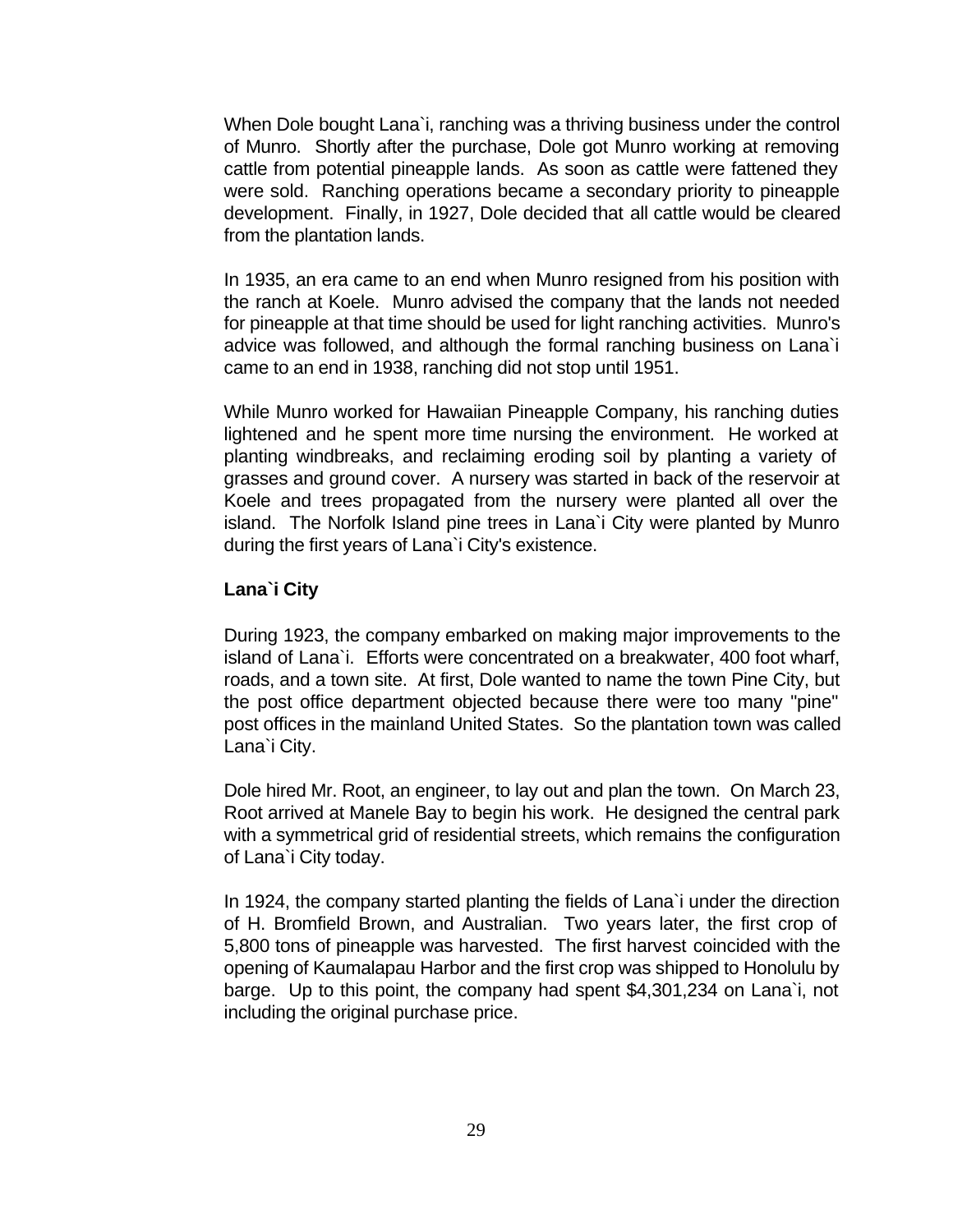In town, tennis courts, a gymnasium, theater, post office, hospital, churches and a school were completed. On February 4, 1926, for the first time, Lana`i City was connected to Honolulu by a line-of-sight radio telephone. Lana`i was no longer the isolated wilderness that had greeted Munro just fifteen year earlier. This communication linkup symbolized Lana`i's emergence into the technological world of the twentieth century.

By 1930, population figures reflected the importation of a large work force for the plantation. The ethnic makeup of Lana`i at this time was 43 Portuguese, 78 Chinese, 82 Puerto Ricans, 102 Koreans, 965 Japanese, 46 haoles, 173 Hawaiians, and 867 Filipinos, for a total population of 2,356. It's hard to believe that just a decade earlier Lana`i's population was a mere 185, the majority of whom were Hawaiian. Reflected in these numbers is the dramatic change in lifestyle that occurred after the development of Lana`i by James Dole. Hawaiians were no longer the dominant ethnic group, and many of them were still involved with ranching. Gradually, as ranching closed, most Hawaiians found employment in the pineapple industry.

#### **Plantation History**

The pineapple industry boomed until the Great Depression in 1931, when the Company recorded its first major net loss. By 1932, the company had been reorganized into the Hawaiian Pineapple Company, LTD., with James Dole as Chairman of the Board. In 1942, as the U.S. entered into World War II, operations on Lana`i were hard hit by shipping restrictions. But by 1950, Lana`i was back on her feet again, boasting 950 full-time employees on one of the world's largest pineapple plantations. The total population of Lana`i at that time was 3,000.

A good plantation history of Lana`i has not been written. Castle and Cooke does have company archives that should have records to tell the story of this period of Lana`i's history. This history should cover the recent takeover by David Howard Murdock, and the construction of the two new hotels by Rockresorts. Perhaps this next chapter should be called, "From Pineapples to Hotels."

#### **B. Identification of Major Problems and Opportunities of the Region**

This description of key problems and opportunities, formulated by the 1993 Citizens Advisory Committee, provides the underlying basis for the planning goals, objectives and policies which are described in Part III.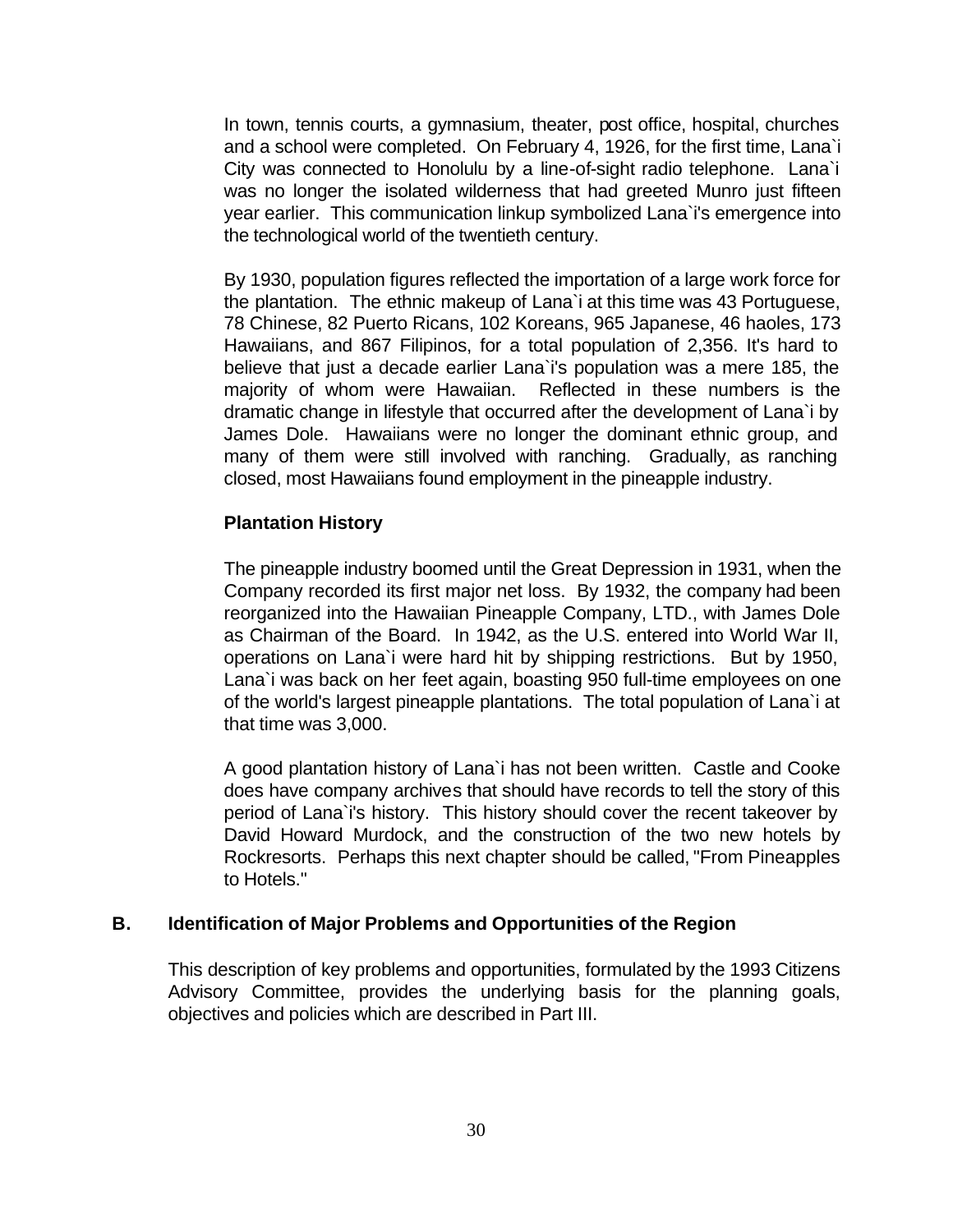#### **1. Problems**

- a. ECONOMIC ACTIVITY. The role and responsibility of a single major landowner representing the dominant force in the island's economy are of major concern. There is a strong desire to encourage harmony through economic diversification which will broaden the range of employment choices and opportunities for residents. In this regard, it is recognized that small business development opportunities must be fostered through the provision of additional business/commercial zoned lands. There is also a concern that current economic conditions provide little incentive for the youth of the community to remain on the island. Furthermore, limited employment opportunities are a constraint to residents' ability to achieve a higher standard of living.
- b. SOCIAL ISSUES. The need to address social issues is of major concern to the community. For example, there is a growing awareness that alcohol and drug abuse, child and spouse abuse, and divorce are increasing. The adequacy of support services to address these problems, as well as related service needs such as medical care and care for the elderly are of equal concern. Additionally, the shift away from an agricultural-based economy has given rise to concern that long-time residents, new residents, and foreign immigrants are not socially integrated. In this regard, the degradation and loss of community harmony which once prevailed is cited as a significant problem.
- c. HOUSING. There is a need to provide a range of affordable housing opportunities for the residents of Lana`i. The lack of inventory, the high cost of renting and the limited choices of housing types (e.g., housing for singles, elderly, young families) have created a housing crisis requiring immediate and long-term solutions.
- d. PUBLIC SERVICES AND FACILITIES. Inadequacies in public services and facilities are cited as major community issues. The expressed need for additional recreational facilities and services, day care services, library services, and elderly care facilities are essential to the well-being and welfare of the island's residents. The problems associated with the foregoing inadequacies are partially attributed to the lack of direct access to government offices which, for the most part, are located on the island of Maui.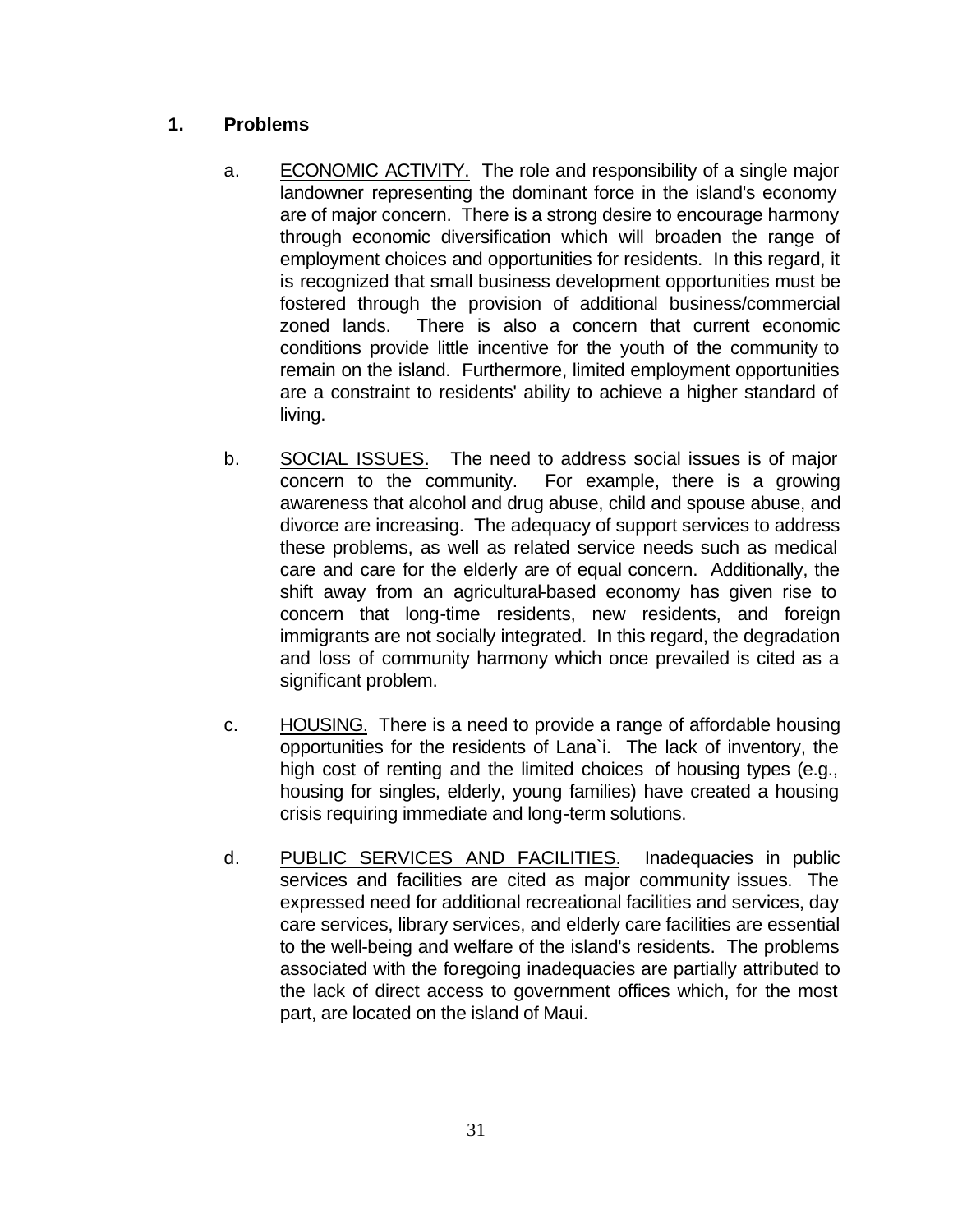- e. TRANSPORTATION AND INFRASTRUCTURE. The need to improve air and sea transportation services to and from the island of Lana`i is a primary concern. The provision of expanded services is viewed as a means of reducing public inconvenience and providing opportunities for improving efficiencies for small businesses. With regard to infrastructure systems, there is a strong concern that adequate capacities be made available concurrent with, or prior to the generation of new system demands.
- f. ENVIRONMENT. There is a need to refocus efforts to restore and maintain respect for Lana`i's environmental resources. Educational programs which emphasize recycling and reuse are tools for restoring awareness of Lana`i's valued resources.

Protection and restoration of the watershed is of primary importance. As much as one half of Lana`i's recharge depends upon this critical resource.

#### **2. Opportunities**

a. ENVIRONMENT. While the need to restore respect for the island's environment is recognized as a problem, there is also an understanding that the environment represents an opportunity for all residents and visitors to share common goals and objectives of preserving and protecting Lana`i's natural resources. This shared perspective will help to ensure the long-term integrity of the island's natural environment.

The critical need for watershed protection creates an opportunity for residents and businesses of diverse orientations to work together on an issue of importance to all. Active, well supported community based efforts toward the preservation of the watershed could provide opportunities for education, training, volunteerism, and/or employment in forest management activities such as weed identification and removal, planting and propogation techniques, standard transect and monitoring techniques, maintenance of fences and exclosures, and game management.

b. RURAL COMMUNITY ATTITUDES. Positive qualities of the "small town" environment found on Lana`i are reflected in personal relationships which exhibit honesty and concern for the welfare and well-being of other members of the community. The small town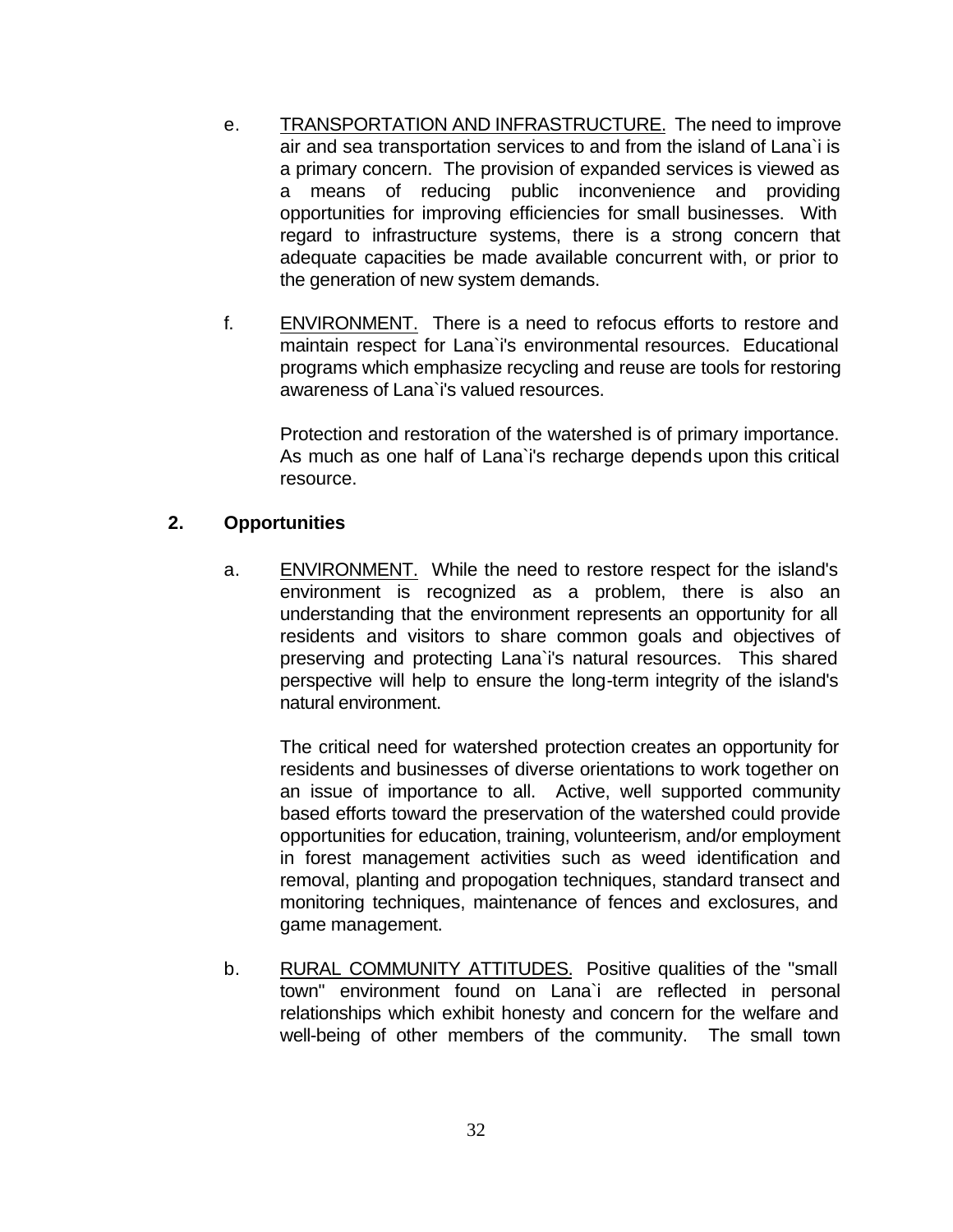atmosphere provides an excellent family environment, fostering strong family units. Such an environment encourages the return of former Lana`i residents with their families. The "*ohana*" attitude which creates a supportive network of neighbors and residents, is viewed as an opportunity to facilitate problem solving which can benefit the greater community.

- c. LAND USE. The existing land use spatial pattern of Lana`i City provides an opportunity to enhance a country town lifestyle unique in the State of Hawaii. The town's spatial orientation, with Dole Park at its focal point, encourages face-to-face gatherings among residents and provides a centrally located, pedestrian-oriented core. The compact nature of Lana`i City promotes the delivery of government and commercial services which are in close geographic proximity to the majority of the island's population.
- d. SINGLE MAJOR LANDOWNER. While unique conditions are acknowledged with a single major landowner, it is also recognized that a single landowner may be viewed as an opportunity for residents. Community needs may be brought to the direct attention of the landowner. Such needs may be negotiated without involving a multiplicity of parties, which may otherwise stall required action.

### **C. Interregional Issues**

In the consideration of possible amendments to the Lana`i Community Plan, there are several issues which affect other regions or require a Countywide or islandwide analysis. This section discusses these issues which need interregional, island-wide or County-wide comprehensive policy analysis and formulation.

- 1. **Interisland Transportation:** The Island of Lana`i is highly dependent on sea transportation for the provision of goods and services to sustain the local economy. It is recognized that the reliable provision of shipping services is highly dependent on goods and services from the neighbor islands. In this regard, the need to provide adequate commercial harbor facilities on Maui is recognized as a means of ensuring reliable ocean transportation service to Lana`i.
- 2. **Interisland Visitor Links:** Visitor day trips to Lana`i from Maui are provided by several tour operators. The impact of this daily visitor traffic from Maui is manifested in employment opportunities for Lana`i residents, as well as environmental concerns related to visitor-related activities. In considering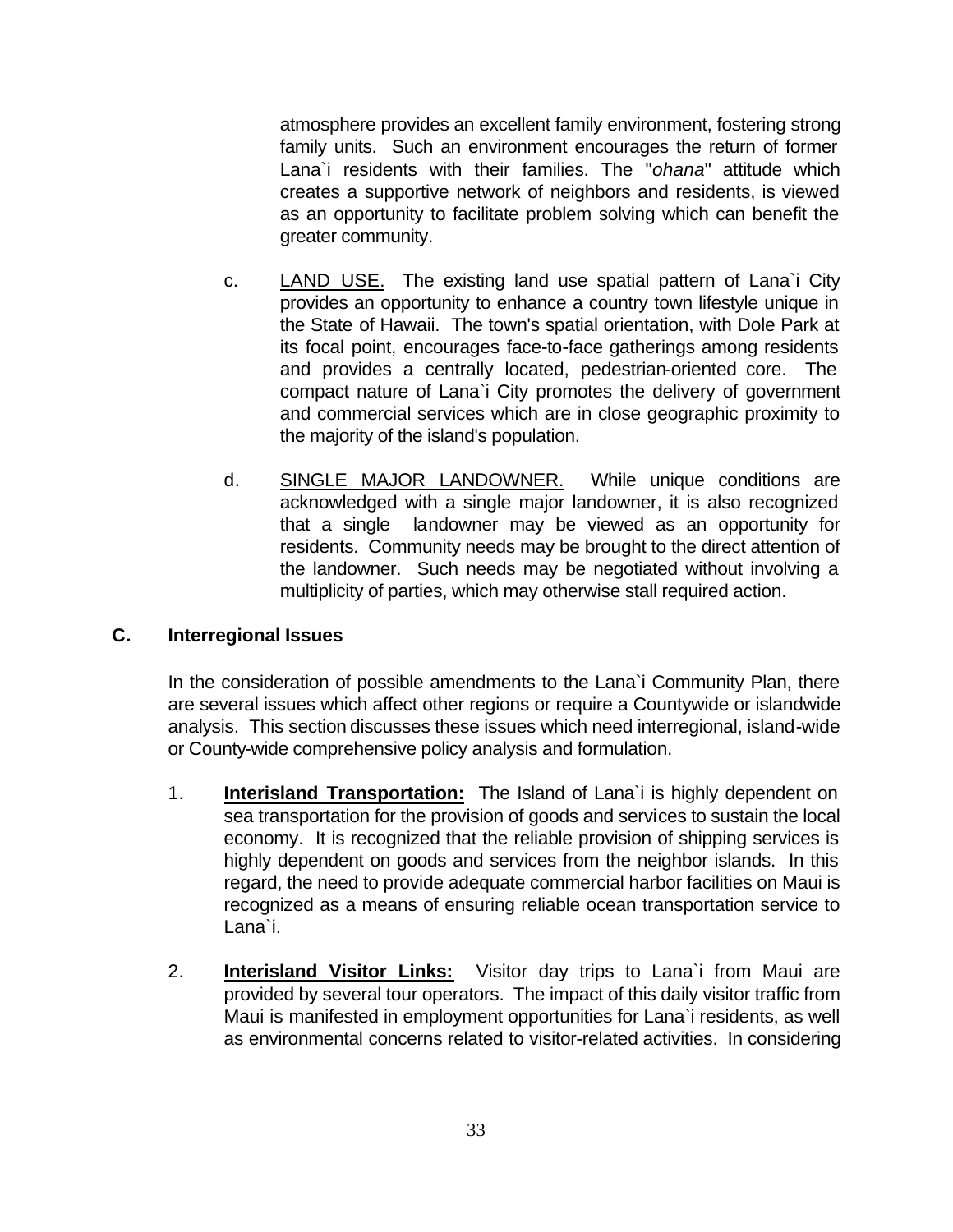Countywide visitor impacts, therefore, the relationship between daily visitor trips to Lana`i and its impacts to the island should be taken into account.

3. **Geographic Locale:** The Island of Lana`i is centrally located in terms of its geographic proximity to the other inhabited Hawaiian islands. This geographic location provides an opportunity for developing facilities for telecommunication systems. The extent to which Lana`i is considered as a communications "center" must be viewed in terms of both Countywide and Statewide perspectives.

#### **PART III**

# **GOALS, OBJECTIVES, POLICIES, IMPLEMENTING ACTIONS, AND STANDARDS FOR THE LANA`I REGION**

#### **A. Intended Effects of the Lana`i Community Plan**

Policy recommendations contained herein express the long-term visions for the Lana`i community. They will be used in formulating and prioritizing programs and strategies for each of the planning categories and, significantly, to establish a longrange land use pattern for the island.

For these reasons, the Lana`i Community Plan will play a key role in directing economic growth and stabilization for the Lana`i region. Accordingly, the population of Lana`i will, to a large degree, be affected by the policy recommendations contained in the Community Plan.

Population projections, while subject to a host of variables and external factors, provide a useful benchmark for conceptualizing growth in a region and providing a measure of the effectiveness of the Community Plan and future strategies to direct and manage growth. Population forecasts from Community Resources, Inc. were utilized as planning guidelines. These forecasts indicate a projected population of approximately 4,968 residents over the next 20 years and serve as "guidelines" in determining future land use and community development needs to the Year 2010. This translates into approximately 1,019 additional housing units.

With the shift in the island's economic base from an agricultural to visitor orientation, the need to provide socio-economic stability is a major issue addressed by the Lana`i Community Plan. For example, through the Community Plan's land use map, directions are charted to ensure long-term housing availability, economic diversification and cultural and recreational opportunities for the island's residents. Furthermore, policy recommendations set forth in the Plan address the need to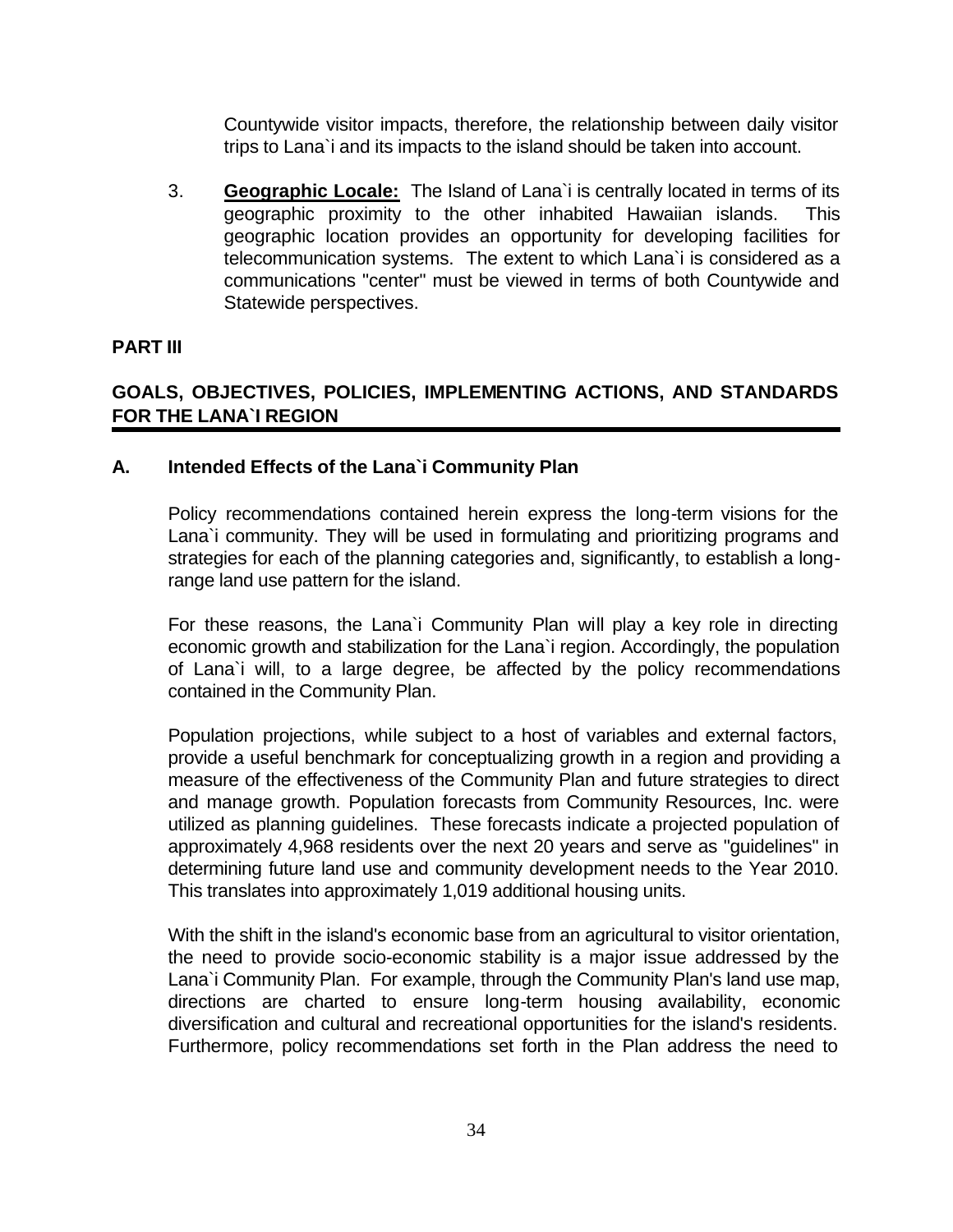protect and enhance Lana`i's unique rural island atmosphere. Recommendations for the urban design and cultural resources, for example, are a direct reflection of the CAC's pride in Lana`i City's special plantation town character which is to be perpetuated. From an islandwide perspective, the Lana`i Community Plan further seeks to protect the limited and valuable environmental resources which define Lana`i's unique character. Through implementation, the Lana`i Community Plan will maintain this rural island ambiance for its future generations.

# **B. Goals, Objectives, Policies and Implementing Actions**

Policy recommendations for the Lana`i Community Plan region have been developed to guide decision-making in a number of subject areas having community-wide impact. Simply interpreted, the goals are those broad statements which identify a preferred future condition. The objectives and policies specify steps and measures to be taken to achieve the stated goal. Finally, the implementing actions identify specific programs, project requirements and activities necessary to successfully bring reality to the desired goal.

# **ECONOMIC ACTIVITY**

# **Goal**

Create a stable and diverse economic climate which is consistent and compatible with Lana`i's rural island lifestyle.

- 1. Ensure the long-term viability of the island's visitor industry, and maintain its position as the island's primary economic stimulus.
- 2. Recognize and promote government services as a means of meeting community needs and providing employment opportunities for local residents.
- 3. Promote diversification of Lana`i's economy by supporting locally-based new business ventures which are sensitive to community needs.
- 4. Promote diversified agriculture as a means of establishing job and income stability.
- 5. Promote the fishing and aquaculture industries as economic activities and a source of local food products.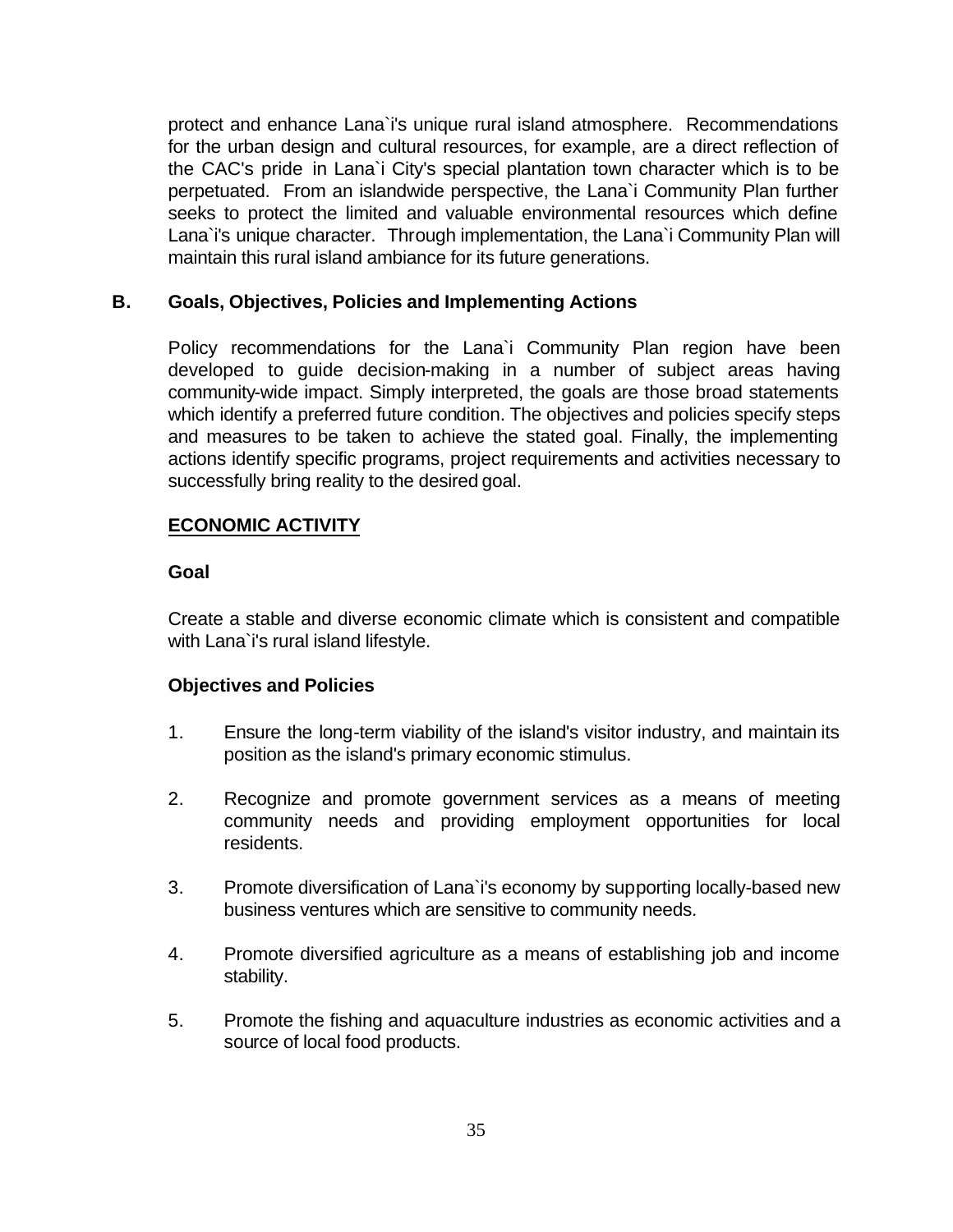- 6. Promote the continued development and expansion of career and job training programs for residents.
- 7. Recognize and support small businesses and cottage industries as a key element of Lana`i's economic base.
- 8. Support land use policies which provide economic development incentives for small businesses, including, but not limited to, the provision of appropriately zoned lands for country-town business use and baseyard use.
- 9. Support the communications industry on the island as a means of improving access to educational opportunities and improving the opportunities for small businesses to access larger markets.

- 1. Update the County's socio-economic forecast model as new data becomes available to provide an on-going basis for evaluating socio-economic issues and conditions in the Lana`i Community Plan region.
- 2. Analyze the zoning and subdivision ordinances to identify amendments which will facilitate and support the maintenance and development of small businesses and cottage industries.
- 3. Seek government and private sector funding for the continued development and expansion of career and job training programs which incorporate technical support from the visitor industry, Maui Community College and the Department of Education.
- 4. Provide fee simple land ownership opportunities to small businesses.
- 5. Establish and reserve a minimum water allocation to meet the needs of diversified agriculture consistent with the Water Use and Development Plan for Lana`i as approved by law.

# **LAND USE**

**Goal**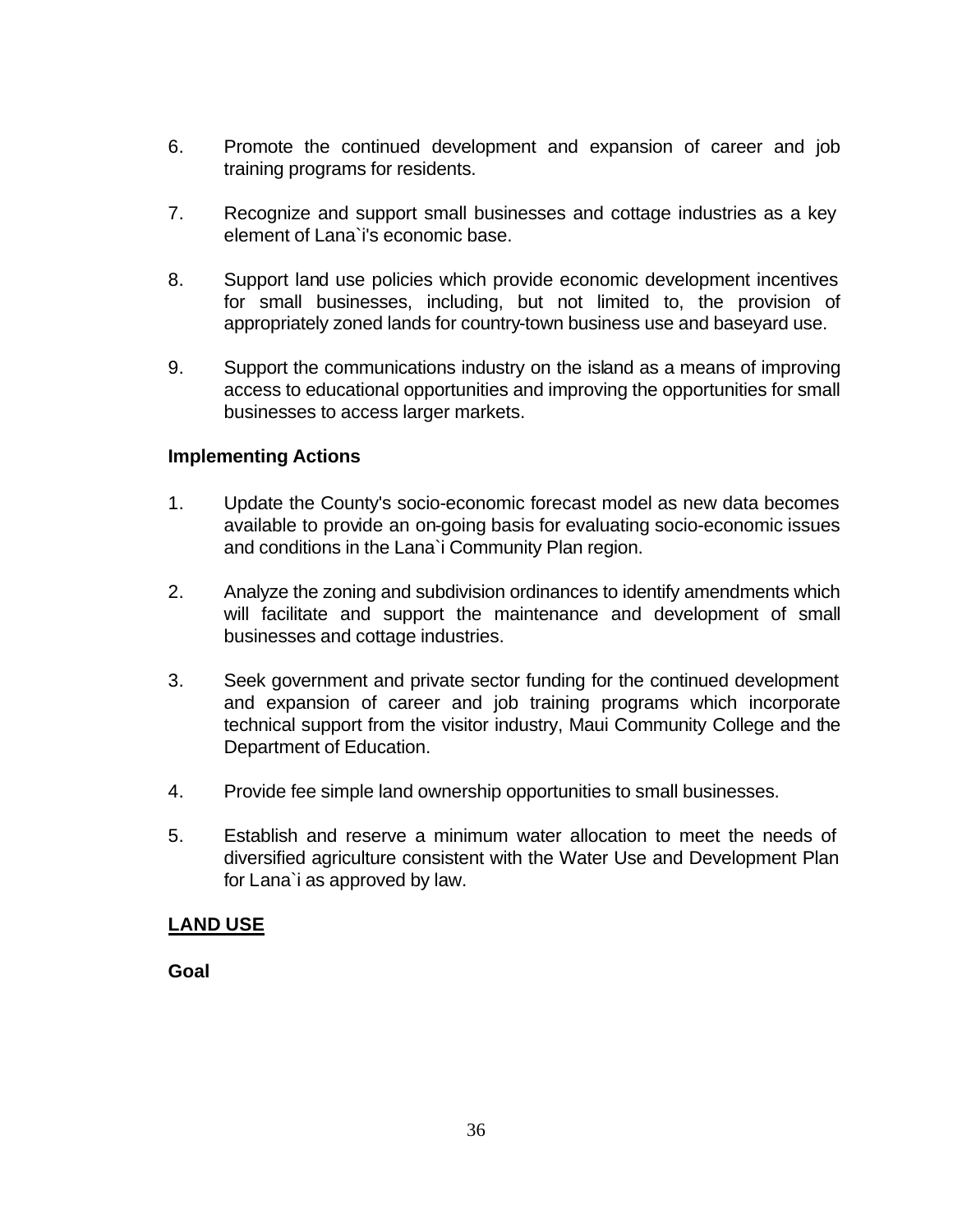Maintain and enhance Lana`i's rural atmosphere, respecting its vast open space character and small island town environment which are unique in the State of Hawaii.

- 1. Limit State Urban District boundary expansion to areas which are designated for urban uses on the Lana`i Community Plan Land Use map.
- 2. Establish and enforce land use performance standards for agricultural lands which address the agricultural needs of the island's residents.
- 3. Discourage approvals of Special Permits in State Agricultural and Rural Districts unless: (1) to accommodate public/quasi-public facility uses such as utility installations, landfills and wastewater treatment plants whose location is determined by technical considerations; (2) supportive of agricultural uses; or (3) required for the use or distribution of economic resources and not otherwise adversely affecting the environment or surrounding agricultural uses.
- 4. Recognize and respect the Community Plan land use map as an expression of residents' needs and desires.
- 5. Enforce zoning and subdivision codes to ensure consistency with the Community Plan objectives, policies and land use map.
- 6. Continue to encourage the development of a regulatory review process which encourages and facilitates public participation in all major land development activities.
- 7. Provide an adequate supply of accessible fee-simple lands designated for residential use to address the housing needs of local residents.
- 8. That the Department of Hawaiian Home Lands shall consult with and take under advisement the recommendations of the Lana`i Hawaiian community concerning the location of and the types of uses for the 50 acres of land from the Lana`i Company.
- 9. Preserve the unique island town character of Lana`i City by maintaining Dole Park and its surrounding environs as the land use focal point for future growth.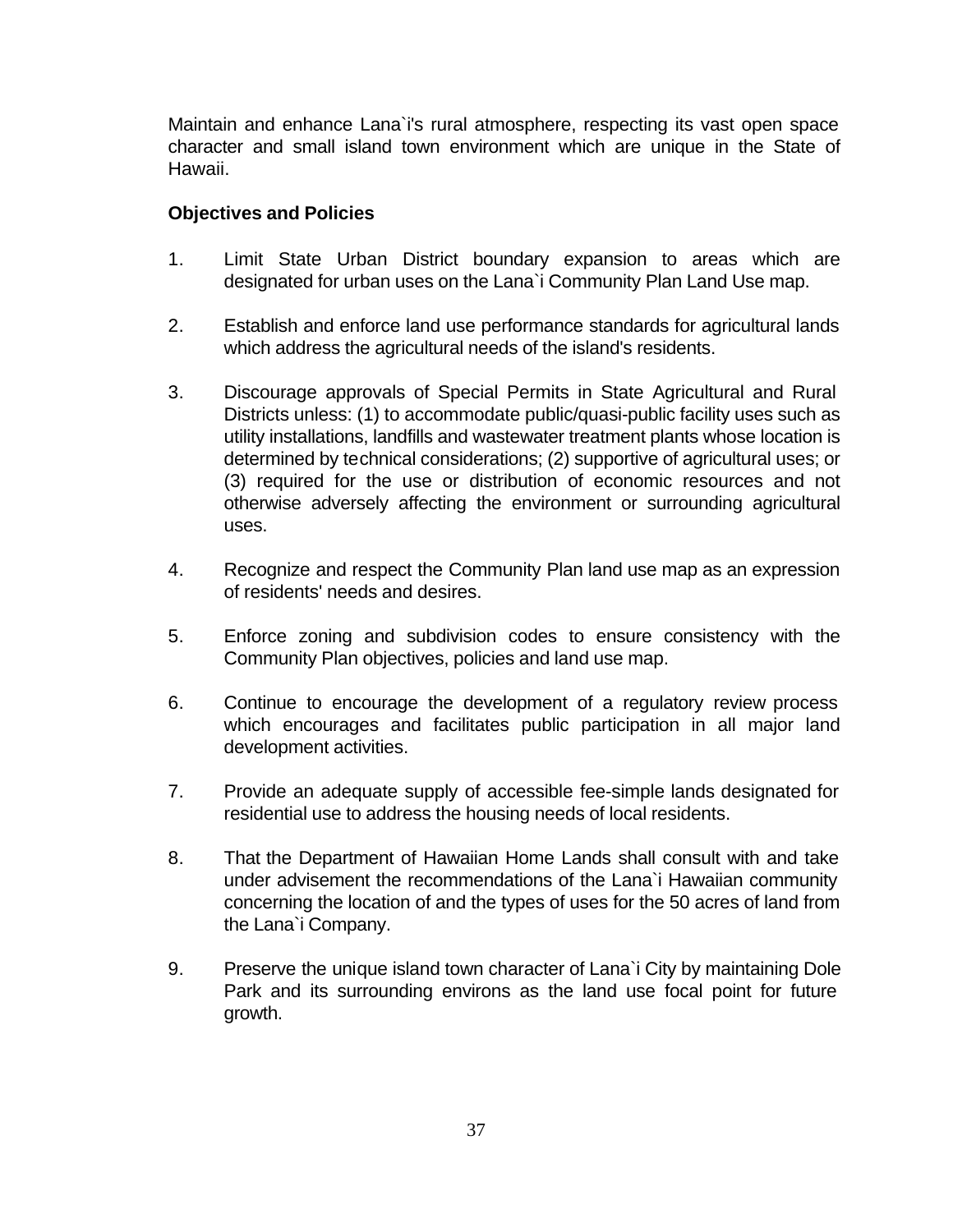- 10. Provide for a mix of multi-family land use and single-family land use designations, sensitively integrated to provide a range of housing opportunities for Lana`i residents.
- 11. Preserve and maintain lands used for hunting or which are designated as game management areas.
- 12. Provide for adequate land use allocations for public facilities, including, but not limited to, landfill sites.
- 13. Ensure that coastal land uses are compatible with management, protection and restoration needs of Lana`i's coastal resources.
- 14. Discourage the establishment of commercial heliport facilities outside of Lana`i Airport.
- 15. Discourage the development of commercial spaceport facilities.

- 1. Undertake a comprehensive rezoning program to implement the Lana`i Community Plan Land Use Map.
- 2. Establish a strong enforcement program to ensure compliance with zoning and subdivision standards appropriate for Lana`i as a means of implementing the Lana`i Community Plan.
- 3. Implement long-term lease agreements between the State and the major landowner for the purpose of preserving and maintaining game management areas.
- 4. Prepare a Dole Park master plan which improves and preserves the Park's recreational, urban design and social functions.
- 5. Study and appropriately designate Dole Park and its adjoining town core in order to protect and preserve the historic character of the area.
- 6. Implement Country Town design guidelines for Lana`i City.
- 7. Designate all lands within the coastline Open Space, with the exception of existing and appropriately designated urban areas and *kuleana*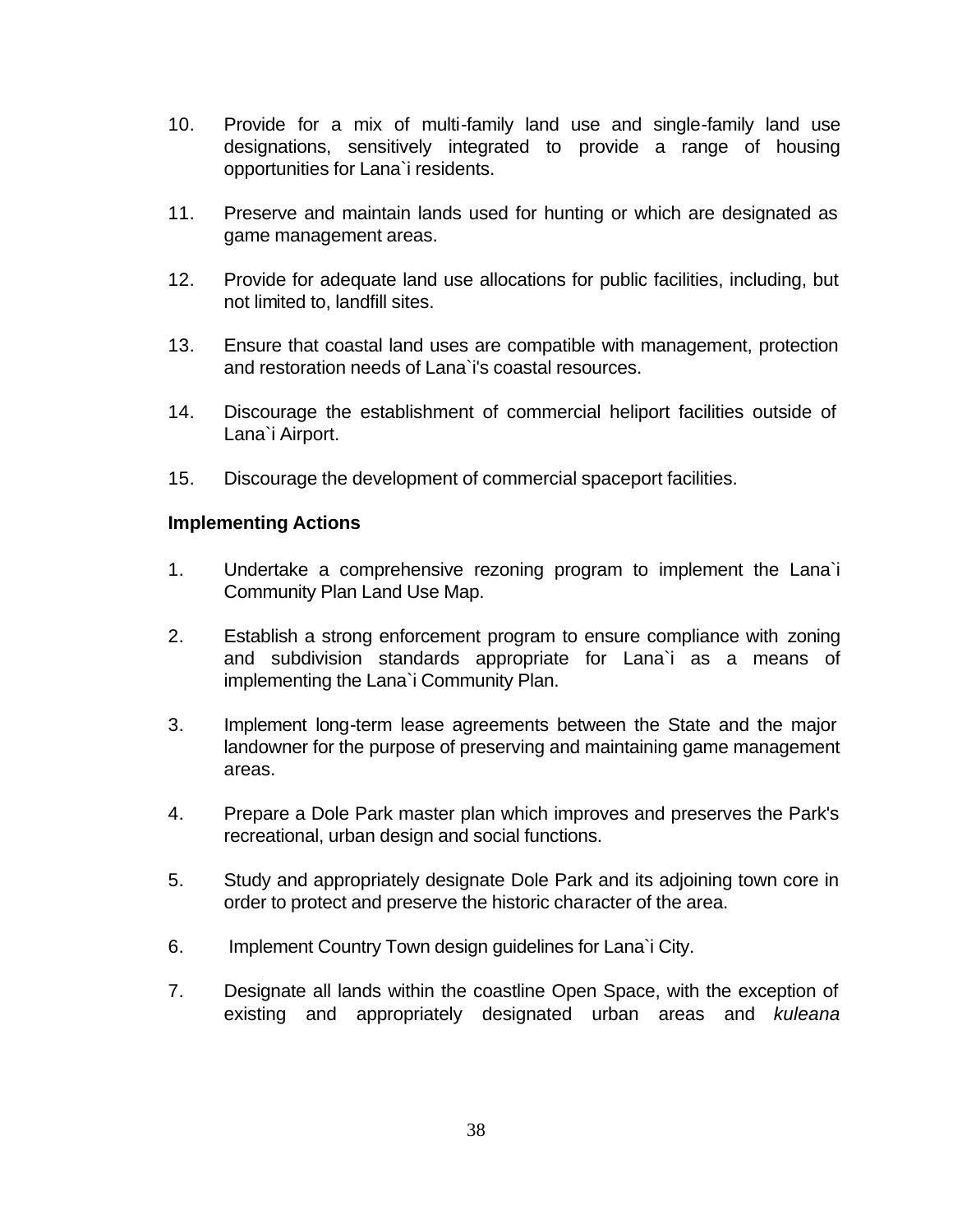landholdings. Regulate the coastline Open Space lands using special management area regulations.

A 50-100 year coastal erosion rate analysis shall be developed. Where new major waterfront structures or developments are to be approved, open space preservation should be assured by employing a shoreline setback based upon the erosion rate established by the coastal erosion rate analysis.

- 8. Create a direct control overlay district in and around Lana`i Airport. The boundaries of this district shall be generally defined by the 60 Ldn isoline of the Federal Aviation Administration (FAA) approved noise contour map for the airport. The intent of this district shall be to establish specific guidelines for development within the area which would define uses compatible with the airport and design standards, particularly with respect to sound attenuation.
- 9. Provide for an alternate site for a new County landfill at Kamalapau Quarry to permit compatible activity with the quarry.

# **ENVIRONMENT**

# **Goal**

Protect and enhance Lana`i's land, water and marine environmental resources to perpetuate resource values which may be enjoyed and respected by future generations of Lana`i residents and visitors.

- 1. Manage, protect, and where appropriate, restore Lana`i's coastal resources.
- 2. Protect and manage coastal water quality through best management land treatment practices.
- 3. Incorporate waste recycling and reuse as major elements of the island's environmental resource management and protection program.
- 4. Ensure the long-term availability of low-cost water for agricultural purposes consistent with the Water Use and Development Plan for Lana`i as approved by law.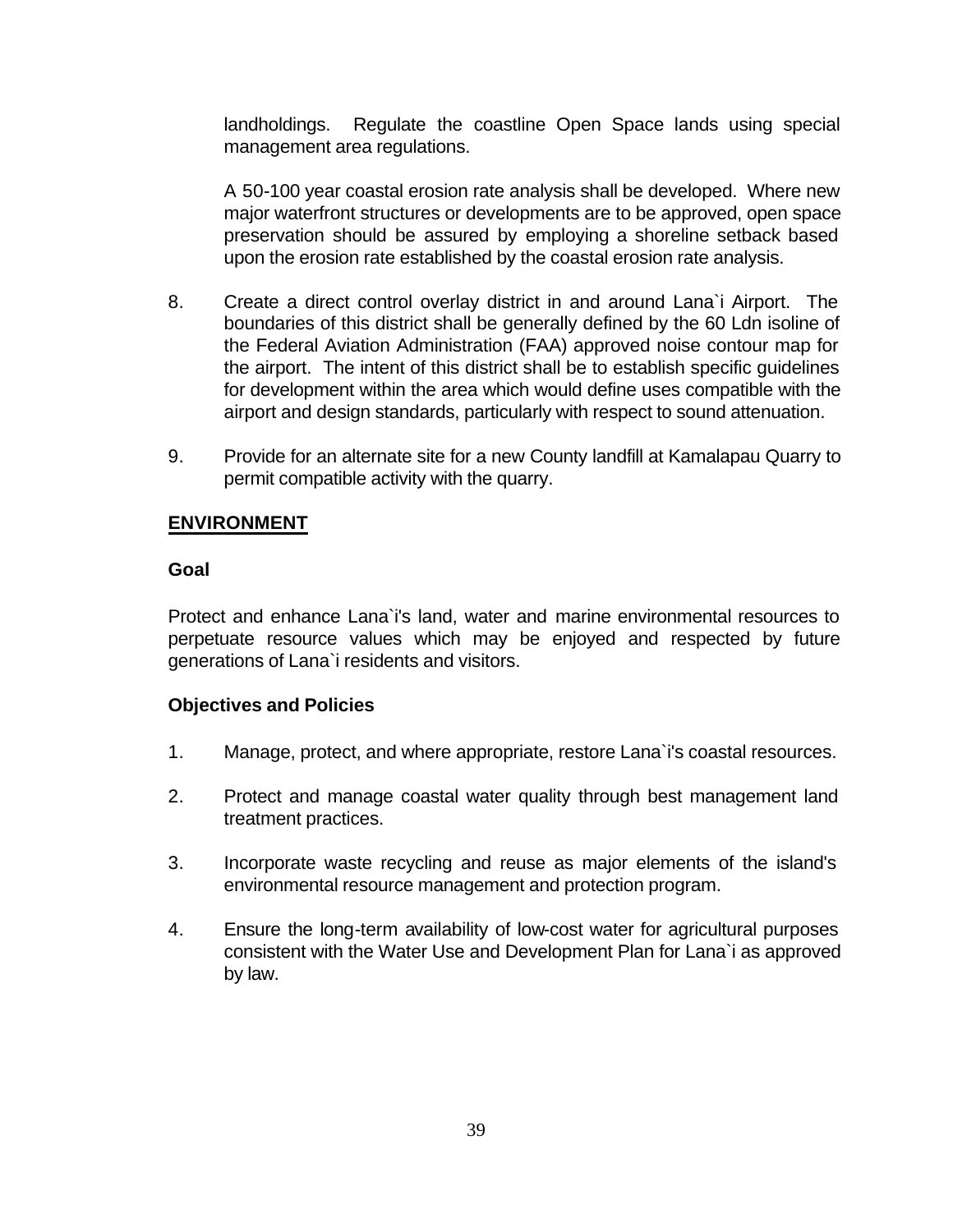- 5. Establish agricultural water needs as a priority in developing and allocating the island's limited water resources consistent with the Water Use and Development Plan for Lana`i as approved by law.
- 6. Protect, preserve, restore and enhance Lana`i's existing and potential watershed recharge areas.
- 7. Recognize and preserve traditional uses of the environment to address subsistence needs of the residents of Lana`i.
- 8. Protect and restore native habitats through conservation, land management and educational programs.
- 9. Restore the environmental integrity of Lana`i's terrestrial resources through development of a comprehensive forest management and reforestation program utilizing native species.
- 10. Protect and enhance the island's native plant and animal species by prohibiting the importation of alien species.
- 11. Recognize and support agricultural, forestry and game management as key elements in maintaining, preserving and protecting Lana`i's land, water and marine resources.

- 1. Update and implement watershed, flood prevention and soil conservation programs.
- 2. Establish and reserve a minimum water allocation to meet the needs of diversified agriculture consistent with the Water Use and Development Plan for Lana`i as approved by law.
- 3. Maintain the Marine Life Conservation District at Manele/Hulopoe Bays.
- 4. Maintain the existing boundaries of the Kanepu'u Dryland Forest.
- 5. Identify coastal access opportunities through former agricultural roads and trails, including:

| AG Trail 1 | <b>Koaia Gulch Trail</b> |
|------------|--------------------------|
| AG Trail 2 | Koloiki Ridge Trail      |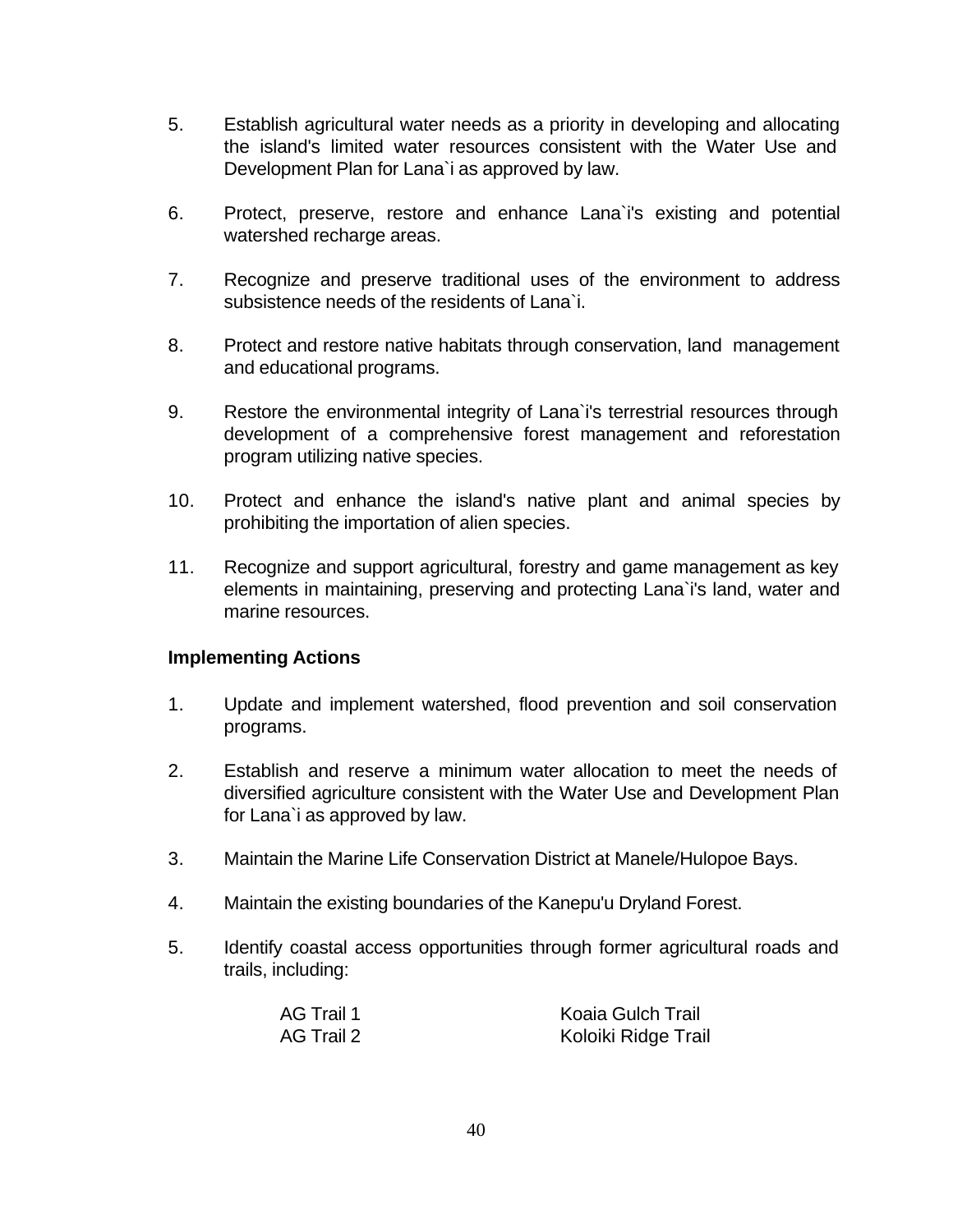AG Trail 4 Kuahua Trail AG Trail 5 Kuahua 1 Ana Puka Trail **Kukui Trail** Awehi Trail **Lana** Lana i Hale Lookout Cemetery Road Lapaiki Trail East Hauola Trail **Mahana Trail** Mahana Trail Hi`i Flats Trail Mahana 1 Hi`i Flats 1 Mahana 2 Hi`i Flats 2 Manele Road Hi`i Flats 3 Manele Road 1 Hi`i Flats 4 Mauna Kui Trail Hi`i Flats 5 Maunalei Lookout Ho`ike Road Maunalei Valley Honopu Trail Miki Road Honuaula Point Trail Naha Trail Ho`opapalani Hill Trail Naupaka Trail Hulopoe Beach Road North Hauola Trail Hulopoe Gulch Trail **Old Harbor Road** Ka`akaka Trail Palikoa`e Gulch Loop Keahikawelo Trail 1 Palikoa`e 1 Keahikawelo Trail 2 Palikoa`e 2 Ka`ena Trail **Access** Piliamoe Gulch Trail Kahilikalani Trail 1 Pipeline Trail Kahilikalani Trail 2 Pohakuloa Point Trail Kaholo Pali Trail **Example 20 Folihua Trail** Kaholo Pali 1 Polihua 1 Kaholo Pali 2 Polihua Road 1 Kahua Trail **Example 2** Polihua Road 2 Kakalani 1 Pu`umahanalua Trail 1 Kalaeahole Trail **Pu**`umakani Trail Kaluanui Flats Trail **Pu**`umakani 1 Kane Puu Trail Pu`umakani 2 Kapano Gulch Trail Pu`umakani 3 Kapohaku Gulch Trail Pu`umakani 4 Kapukoloa Trail Pu`umakani 5 Kaumalapau Highway Pu`umanu Trail Kaunolu Trail **Pu**`unene Trail 1

AG Trail 3 Ko`olana`i Trail (Kaho`olana`i) Awalua Trail **Lana** Lana i Hale (Munro Trail) Kaa Trail **Palia Mano Gulch Trail** Kakalani Trail **Puhielehua Trail** Kaiolohia Bay Trail Pu`umahanalua Trail 2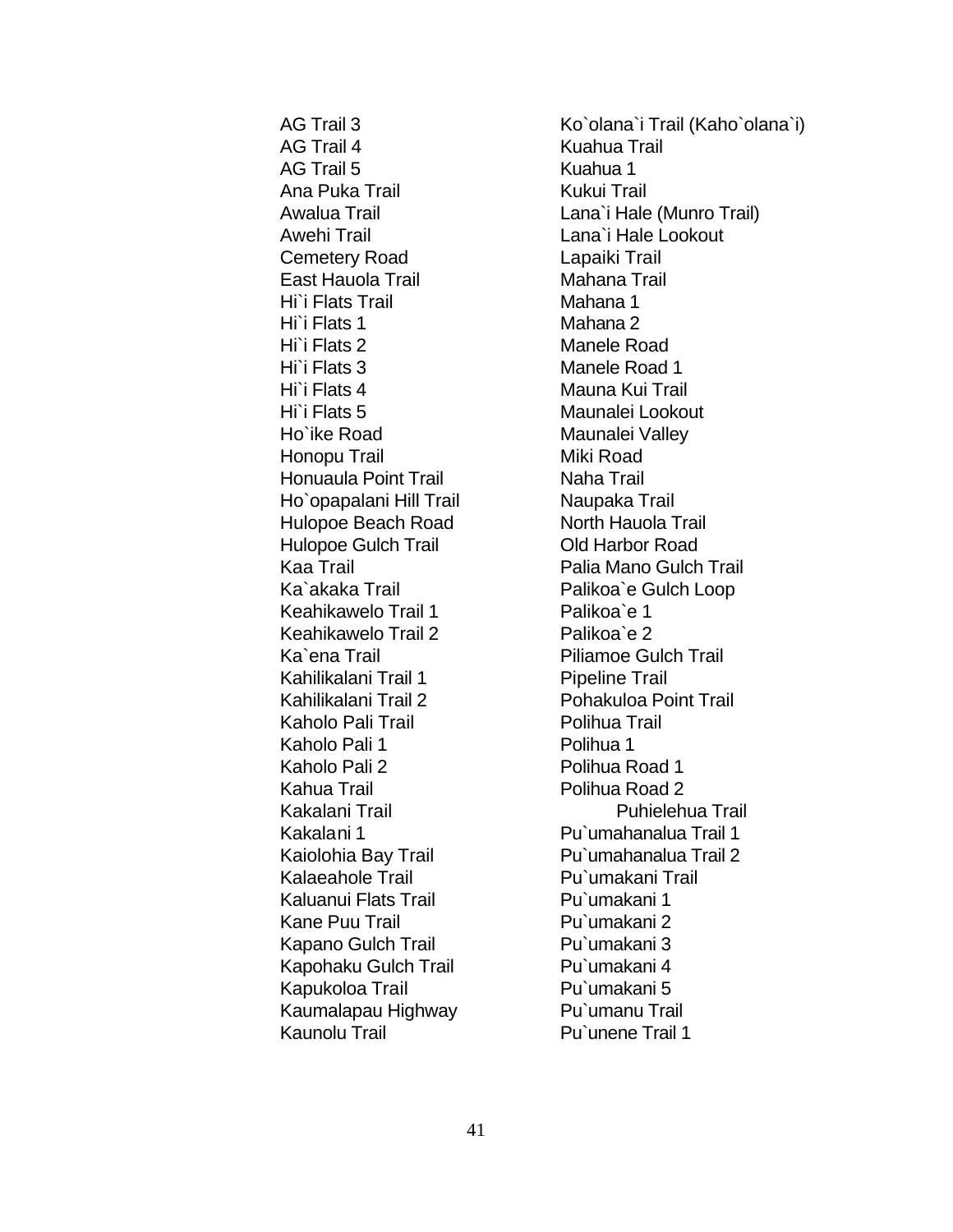Kaunolu 1 Pu`upehe Trail 1 Kaunolu 2 Pu`upehe Trail 2 Kaupili Road Waiakeakua Trail Keomuku Road Wai`opae Trail Keomuku Beach Trail Wawaeku Trail Keone Bay Trail Wawaeku Trail 1 Keoneheehee Trail

- 6. Prohibit the use of high level aquifer water for golf course irrigation purposes, consistent with the Water Use and Development Plan for Lana`i as approved by law.
- 7. Conduct a regional land resource assessment to:
	- a. Identify areas suitable for revegetation and reforestation with native plant species; and
	- b. Identify areas suitable for designation as groundwater recharge expansion areas.
- 8. Establish a feral animal control program and apply appropriate game management techniques (e.g., provision of feed and water stations) for purposes of protecting and preserving groundwater recharge areas.
- 9. Develop a system of floating preserves (e.g. "*konohiki* system") as a means of managing nearshore coastal resources.
- 10. Encourage and support the establishment and/or expansion of native Lana`i plant species, utilizing appropriate practices and techniques for propogation, planting, and distribution of native plant species. Support the development of approval processes for nursery sources of native plant species.

# **CULTURAL RESOURCES**

# **Goal**

Identify, preserve and where appropriate, restore and promote cultural resources and practices which reflect the rich and diverse heritage found on Lana`i.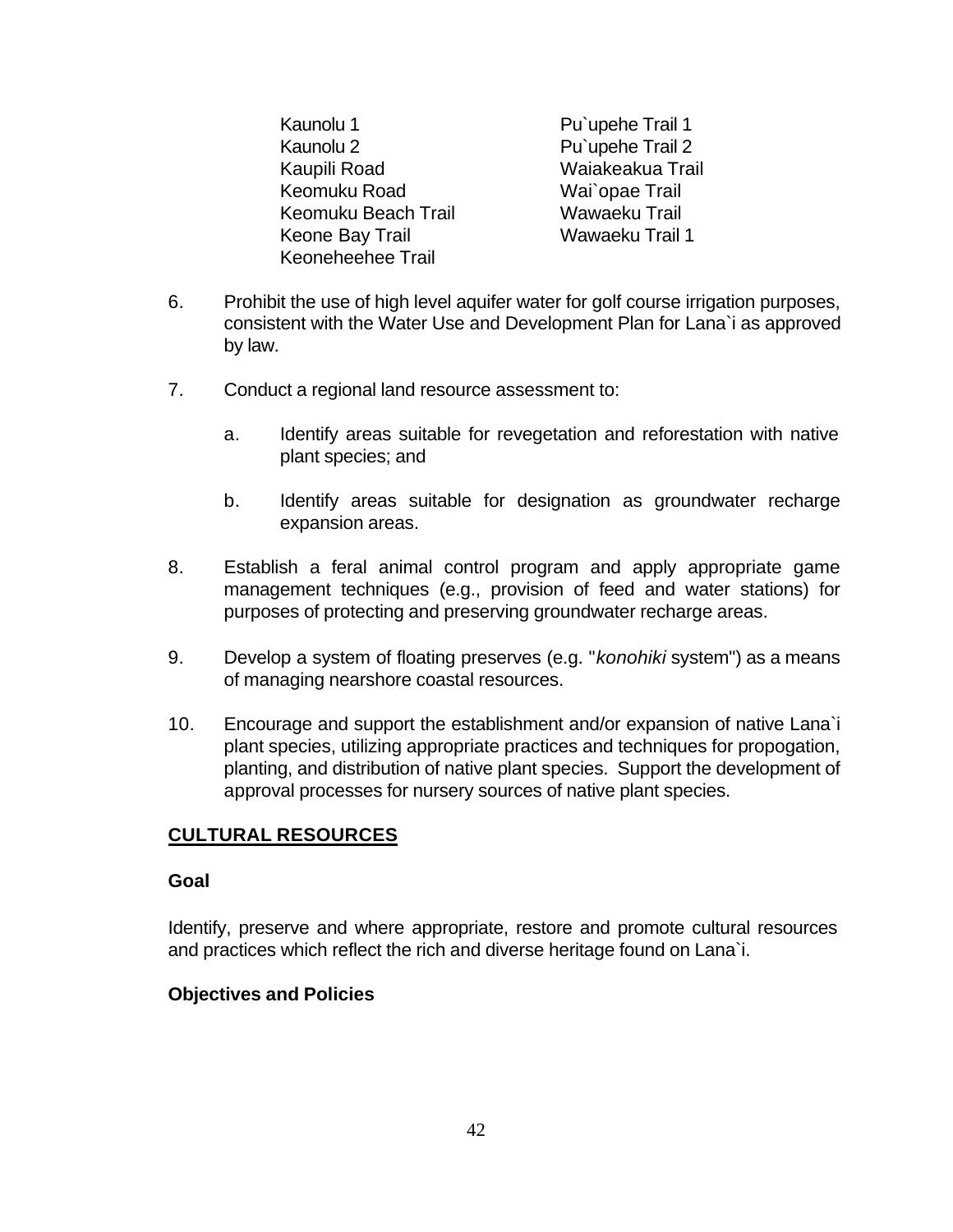- 1. Provide opportunities for visiting art exhibits, concerts, plays, and other cultural events.
- 2. Provide an assimilation program for new residents.
- 3. Recognize the importance of historically and archaeologically sensitive sites and encourage their preservation.
- 4. Support public and private efforts to inventory, evaluate, classify and register archaeological sites to increase public knowledge of the region's cultural resources and their relative values.
- 5. Respect and preserve the multi-cultural nature of Lana`i's resident population.
- 6. Promote community awareness of Lana`i's rich and diverse cultural and historic backgrounds through the establishment of museums, cultural centers and related educational programs.
- 7. Maintain the integrity of Lana`i's cultural resources through controlled access to historic, archaeological and other culturally important sites.
- 8. Preserve and protect native Hawaiian rights customarily and traditionally exercised for subsistence, cultural, and religious purposes in accordance with Article XII, Section 7, of the Hawaii State Constitution, and the Hawaii Supreme Court's PASH opinion, 79 Haw. 425 (1995).

- 1. Implement the Interpretive Master Plan for the island of Lana`i.
- 2. Preserve Kaunolu Village on the National Register of Historic Places.
- 3 Establish a Maunalei Historic Preserve.
- 4. Inventory and identify old plantation camps.
- 5. Seek funding to establish a Lana`i cultural center which will document the rich and diverse heritage of the island. Components of the cultural center should include: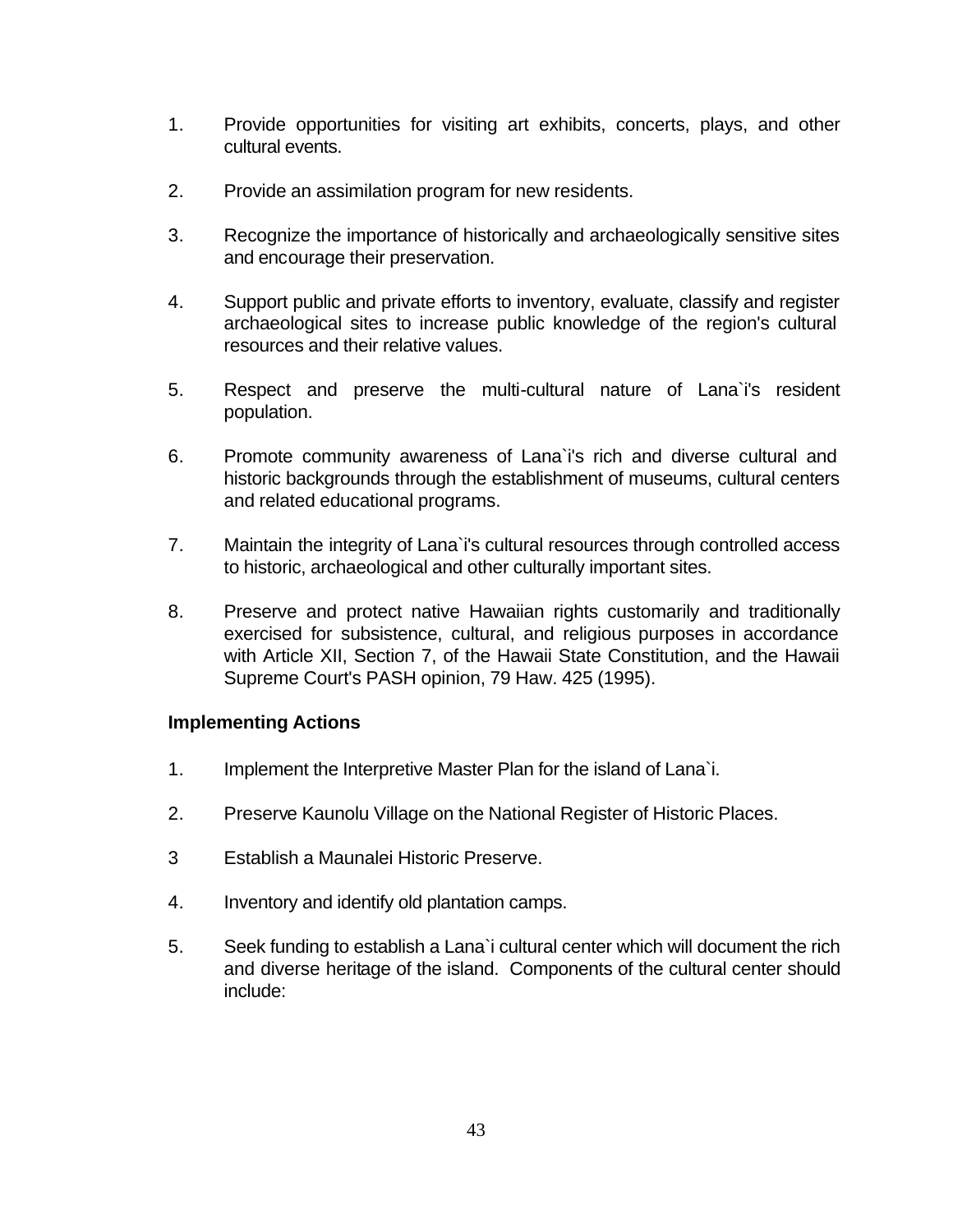- a. A multi-cultural-based museum which documents pre-contact and post-contact histories and resources;
- b. An oral history program to document local history;
- c. An educational program to expand awareness and understanding of Lana`i's cultural resources; and
- d. An on-going cultural resources inventory program.
- 6. Fund and establish a cultural resources preservation program which would address the protection, preservation and restoration needs of the following:
	- a. Historic cemeteries.
	- b. Keomoku Church and surrounding environs.
	- c. Kaiolohia (Federation Camp) and buildings.
	- d. Hawaiian fishponds.
	- e. Stone trail at Naha.
	- f. Salt blocks and *pipi* chutes at Manele.
	- g. Kaumalapau Village.
	- h. Old locomotive engine at Halepalaoa.
	- i. Train whistle at the top of the shop.
	- j. Post Office building.
	- k. Police Station building and jail.
	- l. Old Gymnasium.
	- m. Old Bowling Alley.
	- n. Old Administration building.
	- o. Old Theater.
	- p. First Hawaiian Bank building.
	- q. Bomb shelter at Maunalei.
	- r. Brackish water pond at Lopa.
	- s. Boat shelter at Naha.
	- t. Old Lana`i School flagpole at Cavendish Golf Course.
	- u. Hotel Lana`i.
	- v. Community flagpole.
	- w. Senior Citizens Center.
- 7. Maintain the 8:00 p.m. siren.
- 8. Preserve the Brown house (social hall) for continued community use.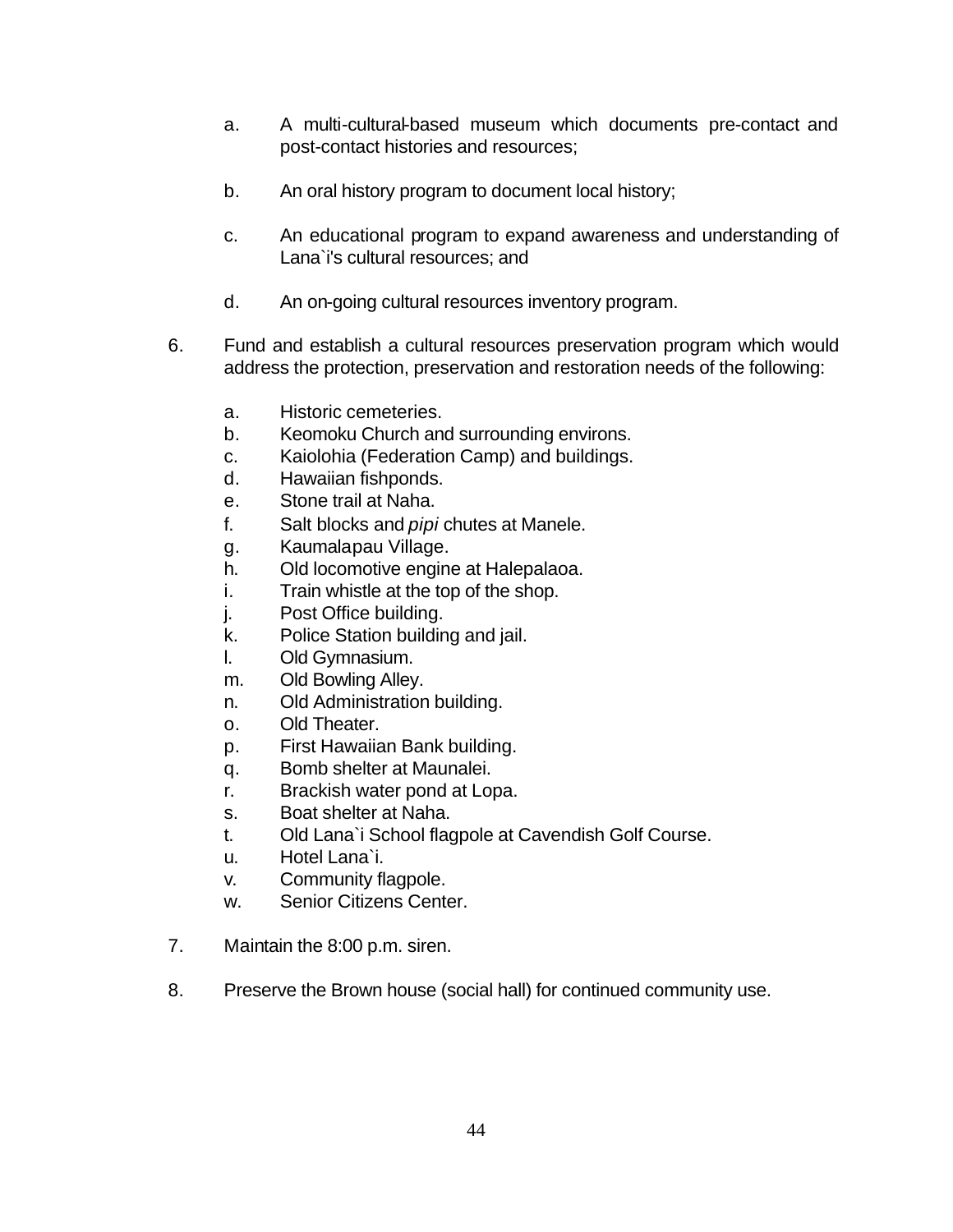- 9. Conduct a feasibility study to establish a State cultural park on the Island of Lana`i.
- 10. Expand the community cemetery program.
- 11. Build and maintain interpretive trails at Kapihaa, Hulupoe, and Kaunolu, to provide educational opportunities about Hawaiian architecture, art, and social systems for residents and visitors. Maintenance includes removal of any rubbish, regular grading of the dirt roads, clearing of trails, and the repair and periodic replacement of interpretive signs. Brochures with information about the Hawaiian culture and settlement of the Island of Lana'i should be provided at the library, museum, and schools.
- 12. Move the parking at Kaunolu away from the structure identified as Kamehameha's house. Develop parking in accordance with the interpretive plan done by the Bishop Museum in 1992.
- 13. Stabilize the hillside at Luahiwa to protect petroglyphs from erosion. Consider the potential effects of increased foot traffic on erosion in the vicinity of the petroglyphs before deciding to develop an interpretive trail or other access.
- 14. List significant historic properties and districts on the State and National "Register of Historic Places" including Kapihaa, Luahiwa, Manele Site Complex, Naha Site Complex, Lopa Fishpond, Keomoku Church, Lana`i Gym, Lana`i Theater, Former Administration Building, Hotel Lana`i, and the Senior Citizens Center.
- 15. Support and expand the Lana'i Museum to provide an enhancement to the tourist experience on Lana'i, and to provide continuity and identity to the resident community. Consolidate archaeological collections from Lana'i sites at the museum along with display facilities and climate-control devices rather than relying on the resorts to care for and appropriately utilize those collections.

# **INDIGENOUS ARCHITECTURE**

# **Goal**

Reserve for future implementation provisions for indigenous architecture as may be adopted from time to time by the County Council and/or the County Cultural Resources Commission.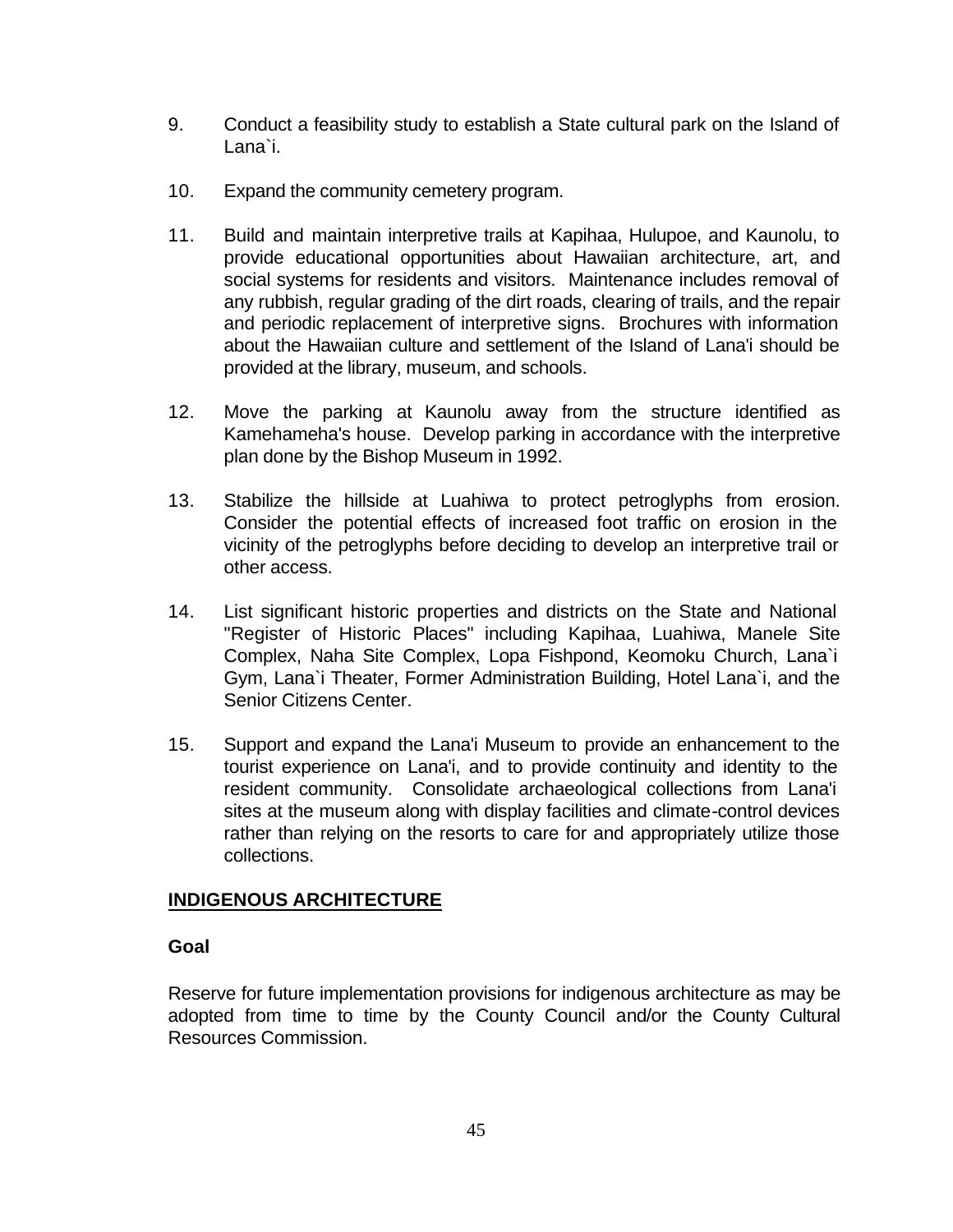# **Objective and Policy**

a. To legitimize indigenous architecture as viable spaces for living, work, and recreation.

### **Implementing Actions**

- a. Develop a County ordinance for indigenous architecture.
- b. Adopt standards for indigenous architecture.

# **URBAN DESIGN**

# **Goal**

Preserve and enhance the unique urban design character of Lana`i through consideration of planning, land use and design standards which respect the island's rural plantation history.

- 1. Establish design standards in the commercial/civic center area of Lana`i City, to provide special treatment in the maintenance and/or enhancement of the unique visual and physical identity of the town. Design standards should be based on the following guidelines:
	- Maintain the existing scale and street layout pattern of Lana`i City.
	- Develop off-street parking as part of expanded commercial facilities.
	- Promote an architectural style within the commercial/civic center areas that is consistent with existing buildings and neighborhood character.
	- Preserve Dole Park as the focal point of Lana`i City.
- 2. Provide additional landscaping in Lana`i City, to enhance the environment, utilizing native and non-invasive climate-adapted plants appropriate for the region.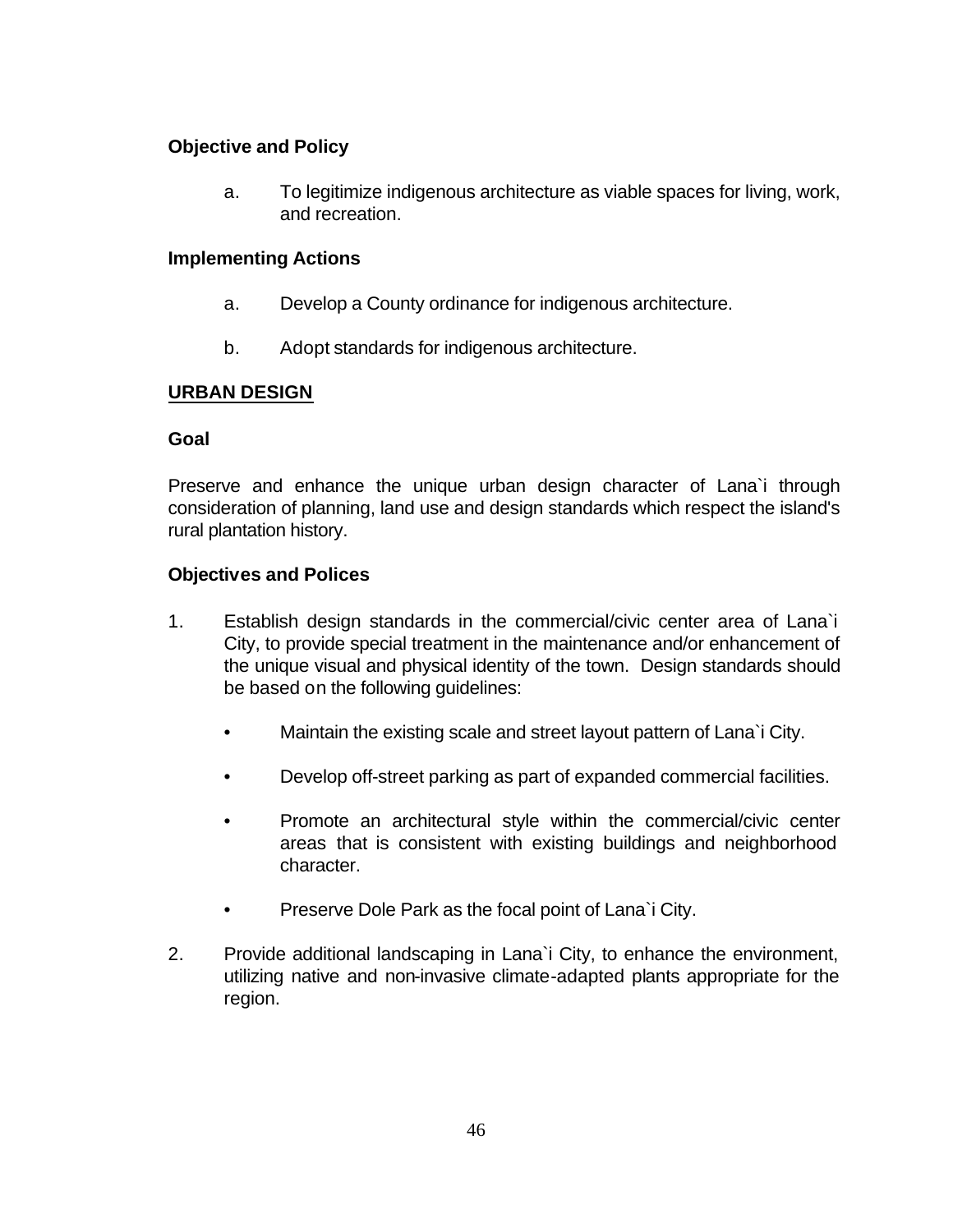- 3. Promote the development of a County urban design review process for proposed projects falling within the State Urban District.
- 4. Encourage the use of wood construction for residential and commercial projects.
- 5. Minimize urban design restrictions for single family residential projects.
- 6. Maintain existing road rights-of-way within Lana`i City.
- 7. Encourage the development and utilization of subdivision and roadway design criteria and standards which are compatible with the rural character of Lana`i.
- 8. Promote the appropriate use of street lighting to ensure public safety and to preserve the rural ambiance of Lana`i.
- 9. Utilize strategically placed and designed neighborhood parks as a key element in preserving the unique design character of Lana`i.
- 10. Encourage the use of traffic management systems and techniques which eliminate the need for traffic signalization at major intersections.
- 11. Ensure that proposed land use patterns in Lana`i City will preserve and complement the existing town design qualities.
- 12. Encourage architectural designs of government facilities to be consistent and compatible with the existing design character of Lana`i City and its surrounding environs.

- 1. Conduct a parking study for Lana`i City's commercial core to define parking needs and to identify parking solutions which maintain the country town character of Lana`i City. Consideration shall be given to:
	- a. Maintaining existing parking patterns around Dole Park.
	- b. Developing and adopting parking standards which are compatible with Lana`i City's country town environs.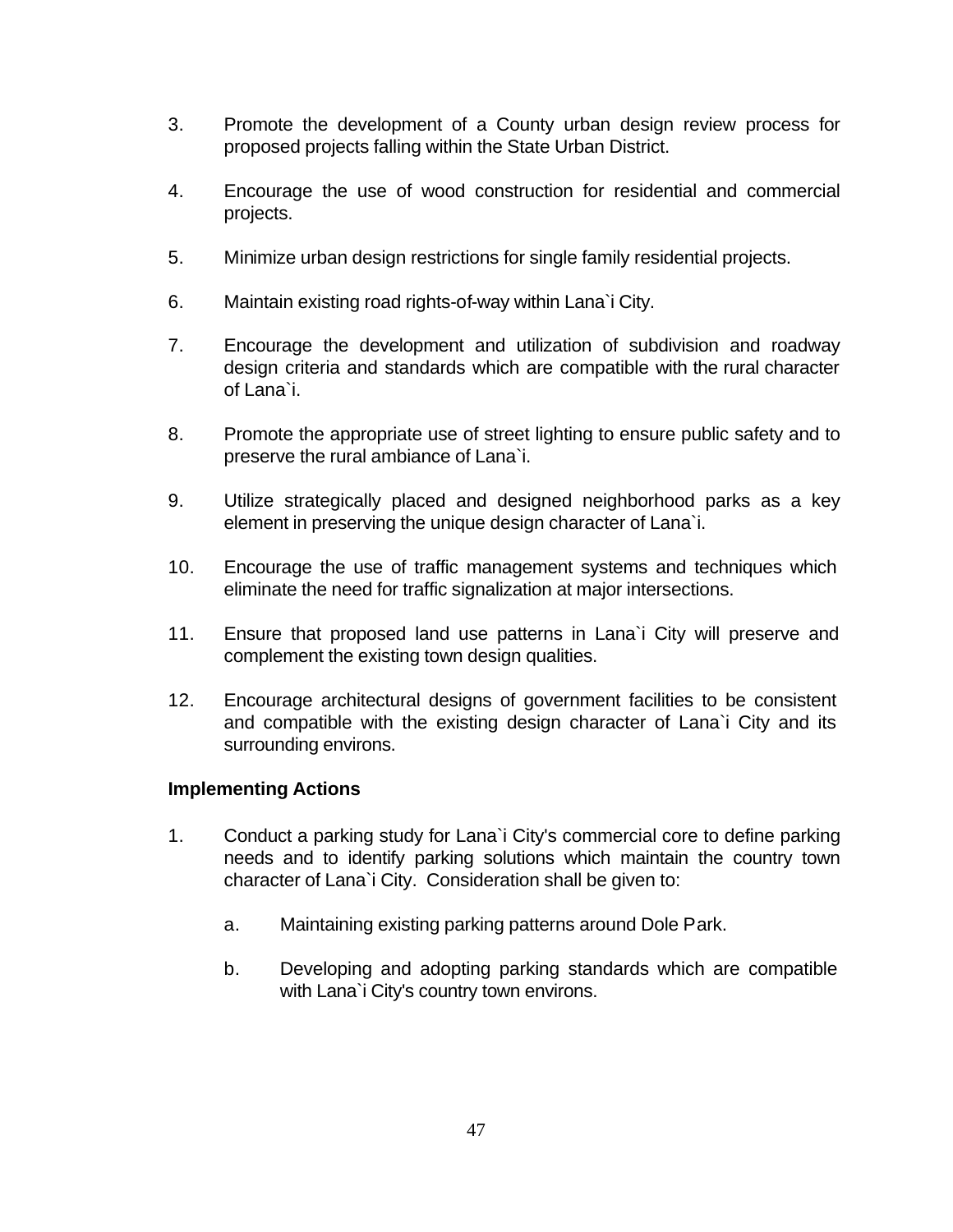- c. Identifying new off-street parking areas which facilitate the implementation of the Lana`i Community Plan land use map.
- 2. Expand the role of the County's Urban Design Review Board to include the review of proposed public buildings on Lana`i.
- 3. Develop and implement rural standards for public facilities and privately sponsored building improvements, roadways and subdivisions.
- 4. Study and appropriately designate Dole Park and its adjoining town core in order to protect and preserve the historic character of the area.
- 5. Prohibit the removal of plant material necessary for water recharge. Plant material necessary for water recharge shall not be used as a source of landscape planting materials.

# **PHYSICAL INFRASTRUCTURE**

### **Goal**

Provide adequate, reliable and well-designed public infrastructure systems in a timely fashion to meet the social, economic and public safety and welfare needs of the Lana`i community.

# **Transportation**

- 1. Support and construct a paved by-pass road along the northern and western perimeter of Lana`i City, connecting Kaumalapau Highway and Keomoku Road.
- 2. Establish a comprehensive transportation planning and management philosophy in keeping with the social, economic, and public safety needs of the island's residents.
- 3. Encourage commercial concession and lease opportunities for local residents at State harbor and airport facilities.
- 4. Support roadway management policies which recognize the need to establish designated bus and truck traffic routes.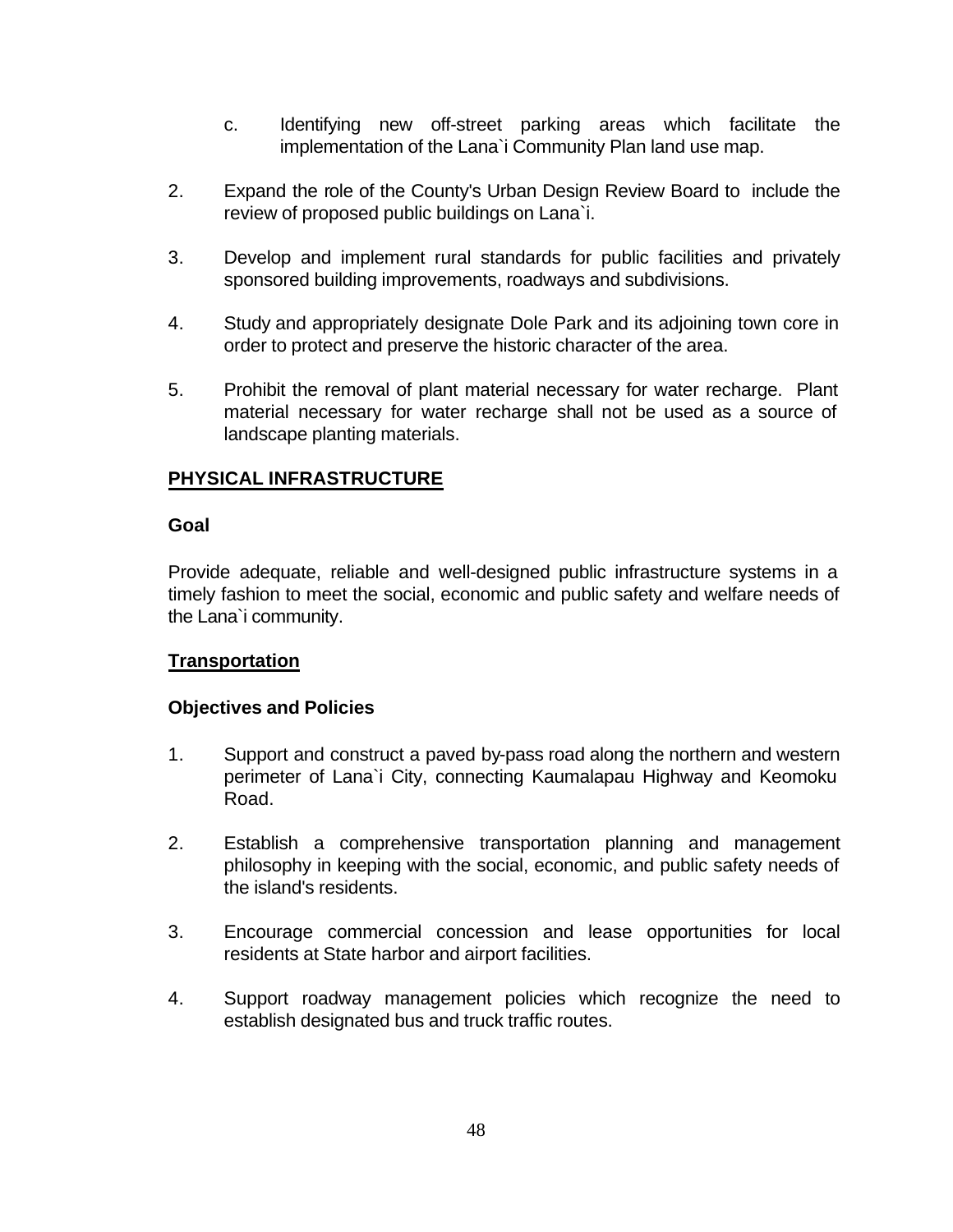- 5. Encourage and support a pedestrian orientation for the Lana`i City core.
- 6. Establish safe pathways connecting schools, recreation facilities, and commercial and residential areas for use by walkers, joggers and bicyclists.
- 7. Promote traffic safety through provision of roadway safety, maintenance and signage improvements, and through strict enforcement of traffic operating rules and regulations.
- 8. Ensure that planning, design, operation of, and access to airports and harbor facilities address the needs of the island's residents.
- 9. Encourage competitive pricing for interisland airfares to provide increased opportunity for interisland mobility by residents.
- 10. Maintain public access along agricultural roads and historic trails for hunting, access to coastal resources, hiking and other appropriate activities.

- 1. Develop rural design standards for roadway improvements.
- 2. Restrict commercial trucks and buses to established routes through Lana`i City.
- 3. Establish tour bus routes and drop-off points which will support local businesses.
- 4. Identify and establish central transportation pick-up points for employees.
- 5. Conduct a traffic study for Lana`i City to evaluate roadway volumes, capacities and patterns, and to identify roadway and traffic safety improvements needed to provide safe, functional and smooth operating conditions.
- 6. Provide adequate parking, public telephone and pier lighting facilities at Manele Small Boat Harbor.
- 7. Prohibit the extension of Lana`i Airport's runway in the direction of Lana`i City.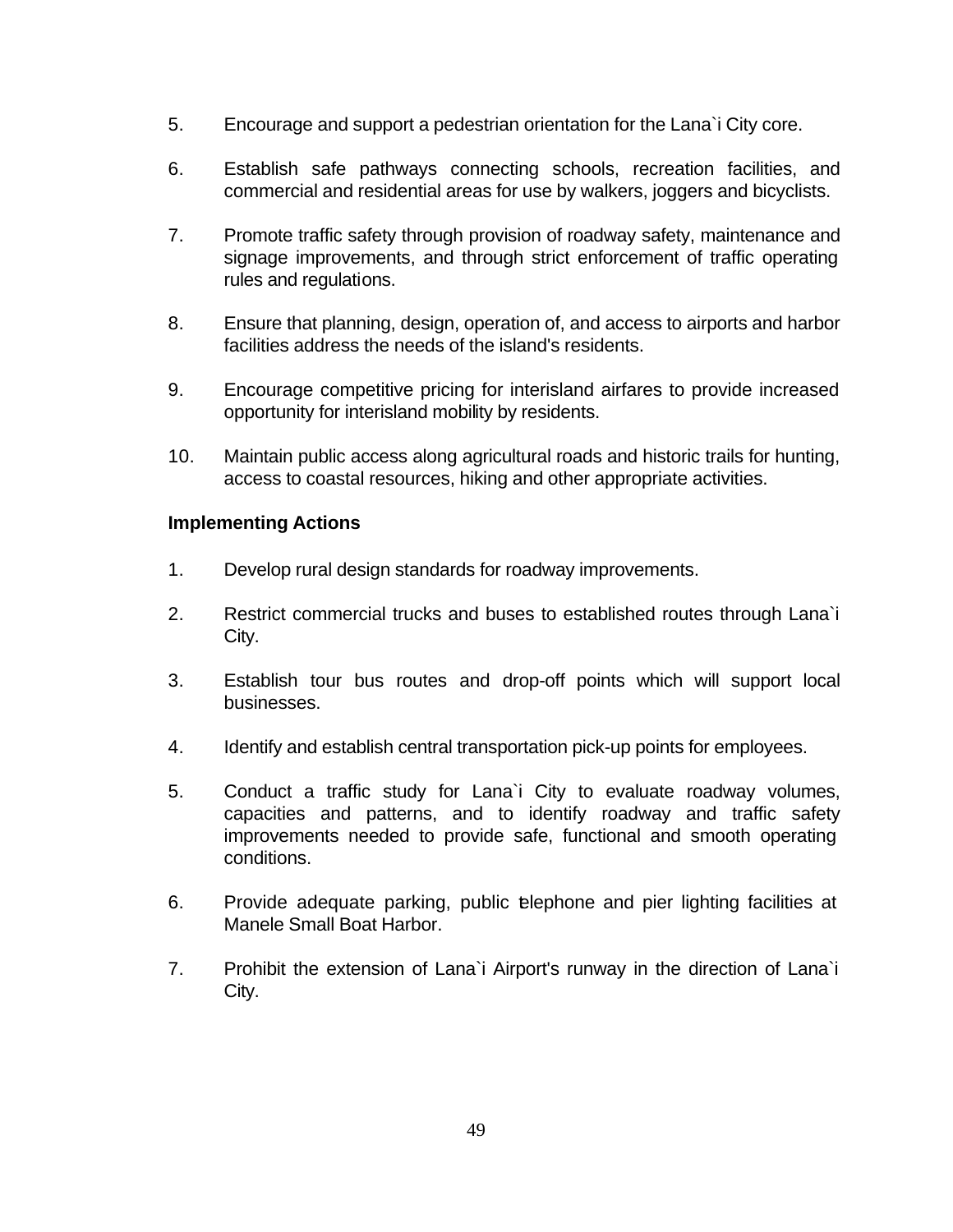- 8. Implement adequate land-side support areas for small boating facilities in accordance with the recommendations of the Manele Boat Harbor Advisory Committee.
- 9. Prohibit aircraft flight patterns over Lana`i City as a means of noise mitigation.
- 10. Identify and implement other aircraft noise mitigation measures such as the prohibition of late-night aircraft operations.
- 11. Identify major public roadways and general transportation routes on the Community Plan Land Use map. Also identify other roads and trails which may be appropriate for coastal access, hunting, fishing, hiking and other similar activities.

# **Water**

- 1. Encourage and support comprehensive planning and management of Lana`i's water resources, consistent with the Water Use and Development Plan for Lana`i as approved by law, to ensure long-term economic stability and diversification, and sufficient water allocated for, but not limited to:
	- a. the agricultural park;
	- b. the Hawaiian Home Lands;
	- c. those lands designated for affordable housing;
	- d. the community gardens; and
	- e. the Lana`i Horse Owner's Association paddock.
- 2. Complete and properly maintain the existing potable water distribution system to provide sufficient water pressure throughout Lana`i City.
- 3. Use recycled or brackish water for irrigation.
- 4. Encourage comprehensive water resources planning and management for domestic and agricultural water systems prior to urban development outside Lana`i City.
- 5. Improve the quality of potable water.
- 6. Promote a water conservation program.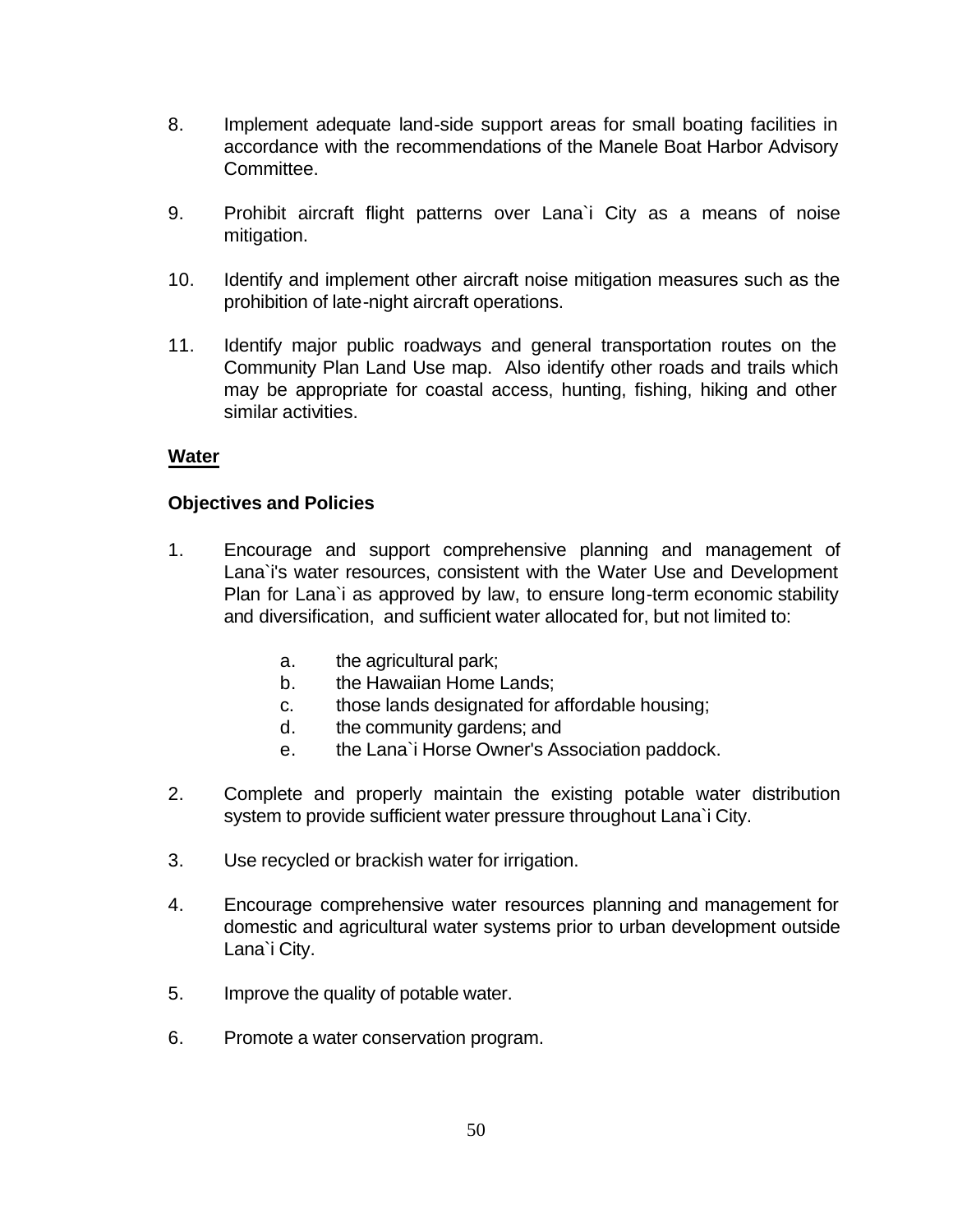- 7. Support the creation of a permanent Lana`i Water Advisory Board comprised of Lana`i residents.
- 8. Encourage, support, and ensure protection and restoration of watershed and critical recharge areas.

- 1. Provide incentives for water conservation practices.
- 2. Prepare a comprehensive water resource management plan for the Island of Lana`i to establish priorities and allocations for water use.
- 3. Implement a Lana`i Water Advisory Board as a mechanism for monitoring water conservation practices on the island as may be adopted by the Board of Water Supply.
- 4. Include provisions for the protection of the watershed and recharge in the Water Use and Development Plan.
- 5. Include a proposal for continued community representation on water issues in the Water Use and Development Plan.
- 6. Ensure that water allocations as defined in the community plan are incorporated in the Water Use and Development Plan.
- 7. Include suggestions for demand management opportunities in the Water Use and Development Plan.

# **Liquid and Solid Waste**

- 1. Encourage comprehensive waste management planning for the island.
- 2. Support improvements to the wastewater collection and treatment system to ensure full and adequate service to Lana`i City and its immediate surrounding environs.
- 3. Encourage a conservation ethic which supports wastewater reclamation and utilization of alternative resource conservation technologies.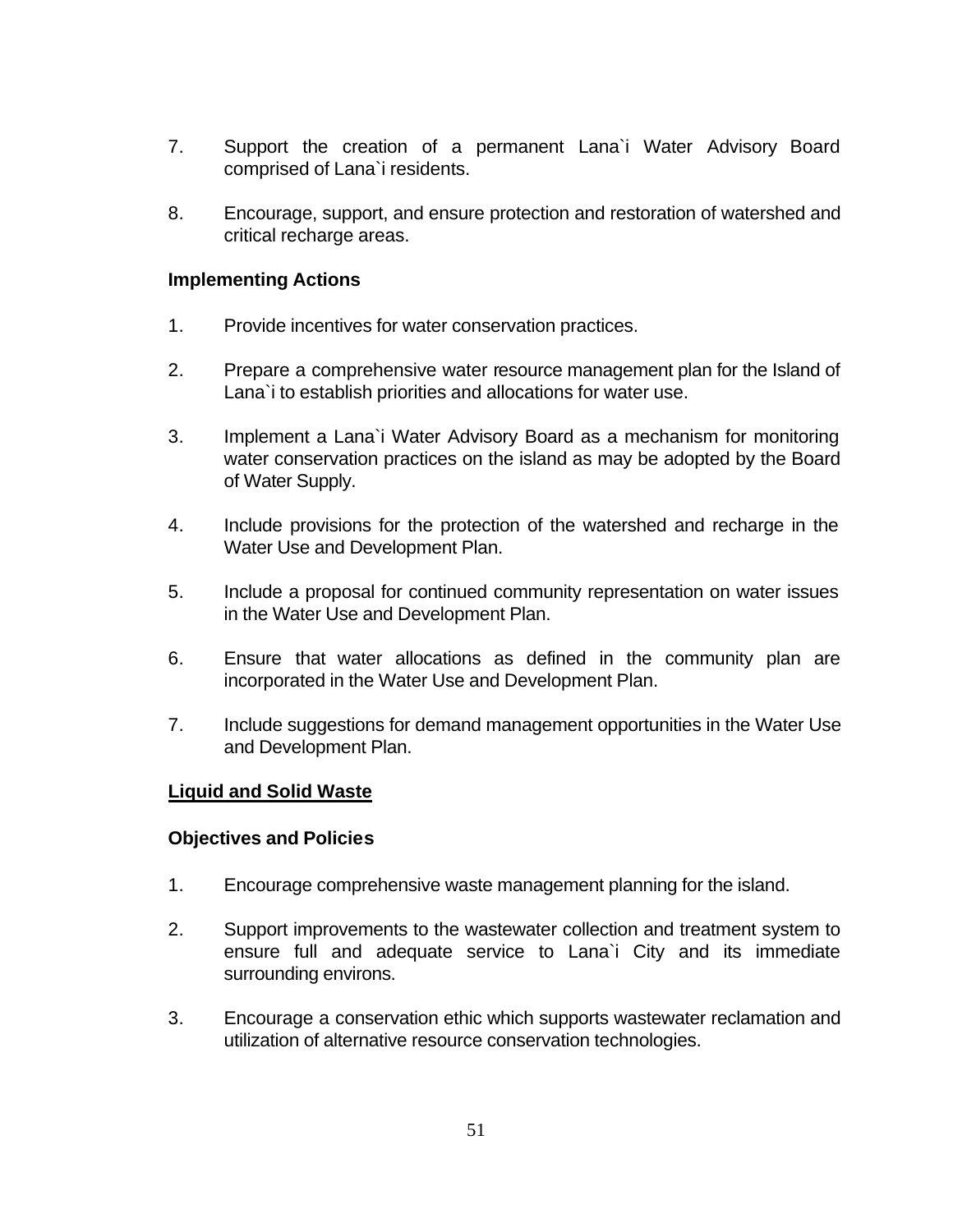4. Maintain and enhance solid waste landfill operations such that adverse impacts upon the physical environment are minimized.

### **Implementing Actions**

- 1. Prepare a wastewater system master plan for Lana`i as a basis for programming and implementing facilities improvements which will meet the needs of the island's residents in a timely manner.
- 2. Connect existing residences within the mauka portion of Lana`i City to the County's wastewater collection and treatment system.
- 3. Conduct a wastewater reuse feasibility study for Lana`i.
- 4. Provide funding to the Department of Public Works and Waste Management's Solid Waste Division for the proper landscaping and maintenance of solid waste facilities and surrounding environs.
- 5. Provide for an alternate site for a new County landfill at Kaumalapau Quarry to permit compatible activity with the quarry.

### **Energy**

### **Objectives and Policies**

- 1. Develop incentives to promote the use of alternative energy sources.
- 2. Promote energy conservation and awareness programs.
- 3. Provide electrical generation capabilities which will reliably meet current and anticipated needs.
- 4. Discourage the use of nuclear energy-based operations on the island of Lana`i.

### **Implementing Actions**

1. Develop and adopt an integrated energy functional plan for the County of Maui that includes, but is not limited to, strategies for energy conservation, reuse of treated wastewater, recycling, reduction in the use of fossil fuels (e.g., through use of solar and wind energy), public education and awareness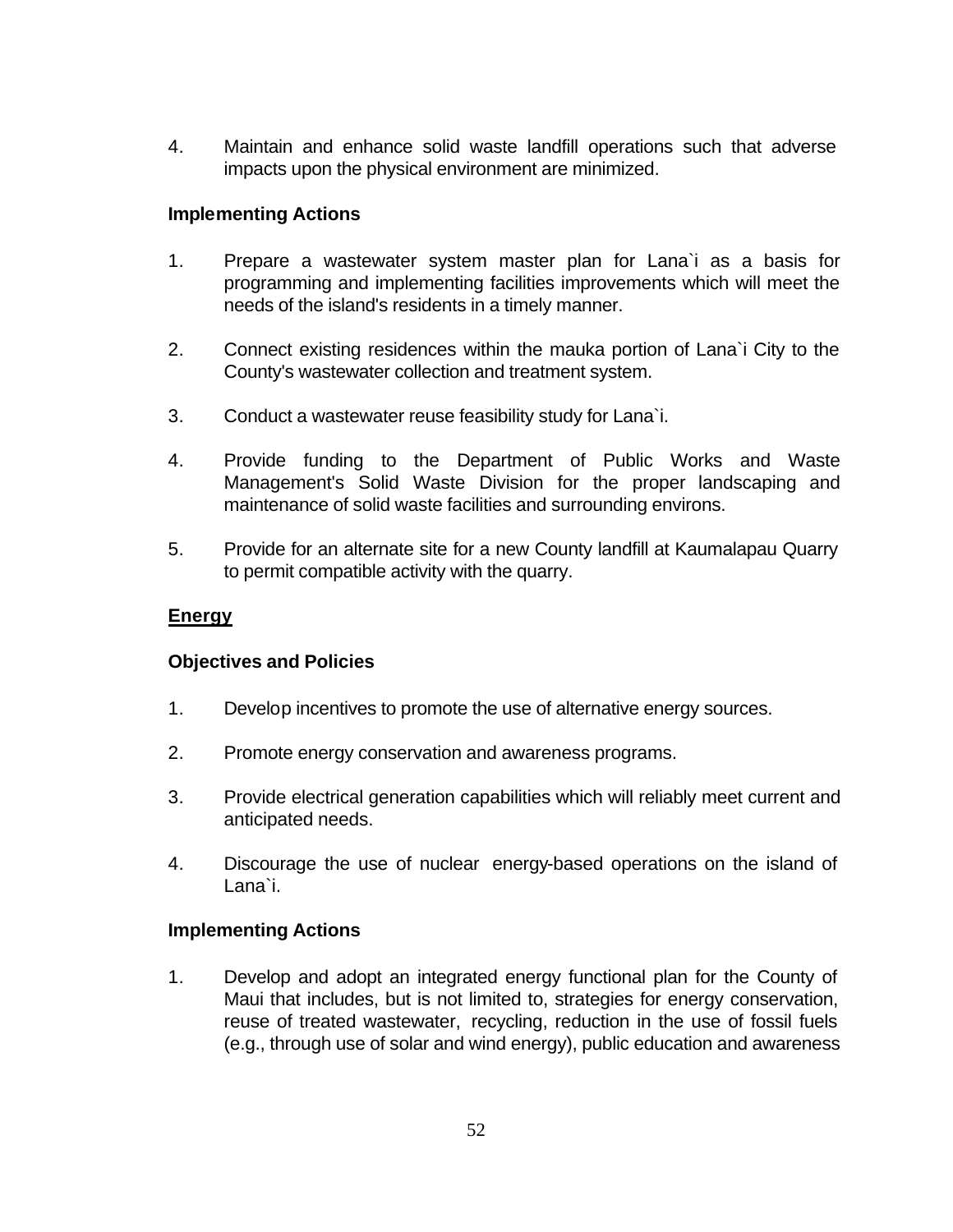and other strategies and actions related to transportation and utilities, housing, environment, urban design and economic activity.

# **HOUSING**

# **Goal**

Provide for the housing needs of all Lana`i residents in order to ensure a healthy and vibrant social and economic environment.

# **Objectives and Policies**

- 1. Require the development of a comprehensive plan for housing assistance which coordinates all available public and private financial resources and incorporates appropriate regulatory measures.
- 2. Encourage the development of a housing rehabilitation program, including loans, grants and/or technical assistance and community outreach.
- 3. Provide sufficient land area in appropriate areas to promote the development of affordable housing and elderly care homes for Lana`i residents.
- 4. Require the development of employee housing in connection with the establishment of major economic development initiatives.
- 5. Support self-help housing as a means of addressing affordable housing needs for Lana`i residents.
- 6. Recognize and address the social implications associated with the lack of decent and affordably priced housing.
- 7. Provide housing types which are consistent with Lana`i's rural community lifestyle.
- 8. Promote the sale of rental residential properties to current occupants as a means of encouraging homeownership by residents.

# **Implementing Actions**

1. Provide programs such as, but not limited to, home ownership counseling and self-help housing to enhance home ownership opportunities.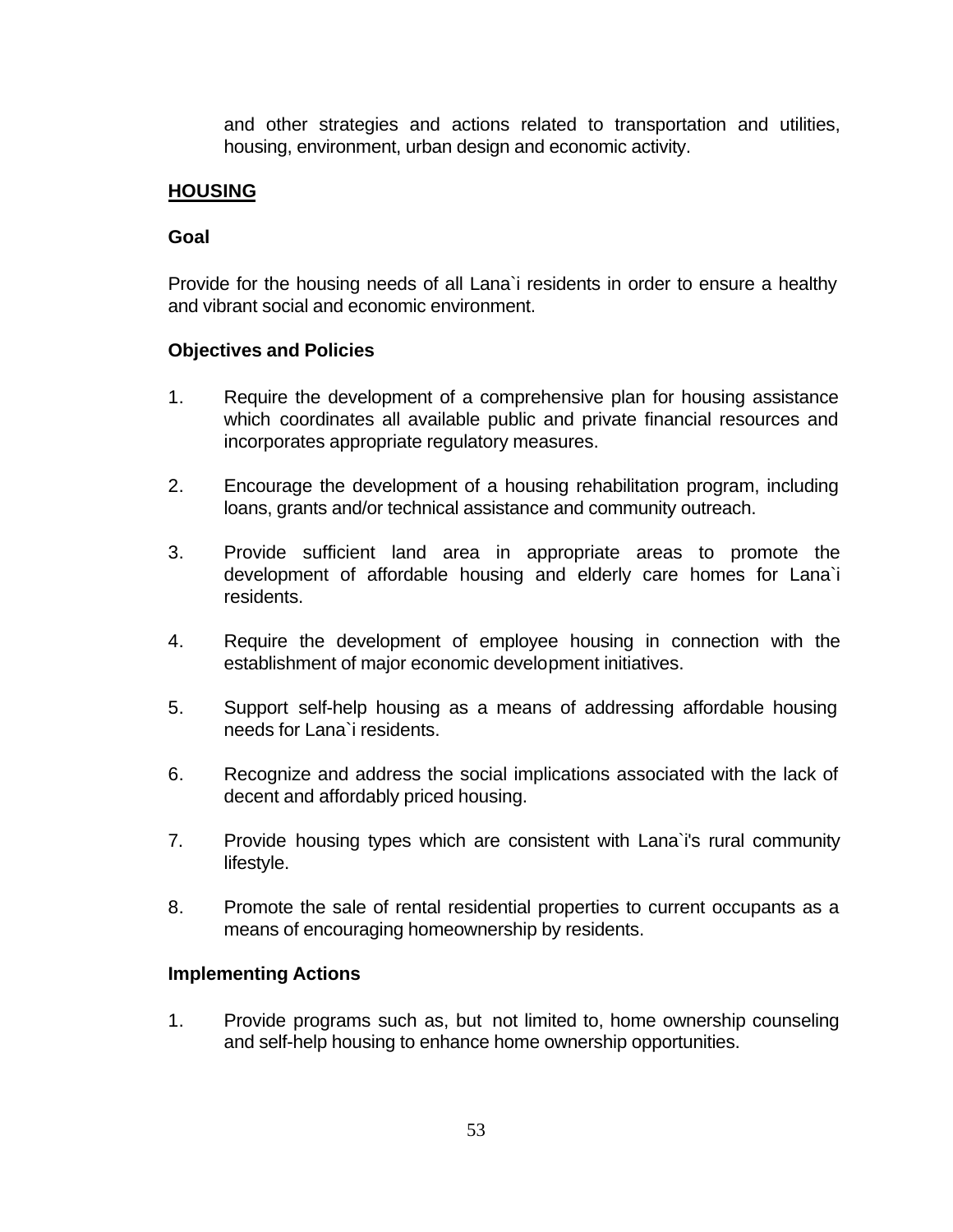- 2. Develop a comprehensive plan for housing assistance programs which coordinates all available public and private financial resources and incorporates appropriate regulatory measures.
- 3. Establish a housing rehabilitation program, including loans, grants and/or technical assistance and community outreach.
- 4. Provide adequate government-sponsored affordable housing units to be used by government personnel and Lana`i residents.

# **SOCIAL INFRASTRUCTURE**

### **Goal**

Provide a public facilities and services system which is responsive to the needs of Lana`i's rural island environment and lifestyle.

### **Recreation**

### **Objectives and Policies**

- 1. Provide neighborhood parks which serve a variety of needs, including, but not limited to, active play fields and passive areas which may be used for community gardens.
- 2. Ensure Dole Park's long-term value as a social and recreational gathering place.
- 3. Encourage the development, and maintenance of leisure activities for all segments of the population.
- 4. Require land dedication to satisfy parks and playgrounds assessment requirements.

- 1. Prepare a Dole Park master plan which improves and preserves the Park's recreational, urban design and social functions.
- 2. Identify and develop parcels which are suitable for neighborhood park use.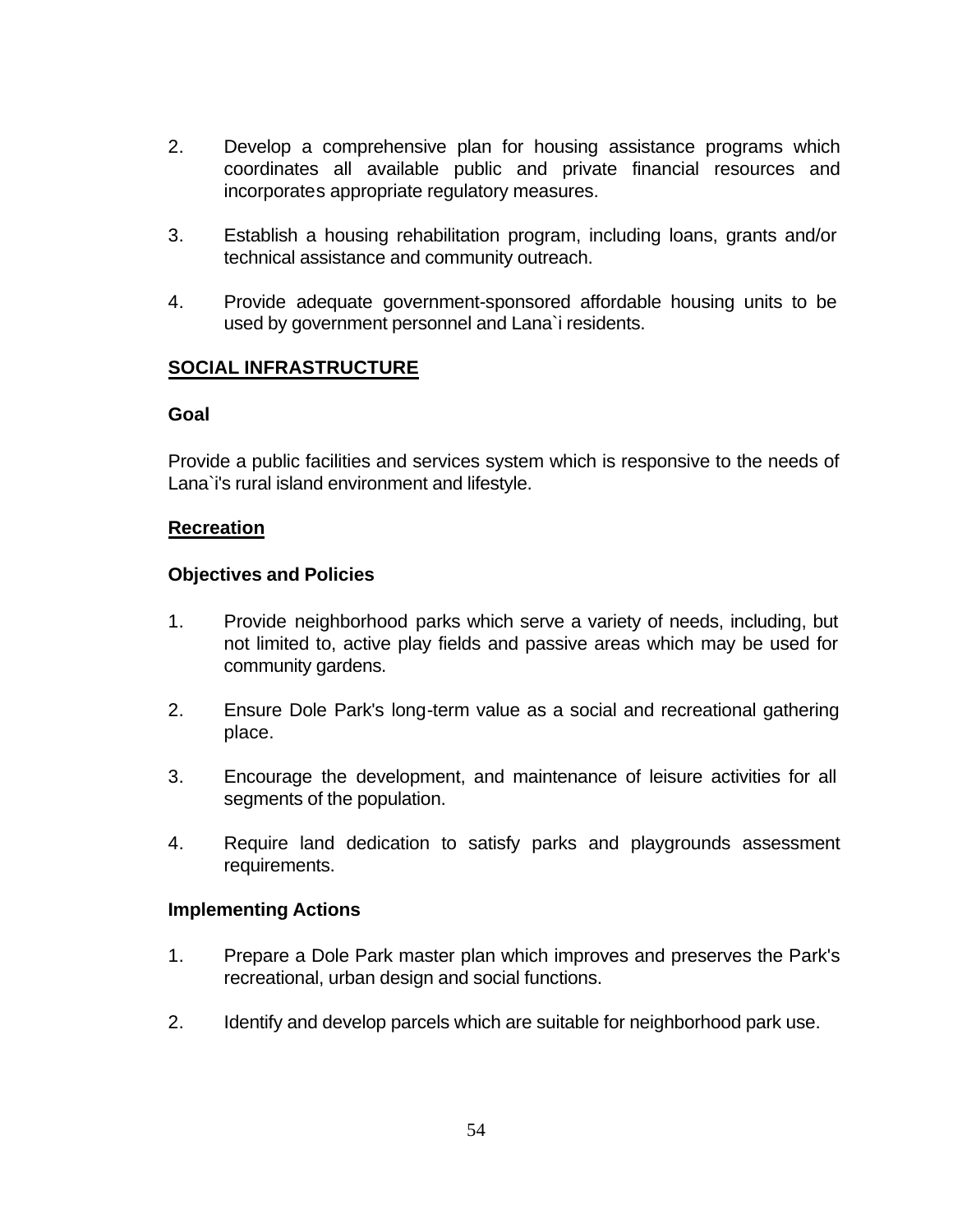- 3. Re-open Lana`i City's bowling alley as a functional bowling facility open to residents and visitors.
- 4. Maintain the quality and availability of the Cavendish Golf Course for golf course use in perpetuity for Lana`i residents.

# **Health and Public Safety**

# **Objectives and Policies**

- 1. Improve accessibility to medical and dental care by increasing professional or para-professional full-time staff.
- 2. Expand public health programs, services and facilities which support family planning and the special needs of children, elderly and immigrants.
- 3. Ensure the long-term integrity of medical and emergency medical facilities and services with appropriate allocation of capital improvements funding and staff positions, adequate provision of supporting programs and facilities, and ready access to state-of-the art medical technologies.
- 4. Provide for adequate foster care services and facilities.
- 5. Provide for adequate emergency shelters for family intervention needs.
- 6. Support the development of a new public safety facility.
- 7. Improve water rescue service and fire protection by providing necessary equipment, training, and staffing.

- 1. Plan, design and construct a new police station for Lana`i.
- 2. Fund new staff positions to provide medical and public health services for the island's residents.
- 3. Prepare a capital improvements plan to address the immediate and longterm facilities requirements for medical and public health services.
- 4. Purchase a four-wheel drive fire truck for the Fire Department in order to serve rural areas.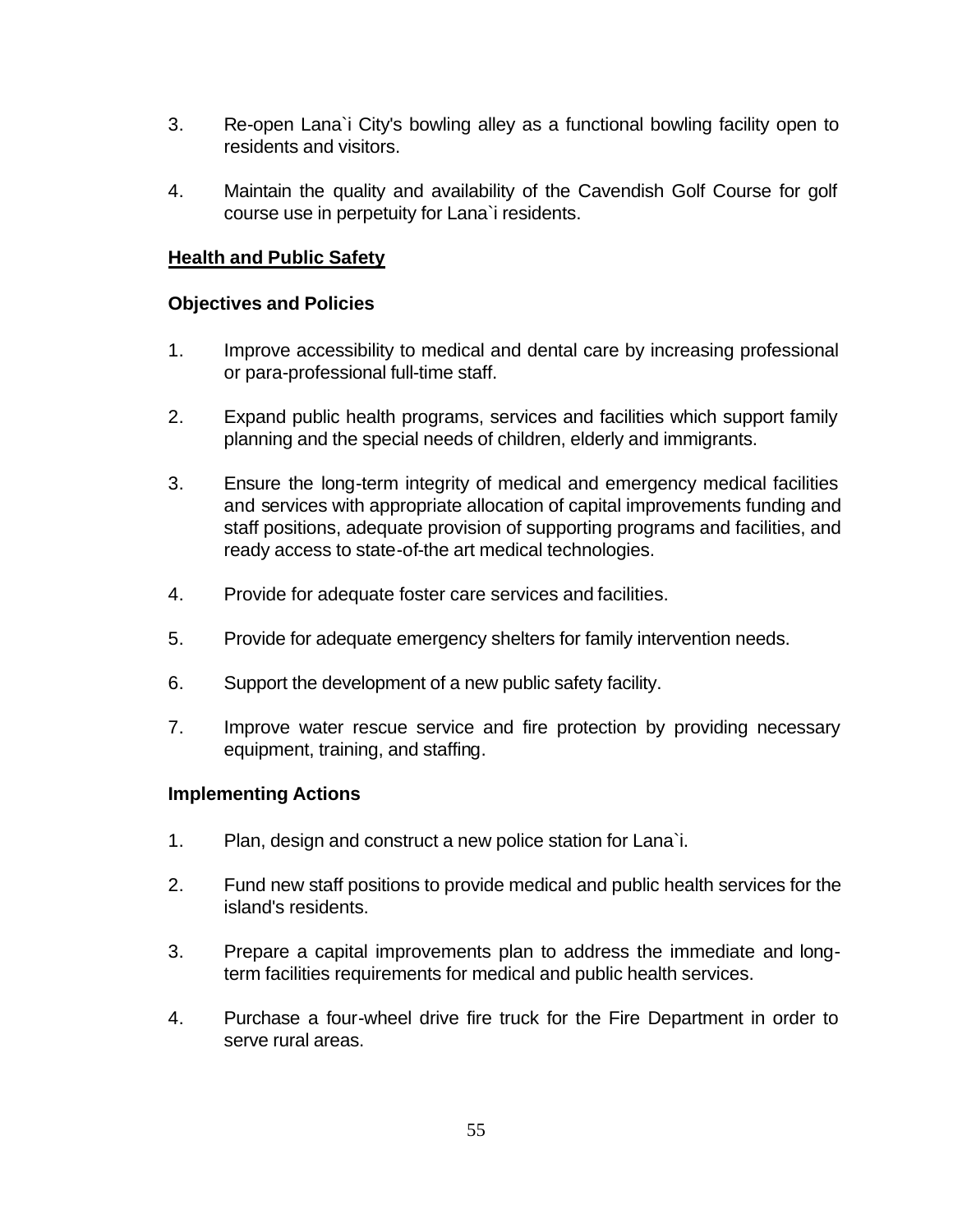- 5. Study the feasibility of a medical service facility site at Manele.
- 6. Identify and support a helipad site for medical transport purposes in accordance with the Maui County Disaster Plan for Lana`i.

# **Education**

# **Objectives and Policies**

- 1. Designate an appropriate site consisting of a minimum of five acres for the use of Maui Community College in consultation with the Board of Regents of the University of Hawaii.
- 2. Provide remedial education programs and language classes for adults.
- 3. Provide adequate and affordable daycare and preschool facilities and programs for Lana`i families.
- 4. Expand educational and career counseling services for youths.
- 5. Support post-secondary education, career counseling and training needs for Lana`i residents.
- 6. Encourage the development of separate elementary and secondary school campuses.
- 7. Encourage and support community based management for Lana`i's public schools.
- 8. Provide a driver's education program on Lana`i.

- 1. Fund a drivers' education program, to include staffing and educational materials.
- 2. Develop appropriate incentives to attract and retain teachers and administrators.
- 3. Seek funding to implement and expand community education and telecommunications programs.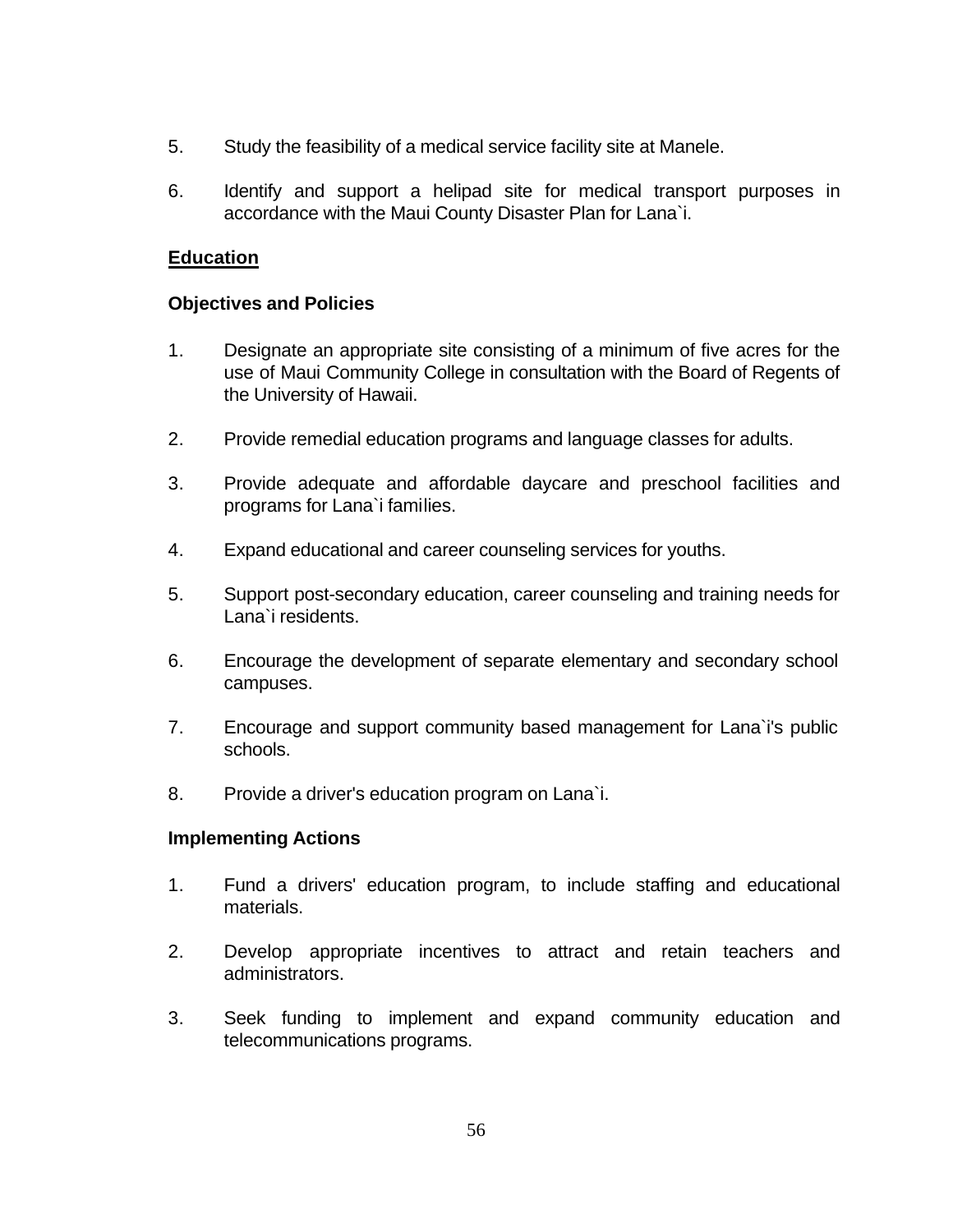- 4. Seek the assistance and cooperation of employers in establishing child care services for visitors and employees.
- 5. Provide access to the HITS program for the Lana`i High and Elementary School.

# **GOVERNMENT**

### **Goal**

Ensure the effective, efficient, and reliable provision of government services through recognition of the unique access, communication and program needs of Lana`i's residents.

- 1. Streamline regulatory approval processes through means such as consolidated public hearings and concurrent processing of applications.
- 2. Develop land use, building and subdivision codes and standards which are appropriate for Lana`i.
- 3. Utilize the County's budgeting process as a means to carry out the policies and priorities of the Community Plan.
- 4. Utilize the County's real property tax assessment function as both a means to carry out the policies and priorities of the Community Plan and a mechanism for monitoring and updating the Community Plan.
- 5. Acknowledge and support the role and responsibility of the Lana`i Planning Commission in monitoring and enforcing the implementation of the Lana`i Community Plan.
- 6. Encourage and expand chore and transportation services for the elderly.
- 7. Maintain and support non-profit preschool and childcare facilities and services.
- 8. Provide public information in multi-lingual formats.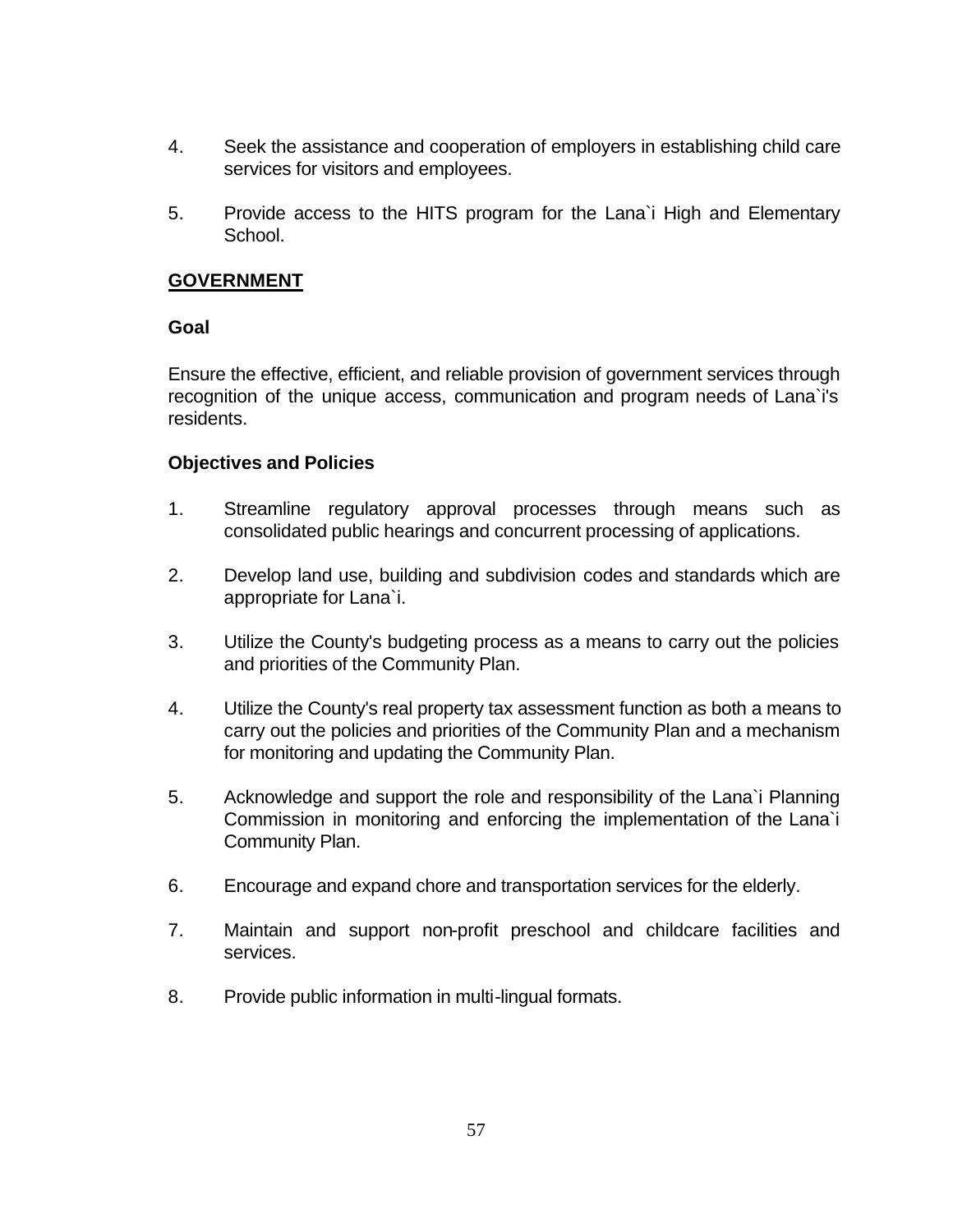- 9. Encourage State and County officials to conduct regularly scheduled public informational meetings on Lana`i, with appropriate follow-up to address questions and concerns of residents.
- 10. Encourage improved communications among government agencies and between the public and government agencies in order to improve public service reliability and efficiency.
- 11. Encourage and support the use of telecommunications technology to link Lana`i residents with State and County government functions and activities through an interactive communication mode.
- 12. Provide for adequate cemetery facilities to meet the current and future needs of Lana`i's residents.
- 13. Establish a permanent Lana`i Water Advisory Board.

- 1. Develop a satellite government center for Lana`i with scheduled days for different State and County agencies.
- 2. Revise building, subdivision and roadway standards appropriate for rural areas to maintain the regional character and reduce costs of development.
- 3. Fund programs and staff positions which meet community service needs for child care and the elderly.
- 4. Support the centralization of government services in the Lana`i City town core. Establishment of centralized government services at the Administration Building shall be considered.
- 5. Support the provision of land at Keomoku for distribution by the Department of Hawaiian Home Lands.

# **C. Planning Standards**

The following planning standards are specific guidelines or measures for development and design. These standards are essential in clarifying the intent of the land use and town design objectives and policies and the Land Use Map.

1. Land Use Standards: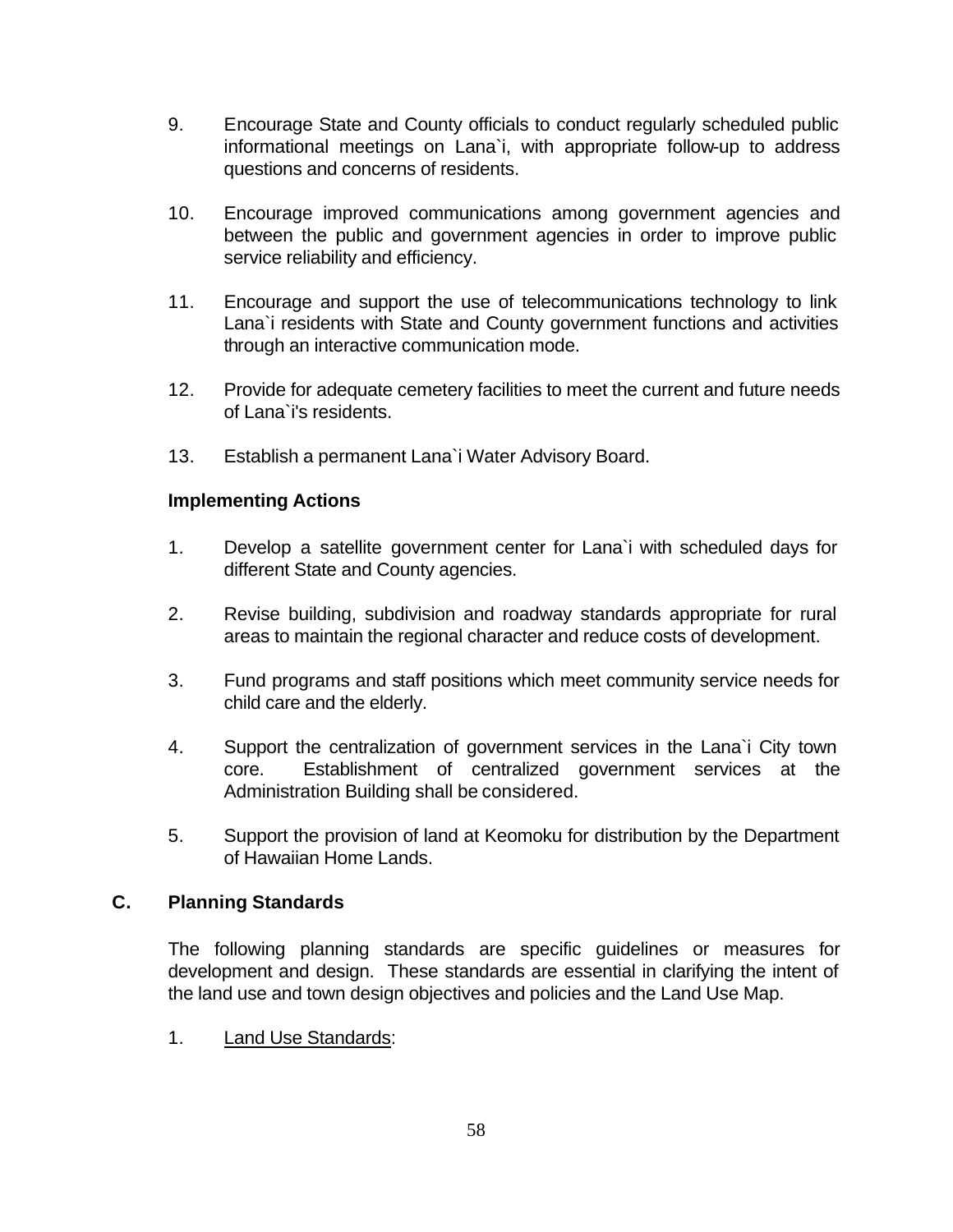- a. Fifty percent of the 10-acre Light Industrial area above the Kaumalapau Quarry, identified as TMK 4-9-2:portion of 1, shall be sold in fee simple upon development. (Matrix No. 5)
- b. Fifty percent of the 10-acre Light Industrial area at the Shuttle Station, identified as TMK 4-9-2:portion of 1, shall be sold in fee simple upon development. (Matrix No. 6)
- c. Fifty percent of the 20-acre Heavy Industrial area at Miki Road, identified as TMK 49-2:portion of 1 and 50, shall be sold in fee simple upon development. (Matrix No. 7)
- d. Fifty percent of the 3.4-acre Business/Commercial area at the Lana`i City shop area, identified as TMK 4-9-4:portion of 90, shall be sold in fee simple upon development. (Matrix No. 31)
- e. No trees shall be removed from the additional 1-acre Hotel area behind Hotel Lana`i, identified as TMK 4-9-11:portion of 1, because of hotel or related use. (Matrix No. 13)
- f. No applications for zoning shall be filed for the 1-acre Business/Commercial area at the Police Station, identified as TMK 4- 9-6:4, until a new Police Station has been built and the Courthouse has been relocated. (Matrix No. 21)

# 2. Building Height:

Limit building heights to two stories or 30 feet above grade except as follows:

- Buildings within heavy industrial areas may be as high as 40 feet and may exceed this height subject to design review by the County.
- Buildings within business/commercial areas surrounding Dole Park shall not exceed one story in height.

# 3. Landscaping:

Native plant species which are found on Lana`i shall be utilized for public and quasi-public facilities.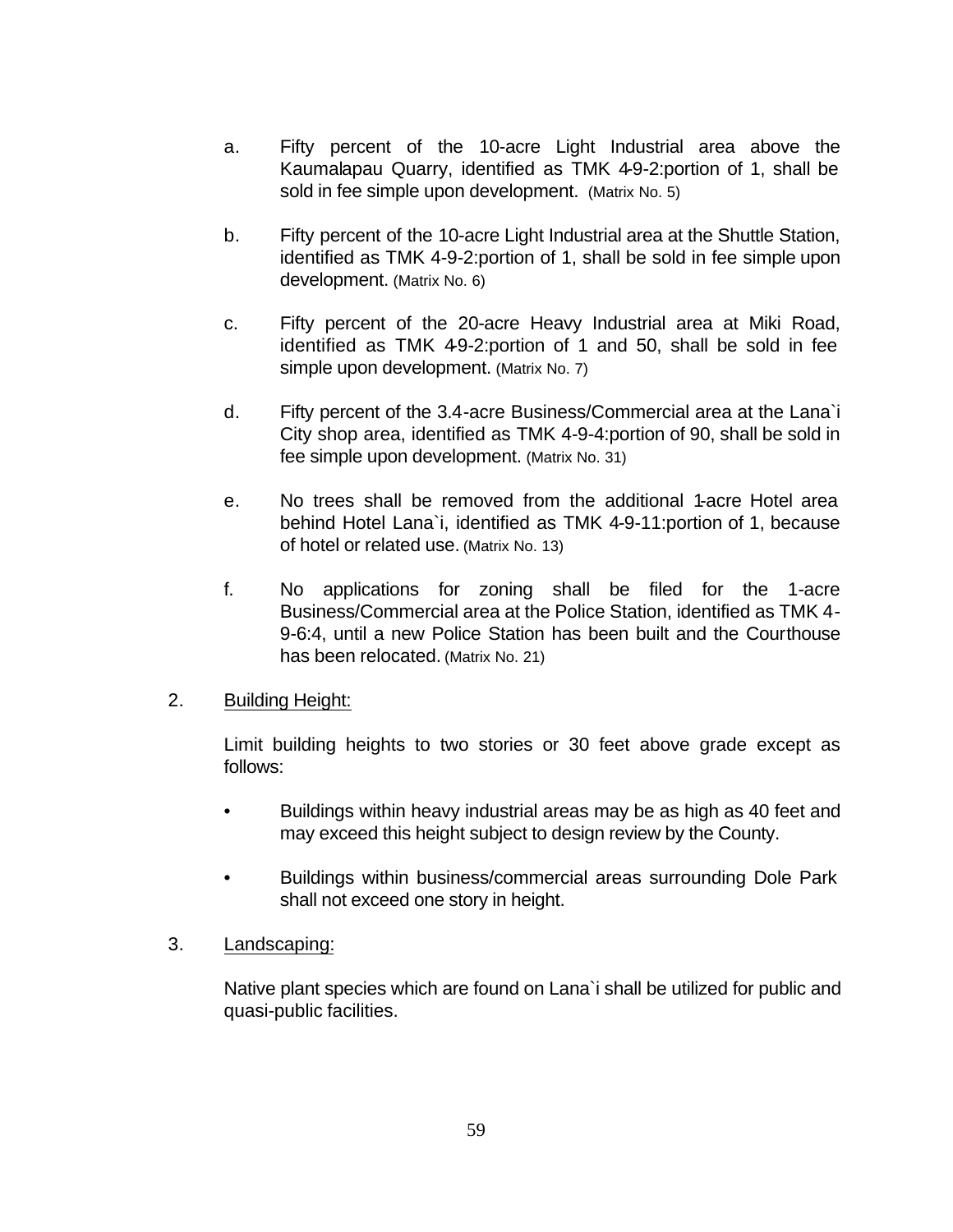### 4. Building Design:

All commercial buildings and government or private infrastructure improvements shall be designed in accordance with design guidelines developed for Lana`i City.

# 5. Cultural Resources:

Require appropriate building setbacks from fishponds and other archaeological resources as determined by the Cultural Resources Commission.

# 6. Project District Standards:

# **PROJECT DISTRICT 1 (Manele)**

This Project District builds around one of Lana`i's most beautiful and easily accessible beaches, Hulopo`e Bay, and provides a major employment opportunity to the island through a planned luxury resort.

The project district shall include hotel, residential, golf course, limited commercial, open space, park and public marina uses. Limiting commercial use to the hotel, golf clubhouse and Manele Small Boat Harbor areas will compliment the objectives of the Manele-Hulopo`e Marine Conservation District.

The project district shall be designed with appropriate setbacks from the shoreline and large undeveloped areas in order to afford long time Lana`i residents the opportunity and encouragement to continue using Hulopo`e Beach and other shoreline areas for recreation and camping.

Alternate water sources shall be developed, xeriscape landscaping encouraged, and strict water conservation enforced to protect the island's limited fresh water resource.

The total area within the Project District shall be approximately 868 acres, provided that the minimum land use pattern requirements shall be as described below.

1. The entire Pu`upehe Peninsula (approximately 130 acres) shall be kept in open space for public use. This open space area shall encompass all lands on the peninsula previously planned for multi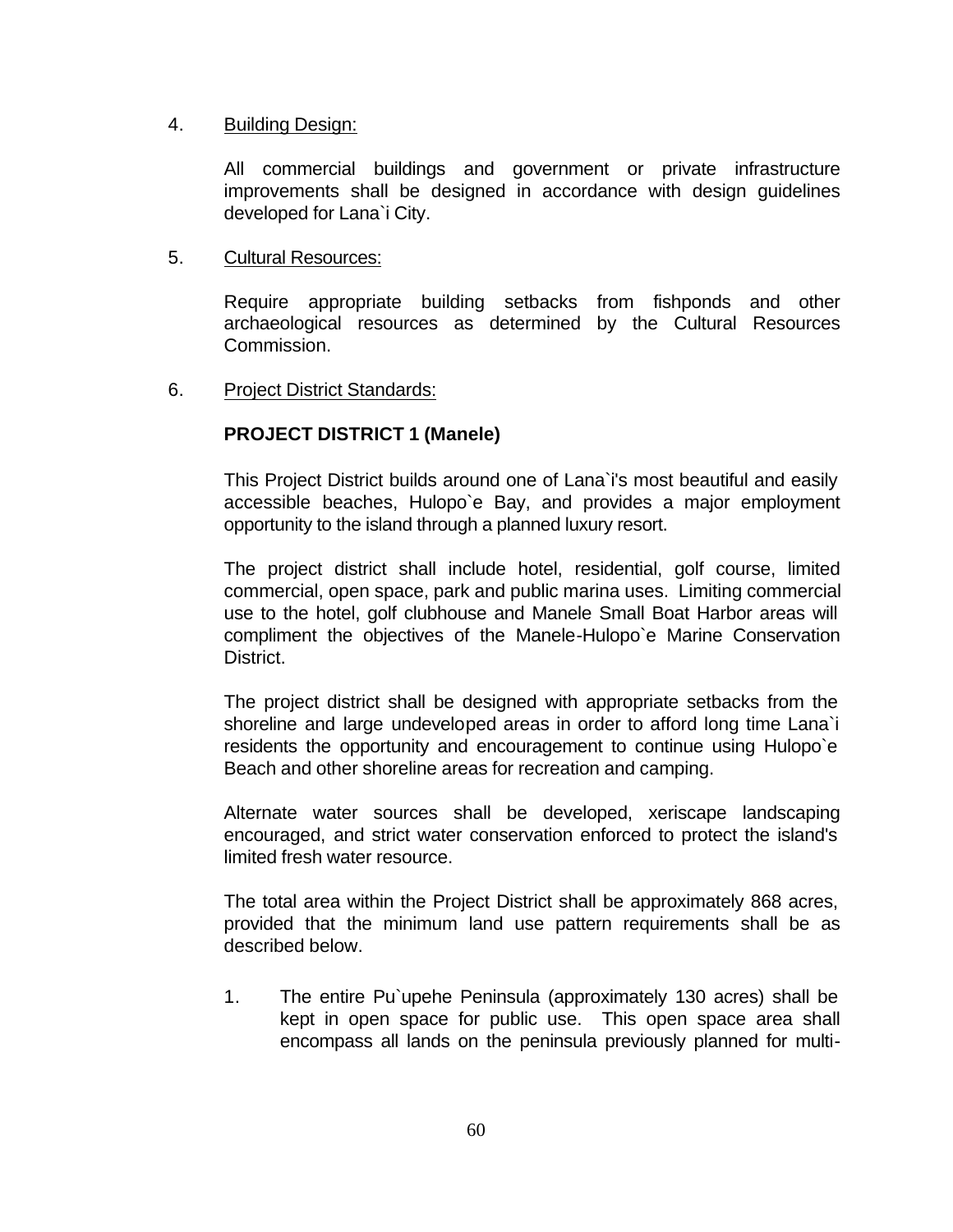family use and shall exclude those lands previously planned for commercial use. No dwellings (residential units) of any kind shall be permitted. However, structures to promote cultural resources and preserve archaeological resources, based upon a resource management plan for the area, shall be permitted.

A portion of the multi-family use displaced from the project district due to the designation of open space referenced above shall be accommodated within the project district east of Manele Road. Further, a small area adjacent to the northeast portion of the existing hotel lot shall be redesignated from single family to hotel use.

During the rezoning process, limit impacts of the multi-family uses east of Manele Road by having the Cultural Resources Commission and the Hui Malama Pono O Lana`i organization, in cooperation with the landowner, work to achieve the following through a unilateral agreement:

- a. Cultural protection of archaeological sites at the Manele area proper.
- b. Creation of a buffer zone at least 200 feet between the closest building and the nearest heiau.
- c. Completion of a drainage plan prior to construction, which would include addressing the adequacy of the siltation basin currently used to protect the small boat harbor.
- d. Hiring of a Kupuna from Lana`i to monitor the project's development during construction, consistent with the current agreement with the Lana'i Archaeological Committee.
- 2. The provision of these open space areas, along with the provision of the multi-family area within the project district, shall not increase the total number of hotel units within the project district in accordance with the density standards provided in the project district ordinance.

Implementation of residential development around the golf course shall not proceed until the following actions have been fully addressed.

- 1. That the "Interpretive Plan for Archaeological Sites within the Manele Golf Course and Residential Area" shall be implemented.
- 2. That a hydrologic model of Lana`i's aquifer shall be completed by the U.S. Geological Survey or other independent agency.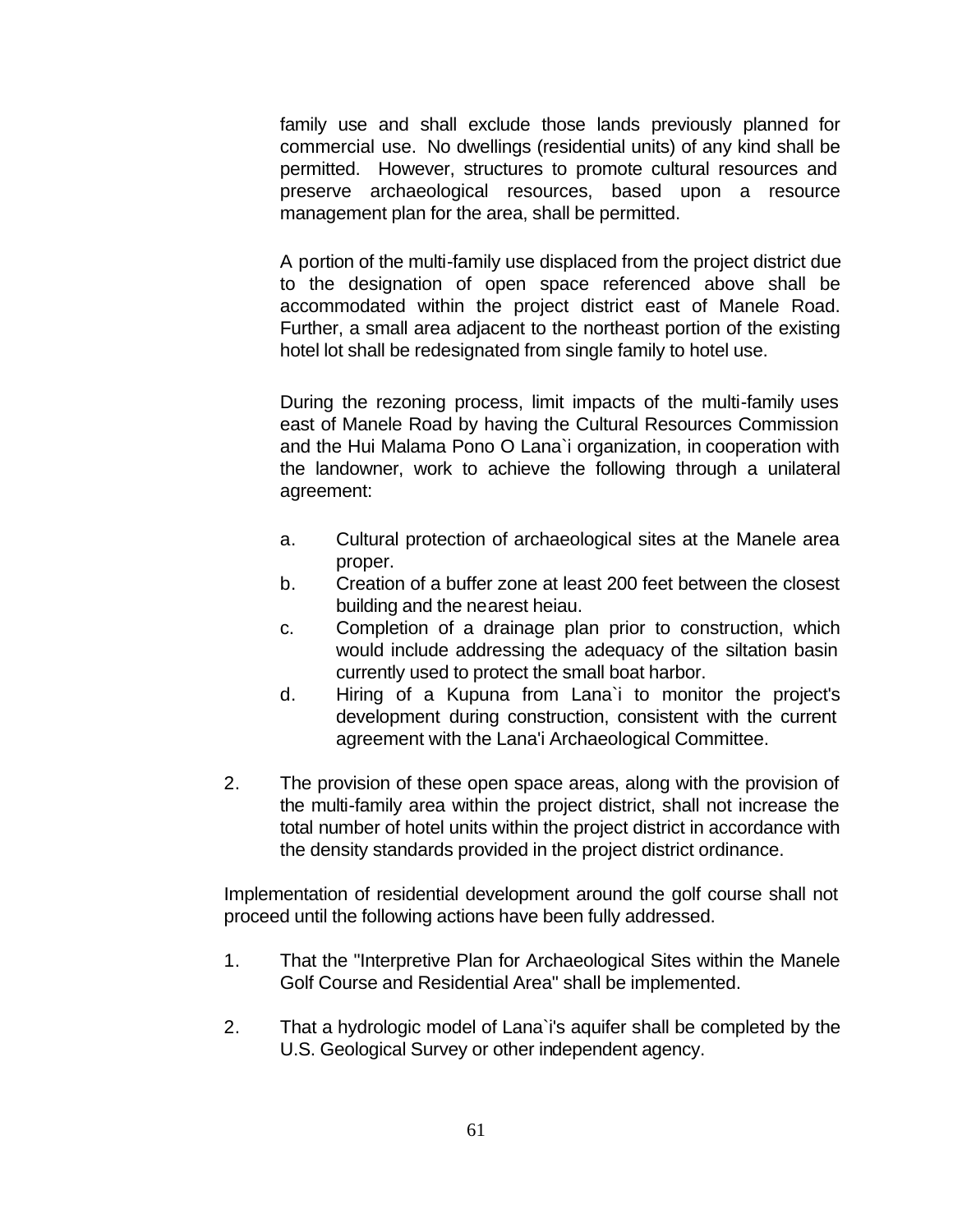3. That the results of the hydrologic study shall confirm the availability of water to meet Islandwide water needs.

# **PROJECT DISTRICT 2 (Koele)**

This project district is intended to provide employment and housing opportunities within a planned resort, adjacent to and integrated with Lana`i City. The project district shall be comprised of low density housing with greater lot sizes appropriate to the outskirts of Lana`i City.

The project district shall incorporate site planning and building design complimentary to Lana`i City and shall provide public areas, recreational uses and mountain access available to all Lana`i residents.

Careful environmental design and limited tree cutting to preserve native species, shall protect the watershed's principle recharge zone and preserve the legacy of arborist George Munro. Preservation of the character of the historic structures, street pattern and open spaces in the area mauka of Queen Street shall provide a buffer area and transition between the Lana`i City grid and the newer residential areas of the project district.

Continued implementation of the Project District shall be based on the following requirements.

- 1. That the open wooded area bordered by Ninth, Pualani and Sixth Streets shall be maintained in public open space. A minimum of 12 acres shall be designated for this purpose.
- 2. The provision of this open space area shall not reduce, or in any way affect, the total number of approved units within the project district.

# **PART IV**

# **IMPLEMENTATION CONSIDERATIONS**

To facilitate the implementation of the Lana`i Community Plan, implementing actions shall be considered by County and State agencies in their planning, programming and budgeting. In this regard, respective County agencies shall review and consider applicable implementing actions, as well as the broader statements of goals, objectives and policies contained in the Lana`i Community Plan as follows: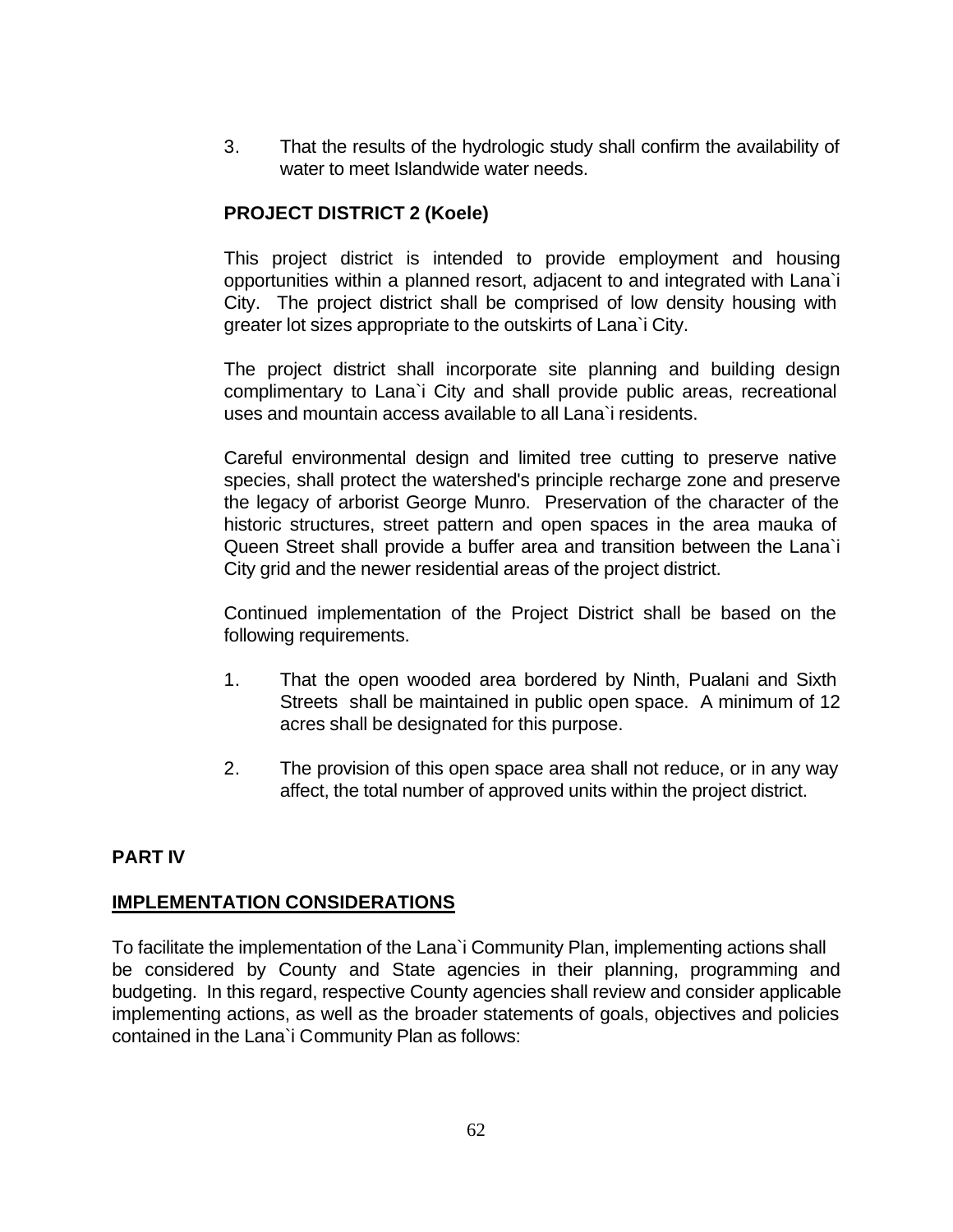- 1. Annual budget requests shall address requirements identified by implementing actions contained in the Lana`i Community Plan;
- 2. Capital improvements programming undertaken by each agency shall incorporate, as appropriate, specific projects listed in the Lana`i Community Plan;
- 3. Priority assignments to capital improvement projects shall consider implementing actions contained in the Lana`i Community Plan;
- 4. Agency master plans shall address project, program and policy actions advanced in the Lana`i Community Plan;
- 5. Agency program and policy formulation processes shall consider, and where appropriate, incorporate implementing actions set forth in the Lana`i Community Plan; and
- 6. Agency reviews of and recommendations on individual projects being processed for approval shall consider the relationship of the proposed action to implementing provisions contained in the Lana`i Community Plan.

It is noted that a number of implementing actions identified herein, would need to be considered and advanced by the landowner, Lana`i Company. In these instances, the role of the County of Maui would be to facilitate implementation. Therefore, where implementing actions are deemed to be the responsibility of the landowner, the Office of the Mayor has been designated the lead office for coordinating implementation responsibilities.

The following table summarizes and categorizes each action as either a program, policy or project-related implementing action to further facilitate agency review, consideration and action on applicable implementing provisions.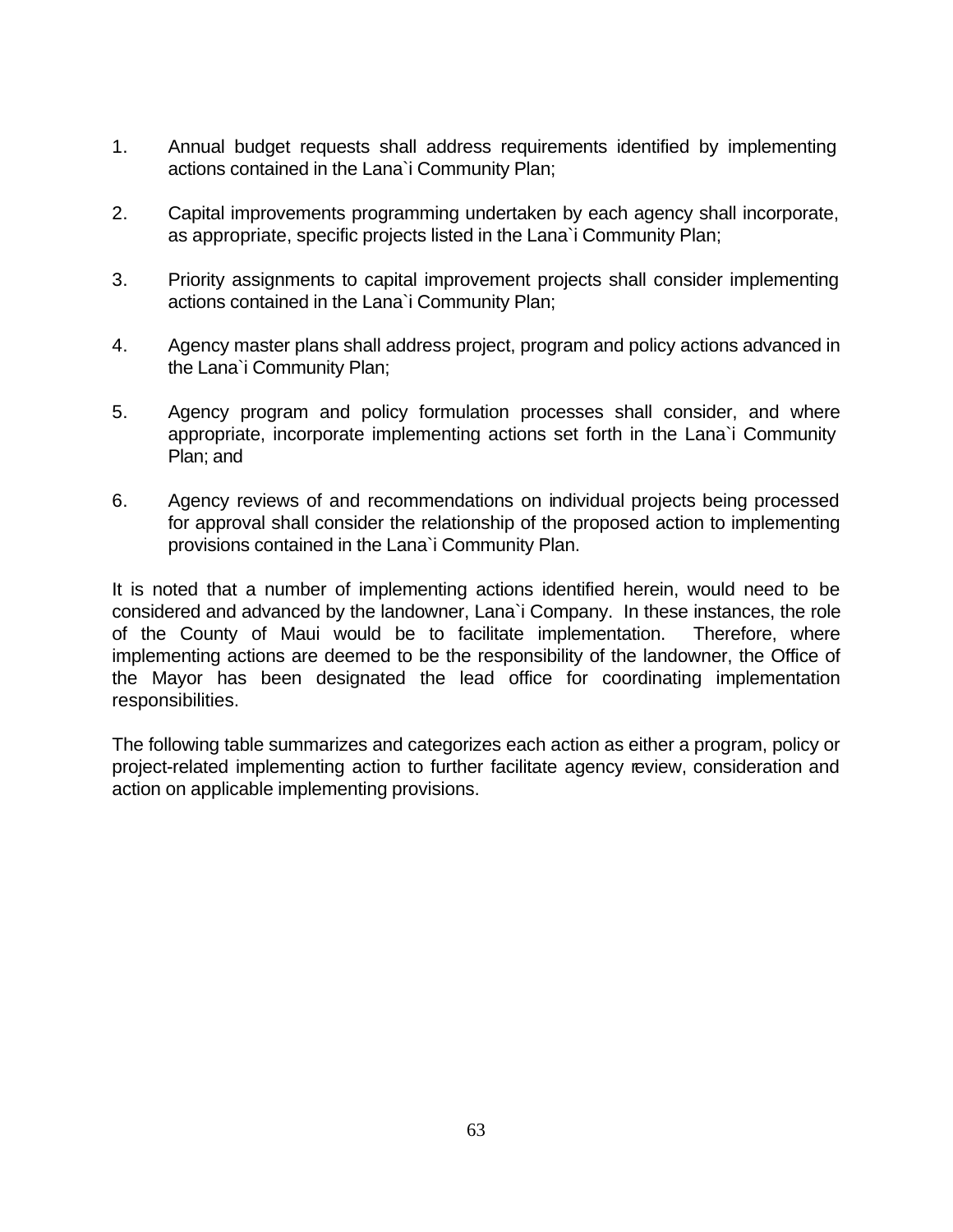#### **TABLE 1 LANA`I COMMUNITY PLAN REGION IMPLEMENTATION RESPONSIBILITIES**

| <b>Action</b><br>Category                                  | Implementing<br><b>Action</b>                                                                                                                                                                                                                                                                                                                                                                                                                                                                                                                                                                                                                                                                                                                                                                                                                                                                                                                                                                                                    | Planning<br>Category      |
|------------------------------------------------------------|----------------------------------------------------------------------------------------------------------------------------------------------------------------------------------------------------------------------------------------------------------------------------------------------------------------------------------------------------------------------------------------------------------------------------------------------------------------------------------------------------------------------------------------------------------------------------------------------------------------------------------------------------------------------------------------------------------------------------------------------------------------------------------------------------------------------------------------------------------------------------------------------------------------------------------------------------------------------------------------------------------------------------------|---------------------------|
| <b>DEPARTMENT:</b><br><b>Planning</b><br><b>Department</b> |                                                                                                                                                                                                                                                                                                                                                                                                                                                                                                                                                                                                                                                                                                                                                                                                                                                                                                                                                                                                                                  |                           |
| Program                                                    | 1.<br>Fund and establish a cultural resources preservation program which would<br>address the protection, preservation and restoration needs of the<br>following:<br>Historic cemeteries.<br>a.<br>Keomoku Church and surrounding environs.<br>b.<br>Kaiolohia (Federation Camp) and buildings.<br>c.<br>d.<br>Hawaiian fishponds.<br>Stone trail at Naha.<br>е.<br>f.<br>Salt blocks and pipi chutes at Manele.<br>Kaumalapau Village.<br>g.<br>Old locomotive engine at Halepalaoa.<br>h.<br>Train whistle at the top of the shop.<br>i.<br>Post Office building.<br>Police Station building and jail.<br>k.<br>Old Gymnasium.<br>I.<br>Old Bowling Alley.<br>m.<br>Old Administration building.<br>n.<br>Old Theater.<br>o.<br>First Hawaiian Bank building.<br>p.<br>Bomb shelter at Maunalei.<br>q.<br>Brackish water pond at Lopa.<br>r.<br>Boat shelter at Naha.<br>s.<br>Old Lana'i School flagpole at Cavendish Golf Course.<br>t.<br>Hotel Lana'i.<br>u.<br>Community flagpole.<br>v.<br>Senior Citizens Center.<br>w. | <b>Cultural Resources</b> |
| <b>Policy</b>                                              | 1.<br>Expand the role of the County's Urban Design Review Board to include the<br>review of proposed public buildings on Lana`i.                                                                                                                                                                                                                                                                                                                                                                                                                                                                                                                                                                                                                                                                                                                                                                                                                                                                                                 | Urban Design              |
| Project                                                    | 1.<br>Update the County's socio-economic forecast model as new data becomes<br>available to provide an on-going basis for evaluating socio-economic<br>issues and conditions.                                                                                                                                                                                                                                                                                                                                                                                                                                                                                                                                                                                                                                                                                                                                                                                                                                                    | <b>Economic Activity</b>  |
|                                                            | 2.<br>Analyze the zoning and subdivision ordinances to identify amendments<br>which will facilitate and support the maintenance and development of small<br>businesses and cottage industries.                                                                                                                                                                                                                                                                                                                                                                                                                                                                                                                                                                                                                                                                                                                                                                                                                                   | <b>Economic Activity</b>  |
|                                                            | 3.<br>Undertake a comprehensive rezoning program to implement the Lana'i<br>Community Plan Land Use Map.                                                                                                                                                                                                                                                                                                                                                                                                                                                                                                                                                                                                                                                                                                                                                                                                                                                                                                                         | Land Use                  |
|                                                            | 4.<br>Study and appropriately designate Dole Park and its adjoining town core in<br>order to protect and preserve the historic character of the area.                                                                                                                                                                                                                                                                                                                                                                                                                                                                                                                                                                                                                                                                                                                                                                                                                                                                            | Land Use                  |
|                                                            | 5.<br>Implement Country Town design guidelines for Lana`i City.                                                                                                                                                                                                                                                                                                                                                                                                                                                                                                                                                                                                                                                                                                                                                                                                                                                                                                                                                                  | Land Use                  |
|                                                            | 6.<br>Identify coastal access opportunities through former agricultural roads.                                                                                                                                                                                                                                                                                                                                                                                                                                                                                                                                                                                                                                                                                                                                                                                                                                                                                                                                                   | Environment               |
|                                                            | 7.<br>Conduct a regional land resource assessment to:                                                                                                                                                                                                                                                                                                                                                                                                                                                                                                                                                                                                                                                                                                                                                                                                                                                                                                                                                                            | Environment               |
|                                                            | Identify areas suitable for revegetation and reforestation with<br>a.<br>native plant species; and<br>Identify areas suitable for designation as groundwater recharge<br>b.<br>expansion areas.                                                                                                                                                                                                                                                                                                                                                                                                                                                                                                                                                                                                                                                                                                                                                                                                                                  |                           |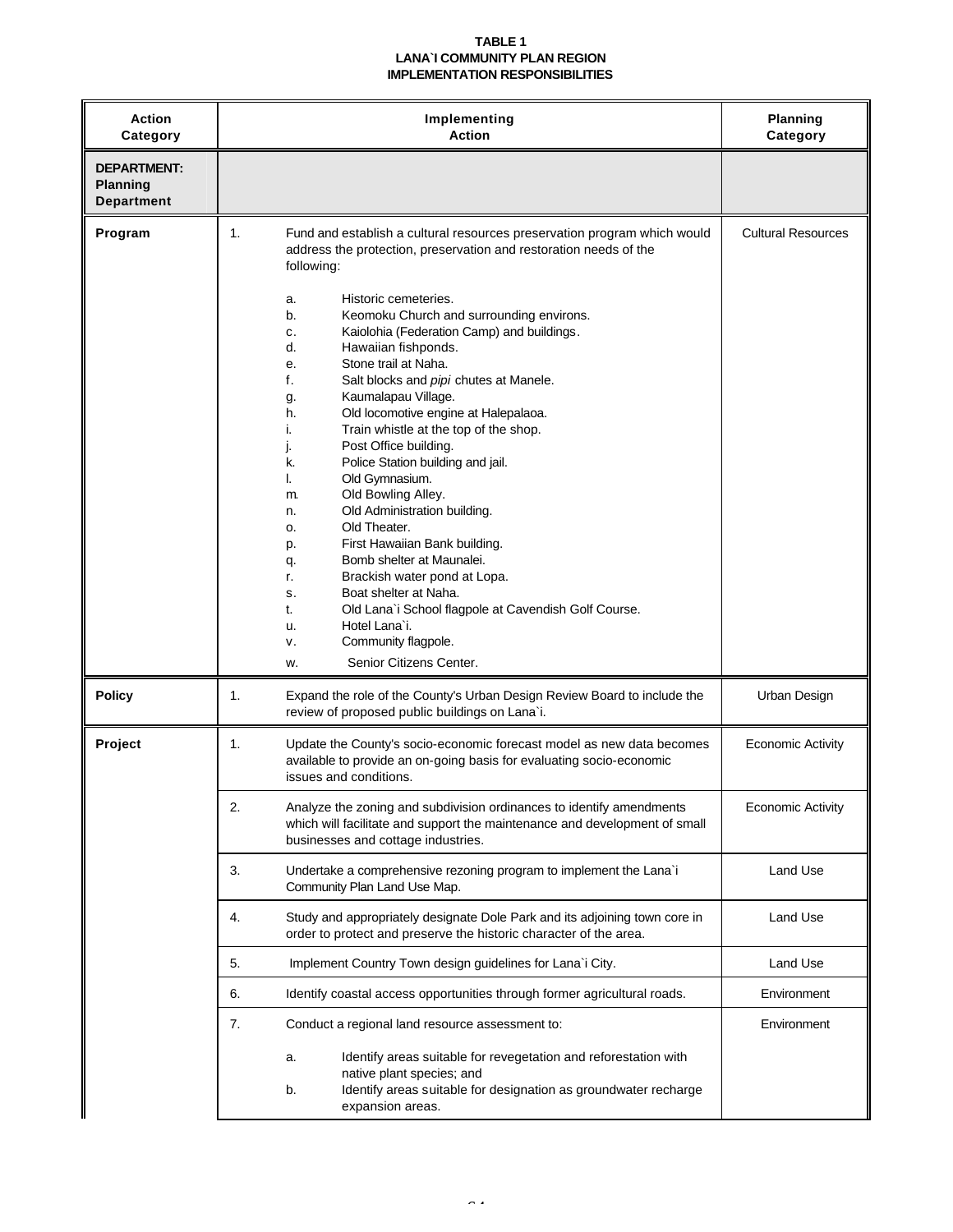| <b>Action</b><br>Category | Implementing<br><b>Action</b>                                               | <b>Planning</b><br>Category |
|---------------------------|-----------------------------------------------------------------------------|-----------------------------|
|                           | Implement the Interpretive Master Plan for the island of Lana`i.<br>8.      | <b>Cultural Resources</b>   |
|                           | Preserve Kaunolu Village on the National Register of Historic Places.<br>9. | <b>Cultural Resources</b>   |
|                           | Seek to establish a Maunalei Historic Preserve.<br>10.                      | <b>Cultural Resources</b>   |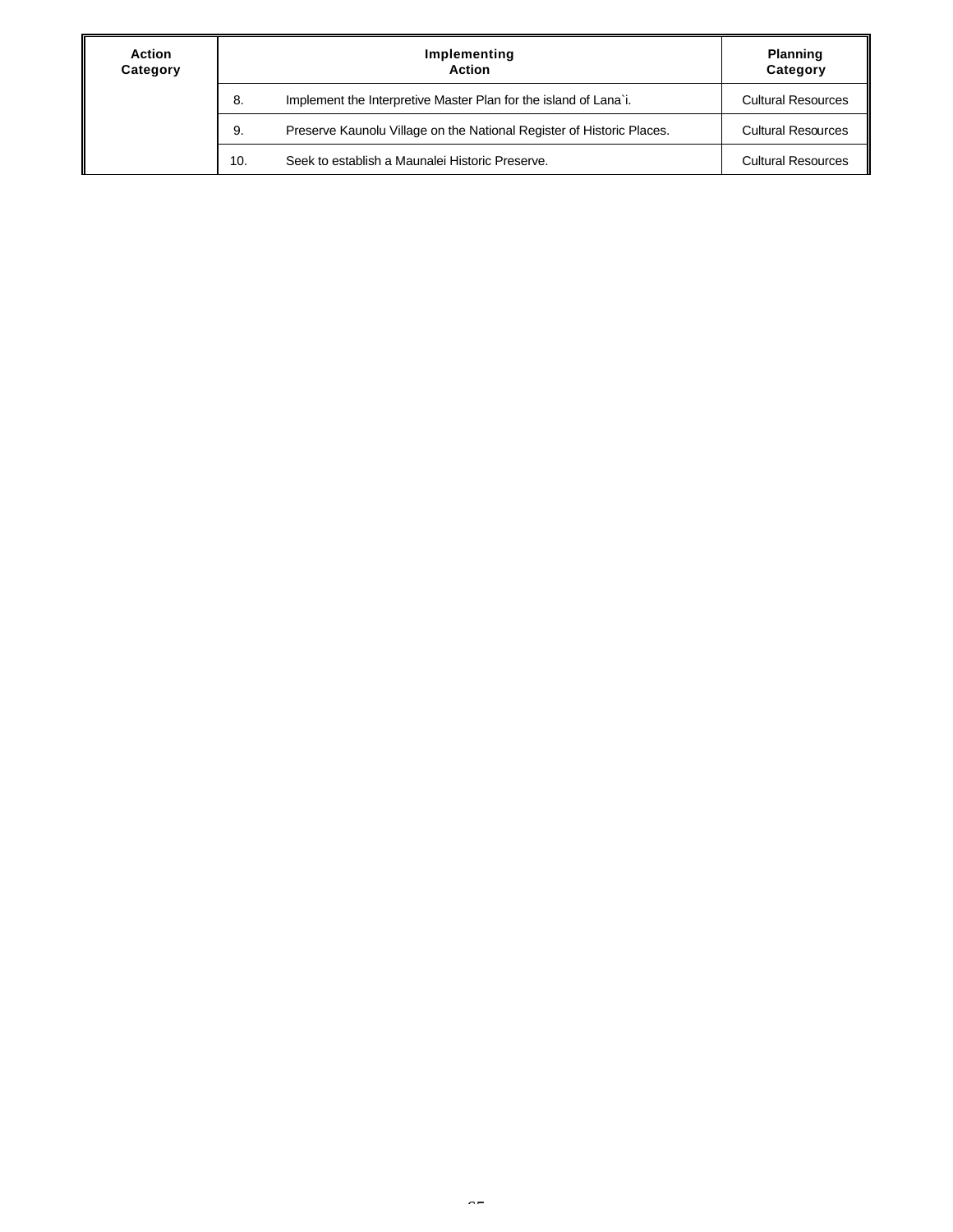|                                                                                              | 11. | Inventory and identify old plantation camps.                                                                                                                                                                                                                                                                                                                                                                                                                       | <b>Cultural Resources</b>                      |
|----------------------------------------------------------------------------------------------|-----|--------------------------------------------------------------------------------------------------------------------------------------------------------------------------------------------------------------------------------------------------------------------------------------------------------------------------------------------------------------------------------------------------------------------------------------------------------------------|------------------------------------------------|
|                                                                                              | 12. | Seek funding to establish a Lana'i cultural center which will document the<br>rich and diverse heritage of the island. Components of the cultural center<br>should include:                                                                                                                                                                                                                                                                                        | <b>Cultural Resources</b>                      |
|                                                                                              |     | A multi-cultural-based museum which documents pre-contact<br>a.<br>and post-contact histories and resources.<br>An oral history program to document local history;<br>b.<br>An educational program to expand awareness and<br>c.<br>understanding of Lana`i's cultural resources; and<br>d.<br>An on-going cultural resources inventory program.                                                                                                                   |                                                |
|                                                                                              | 13. | Conduct a parking study for Lana`i City's commercial core to define parking<br>needs and to identify parking solutions which maintain the country town<br>character of Lana'i City. Consideration shall be given to:                                                                                                                                                                                                                                               | Urban Design                                   |
|                                                                                              |     | Maintaining existing parking patterns around Dole Park;<br>a.<br>Developing and adopting parking standards which are compatible<br>b.<br>with Lana'i City's country town environs; and<br>Identifying new off-street parking areas which facilitate the<br>c.<br>implementation of the Lana'i Community Plan land use map.                                                                                                                                         |                                                |
|                                                                                              | 14. | Study and appropriately designate Dole Park and its adjoining town core in<br>order to protect and preserve the historic character of the area.                                                                                                                                                                                                                                                                                                                    | Urban Design                                   |
|                                                                                              | 15. | Develop and adopt an integrated energy functional plan for the County of<br>Maui that includes but is not limited to strategies for energy conservation,<br>reuse of treated wastewater, recycling, reduction in the use of fossil fuels<br>(e.g., through use of solar and wind energy), public education and<br>awareness and other strategies and actions related to transportation and<br>utilities, housing, environment, urban design and economic activity. | Physical<br>Infrastructure<br>(Energy)         |
| <b>DEPARTMENT:</b><br><b>Department of</b><br><b>Parks and</b><br><b>Recreation</b>          |     |                                                                                                                                                                                                                                                                                                                                                                                                                                                                    |                                                |
| Project                                                                                      | 1.  | Establish a Lana'i City's bowling alley.                                                                                                                                                                                                                                                                                                                                                                                                                           | Social Infrastructure<br>(Recreation)          |
|                                                                                              | 2.  | Identify and develop parcels which are suitable for neighborhood park use.                                                                                                                                                                                                                                                                                                                                                                                         | Social Infrastructure<br>(Recreation)          |
| <b>DEPARTMENT:</b><br><b>Department of</b><br><b>Public Works and</b><br>Waste<br>Management |     |                                                                                                                                                                                                                                                                                                                                                                                                                                                                    |                                                |
| Program                                                                                      | 1.  | Establish a strong enforcement program to ensure compliance with zoning<br>and subdivision standards appropriate for Lana`i.                                                                                                                                                                                                                                                                                                                                       | Land Use                                       |
| <b>Policy</b>                                                                                | 1.  | Restrict commercial trucks and buses to established routes through Lana`i<br>City.                                                                                                                                                                                                                                                                                                                                                                                 | Physical<br>Infrastructure<br>(Transportation) |
| Project                                                                                      | 1.  | Provide for an alternate site for a new County landfill at Kamalapau Quarry<br>to permit compatible activity with the quarry.                                                                                                                                                                                                                                                                                                                                      | Land Use and<br>Physical<br>Infrastructure     |
|                                                                                              | 2.  | Update and implement watershed, flood prevention and soil conservation<br>programs.                                                                                                                                                                                                                                                                                                                                                                                | Environment                                    |
|                                                                                              | 3.  | Develop and implement rural standards for public facilities and privately                                                                                                                                                                                                                                                                                                                                                                                          | Urban Design                                   |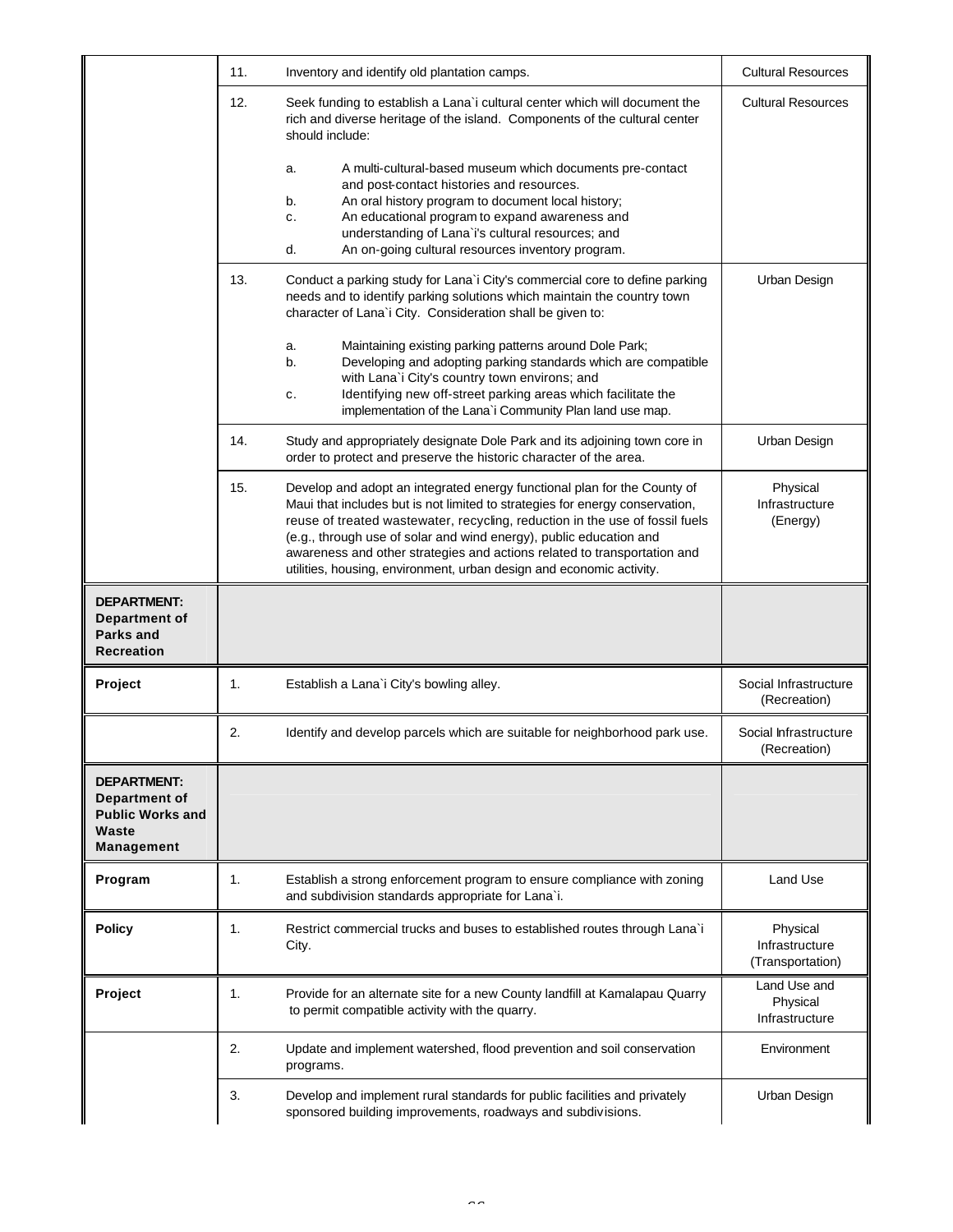| 4. | Develop rural design standards for roadway improvements.                                                                                                                                                                           | Physical<br>Infrastructure<br>(Transportation) |
|----|------------------------------------------------------------------------------------------------------------------------------------------------------------------------------------------------------------------------------------|------------------------------------------------|
| 5. | Conduct a traffic study for Lana`i City to evaluate roadway volumes,<br>capacities and patterns, and to identify roadway and traffic safety<br>improvements needed to provide safe, functional and smooth operating<br>conditions. | Physical<br>Infrastructure<br>(Transportation) |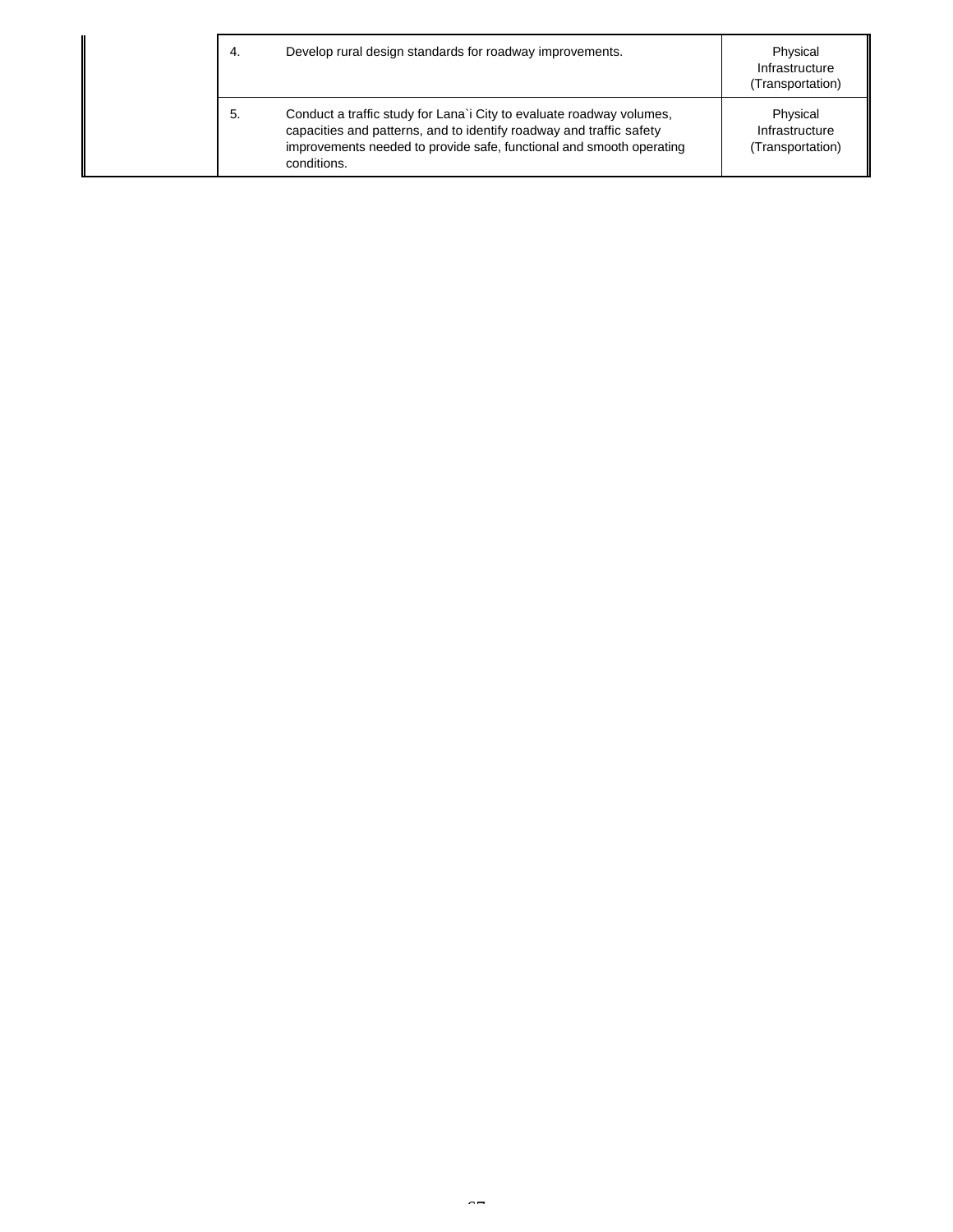|                                                     | 6.  | Prepare a wastewater system master plan for Lana'i as a basis for<br>programming and implementing facilities improvements which will meet the<br>needs of the island's residents in a timely manner.                                                       | Physical<br>Infrastructure<br>(Liquid and Solid<br>Waste) |
|-----------------------------------------------------|-----|------------------------------------------------------------------------------------------------------------------------------------------------------------------------------------------------------------------------------------------------------------|-----------------------------------------------------------|
|                                                     | 7.  | Connect existing residences mauka of Lana'i City to the County's<br>wastewater collection and treatment system.                                                                                                                                            | Physical<br>Infrastructure<br>(Liquid and Solid<br>Waste) |
|                                                     | 8.  | Conduct a wastewater reuse feasibility study for Lana`i.                                                                                                                                                                                                   | Physical<br>Infrastructure<br>(Liquid and Solid<br>Waste) |
|                                                     | 9.  | Provide funding to the Department of Public Works and Waste<br>Management's Solid Waste Division for the proper landscaping and<br>maintenance of solid waste facilities and surrounding environs.                                                         | Physical<br>Infrastructure<br>(Liquid and Solid<br>Waste) |
|                                                     | 10. | Revise building, subdivision and roadway standards appropriate for rural<br>areas to maintain the regional character and reduce costs of development.                                                                                                      | Government                                                |
| <b>DEPARTMENT:</b><br>Office of the<br><b>Mayor</b> |     |                                                                                                                                                                                                                                                            |                                                           |
| Program                                             | 1.  | Expand the community cemetery program.                                                                                                                                                                                                                     | <b>Cultural Resources</b>                                 |
|                                                     | 2.  | Provide incentives for water conservation practices.                                                                                                                                                                                                       | Physical<br>Infrastructure<br>(Water)                     |
| <b>Policy</b>                                       | 1.  | Provide fee simple land ownership opportunities to small businesses.                                                                                                                                                                                       | <b>Economic Activity</b>                                  |
|                                                     | 2.  | Establish and reserve a minimum water allocation to meet the needs of<br>diversified agriculture consistent with the Water Use and Development Plan<br>for Lana`i as approved by law.                                                                      | <b>Economic Activity</b><br>and<br>Environment            |
|                                                     | 3.  | Prohibit the use of potable water for golf course irrigation purposes<br>consistent with the Water Use and Development Plan for Lana'i as<br>approved by law.                                                                                              | Environment                                               |
|                                                     | 4.  | Maintain the 8:00 p.m. siren.                                                                                                                                                                                                                              | <b>Cultural Resources</b>                                 |
|                                                     | 5.  | Preserve the Brown house (social hall) for continued community use.                                                                                                                                                                                        | <b>Cultural Resources</b>                                 |
|                                                     | 6.  | Implement a Lana'i Water Advisory Board as a mechanism for monitoring<br>water conservation practices on the island as may be adopted by the<br>Board of Water Supply.                                                                                     | Physical<br>Infrastructure<br>(Water)                     |
|                                                     | 7.  | Support the centralization of government services in the Lana`i City town<br>core. Establishment of centralized government services at the<br>Administration Building shall be considered.                                                                 | Government                                                |
|                                                     | 8.  | Support the provision of land at Keomoku for distribution by the Department<br>of Hawaiian Home Lands.                                                                                                                                                     | Government                                                |
| Project                                             | 1.  | Seek government and private sector funding for the continued development<br>and expansion of career and job training programs which incorporate<br>technical support from the visitor industry, Maui Community College and the<br>Department of Education. | <b>Economic Activity</b>                                  |
|                                                     | 2.  | Establish tour bus routes and drop-off points which will support local<br>businesses.                                                                                                                                                                      | Physical<br>Infrastructure<br>(Transportation)            |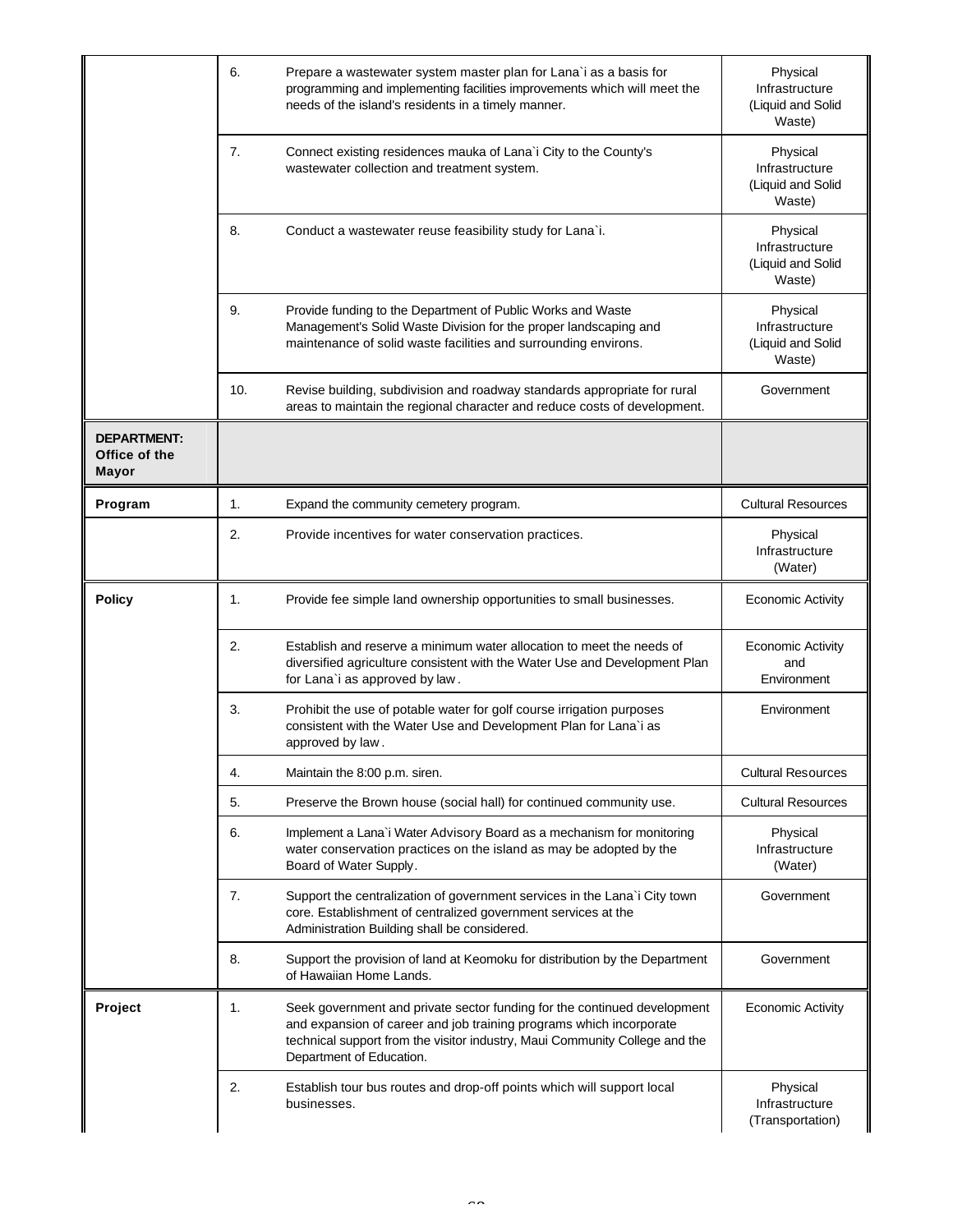|  | 3. | Identify and establish central transportation pick-up points for employees.                                                   | Physical<br>Infrastructure<br>(Transportation)      |
|--|----|-------------------------------------------------------------------------------------------------------------------------------|-----------------------------------------------------|
|  | 4. | Prepare a Dole Park master plan which improves and preserves the Park's<br>recreational, urban design and social functions.   | Land Use &<br>Social Infrastructure<br>(Recreation) |
|  | 5. | Maintain the quality and availability of the Cavendish Golf Course for golf<br>course use in perpetuity for Lana'i residents. | Social Infrastructure<br>(Recreation)               |
|  | 6. | Develop a satellite government center for Lana'i with scheduled days for<br>different State and County agencies.              | Government                                          |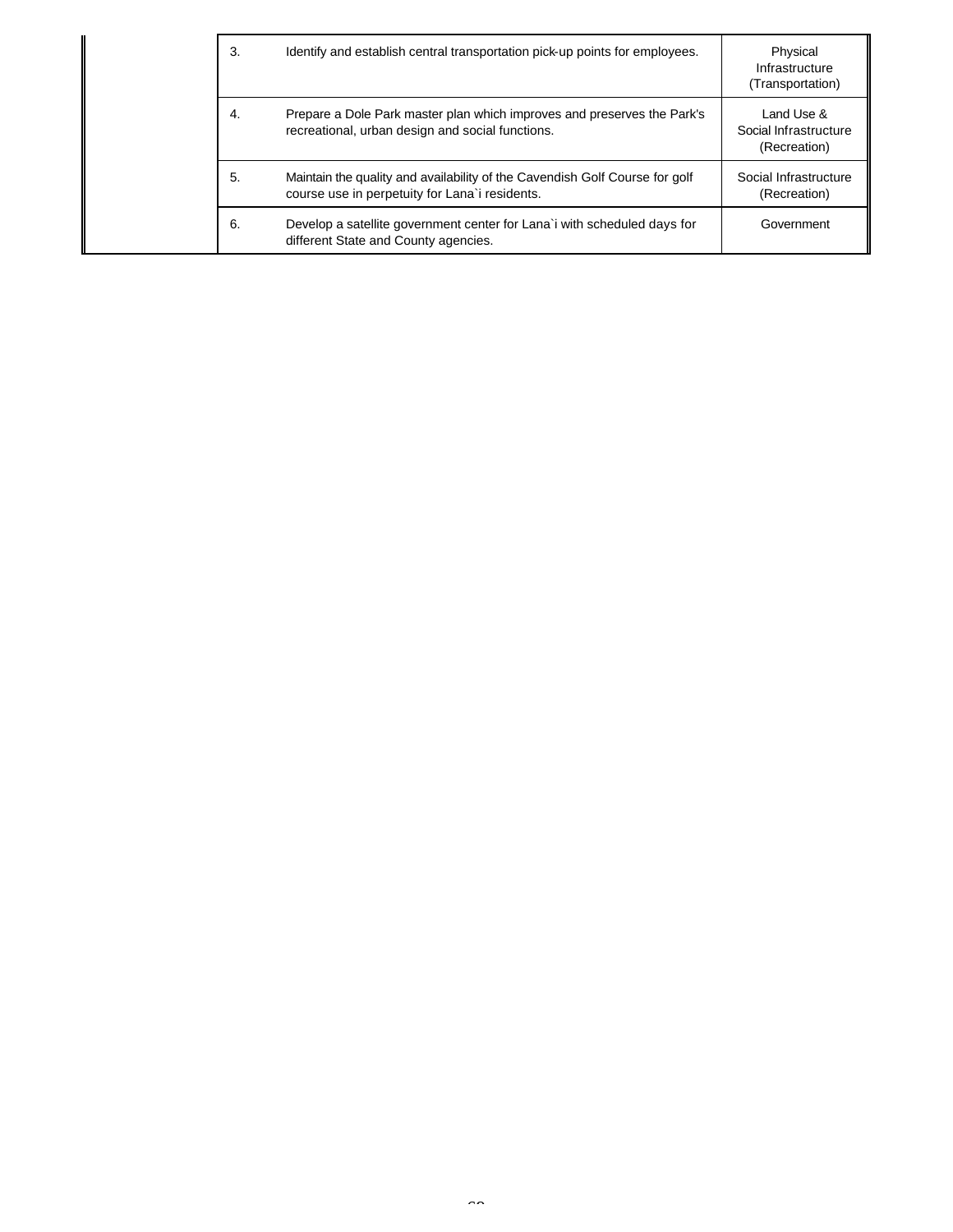| <b>DEPARTMENT:</b><br>Department of<br><b>Housing and</b><br><b>Human Concerns</b>                        |                                                                                                                                                                                                                          |                                                      |
|-----------------------------------------------------------------------------------------------------------|--------------------------------------------------------------------------------------------------------------------------------------------------------------------------------------------------------------------------|------------------------------------------------------|
| Program                                                                                                   | 1.<br>Provide programs such as but not limited to home ownership counseling<br>and self-help housing to enhance home ownership opportunities.                                                                            | Housing                                              |
|                                                                                                           | 2.<br>Develop a comprehensive plan for housing assistance programs which<br>coordinates all available public and private financial resources and<br>incorporates appropriate regulatory measures.                        | Housing                                              |
|                                                                                                           | 3.<br>Establish a housing rehabilitation program, including loans, grants and/or<br>technical assistance and community outreach.                                                                                         | Housing                                              |
|                                                                                                           | 4.<br>Provide adequate government-sponsored affordable housing units to be<br>used by government personnel and Lana'i residents.                                                                                         | Housing                                              |
|                                                                                                           | 5.<br>Seek the assistance and cooperation of employers in establishing child<br>care services for visitors and employees.                                                                                                | Social Infrastructure<br>(Education)                 |
| <b>Policy</b>                                                                                             | Fund programs and staff positions which meet community service needs<br>1.<br>for child care and the elderly.                                                                                                            | Government                                           |
| <b>DEPARTMENT:</b><br><b>Police</b><br><b>Department</b>                                                  |                                                                                                                                                                                                                          |                                                      |
| Project                                                                                                   | 1.<br>Plan, design and construct a new police station for Lana`i.                                                                                                                                                        | Social Infrastructure<br>(Health & Public<br>Safety) |
| <b>DEPARTMENT:</b><br>Department of<br><b>Fire Control</b>                                                |                                                                                                                                                                                                                          |                                                      |
| Project                                                                                                   | Purchase a four-wheel drive fire truck.<br>1.                                                                                                                                                                            | Social Infrastructure<br>(Health & Public<br>Safety) |
| <b>DEPARTMENT:</b><br><b>State</b><br><b>Department of</b><br><b>Land and Natural</b><br><b>Resources</b> |                                                                                                                                                                                                                          |                                                      |
| Program                                                                                                   | 1.<br>Implement long-term lease agreements between the State and the major<br>landowner for the purpose of preserving and maintaining game<br>management<br>areas.                                                       | Land Use                                             |
|                                                                                                           | 2.<br>Maintain the Marine Life Conservation District at Manele/Hulopoe Bays.                                                                                                                                             | Environment                                          |
|                                                                                                           | 3.<br>Maintain the existing boundaries of the Kanepu'u Dryland Forest.                                                                                                                                                   | Environment                                          |
|                                                                                                           | 4.<br>Establish a feral animal control program and apply appropriate game<br>management techniques (e.g., provision of feed and water stations) for<br>purposes of protecting and preserving groundwater recharge areas. | Environment                                          |
|                                                                                                           | 5.<br>Develop a system of floating preserves (e.g. "konohiki system") as a<br>means of managing nearshore coastal resources.                                                                                             | Environment                                          |
| <b>Policy</b>                                                                                             | Prohibit the use of plant material necessary for water recharge. Plant<br>1.<br>material necessary for water recharge shall not be used as a source of<br>landscape planting materials.                                  | Urban Design                                         |
| Project                                                                                                   | 1.<br>Conduct a feasibility study to establish a State cultural park on the Island of                                                                                                                                    | <b>Cultural Resources</b>                            |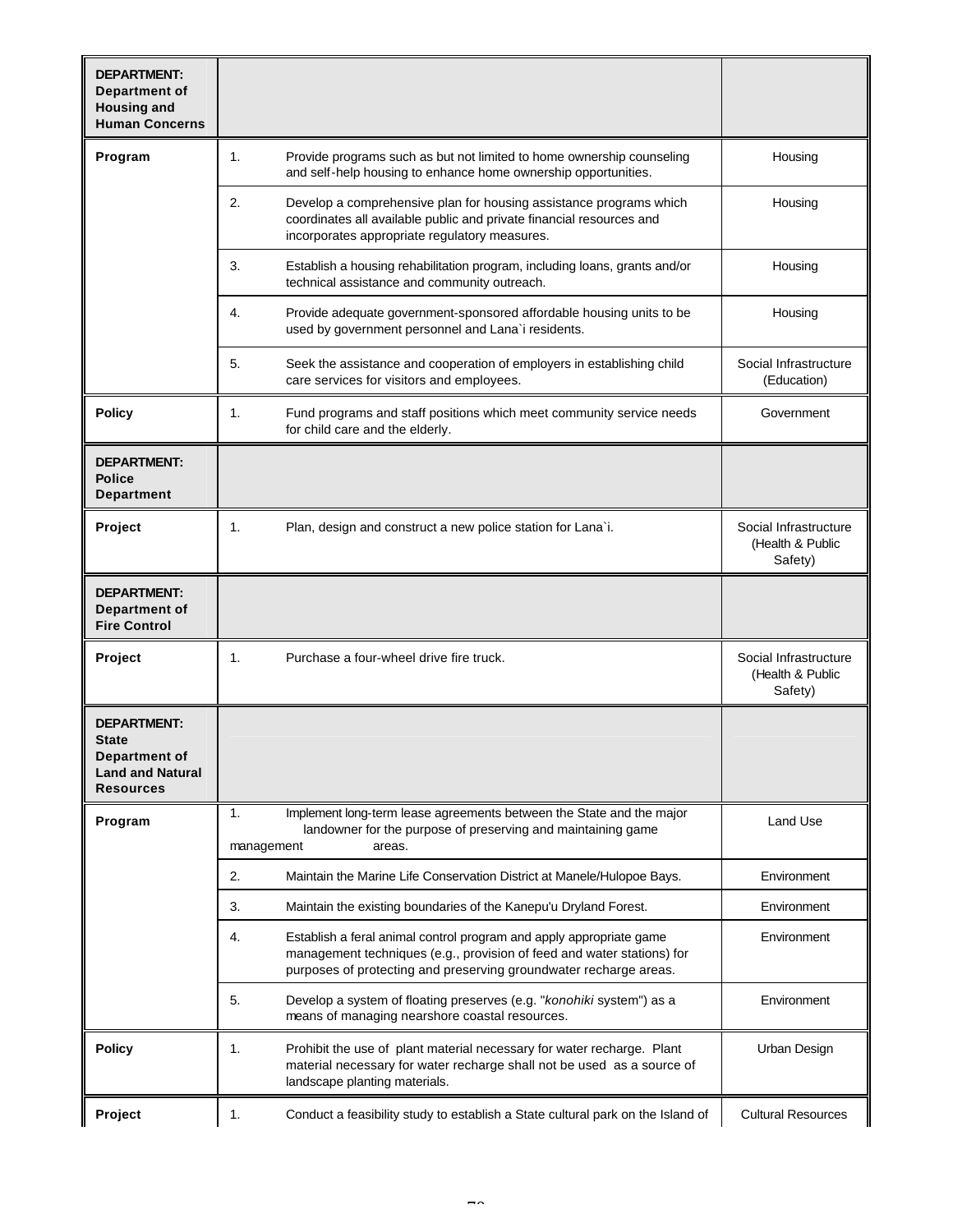|    | Lana`i.                                                                                                                                   |                                                |
|----|-------------------------------------------------------------------------------------------------------------------------------------------|------------------------------------------------|
| 2. | Provide adequate parking, public telephone and pier lighting facilities at<br>Manele Small Boat Harbor.                                   | Physical<br>Infrastructure<br>(Transportation) |
| 3. | Prepare a comprehensive water resource management plan for the Island<br>of Lana'i to establish priorities and allocations for water use. | Physical<br>Infrastructure<br>(Water)          |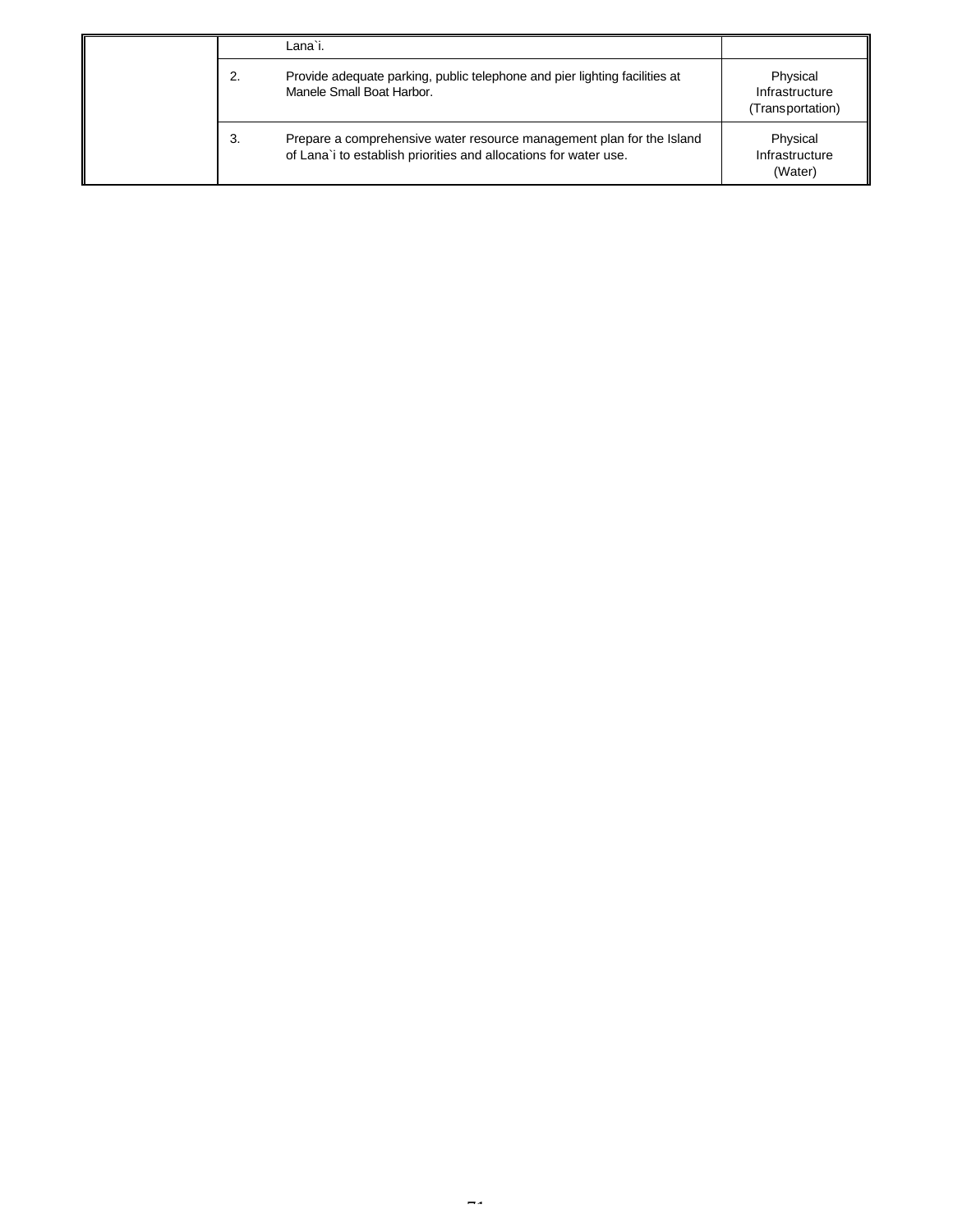| <b>DEPARTMENT:</b><br><b>State</b><br>Department of<br><b>Health</b>                      |                                                                                                                                                                                                                                   |                                                      |
|-------------------------------------------------------------------------------------------|-----------------------------------------------------------------------------------------------------------------------------------------------------------------------------------------------------------------------------------|------------------------------------------------------|
| <b>Policy</b>                                                                             | 1.<br>Fund new staff positions to provide medical and public health services for<br>the island's residents.                                                                                                                       | Social Infrastructure<br>(Health & Public<br>Safety) |
| Project                                                                                   | 1.<br>Prepare a capital improvements plan to address the immediate and long-<br>term facilities requirements for medical and public health services.                                                                              | Social Infrastructure<br>(Health & Public<br>Safety) |
|                                                                                           | 2.<br>Study the feasibility of a medical service facility site at Manele.                                                                                                                                                         | Social Infrastructure<br>(Health & Public<br>Safety) |
| <b>DEPARTMENT:</b><br><b>State</b><br>Department of<br><b>Education</b>                   |                                                                                                                                                                                                                                   |                                                      |
| Program                                                                                   | 1.<br>Develop appropriate incentives to attract and retain teachers and<br>administrators.                                                                                                                                        | Social Infrastructure<br>(Education)                 |
| <b>Policy</b>                                                                             | 1.<br>Fund a drivers' education program, to include staffing and educational<br>materials.                                                                                                                                        | Social Infrastructure<br>(Education)                 |
|                                                                                           | 2.<br>Seek funding to implement and expand community education and<br>telecommunications programs.                                                                                                                                | Social Infrastructure<br>(Education)                 |
|                                                                                           | 3.<br>Provide access to the HITS program for the Lana`i High and Elementary<br>School.                                                                                                                                            | Social Infrastructure<br>(Education)                 |
| <b>DEPARTMENT:</b><br>Department of<br><b>Hawaiian Home</b><br>Lands                      |                                                                                                                                                                                                                                   |                                                      |
| <b>Policy</b>                                                                             | Consult with the Hawaiian community on the Island of Lana'i concerning the location<br>of 50 acres of land to be provided pursuant to conditions of the State Land Use<br>Commission.                                             |                                                      |
| <b>DEPARTMENT:</b><br><b>University of</b><br>Hawaii, Maui<br><b>Community</b><br>College |                                                                                                                                                                                                                                   |                                                      |
| <b>Policy</b>                                                                             | Coordinate consultations between the Lana'i Company and the Board of Regents of<br>the University of Hawaii for an appropropriate site consisting of a minimum of five<br>acres for a permanent facility on the Island of Lana`i. |                                                      |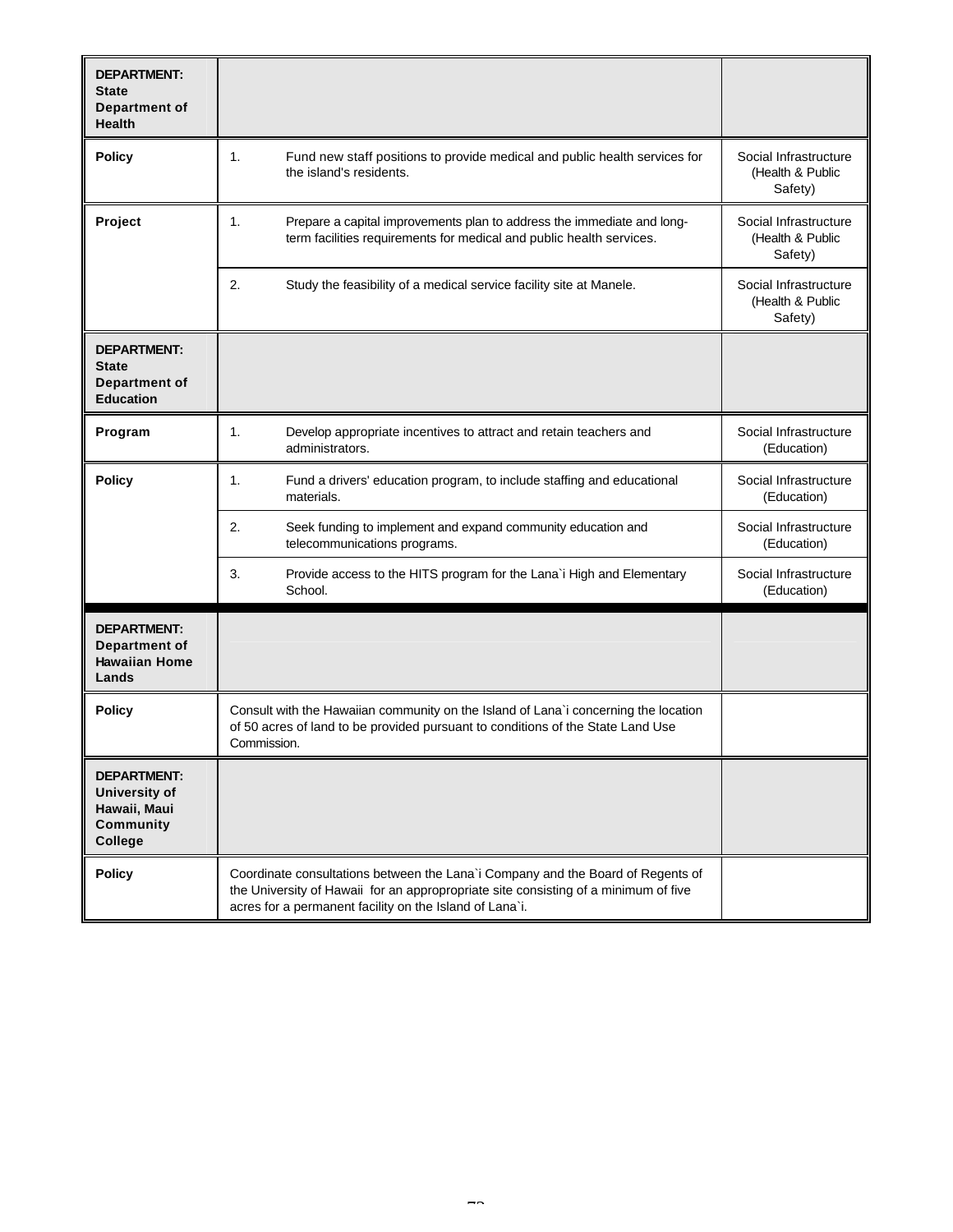# PART V

# **LAND USE MAP**

# **A. Land Use Categories and Definitions**

Conservation (C)

This category primarily recognizes the designation of lands in the State Conservation District and is used to protect and preserve wilderness areas, beach reserves, scenic areas and historic sites, open ranges, and watersheds; to conserve fish and wildlife; and to promote forestry and grazing.

Agriculture (AG)

This use indicates areas for agricultural activity which would be in keeping with the economic base of the County and the requirements and procedures of Chapter 205 HRS, as amended.

Rural (R)

This use is to protect and preserve areas consisting of small farms intermixed with low density single-family residential lots. It is intended that, at minimum, the requirements of Chapter 205 HRS, as amended, shall govern this area.

Single-Family (SF)

This includes single-family and duplex dwellings.

Multi-Family (MF)

This includes apartment and condominium buildings having more than two dwellings.

Hotel (H)

This applies to transient accommodations which do not contain kitchens within individual units. Such hotel facilities may include permissible accessory uses primarily intended to serve hotel guests.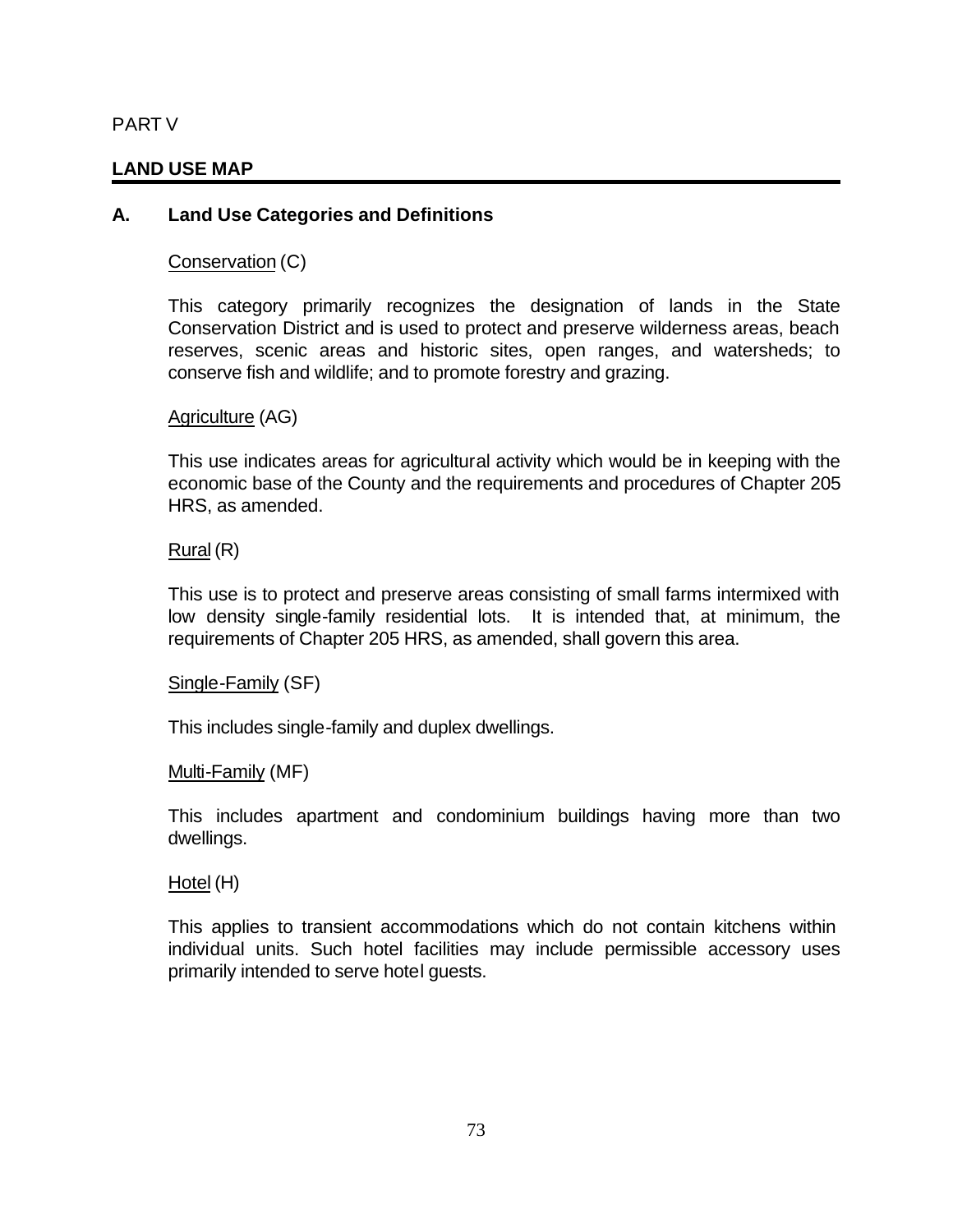#### Business/Multi-Family (BMF)

This includes a mixture of retail, office, and commercial services which are oriented to neighborhood service and single family and multi-family residential uses.

#### Business/Commercial (B)

This includes retail stores, offices, entertainment enterprises and related accessory uses.

#### Business/Industrial (BI)

This includes a mixture of warehousing, distribution, service operations, retail and offices uses.

#### Light Industrial (LI)

This is for warehousing, light assembly, service and craft-type industrial operations.

#### Heavy Industrial (HI)

This is for major industrial operations whose effects are potentially noxious due to noise, airborne emissions or liquid discharges.

# Airport (AP)

This includes all commercial and general aviation airports, and their accessory uses.

#### Public/Quasi-Public (P)

This includes schools, libraries, fire/police stations, government buildings, public utilities, hospitals, churches, cemeteries, and community centers.

# Project District (PD)

This category provides for a flexible and creative planning approach rather than specific land use designations for quality developments. The planning approach would establish a continuity in land uses and designs while providing for a comprehensive network of infrastructural facilities and systems. A variety of uses as well as open space, parks and other project uses are intended in accord with each individual project district objective.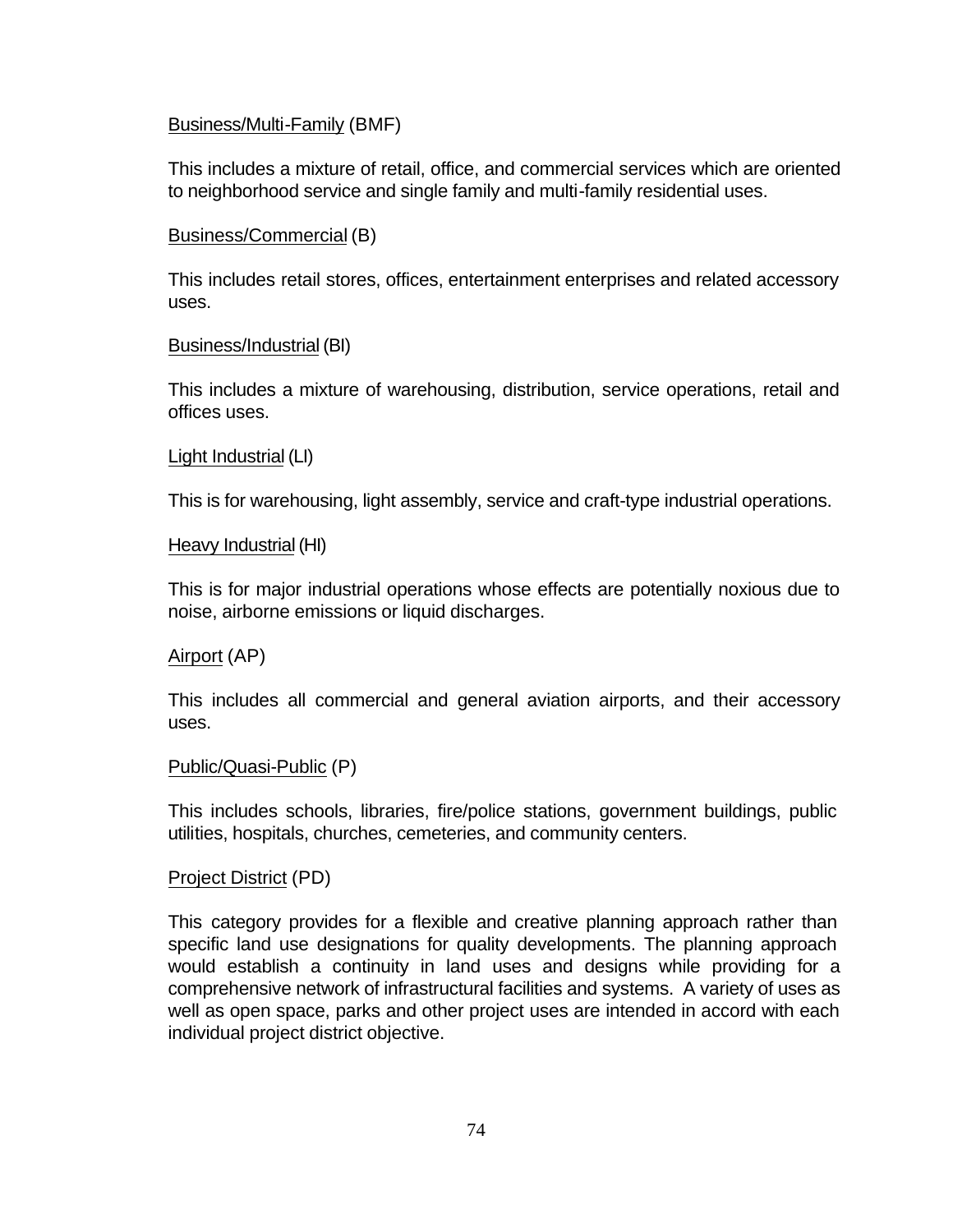# Park (PK)

This designation applies to lands developed or to be developed for recreational use. This includes all public and private active and passive parks.

# Open Space (OS)

This use is intended to limit development on certain urban and non-urban designated lands which may be inappropriate for intensive development due to environmental, physical, or scenic constraints; this category would include but not be limited to preservation areas, shoreline buffer areas, landscape buffers, drainageways, viewplanes, flood plains, tsunami inundation areas. Activities which do not significantly affect the natural contours of the land, such as grazing, farming, equestrian activities, hunting, or other recreational or outdoor activities, including related structures, may be allowed. Other appropriate urban and non-urban development may be allowed on a permit basis or other legal process.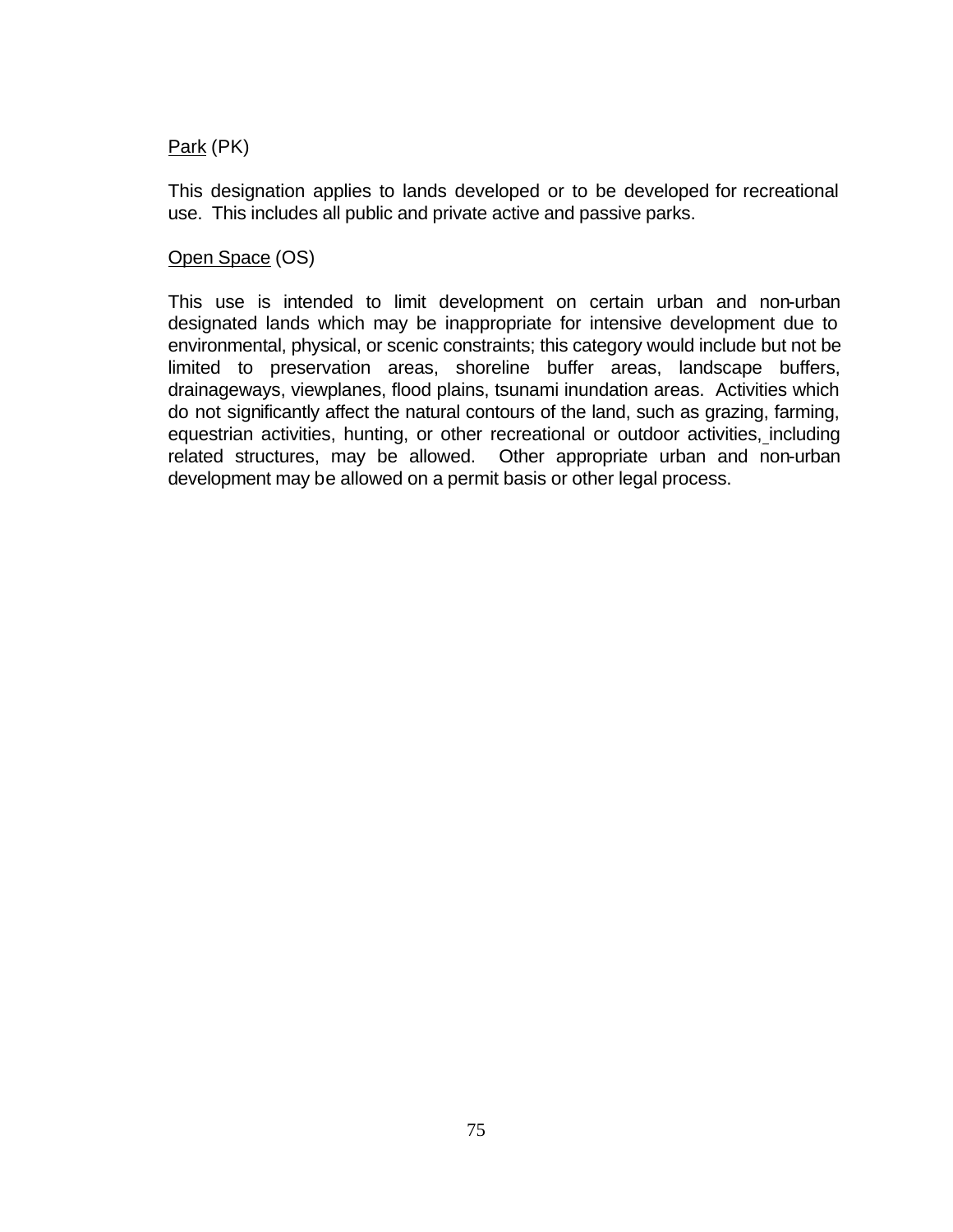| <b>Matrix</b><br>No.<br>& Name                        | Appr<br>$\mathbf{x}$<br>Acre<br>s             | <b>Tax Map</b><br>Key,<br>Location                                                         | <b>Existing</b><br><b>Designation</b> | Lanai<br><b>CAC</b><br>Recommendati<br>on<br>1993                         | <b>Planning</b><br><b>Department</b><br>Recommendati<br>on<br>1995  | <b>Planning</b><br><b>Commission</b><br>Recommendati<br>on<br>1995 | <b>COUNTY</b><br><b>COUNCIL</b><br><b>VOTE</b><br>1998                                              |
|-------------------------------------------------------|-----------------------------------------------|--------------------------------------------------------------------------------------------|---------------------------------------|---------------------------------------------------------------------------|---------------------------------------------------------------------|--------------------------------------------------------------------|-----------------------------------------------------------------------------------------------------|
| 1<br>Coastal<br>Zone<br><b>Buffer</b>                 | Large<br>Area                                 | <b>TMK</b><br>4-9-2:1p<br>Entire<br>shoreline,<br>not kuleana<br>& urban<br>uses           | Conservatio<br>n                      | Change<br>to<br>Open Space<br>(for 1500-ft<br>buffer along<br>shoreline). | Same                                                                | Same                                                               | <b>OS</b><br>SMA regulates<br>shoreline area.<br><b>Setbacks</b><br>determined by<br>erosion study. |
| $\overline{2}$<br>North &<br>East<br>Areas            | Large<br>Area                                 | Cemetery<br><b>TMK</b><br>$4 - 9 - 2:51$<br><b>Others</b><br><b>TMK</b><br>4-9-2:1p        | Agriculture<br>&<br>Open Space        | Change<br>to<br>Conservation                                              | Change to<br>Open Space.<br>Cemetery to<br>Public/Quasi-<br>Public. | Same                                                               | P/QP<br>Cemetery<br><b>OS</b><br>Remaining lands:                                                   |
| $\mathbf{3}$<br>Roads<br>& Trails                     | Large<br>Area                                 | Various                                                                                    | Various                               | Identify<br>roads & trails<br>on<br>land use map.                         | Same                                                                | Same                                                               | Continue<br>research to<br>identify<br>recommended<br>trails.                                       |
| 4<br>Keomok<br>u Road<br>Open<br>Space                | 8.7<br>acres                                  | <b>TMK</b><br>4-9-2:1p                                                                     | Open Space                            | Change<br>to<br>Conservation                                              | No change.<br>Leave in Open<br>Space                                | Same                                                               | <b>OS</b>                                                                                           |
| 5<br>Kaumala-<br>pau<br>Quarry                        | 30<br>acres<br>quarry<br>10<br>acres<br>above | <b>TMK</b><br>4-9-2:1p                                                                     | Agriculture                           | Change<br>to<br>Public/Quasi-<br>Public,<br>for future<br>landfill.       | Same.<br>Provides future<br>site if needed                          | Same                                                               | <b>P/QP</b><br>$\mathsf{L}$<br>10 acres more<br>above quarry,<br>50% fee simple,<br>include Amaral  |
| 6<br>Shuttle<br>Station                               | 10<br>Acres                                   | <b>TMK</b><br>4-9-2:1p<br>Existing<br>uses stay,<br>but be in<br>addition to<br>new acres. | Agriculture                           | Change<br>to<br>Light Industrial<br><b>Fulfill SLUC</b><br>condition.     | Same                                                                | Same                                                               | LI<br>50% fee simple                                                                                |
| $\overline{7}$<br>Miki<br>Road<br>Heavy<br>Industrial | 5<br>acres<br>20<br>acres                     | <b>TMK</b><br>4-9-2:50p,<br>1p<br>Existing<br>power plant<br>& relocate<br>town HI.        | Agriculture                           | Change<br>to<br>Heavy<br>Industrial                                       | Same                                                                | Same                                                               | HI<br>50% fee simple                                                                                |
| 8<br>Kaupili<br>Road<br>Realign-<br>ment              | n.a.                                          | <b>TMK</b><br>4-9-2:1p                                                                     | Agriculture                           | Designate<br>realignment in<br>case of runway<br>expansion                | Same                                                                | Same                                                               | <b>REALIGN</b><br><b>ROAD</b>                                                                       |
| 9<br>Manele                                           | 130<br>acres                                  | <b>TMK</b><br>4-9-17:1, 3,<br>2 <sub>p</sub>                                               | Project<br>District,                  | Expand to 868<br>acres.                                                   | Expand to 868<br>acres, but                                         | Same                                                               | Within PD<br><b>OS</b><br>130 acres                                                                 |

# **COUNCIL DESIGNATIONS FOR THE LANA`I COMMUNITY PLAN LAND USE MAP**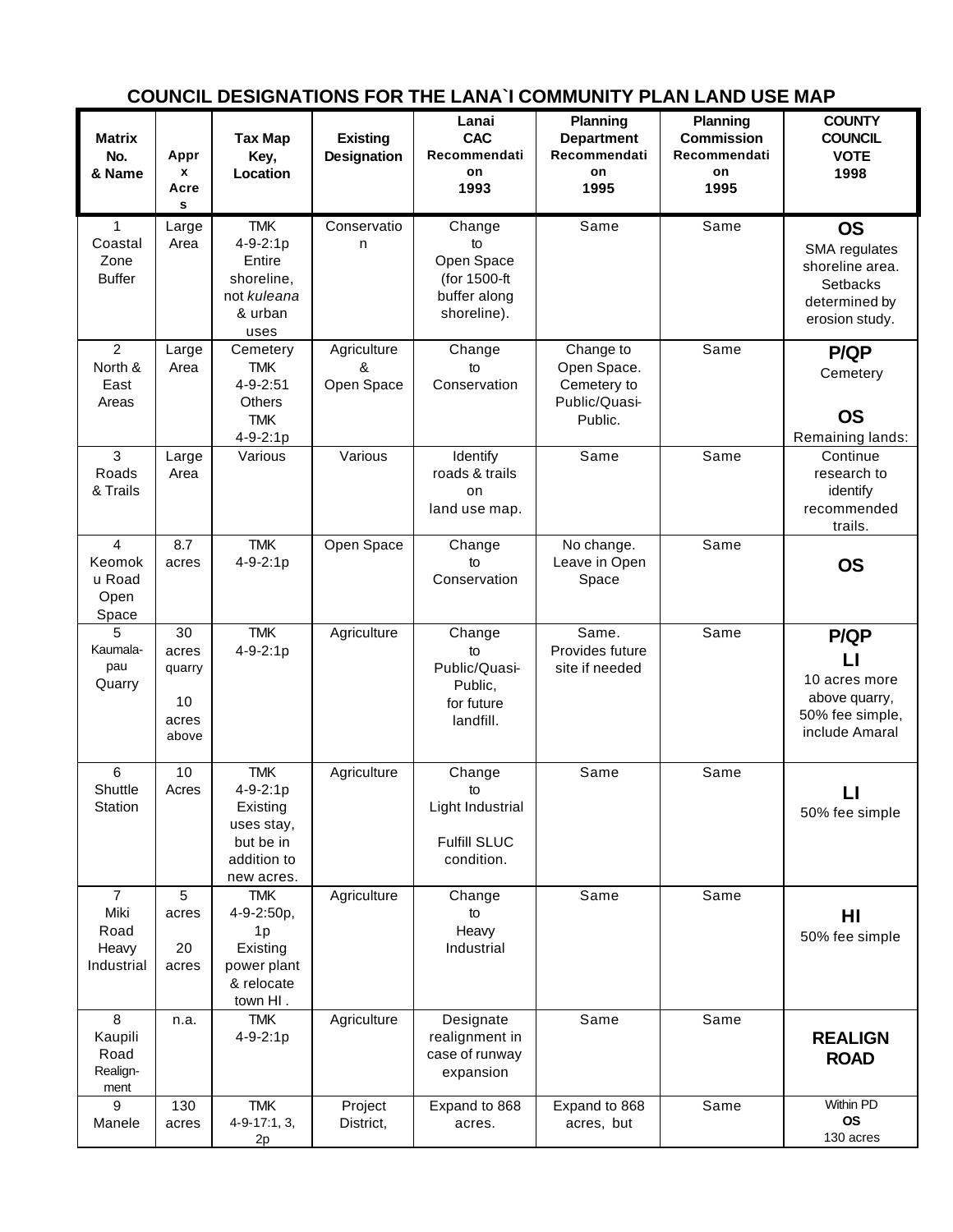| Project<br><b>District</b> | 25<br>acres  | Puupehe OS<br>is approx.<br>130 acres | Conservatio<br>n &<br>Agriculture | <b>Additional Open</b><br>Space<br>at Manele &<br>Puupehe. | additional Open<br>Space reflected<br>in text. | at Puupehe<br><b>SF to MF</b><br>25 acres<br>east of road |
|----------------------------|--------------|---------------------------------------|-----------------------------------|------------------------------------------------------------|------------------------------------------------|-----------------------------------------------------------|
|                            | 6.6<br>acres |                                       |                                   |                                                            |                                                | <b>SF to Hotel</b><br>6.6 acres                           |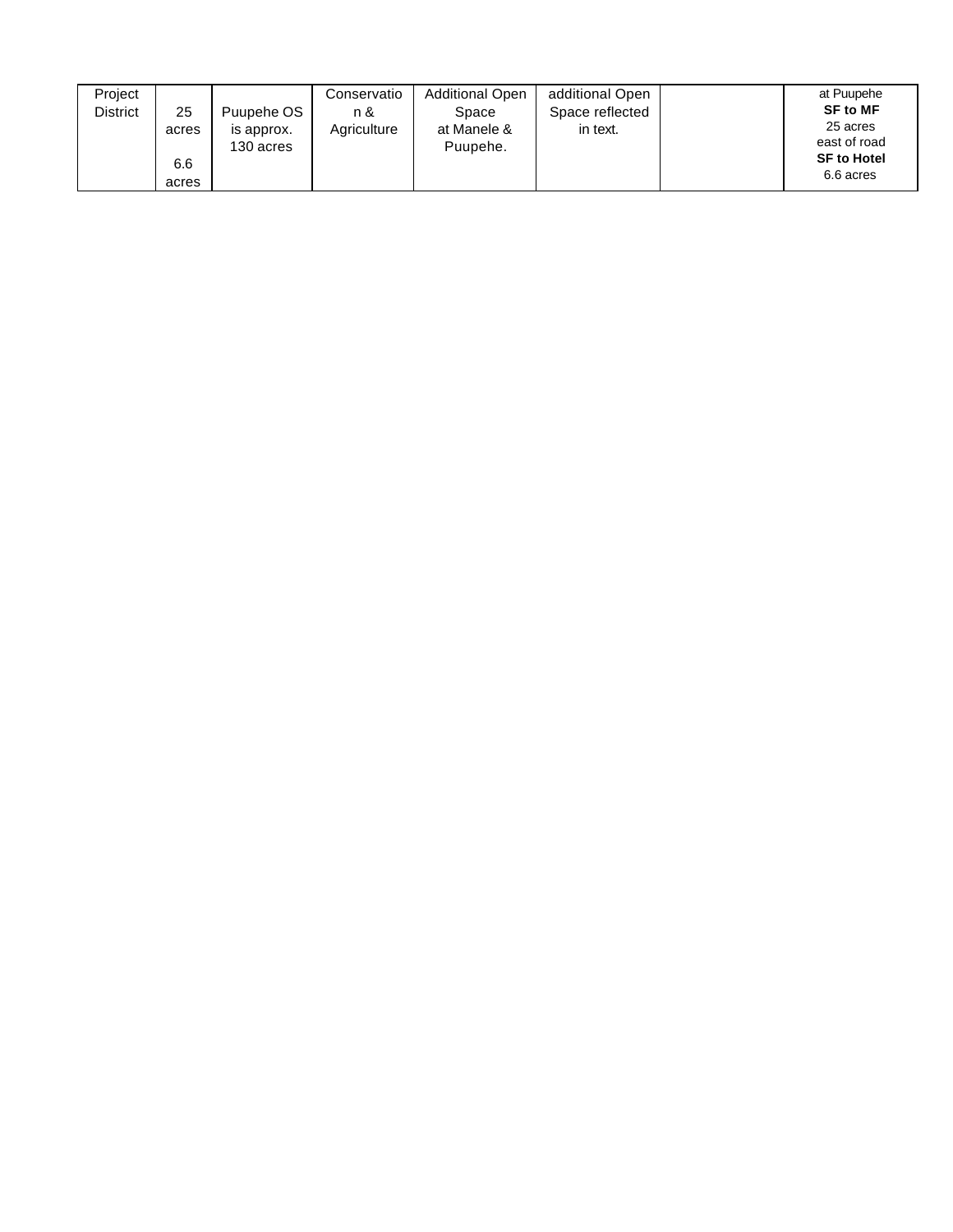| <b>Matrix</b><br>No.<br>& Name                                         | Appr<br>x<br>Acre<br>s                        | <b>Tax Map</b><br>Key,<br>Location                                                                                               | <b>Existing</b><br><b>Designation</b> | Lanai<br><b>CAC</b><br>Recommendati<br>on<br>1993                                                                           | <b>Planning</b><br><b>Department</b><br>Recommendati<br>on<br>1995                              | <b>Planning</b><br><b>Commission</b><br>Recommendati<br>on<br>1995               | <b>COUNTY</b><br><b>COUNCIL</b><br><b>VOTE</b><br>1998                              |
|------------------------------------------------------------------------|-----------------------------------------------|----------------------------------------------------------------------------------------------------------------------------------|---------------------------------------|-----------------------------------------------------------------------------------------------------------------------------|-------------------------------------------------------------------------------------------------|----------------------------------------------------------------------------------|-------------------------------------------------------------------------------------|
| 10<br>Koele<br>Project<br>District,<br><b>NW</b>                       | 57<br>acres                                   | <b>TMK</b><br>$4 - 9 - 2:1$                                                                                                      | Project<br><b>District</b>            | Change<br>to<br>Agriculture                                                                                                 | Same, except<br>that tennis and<br>equestrian to<br>remain in PD                                | Same                                                                             | <b>AG</b><br>Northwest<br><b>PD</b><br>tennis &<br>equestian                        |
| 11<br>Koele<br>Woods<br>&<br>Cavendish<br>Golf<br>Course               | <b>OS</b><br>12<br>acres<br>GC<br>98<br>acres | Woods<br><b>TMK</b><br>4-9-1:24<br><b>Golf Course</b><br><b>TMK</b><br>4-9-18:3p                                                 | Project<br><b>District</b>            | Change<br>wooded areas<br>to<br>Open Space.<br>Change<br>Cavendish<br>to Park (GC)                                          | Leave in<br>wooded areas<br>in PD. Reflect<br>OS areas in CP<br>text. Cavendish<br>to Park (GC) | Same                                                                             | OS in PD<br>Woods<br>PK (GC)<br>Cavendish                                           |
| 12<br>Koele<br>Area<br>North                                           | 238<br>acres                                  | <b>TMK</b><br>$4 - 9 - 2:1p$                                                                                                     | Rural                                 | Conservation<br>east of<br>Keomoku RD,<br>Ag west of<br>Keomoku Rd.                                                         | OS east of road<br>and Ag west of<br>road                                                       | Same                                                                             | <b>OS</b><br>east of road<br><b>AG</b><br>west of road                              |
| 13<br>Hotel<br>Lanai                                                   | $\mathbf{1}$<br>acre                          | <b>TMK</b><br>4-9-11:1p                                                                                                          | Hotel                                 | Change<br>to<br>Open Space                                                                                                  | Same                                                                                            | Same                                                                             | <b>HOTEL</b><br>on the condition<br>trees not removed                               |
| 14<br>Nurse's<br>Quarters<br>&<br>First<br>Hawaiia<br>n<br><b>Bank</b> | $\overline{2}$<br>acres                       | P/QP 0.2 acre<br><b>TMK</b><br>4-9-11:13<br>B/C 0.2 acre<br><b>TMK</b><br>4-9-11:5p<br>SF 1.6 acre<br><b>TMK</b><br>4-9-11:5p, 6 | Multi-Family                          | Change<br>to<br>Public/Quasi-<br>Public<br>for nurse's<br>quarters<br>Business/<br>Commercial<br>for remainder<br>of block. | Same                                                                                            | Change to P/QP<br>for nurse's<br>quarters; Coml<br>for bank; SF for<br>remainder | <b>P/QP</b><br>nurse's qtrs<br><b>B/C</b><br>for bank<br><b>SF</b><br>for remainder |
| 15<br><b>MCC</b><br><b>Block</b>                                       | 1<br>acre                                     | TMK.<br>4-9-06:11                                                                                                                | Multi-Family                          | Change to<br>Business/<br>Commercial.                                                                                       | Same                                                                                            | Same                                                                             | B/C                                                                                 |
| 16<br>Senior<br>Center                                                 | 0.3<br>acre                                   | <b>TMK</b><br>4-9-06:6                                                                                                           | Multi-Family                          | Change<br>to<br>Public/Quasi-<br>Public.                                                                                    | Same                                                                                            | Same                                                                             | <b>P/QP</b>                                                                         |
| 17<br>Former<br>Church                                                 | 0.3<br>acre                                   | <b>TMK</b><br>4-9-07:29                                                                                                          | Public/<br>Quasi-<br>Public           | Change to<br>Single-Family,<br>existing use.                                                                                | Same                                                                                            | Same                                                                             | <b>SF</b>                                                                           |
| 18<br>Fraser<br>Ave. Park                                              | 1.0<br>acre                                   | <b>TMK</b><br>4-9-14:16                                                                                                          | Single<br>Family                      | Change to<br>Park,<br>existing use.                                                                                         | Same                                                                                            | Same                                                                             | <b>PK</b>                                                                           |
| 19<br>Haw Tel<br><b>Building</b>                                       | 0.2<br>acres                                  | <b>TMK</b><br>4-9-06:38                                                                                                          | Business/<br>Commercial               | Change to<br>Public/Quasi-<br>Public.                                                                                       | Same                                                                                            | Same                                                                             | <b>P/QP</b>                                                                         |
| 20<br>Former<br>Church                                                 | 0.15<br>acres                                 | <b>TMK</b><br>4-9-05:37                                                                                                          | Public/<br>Quasi-<br>Public           | Change<br>to<br>Single-Family                                                                                               | Same                                                                                            | Same                                                                             | <b>SF</b>                                                                           |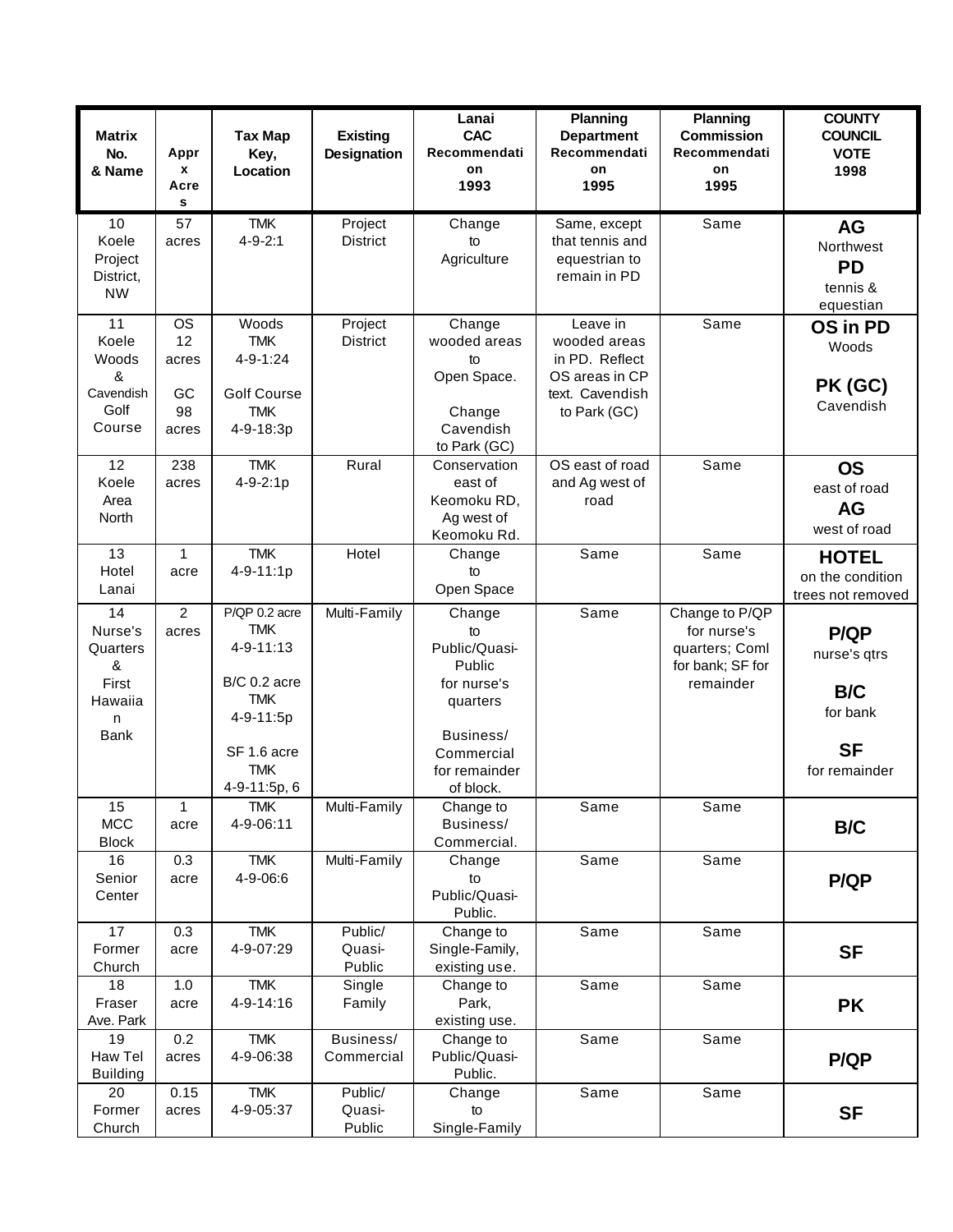| Parcel |  | $\cdot$<br>reflect<br>τC  |  |  |
|--------|--|---------------------------|--|--|
|        |  | avie.<br>use.<br>existinc |  |  |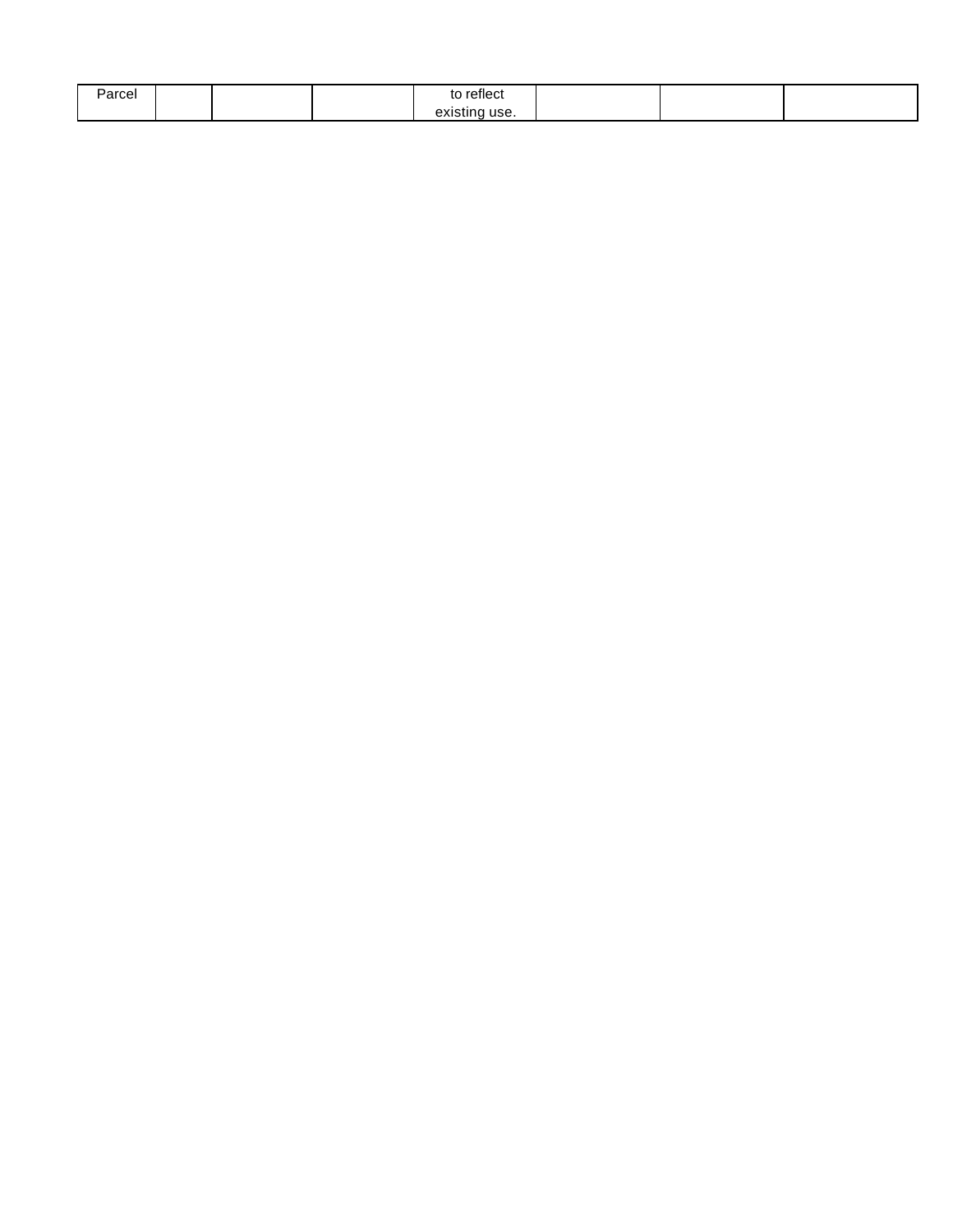| <b>Matrix</b><br>No.<br>& Name                 | Appr<br>X<br>Acre<br>s | <b>Tax Map</b><br>Key,<br>Location                                                                                            | <b>Existing</b><br>Designation                | Lanai<br><b>CAC</b><br>Recommendati<br>on<br>1993                                             | Planning<br><b>Department</b><br>Recommendati<br><b>on</b><br>1995 | <b>Planning</b><br><b>Commission</b><br>Recommendati<br>on<br>1995 | <b>COUNTY</b><br><b>COUNCIL</b><br><b>VOTE</b><br>1998                     |
|------------------------------------------------|------------------------|-------------------------------------------------------------------------------------------------------------------------------|-----------------------------------------------|-----------------------------------------------------------------------------------------------|--------------------------------------------------------------------|--------------------------------------------------------------------|----------------------------------------------------------------------------|
| 21<br>Existing<br>Police<br>Station            | 0.34                   | <b>TMK</b><br>4-9-06:4                                                                                                        | Business/<br>Commercial                       | Change to<br>Public/Quasi-<br>Public.<br>If Police Station<br>moves, retain in<br>public use. | Same                                                               | Same                                                               | B/C<br>no zoning until<br>new police station<br>built & court<br>relocated |
| 22<br><b>New</b><br>Police<br>Station          | $\mathbf{1}$<br>acre   | <b>TMK</b><br>4-9-14:1p<br>SW corner of<br>9th Street &<br>Fraser Ave.<br>If station not<br>needed, use<br>for other<br>P/QP. | Open Space                                    | Change<br>to<br>Public/Quasi-<br>Public<br>for new police<br>station.                         | Same                                                               | Same                                                               | <b>P/QP</b>                                                                |
| 23<br>Old<br>Bowling<br>Alley                  | 0.5<br>acres           | <b>TMK</b><br>4-9-06:33p                                                                                                      | Park                                          | Change<br>to<br>Public/Quasi-<br>Public.                                                      | Same                                                               | Same                                                               | <b>P/QP</b>                                                                |
| 24<br>Lanai<br>School<br>Expansion             | 10<br>acres            | <b>TMK</b><br>$4 - 9 - 14$ :<br>1p, 2, 11p                                                                                    | Agriculture                                   | Change to<br>Public/Quasi-<br>Public,<br>expand Lanai<br>school facilities.                   | Same                                                               | Same                                                               | <b>P/QP</b>                                                                |
| 25<br>School<br>Area<br>Park<br>Expansion      | 16<br>acres            | <b>TMK</b><br>4-9-14:1p,<br>11p                                                                                               | Agriculture                                   | Change to<br>Park<br>for possible<br>expansion.                                               | Same                                                               | Same                                                               | <b>PK</b>                                                                  |
| 26<br><b>STPs</b><br>&<br><b>WWRFs</b>         | 39<br>acres            | <b>TMK</b><br>4-9-14:15                                                                                                       | Agriculture                                   | Identify sewage<br>treatment<br>Public/Quasi-<br>Public.                                      | Same                                                               | Same                                                               | <b>P/QP</b>                                                                |
| 27<br><b>STP</b><br><b>Buffer</b>              | 55<br>acres            | <b>TMK</b><br>$4 - 9 - 2:1p$                                                                                                  | Agriculture                                   | Change to<br>Open Space,<br>buffer at<br>sewage facility.                                     | Same                                                               | Same                                                               | <b>OS</b>                                                                  |
| 28<br>North<br>12th St.<br>Heavy<br>Industrial | 15<br>acres            | <b>TMK</b><br>4-9-14:9p                                                                                                       | Heavy<br>Industrial                           | Change to<br>Open Space.<br><b>Existing HI</b><br>uses relocate to<br>Miki Road.              | Same                                                               | Same                                                               | B/C<br>3 acres<br>to move offices<br><b>OS</b><br>12 acres                 |
| 29<br>South<br>12th St.<br>Heavy<br>Industrial | 6<br>acres             | <b>TMK</b><br>4-9-14:13                                                                                                       | Heavy<br>Industrial<br>One acre<br>Open Space | Change to<br>Light Industrial.<br>HI uses then<br>move to Miki RD                             | Same                                                               | Same                                                               | $\mathsf{L}$                                                               |
| 30<br>Lands<br>Adjacent<br>to                  | 3<br>acres             | <b>TMK</b><br>$4 - 9 - 14$ :<br>13p, 17<br>NW corner                                                                          | Open Space                                    | Change<br>to<br>Park                                                                          | Same                                                               | Same                                                               | <b>PK</b>                                                                  |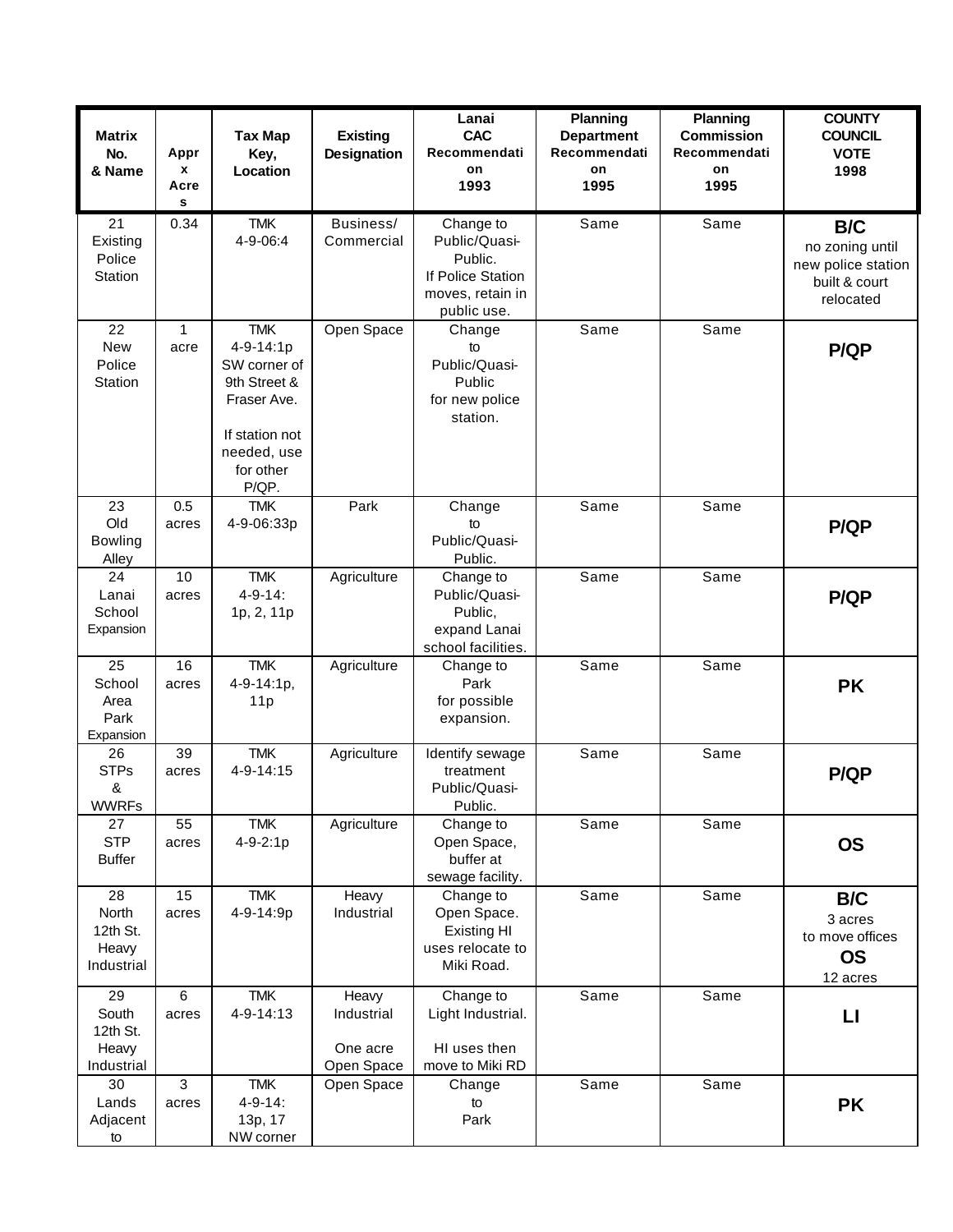| Fire  | of Fraser |  |  |  |
|-------|-----------|--|--|--|
| Dept. | Ave &     |  |  |  |
|       | Kaumalapa |  |  |  |
|       | u         |  |  |  |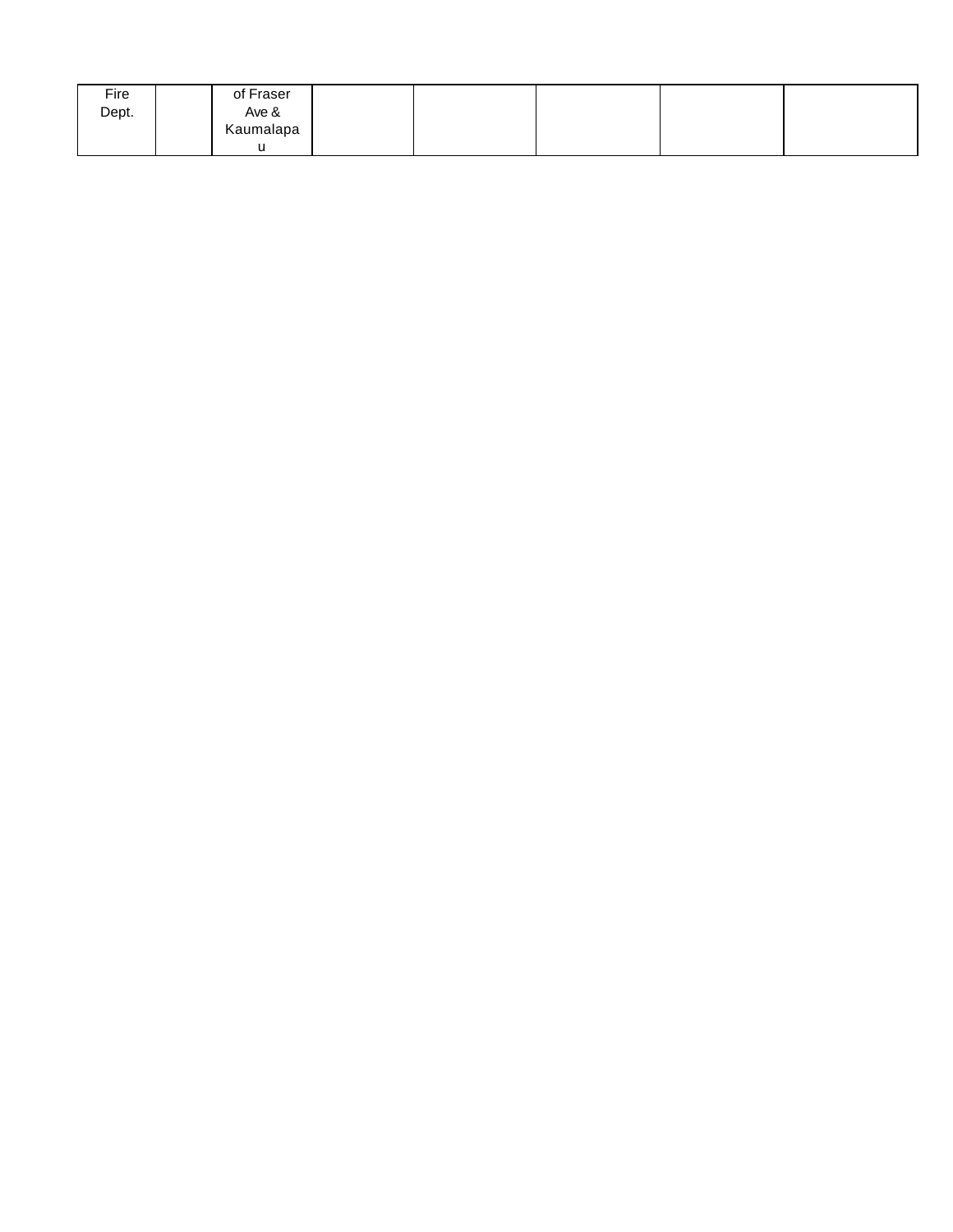| <b>Matrix</b><br>No.<br>& Name            | Appr<br>x<br>Acre<br>s | <b>Tax Map</b><br>Key,<br>Location                                                                          | <b>Existing</b><br>Designation | Lanai<br><b>CAC</b><br>Recommendati<br>on<br>1993                          | Planning<br><b>Department</b><br>Recommendati<br>on<br>1995                   | <b>Planning</b><br><b>Commission</b><br>Recommendati<br>on<br>1995    | <b>COUNTY</b><br><b>COUNCIL</b><br><b>VOTE</b><br>1998                                               |
|-------------------------------------------|------------------------|-------------------------------------------------------------------------------------------------------------|--------------------------------|----------------------------------------------------------------------------|-------------------------------------------------------------------------------|-----------------------------------------------------------------------|------------------------------------------------------------------------------------------------------|
| 31<br>Shop<br>&<br>Dorms                  | 8<br>acres             | Shop area<br><b>TMK</b><br>4-9-05:90p<br>3.4 acre<br>Dorms<br><b>TMK</b><br>4-9-04:50<br>4.6 acres          | Multi-Family                   | Change to<br>Commercial.<br>(To be a portion<br>of SLUC<br>conditions.)    | Same                                                                          | Shop area to<br>Coml;<br>Dorm area to<br>Park                         | <b>BC</b><br>for shop area<br>50% fee simple<br><b>MF</b><br>for dorm area                           |
| 32<br>Lanai<br>City<br>Service            | 1.2<br>acres           | <b>TMK 4-9-</b><br>12:1                                                                                     | Single<br>Family               | No change.<br>Leave as<br>existing<br>non-<br>conforming use.              | Change to<br>Commercial to<br>reflect existing<br>use                         | Same                                                                  | <b>B/C</b>                                                                                           |
| 33A<br><b>New</b><br>County<br>Housing    | 115<br>acres           | <b>TMK</b><br>$4 - 9 - 2:1p$<br>Intended to<br>be the site of<br>future<br>County<br>affordable<br>housing. | Agriculture                    | Change to<br>Single-Family<br>(SW of<br>Kaumalapau<br>Hwy. & Manele<br>Rd. | Same                                                                          | Changed to a<br>site<br>north/northwest<br>of town.<br>See 33B below. | <b>AG</b>                                                                                            |
| 33B<br><b>New</b><br>County<br>Housing    | 105<br>acres           | <b>TMK</b><br>$4 - 9 - 2:1p$<br><b>TMK</b><br>4-9-14:1p                                                     | Agriculture                    | Recommends<br>site 33A above.                                              | Same                                                                          | Change to<br>Single-Family.                                           | <b>SF</b><br>105 acres County<br>OS to MF<br>adjacent to 201E<br><b>OS to SF</b><br>adjacent to DHHL |
| 33C<br>New<br>Single<br>Family            | 10<br>acres            | <b>TMK</b><br>$4 - 9 - 2:1p$                                                                                | Agriculture                    | Proposed after<br>CAC process                                              | Proposed after<br>CAC process                                                 | Proposed after<br>CAC process                                         | <b>SF</b>                                                                                            |
| 34<br>New<br><b>MCC</b>                   | 15<br>acres            | <b>TMK</b><br>4-9-2:1p                                                                                      | Agriculture                    | Change to<br>Public/Quasi-<br>Public for new<br>MCC campus                 | Same                                                                          | Leave in Ag.<br>But add text for<br>site<br>consultation              | <b>AG</b>                                                                                            |
| 35<br>New<br>Com-<br>mercial<br>Area      | 5<br>acres             | <b>TMK</b><br>4-9-2:1p                                                                                      | Agriculture                    | Change<br>to<br>Business/<br>Commercial                                    | Same                                                                          | Leave in Ag                                                           | <b>AG</b>                                                                                            |
| 36<br>New<br>Park                         | 10<br>acres            | <b>TMK</b><br>4-9-2:1p                                                                                      | Agriculture                    | Change<br>to<br>Park                                                       | Same                                                                          | Leave in Ag                                                           | <b>AG</b>                                                                                            |
| 37<br><b>New</b><br>Town<br><b>Buffer</b> | large<br>area          | <b>TMK</b><br>4-9-2:1p                                                                                      | Agriculture                    | Change<br>to<br>Open Space                                                 | Same                                                                          | Leave in Ag                                                           | <b>AG</b>                                                                                            |
| 38<br>Airport<br>Direct<br>Control        | 240<br>acres           | <b>TMK</b><br>4-9-2:1p, 41<br>Special<br>controls for                                                       | Agriculture<br>&<br>Airport    | Proposed after<br>CAC process                                              | <b>Add Special</b><br><b>Control District</b><br>with 60 LDN<br>line boundary | Same                                                                  | <b>CONTROL</b><br><b>DISTRICT</b><br><b>ON LAND</b>                                                  |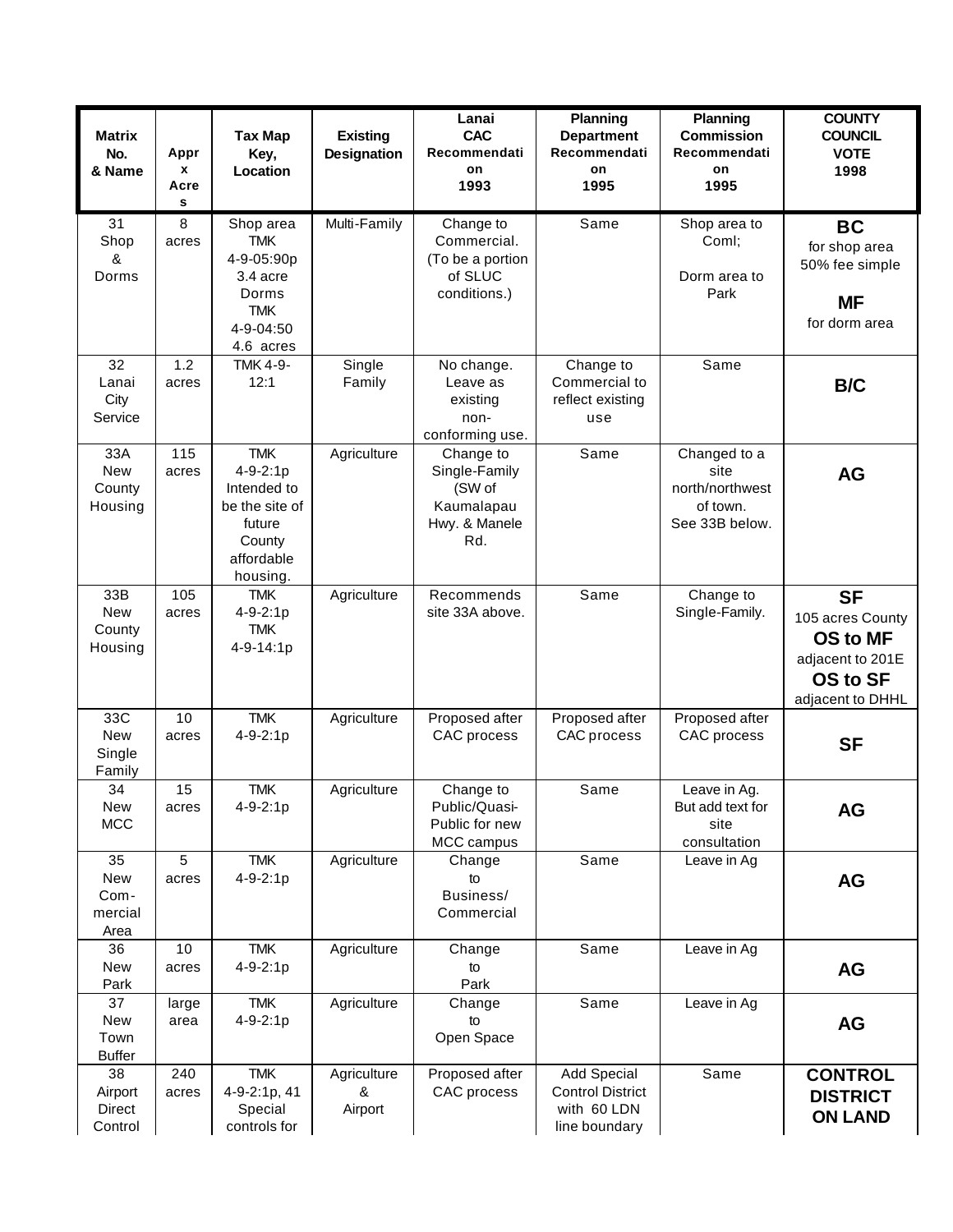| District |       | noise &   |      |                |                |            | <b>USE MAP</b> |
|----------|-------|-----------|------|----------------|----------------|------------|----------------|
|          |       | uses      |      |                |                |            |                |
| 39       | 1.1   | TMK       | Park | Proposed after | Proposed after | Change to  |                |
| ∟umber   | acres | 4-9-13:34 |      | CAC process    | CAC process    | Business/  | B/C            |
| Yard     |       |           |      |                |                | Commercial |                |